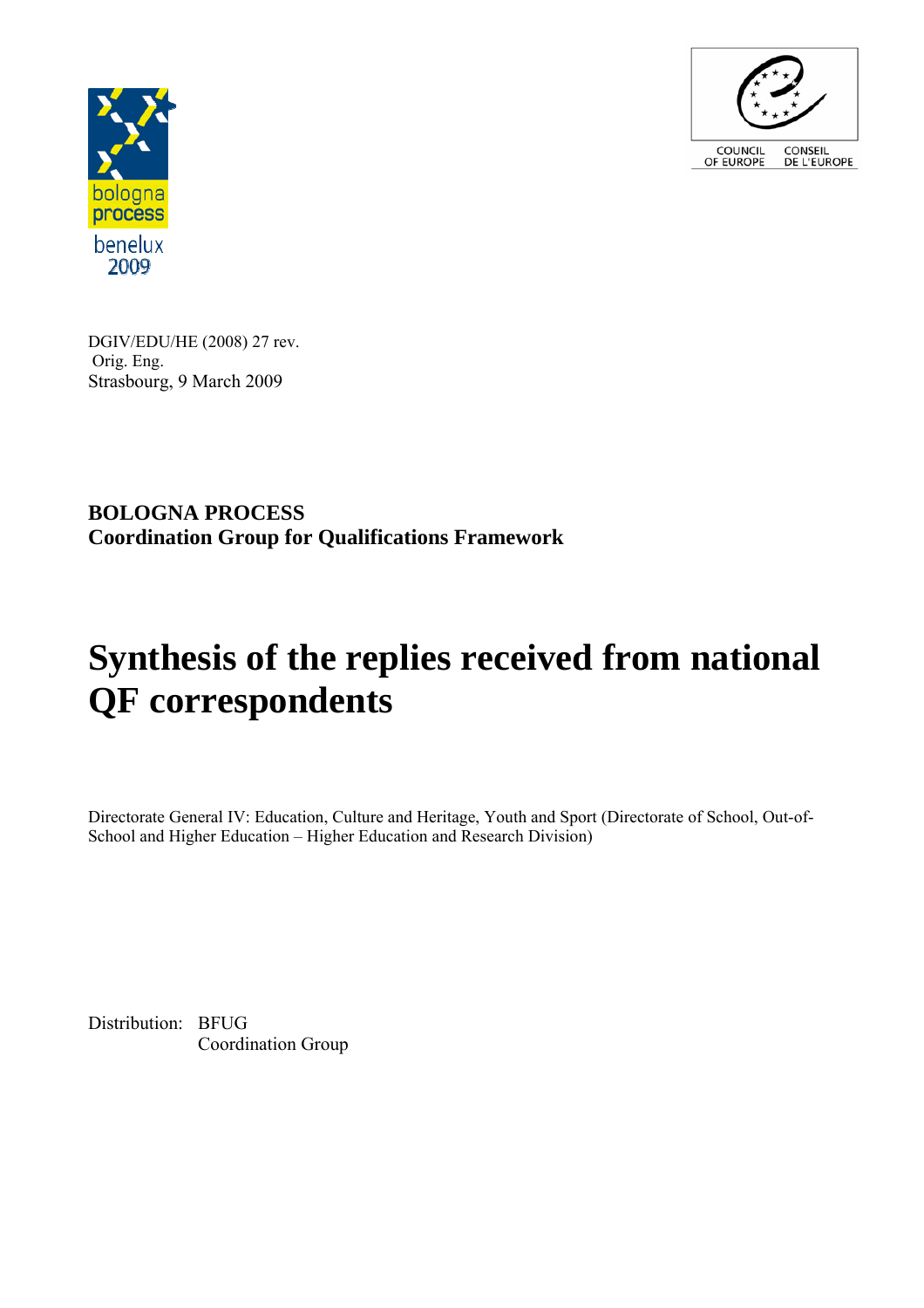# *NATIONAL QUALIFICATION FRAMEWORKS*  SYNTHESIS OF THE REPORTS BY NATIONAL QF CORRESPONDENTS

# **Index**

- **1.** *Who sent the NQF report?*
- **2.** *How are the countries developing their NQF?*
- **3.** *How is the NQF structured?*
- **4.** *What is the stage of development of the NQF website?*
- **5.** *Issues and suggestions*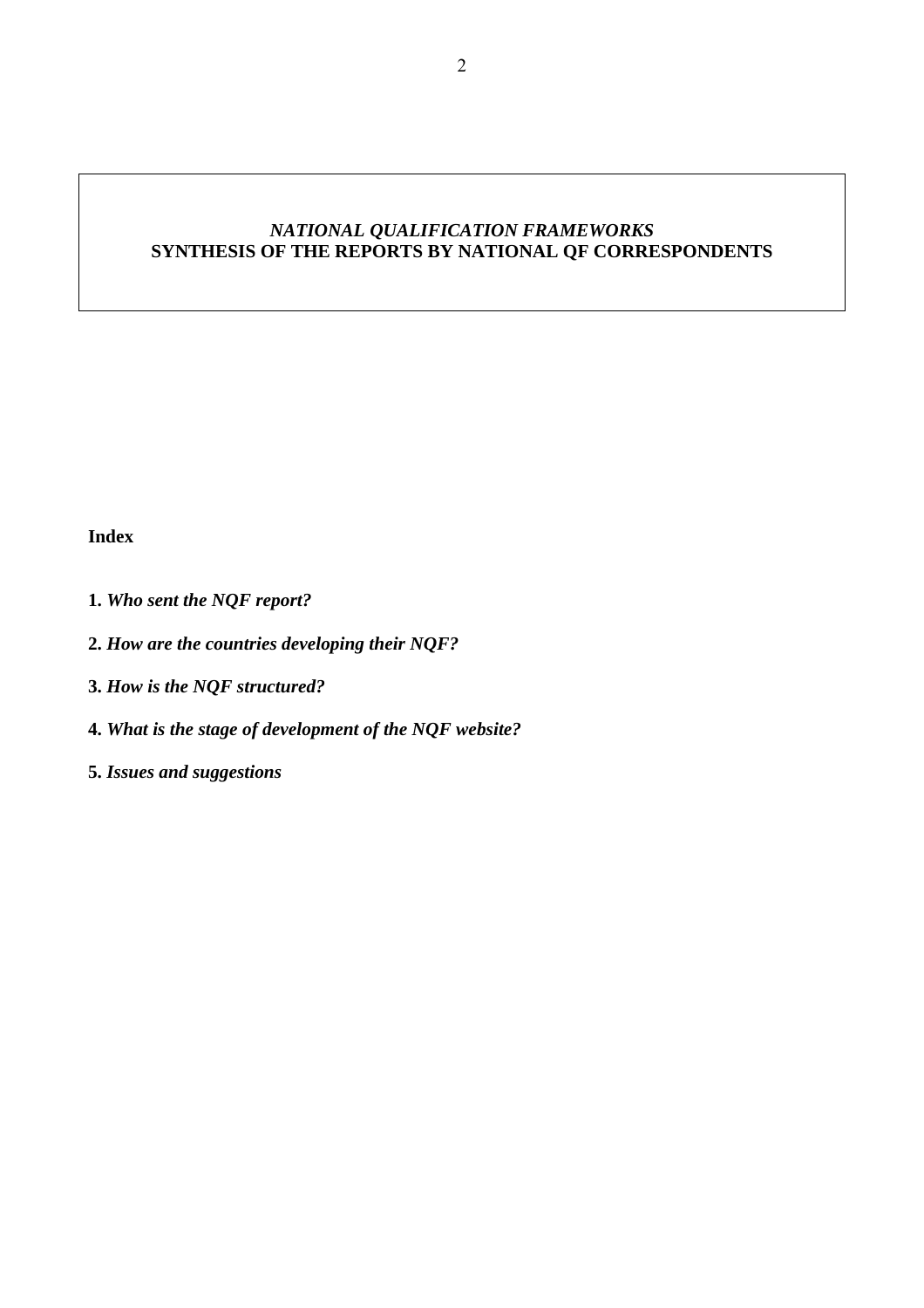# **INTRODUCTION**

The present document provides a synthesis of the reports submitted by national QF correspondents to the Council of Europe. The document reflects the state of reports as of September 23, 2008 and is intended to serve as a background document for discussion in the Coordination Group.

The Department of Higher Education and History Teaching of the Council of Europe would like to recognize the contribution of its trainee Ms. Sara Eco Conti in the development of this synthesis document in its earliest stages.

# **1. WHO SENT THE NQF REPORT?**

# **1.1 Summary table**

| Countries/systems $1$ that sent the report                                     |  |
|--------------------------------------------------------------------------------|--|
|                                                                                |  |
| Countries/systems that replied that they will send the report                  |  |
| Countries/systems that appointed a NQF correspondent                           |  |
| Countries/systems that replied that they intend to appoint a NQF correspondent |  |

# **1.2 Detailed overview**

| Country        | NQF-correspondent                                                                                                                                                                                                | NOF-report | <b>NOF-website</b> |
|----------------|------------------------------------------------------------------------------------------------------------------------------------------------------------------------------------------------------------------|------------|--------------------|
| <b>ALBANIA</b> | Mr. Aleksander Xhuvani<br>Directeur de l'Institut Français de Gestion de Tirana<br>Polytechnic University of Tirana<br>Member of the State Council for Higher Education and Science<br>Albanian BFUG Coordinator | Yes        |                    |

<sup>&</sup>lt;sup>1</sup> Because of the location of the competent public authorities in higher education matters, there are separate reports from the Flemish and French Communities of Belgium as well as from Scotland on the one hand and the rest of the United Kingdom on the other.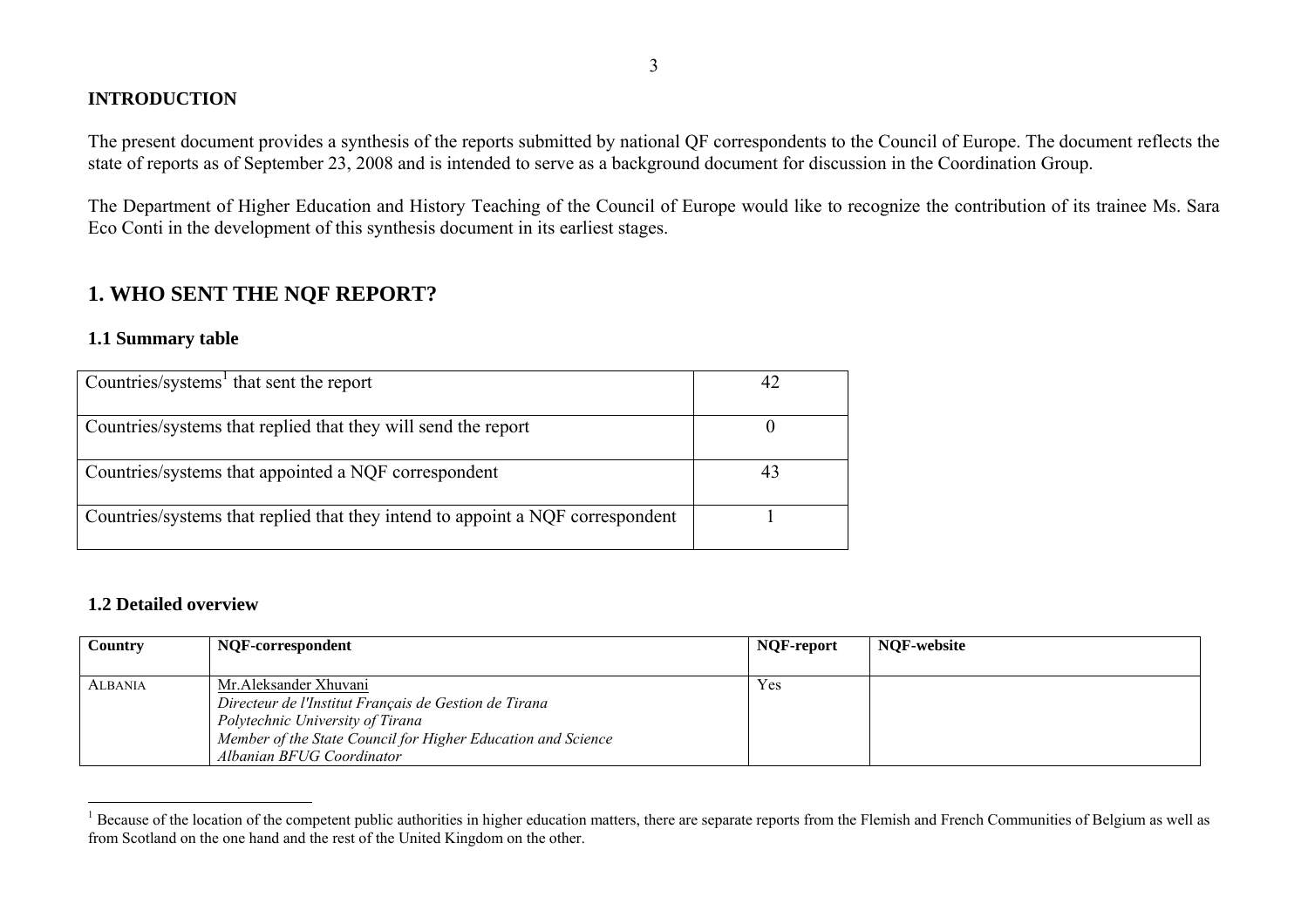| <b>ANDORRA</b>                           | Enric Manel Garcia                                                                                                                           | Yes              |                                                                                              |
|------------------------------------------|----------------------------------------------------------------------------------------------------------------------------------------------|------------------|----------------------------------------------------------------------------------------------|
|                                          | Cap d'Area de Reconeixement de Titulacions, Ministeri del Portaveu del Govern,<br>Desenvolupament Econòmic, Turisme, Cultura i Universitats. |                  |                                                                                              |
| <b>ARMENIA</b>                           | Mr. Robert Stepanyan<br>Head of Development Projects and Monitoring Department, also in charge of<br>developing NQF for Armenia.             | $\overline{Yes}$ |                                                                                              |
| <b>AUSTRIA</b>                           | Mag. Florian Pecenka<br>Bundesminsiterium für Wissenschaft und Forschung, Ministry of Science and<br>Research.                               | Yes              | http://www.bmwf.gv.at/submenue/wissenschaft/n<br>ational/nqr/                                |
| <b>AZERBAIJAN</b>                        |                                                                                                                                              | N <sub>o</sub>   |                                                                                              |
| <b>BELGIUM</b><br>(FLEMISH<br>COMMUNITY) | Karla Van Lint<br>Adjunct van de directeur - Hoger Onderwijs Departement Onderwijs.                                                          | Yes              |                                                                                              |
| <b>BELGIUM</b><br>(FRENCH<br>COMMUNITY)  | Chantal Kaufmann<br><b>General Director DG</b><br>Non-compulsory Education and Scientific Research, Ministry of the French<br>Community      | Yes              | http://www.enseignement.be/index.php?page=257<br>84&navi=2760                                |
| <b>BOSNIA AND</b><br><b>HERZEGOVINA</b>  | Ms. Aida Đurić<br>Ministry of Civil Affairs of Bosnia and Herzegovina.<br><b>Education Department</b>                                        | Yes              |                                                                                              |
| <b>BULGARIA</b>                          | Svetomira Apostolova - Kaloyanova<br>Member of BFUG, Ministry of Education and Science, Directorate "Policy of<br><b>Higher Education</b> "  | Yes              |                                                                                              |
| <b>CROATIA</b>                           | Prof. Mile Dželalija<br>University of Zadar<br>Member of the Croatian BFUG<br>In charge of the NQF development for Croatia                   | Yes              | http://hko.vlada.hr                                                                          |
| <b>CYPRUS</b>                            | Elias Margadjis, Inspector of Secondary Technical and Vocational Education,<br>Ministry of Education and Culture                             | Yes              |                                                                                              |
| <b>CZECH REPUBLIC</b>                    | Petr Černikovský<br>Ministry of Education, Youth and Sports, Higher Education Department                                                     | Yes              | www.bologna.msmt.cz<br>Petr.Cernikovsky@msmt.cz                                              |
| <b>DENMARK</b>                           | Mette Juul Jensen<br>Head of section, Danish University and Property Agency, Ministry of Science,<br>Technology and Innovation               | Yes              | In English: www.ciriusonline.dk/qf<br>in Danish:<br>www.ciriusonline.dk/kvalifikationsrammer |
| <b>ESTONIA</b>                           | Heli Aru                                                                                                                                     | Yes              |                                                                                              |
| FINLAND                                  | Ms Carita Blomqvist<br>National board of education (EQF National coordination Point)                                                         | Yes              |                                                                                              |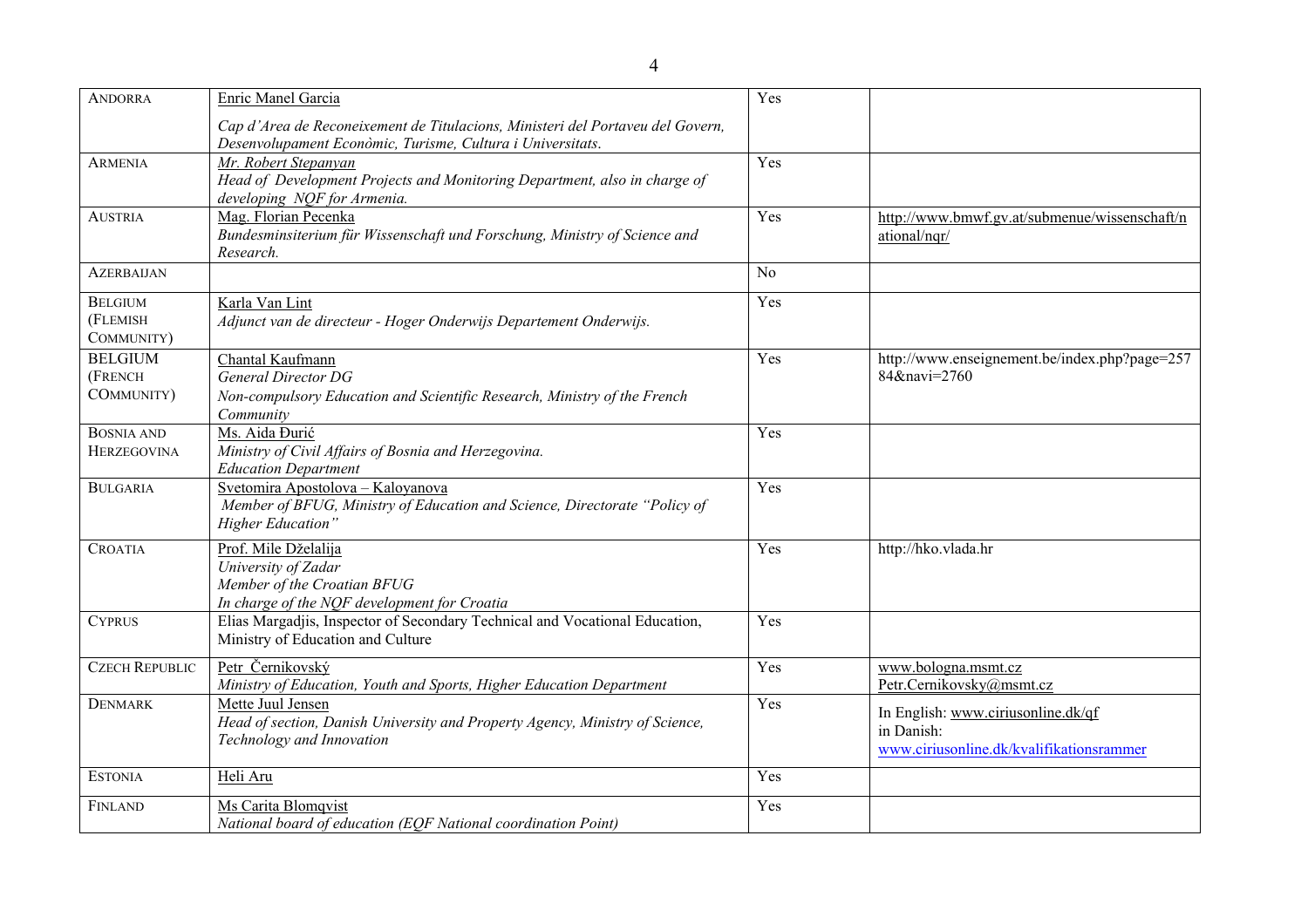| FRANCE               | Jean-Michel Hotyat<br>Head of the Unit "LLL and Recognition of Prior Learning", within the DGHE.                                            | yes            |                                                                                                                          |
|----------------------|---------------------------------------------------------------------------------------------------------------------------------------------|----------------|--------------------------------------------------------------------------------------------------------------------------|
| <b>GEORGIA</b>       | Lali Bakradze<br>University Curriculum Development Programmme Expert, Ministry of Education<br>and Science of Georgia. NOF Project Director | Yes            |                                                                                                                          |
| <b>GERMANY</b>       | <b>Birger Hendriks</b><br>for the Länder                                                                                                    | yes            | The Qualifications Framework for German higher<br>education qualifications is to be found on the<br>website www.kmk.org. |
| <b>GREECE</b>        | - Professor Athanasios Kyriazis, Secretary for Higher Education<br>- Dr. Foteini Asderaki, BFUG member                                      | yes            |                                                                                                                          |
| <b>HOLY SEE</b>      | Fr. Friedrich Bechina FSO                                                                                                                   | Yes            |                                                                                                                          |
| <b>HUNGARY</b>       | Zoltan Loboda                                                                                                                               | yes            |                                                                                                                          |
| <b>ICELAND</b>       | Dr. Rósa Gunnarsdóttir<br>Adviser, Department of Education, Ministry of Education, Science and Culture                                      | Yes            | http://www.menntamalaraduneyti.is/                                                                                       |
| <b>IRELAND</b>       | Jim Murray<br>Chief Executive, National Qualifications Authority of Ireland.                                                                | Yes            | http://www.nfq.ie/nfq/en/                                                                                                |
| <b>ITALY</b>         | Luca Lantero<br>Vice Director of CIMEA, the Italian ENIC/NARIC centre                                                                       | Yes            |                                                                                                                          |
| LATVIA               | Baiba Ramina<br>Head of Latvian Academic Information Centre (Latvian ENIC/NARIC)                                                            | Yes            |                                                                                                                          |
| <b>LIECHTENSTEIN</b> | Helmud Konrad<br>Schulamt des Fürstentums Liechtenstein<br>Abteilungsleiter Mittel- und Hochschulwesen.                                     | Yes            | http://www.sa.llv.li                                                                                                     |
| LITHUANIA            | Linas Kadys<br>Head of the Human Resources Development Division, Ministry of Social Security<br>and Labour                                  | Yes            | http://www.lnks.lt                                                                                                       |
| <b>LUXEMBOURG</b>    |                                                                                                                                             | N <sub>o</sub> |                                                                                                                          |
| <b>MALTA</b>         | Dr James Calleja<br>Chief Executive, Malta Qualifications Council                                                                           | Yes            |                                                                                                                          |
| <b>MOLDOVA</b>       |                                                                                                                                             | N <sub>o</sub> |                                                                                                                          |
| <b>MONTENEGRO</b>    | Biljana Mišović<br>Senior adviser for higher education, Ministry of Education and Science of<br>Montenegro                                  | Yes            |                                                                                                                          |
| <b>NETHERLANDS</b>   | Denise M.R. Heiligers<br>Ministry of Education, Culture and Science, Department of Higher Education                                         | Yes            |                                                                                                                          |
| <b>NORWAY</b>        | Tone Flood Strøm<br>Senior Adviser, Ministry of Education and Research, Department of Higher<br>Education                                   | Yes            |                                                                                                                          |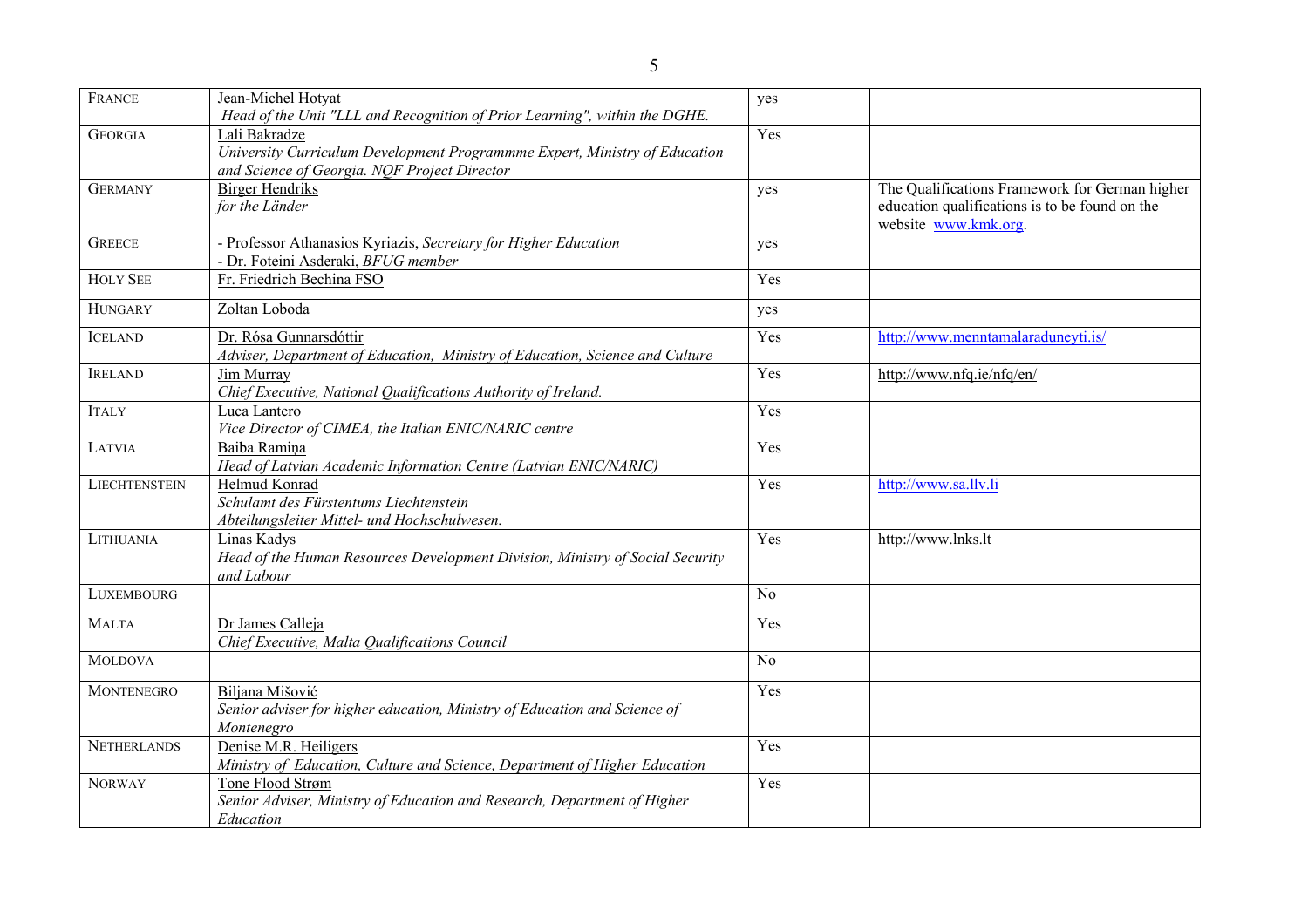| <b>POLAND</b>                                               | Prof. Ewa Chmielecka                                                                                                                           | Yes        |                                                                            |
|-------------------------------------------------------------|------------------------------------------------------------------------------------------------------------------------------------------------|------------|----------------------------------------------------------------------------|
|                                                             | Warsaw School of Economics, president of Polish QF Working group                                                                               |            |                                                                            |
| PORTUGAL                                                    | Sebastião Feyo de Azevedo                                                                                                                      | No         |                                                                            |
| <b>ROMANIA</b>                                              | Sorin Eugen Zaharia PhD<br>Head of ACPART.                                                                                                     | Yes        | www.acpart.ro                                                              |
| <b>RUSSIAN</b>                                              |                                                                                                                                                | No         |                                                                            |
| <b>FEDERATION</b>                                           |                                                                                                                                                |            |                                                                            |
| <b>SERBIA</b>                                               | Prof. Srdjan Stankovic<br>President, National Council of Higher Education, Republic of Serbia                                                  | yes        |                                                                            |
| <b>SLOVAK</b><br><b>REPUBLIC</b>                            |                                                                                                                                                | No         |                                                                            |
| <b>SLOVENIA</b>                                             | Darinka Vrečko<br>Ministry of Higher Education, Science and Technology                                                                         | Yes        |                                                                            |
| <b>SPAIN</b>                                                | José-Ginés Mora<br>Adviser, Ministry of Science and Innovation                                                                                 | Yes        |                                                                            |
| <b>SWEDEN</b>                                               | Sara Bringle<br>Head of Section, Ministry of Education and Research, Division for Higher<br>Education                                          | Yes        |                                                                            |
| <b>SWITZERLAND</b>                                          | Susanne Obermayer<br>CRUS - Rectors' Conference of the Swiss Universities Head Bologna and ECTS<br>Coordination                                | Yes        | http://www.qualifikationsrahmen.ch                                         |
| "THE FORMER<br>YUGOSLAV<br><b>REPUBLIC OF</b><br>MACEDONIA" | Nadežda Uzelac<br>Ministry of Education and Science, Higher Education Department                                                               | Yes        | http://www.mon.gov.mk                                                      |
| <b>TURKEY</b>                                               | Prof. Dr. Atilla Eris<br>Head of NOF Commission, Member of YÖK Executive Council, Uludağ University,<br>Department of Agricultural Engineering | Yes        |                                                                            |
| <b>UKRAINE</b>                                              | Vasyl Dmytrovych Shynkaruk<br>Doctor of Filology, Professor, Deputy Minister of Education and Science of<br>Ukraine                            | Yes partly |                                                                            |
| <b>UNITED</b><br><b>KINGDOM</b>                             | Carolyn Campbell<br>Quality Assurance Agency                                                                                                   | Yes        | http://www.qaa.ac.uk/academicinfrastructure/FH<br>EQ/EWNI/default.asp      |
|                                                             | <b>David Bottomley</b><br>Quality Assurance Agenc, Scotland                                                                                    | Yes        | http://www.qaa.ac.uk/academicinfrastructure/FH<br>EQ/FHEQ/SCQF/default.asp |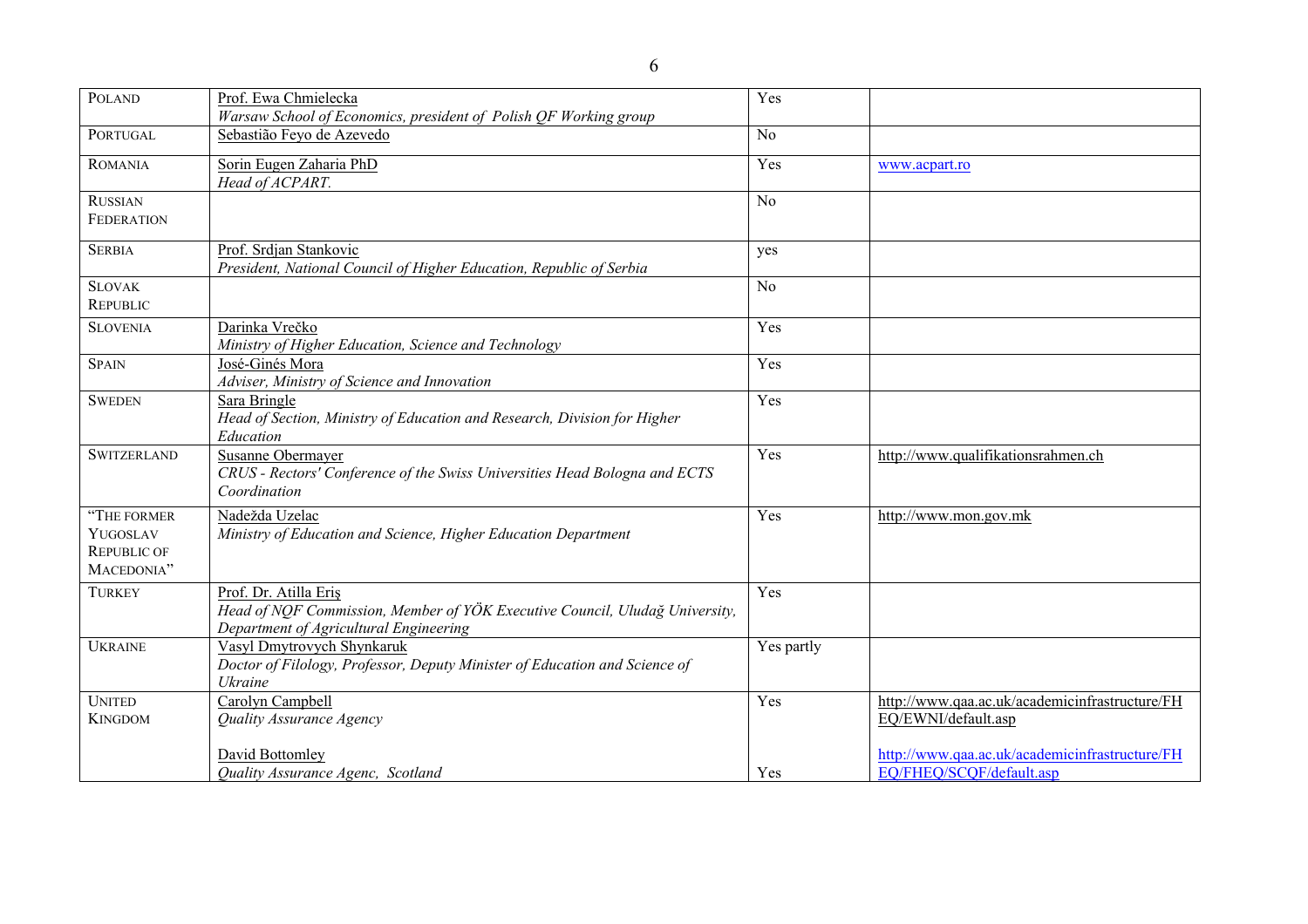# **2. HOW ARE THE COUNTRIES DEVELOPING THEIR NQF?**

# **SUMMARY OVERVIEW OF COUNTRIES AND STEPS**

#### - **11 steps:**

| Action/step                       | <b>Step completed</b>                                                                                                                                                       | Step indicated as planned with an indication of timing                                                                                         | No of<br>answers |
|-----------------------------------|-----------------------------------------------------------------------------------------------------------------------------------------------------------------------------|------------------------------------------------------------------------------------------------------------------------------------------------|------------------|
| 1. Decision to start              | 42 countries;                                                                                                                                                               |                                                                                                                                                | 42               |
| 2. Setting the agenda             | 35 countries;                                                                                                                                                               | in 2009, 2 in 2010                                                                                                                             | 38               |
| 3. Organizing the<br>process      | 32 countries; 5 countries for which the information is uncertain                                                                                                            | country, which indicates step to be completed end 2008                                                                                         | 38               |
| 4. Design Profile                 | 27 countries; plus 5 from which the information is uncertain                                                                                                                | 2 countries, with various indications of timing                                                                                                | 35               |
| 5. Consultation                   | 24 countries; plus 4 which say that the process is on going                                                                                                                 | 5 countries, with various indications of timing;                                                                                               | 33               |
| 6. Approval                       | 14 countries;                                                                                                                                                               | 12 countries, with various indications of timing, 5 additional<br>countries indicate no timing, and 3 "not foreseen yet"                       | 34               |
| 7. Administrative<br>set-up       | 17 countries; plus 4 under progress, plus 1 uncertain                                                                                                                       | 11 countries, with various indications of timing, 1 additional<br>country indicates "not foreseen yet"                                         | 34               |
| 8. Implementation                 | 11 countries; plus 4 which indicate under process                                                                                                                           | 19 countries, with various indications of timing, of which 2<br>indicate partial completion, e.g. through pilot projects;                      | 34               |
| 9. Inclusion of<br>qualifications | 8 countries; plus 2 uncertain and 1 which indicates under progress                                                                                                          | 15 countries, with various indications of timing, plus 4 which<br>" to be completed"<br>mention                                                | 30               |
| 10. Self-certification            | 8 countries/systems say that they have completed the self certification but for<br>3 of them it does not seem coherent. 5 self certification reports have been<br>published | 20 countries, with various indications of timing between 2009-<br>2012; 4 give no indication of timing ("to be done" or "not<br>foreseen yet") | 32               |
| 11. NQ web site                   | 15 countries;                                                                                                                                                               | 16 countries, with various indications of timing; 2 answered<br>"no"; plus 9 which did not answered                                            | 33               |

Note: this table was reviewed in March 2009. Where a country has indicated 2008 for a given step, this has been taken as indicating completion. "Uncertain information" indicates information that the Council of Europe Secretariat has found ambiguous or difficult to interpret.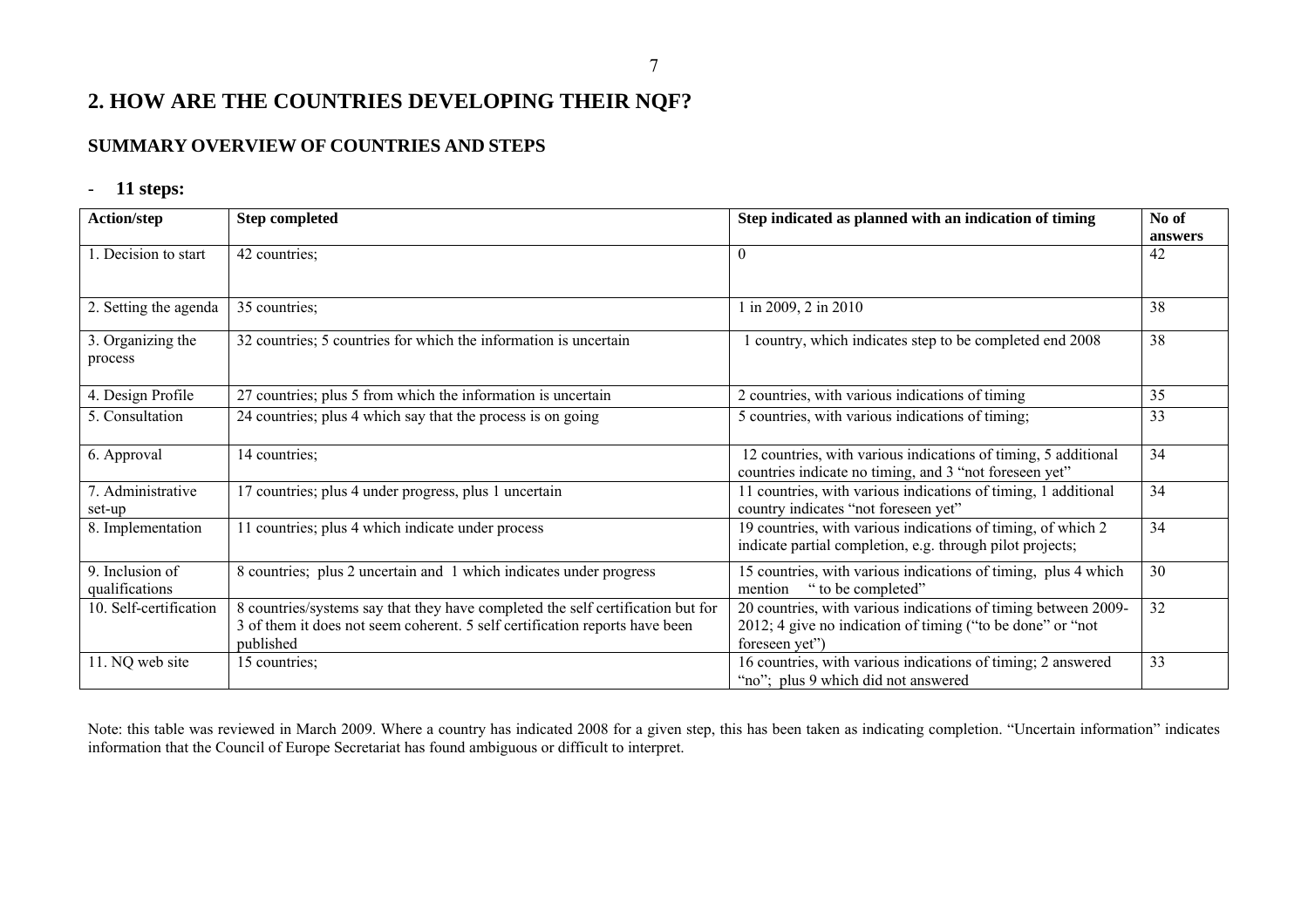#### **DETAILED OVERVIEW OF COUNTRIES AND STEPS**

| Country                                  | 1.Decision<br>to start | 2.Setting<br>the<br>agenda | 3.Organizing<br>the process | 4.Design<br><b>Profile</b>                                         | 5.Consultation                                                               | 6.Approval                             | 7. Administrative set-<br>$\mathbf{u}$                                                                                                                                                                                                                                                                                             | 8.Implementation                          | 9. Inclusion of<br>qualifications                                | $10.Self-$<br>certification      | 11.NO web site                                                                                                                                                                                                             |
|------------------------------------------|------------------------|----------------------------|-----------------------------|--------------------------------------------------------------------|------------------------------------------------------------------------------|----------------------------------------|------------------------------------------------------------------------------------------------------------------------------------------------------------------------------------------------------------------------------------------------------------------------------------------------------------------------------------|-------------------------------------------|------------------------------------------------------------------|----------------------------------|----------------------------------------------------------------------------------------------------------------------------------------------------------------------------------------------------------------------------|
| <b>ALBANIA</b>                           | 07/<br>2006            | 07/2006                    | Done                        | Done                                                               | 09-10/2008                                                                   | 12/2008                                | 06/2008                                                                                                                                                                                                                                                                                                                            | 01/2009                                   | 06/2009                                                          | To be<br>completed in<br>09/2009 | Under construction                                                                                                                                                                                                         |
| <b>ANDORRA</b>                           | 2007                   | 06/2008                    | Done                        | Done                                                               | To be completed                                                              | 09/2008                                | 09/2008                                                                                                                                                                                                                                                                                                                            | 06/2009                                   | To be done                                                       | To be done                       | To be done                                                                                                                                                                                                                 |
| <b>ARMENIA</b>                           | 2006                   | 2007                       | 2005                        | 2004<br>To be<br>completed<br>in 2009                              | 2008                                                                         | 2008<br>To be<br>completed<br>for 2010 | 2008                                                                                                                                                                                                                                                                                                                               | 2009                                      | 2009-2010                                                        | 2009                             | Under construction                                                                                                                                                                                                         |
| <b>AUSTRIA</b>                           | 11/06                  | $12/06 -$<br>01/07         | 02-07/2007                  | 03<br>/2007                                                        | 01-12/2008                                                                   | 03/2009-<br>05/2009                    | 01/2009-03/2009                                                                                                                                                                                                                                                                                                                    | 05-12/2009                                | 06/2009-<br>04/2010                                              | 06/2009-<br>12/2011              | Done                                                                                                                                                                                                                       |
| <b>AZERBAIJAN</b>                        |                        |                            |                             |                                                                    |                                                                              |                                        |                                                                                                                                                                                                                                                                                                                                    |                                           |                                                                  |                                  |                                                                                                                                                                                                                            |
| <b>BELGIUM</b><br>(FLEMISH<br>COMMUNITY) | 2003                   | Done?                      | Done?                       | Done?                                                              | done                                                                         | In progress                            | Done?                                                                                                                                                                                                                                                                                                                              | Pilots projects<br>12/2007, 2009-<br>2010 |                                                                  | 2008                             | done                                                                                                                                                                                                                       |
| <b>BELGIUM</b><br>(FRENCH<br>COMMUNITY)  | 2007                   |                            |                             |                                                                    |                                                                              |                                        |                                                                                                                                                                                                                                                                                                                                    |                                           |                                                                  |                                  |                                                                                                                                                                                                                            |
| <b>BOSNIA AND</b><br><b>HERZEGOVINA</b>  | 2006-2008              | 2010                       | 2006-2008                   | To be<br>completed                                                 | ongoing                                                                      | 2007                                   | 2007-2010                                                                                                                                                                                                                                                                                                                          | To be completed<br>by 2010                | 2009/2010                                                        | Ongoing<br>By 2010               | 2010                                                                                                                                                                                                                       |
| <b>BULGARIA</b>                          | 2007                   | 2010                       | 2007-2008                   | 1995-2007<br>to be<br>completed<br>in 2010                         | 2007-11/2008                                                                 | 2010                                   | 2007-2010                                                                                                                                                                                                                                                                                                                          | In progress?                              | To be done                                                       | 2007                             | To be done                                                                                                                                                                                                                 |
| <b>CROATIA</b>                           | 03/2006                | 07/2007                    | 07/2007-<br>09/2007         | 07/2007                                                            | 11/2007-05/2009                                                              | To be done<br>in 2009                  | To be done in 2009                                                                                                                                                                                                                                                                                                                 | To be done in<br>2011-2012                | To be done in<br>2012                                            | 2010-2012                        | Done                                                                                                                                                                                                                       |
| <b>CYPRUS</b>                            | 2008                   |                            |                             |                                                                    |                                                                              |                                        |                                                                                                                                                                                                                                                                                                                                    |                                           |                                                                  |                                  |                                                                                                                                                                                                                            |
| <b>CZECH</b><br><b>REPUBLIC</b>          | 2005-2006              | 2005-<br>2007              | 2005-2007                   | In the phase<br>of<br>suggestion<br>which is<br>being<br>discussed | 2008 and will<br>continue during<br>the whole<br>preparation 2009-<br>$11*/$ | 2006                                   | Done and more<br>structures, in<br>particular for the<br>tertiary sphere will be<br>$introduced - e.g.$<br>"sectoral expert<br>groups".*/<br>A lot of work has to be done and will be done with the help of the National Project under the Operational Programme "Education for Competitiveness" which will be realised in 2009-11 | 2008-2011?                                | 2008-2011?-<br>mainly in the<br>second half of<br>the project */ | 2011                             | Autumn 2008- This<br>will be the present<br>information on the<br>state of art. It will be<br>on the Bologna web<br>page of the Ministry.<br>The "professional"<br>web will be prepared<br>during the project*/ in<br>2009 |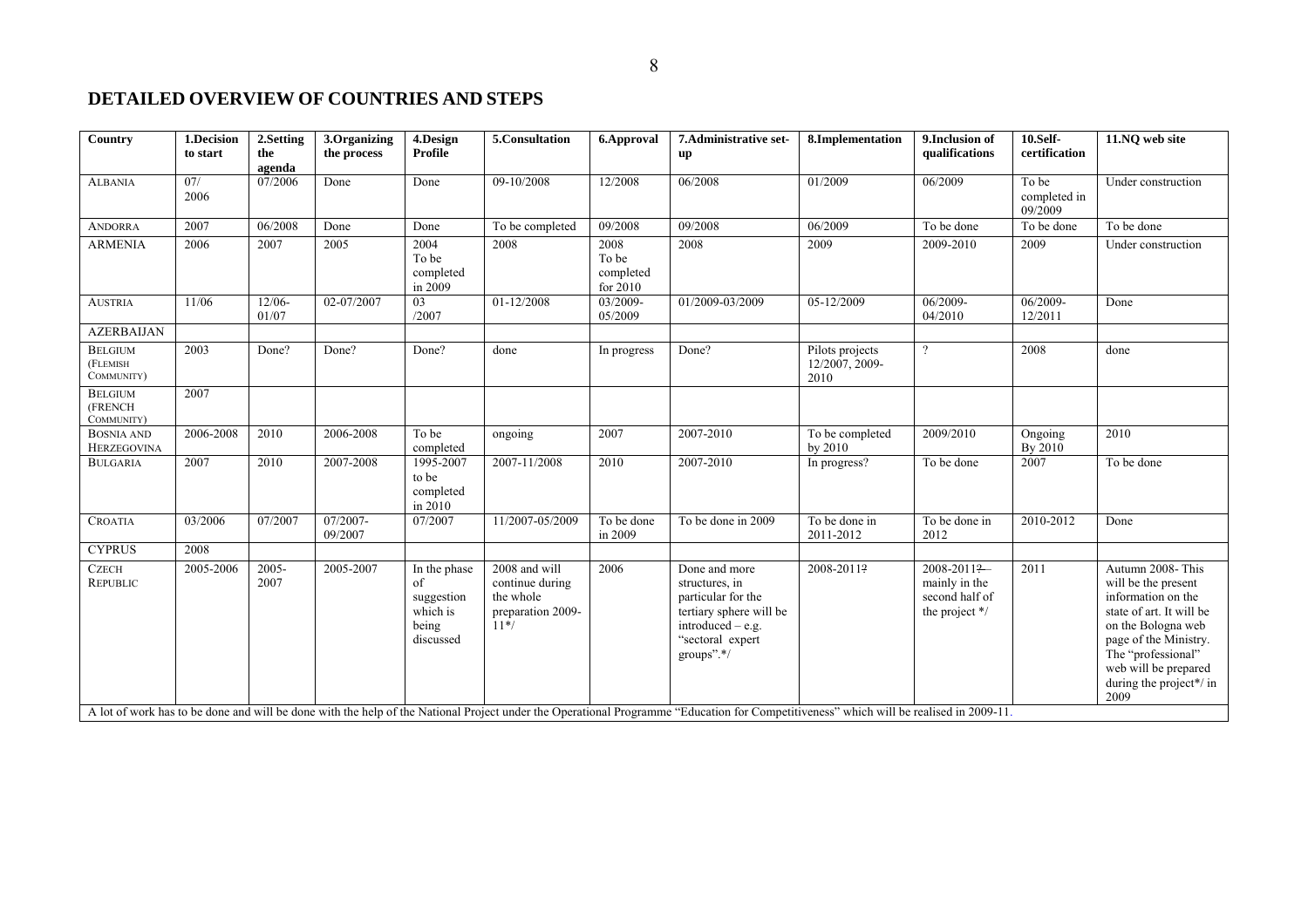| <b>DENMARK</b>       | Completed in<br>2002. A<br>revision-<br>process was<br>launched in<br>2006 | Completed<br>in 2003.         | Completed<br>in 2002.         | Completed in<br>2003. A revision<br>of the conceptual<br>framework and<br>descriptors were<br>completed in<br>2008. | Completed in<br>$2003$ and<br>again in<br>2007-2008. | 2003 and<br>2008.                              | Completed in 2003.<br>The administrative<br>set-up remains after<br>the revision of the<br>framework. | Completed in 2003.<br>Revisions at<br>institutional level as<br>a result of the new<br>framework are<br>ongoing (2009-) | Completed in<br>$2008$ and<br>henceforth<br>through cyclical<br>accreditation. | Will be<br>launched in<br>January 2009<br>and completed<br>in the course of<br>2009 | Completed<br>in 2003.         |
|----------------------|----------------------------------------------------------------------------|-------------------------------|-------------------------------|---------------------------------------------------------------------------------------------------------------------|------------------------------------------------------|------------------------------------------------|-------------------------------------------------------------------------------------------------------|-------------------------------------------------------------------------------------------------------------------------|--------------------------------------------------------------------------------|-------------------------------------------------------------------------------------|-------------------------------|
| <b>ESTONIA</b>       | done                                                                       | done                          | done?                         | $\mathcal{P}$                                                                                                       |                                                      | 2007                                           | Done                                                                                                  | 2009                                                                                                                    | $\gamma$                                                                       | $\gamma$                                                                            | Not yet                       |
| <b>FINLAND</b>       | 2004                                                                       | 02/2005                       | 2005                          | $\overline{\phantom{a}}$                                                                                            | 08/2008                                              | No<br>decision<br>yet                          | ----                                                                                                  | ----                                                                                                                    | $\overline{a}$                                                                 | Not started yet                                                                     | 2009                          |
| <b>FRANCE</b>        | 2002                                                                       | 2002                          | 2002                          | 2002                                                                                                                | done                                                 | 2002                                           | Done                                                                                                  | 2002                                                                                                                    | From 2002 to<br>2008(work still<br>ongoing for HE<br>qualifications            | Done                                                                                | done                          |
| <b>GEORGIA</b>       | 2006                                                                       | done                          | 2007                          | 2007                                                                                                                | 2007-<br>10/2008                                     | 12//2009                                       | 2009                                                                                                  | 2008-2010                                                                                                               | 2011                                                                           | $06/2009 -$<br>2010                                                                 | done                          |
| <b>GERMANY</b>       | 09/<br>2003                                                                | 09<br>2003                    | 09<br>2003                    | $2003 -$<br>2005                                                                                                    | $2003 -$<br>2005                                     | 04/<br>2005                                    | 04/2005                                                                                               | 12/2005<br>(accreditation<br>Council HRK)                                                                               | 04/2005                                                                        | 10/2008                                                                             | done                          |
| <b>GREECE</b>        |                                                                            |                               |                               |                                                                                                                     |                                                      |                                                |                                                                                                       |                                                                                                                         |                                                                                |                                                                                     |                               |
| <b>HOLY SEE</b>      | 2005                                                                       | 2005                          | 2005-2006                     | Done to be<br>updated                                                                                               | 10/2006                                              | To be<br>decided                               | To be done in 2009                                                                                    | To be done in 2009                                                                                                      | In process                                                                     | To be<br>completed in<br>2010                                                       | To be done<br>in 2009         |
| <b>HUNGARY</b>       | 06/2008                                                                    |                               |                               |                                                                                                                     |                                                      |                                                |                                                                                                       |                                                                                                                         |                                                                                |                                                                                     |                               |
| <b>ICELAND</b>       | 2004-2005                                                                  | 2004-2005                     | 2004-2005                     | 2006                                                                                                                | 2006-2008                                            | 2006                                           | 2006                                                                                                  | Done                                                                                                                    | done                                                                           | To be<br>competed in<br>2009                                                        | To be done<br>in 2010         |
| <b>IRELAND</b>       | 2003                                                                       | done                          | Done                          | Done                                                                                                                | Done                                                 | Done                                           | Done                                                                                                  | done                                                                                                                    | done                                                                           | Completed in<br>2006                                                                | Done                          |
| <b>ITALY</b>         | 2007                                                                       | To be<br>completed<br>in 2008 | To be<br>completed<br>in 2008 | to be completed<br>in 03/2008                                                                                       | to be<br>completed in<br>2008                        | To be<br>completed                             | Partially done in<br>2008, to be<br>completed in 2010                                                 | Partially done in<br>2008, to be<br>completed in 2010                                                                   | To be concluded<br>in 2009                                                     | To be<br>concluded in<br>2009                                                       | To be<br>concluded<br>in 2010 |
| LATVIA               | 2004                                                                       | 2004-2006                     | 2004                          | 2004-2005                                                                                                           | 2005 on QF<br>2006-2008<br>on the draft              | Starts 2008<br>For<br>adoption in<br>2009-2010 | Done                                                                                                  | 2013                                                                                                                    | done                                                                           | Not before<br>2012                                                                  | To be done<br>in<br>2009/2010 |
| <b>LIECHTENSTEIN</b> | End 2007                                                                   | 01-02/2008                    | 05/2008                       | 10/2008                                                                                                             | 05/2009                                              | 10/<br>2009                                    | From 09/<br>2009                                                                                      | Ongoing<br>Until 07/<br>2011                                                                                            | 08/2009                                                                        | 07/2010                                                                             | done                          |
| LITHUANIA            | 2005                                                                       | 2005-2008                     | 2007                          | $\gamma$                                                                                                            | $\gamma$                                             | $\mathcal{P}$                                  | $\gamma$                                                                                              | $\gamma$                                                                                                                | $\gamma$                                                                       | $\gamma$                                                                            | Done                          |
| <b>LUXEMBOURG</b>    |                                                                            |                               |                               |                                                                                                                     |                                                      |                                                |                                                                                                       |                                                                                                                         |                                                                                |                                                                                     |                               |
| <b>MALTA</b>         | 2005                                                                       | done?                         | Done                          | Done?                                                                                                               | $\mathcal{P}$                                        | 06/<br>2007                                    | Done                                                                                                  | done                                                                                                                    | $\gamma$                                                                       | $\gamma$                                                                            | Done                          |
| <b>MOLDOVA</b>       |                                                                            |                               |                               |                                                                                                                     |                                                      |                                                |                                                                                                       |                                                                                                                         |                                                                                |                                                                                     |                               |
| MONTENEGRO           | 2006                                                                       | 2008                          | 2006?                         | Done                                                                                                                | 2008                                                 | $\gamma$                                       | $\gamma$                                                                                              | 2010?                                                                                                                   | $\gamma$                                                                       | By 2010                                                                             | $\gamma$                      |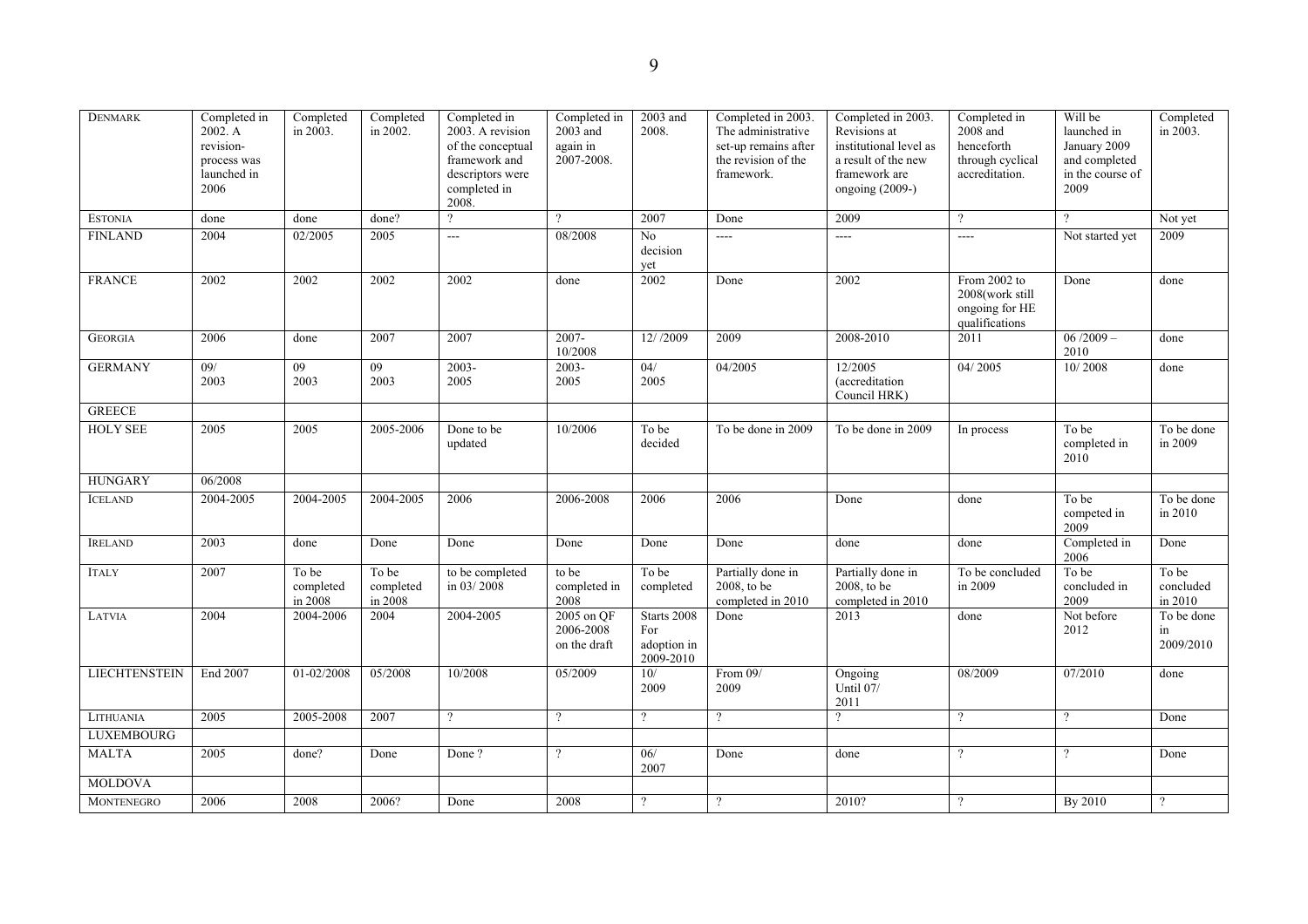| <b>NETHERLANDS</b>                                | March<br>2005   | done             | Done                   | done                             | To be completed                                                        | To be completed                                   | To be completed                   | To be completed                                                          | To be<br>completed            | 07-11/2008                    | done                          |
|---------------------------------------------------|-----------------|------------------|------------------------|----------------------------------|------------------------------------------------------------------------|---------------------------------------------------|-----------------------------------|--------------------------------------------------------------------------|-------------------------------|-------------------------------|-------------------------------|
| <b>NORWAY</b>                                     | 12/<br>2005     | 12/2005          | 12/2005                | 04/<br>2007                      | $07 - 11/2007$                                                         | In progress. To be<br>completed by end<br>of 2009 | To be completed<br>by end of 2009 | To be fully implemented<br>d in all programmes in all<br>HEIS by 2012    | To be done<br>2009-2012       | To be<br>completed by<br>2013 | To be set up<br>By 02/2009    |
| <b>POLAND</b>                                     | 2006            | 2006             | 2006                   | 01/2008                          | 2008-2009-2010                                                         | 2009-2010                                         | 2010                              | 2010                                                                     | 2011                          | 2012                          | To be<br>developed            |
| <b>PORTUGAL</b>                                   |                 |                  |                        |                                  |                                                                        |                                                   |                                   |                                                                          |                               |                               |                               |
| <b>ROMANIA</b>                                    | 2005            | done             | 2005-2006              | 2007                             | 2007                                                                   | To be approved<br>by government<br>decision       | Done in 2008                      | 2008-2010                                                                | 2010                          | 2010-2012                     | Done                          |
| <b>RUSSIAN FEDERATION</b>                         |                 |                  |                        |                                  |                                                                        |                                                   |                                   |                                                                          |                               |                               |                               |
| <b>SERBIA</b>                                     |                 |                  |                        |                                  |                                                                        |                                                   |                                   |                                                                          |                               |                               |                               |
| <b>SLOVAK REPUBLIC</b>                            |                 |                  |                        |                                  |                                                                        |                                                   |                                   |                                                                          |                               |                               |                               |
| <b>SLOVENIA</b>                                   | 2007            | 2008             | 2007                   | $\Omega$                         | $\Omega$                                                               |                                                   | Under<br>development              | $\Omega$                                                                 |                               |                               |                               |
| <b>SPAIN</b>                                      | 2007            | 2007             | 2007                   | To be<br>developed in<br>2008    | To be developed<br>in 2008                                             | Not foreseen vet                                  | not foreseen yet                  | To be developed in 2008                                                  | To be<br>developed in<br>2008 | not foreseen<br>yet           | not foreseen<br>yet           |
| <b>SWEDEN</b>                                     | Done            | Done?            | Done?                  | 2007                             | To be done                                                             | To be done                                        | Done                              | In 2008?                                                                 | 2008?                         | $\Omega$                      | $\Omega$                      |
| <b>SWITZERLAND</b>                                | 09/2005         | $2005 -$<br>2006 | 2005                   | 2006                             | 2007-10/2008                                                           | 2009-2010                                         | Autumn 2008                       | Under progress                                                           | 2010                          | 2009-2010                     | done                          |
| "THE FORMER<br>YUGOSLAV REPUBLIC<br>OF MACEDONIA" | Done            | done             | Partially<br>completed | To be<br>completed               | To be completed                                                        | done                                              | To be completed                   | done                                                                     | To be<br>completed            | To be<br>completed            | To be<br>completed            |
| <b>TURKEY</b>                                     | Done<br>04/2006 | Done<br>2006     | Done<br>2006-2008      | To be<br>completed by<br>11/2008 | Partially<br>completed and<br>will be fully<br>completed by<br>12/2008 | To be done by<br>03/2009                          | To be done by<br>05/2009          | Pilot implementation in<br>2010 and full<br>implementation by<br>12/2012 | To be done<br>in 2010-2015    | To be done<br>in<br>2010-2012 | To be<br>completed in<br>2009 |
| <b>UKRAINE</b>                                    | May<br>2008     | July<br>2008     | <b>July 2008</b>       |                                  |                                                                        |                                                   |                                   |                                                                          |                               |                               |                               |
| <b>UNITED KINGDOM</b>                             | 2001            | done             | Done                   | done                             | done                                                                   | 2001                                              | Q.                                | done                                                                     | Done?                         | 11/2008                       | done                          |
| <b>UNITED KINGDOM</b><br><b>SCOTLAND</b>          | 1997            | done             | Done in<br>1998        | Completed in<br>1999             | 1999-2000                                                              | 2000-2001                                         | 2003-2004                         | 2003                                                                     | 2001                          | 2006-2007                     | done                          |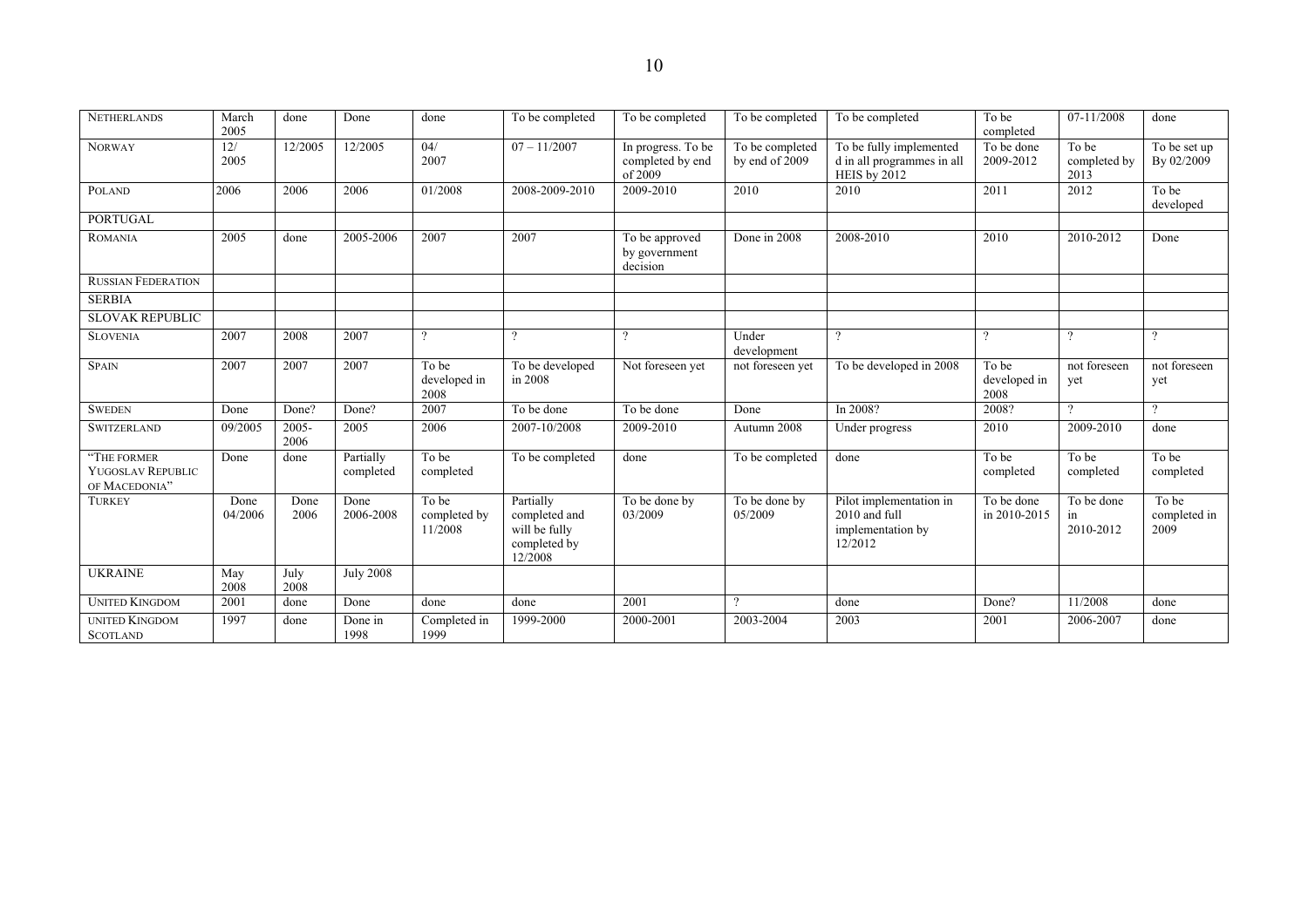#### **2.1 ALBANIA**

| Action/step                  | Step completed with an indication of timing                                                                                                                      | Step to be completed with an indication of timing                       |
|------------------------------|------------------------------------------------------------------------------------------------------------------------------------------------------------------|-------------------------------------------------------------------------|
| 1. Decision to start         | Decision taken on July 2006 by the Ministry of Education and Science to constitute the<br>Albanian BFUG with a WG dedicated to the NQF and renewed on June 2008. |                                                                         |
|                              |                                                                                                                                                                  |                                                                         |
| 2. Setting the agenda        | July 2006 kick-off meeting of writing the university and pre-university levels.                                                                                  | The overarching frame should be ready on December 2008.                 |
| 3. Organizing the            | The process of conceiving the frame was divided among two sub-WGs:                                                                                               |                                                                         |
| process                      | 1) the university levels sub-WG                                                                                                                                  |                                                                         |
|                              | 2) the pre-university sub-WG                                                                                                                                     |                                                                         |
|                              | Stakeholders:                                                                                                                                                    |                                                                         |
|                              | Directorates of HE and HE at the Ministry of Education and Science;<br>⇨                                                                                         |                                                                         |
|                              | University experts;<br>⇨                                                                                                                                         |                                                                         |
|                              | Public Agency of Accreditation of HE Institutions;<br>⇨                                                                                                          |                                                                         |
|                              | Student community;<br>⇨                                                                                                                                          |                                                                         |
|                              | Trade Unions.<br>⇨                                                                                                                                               |                                                                         |
| 4. Design Profile            | See paragraph 3.1                                                                                                                                                |                                                                         |
| 5. Consultation              |                                                                                                                                                                  | Final consultation will start on September 2008 up to<br>November 2008. |
| 6. Approval                  |                                                                                                                                                                  | December 2008 the overarching framework will be                         |
|                              |                                                                                                                                                                  | presented to the Minister of Education and Science.                     |
| 7. Administrative set-<br>up | The new Albanian BFUG, set up by the decision of the Minister of Education and Science on<br>24/06/2008.                                                         |                                                                         |
| 8. Implementation            |                                                                                                                                                                  | Will start on January 2009, in the basis of the approved<br>NQF.        |
| 9. Inclusion of              |                                                                                                                                                                  | Will start by June 2009.                                                |
| qualifications               |                                                                                                                                                                  |                                                                         |
| 10. Self-certification       | Has already started for the first cycle of studies and will continue with second and third cycles<br>by September 2009.                                          |                                                                         |
| 11. NQ web site              |                                                                                                                                                                  | Web address: under construction.                                        |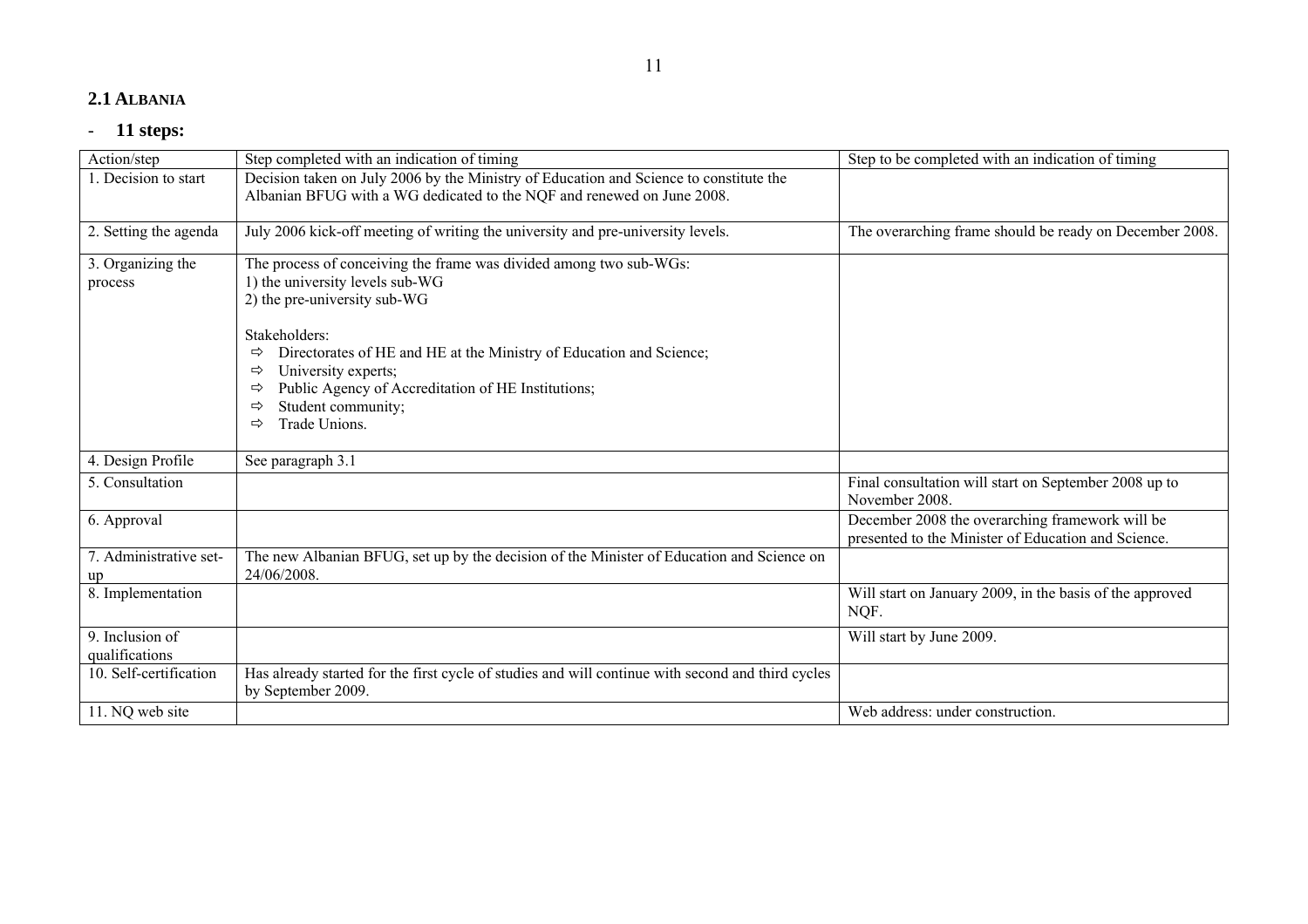#### **2.2 ANDORRA**

| Action/step            | Step completed with an indication of timing                       | Step to be completed with an indication of timing                                          |
|------------------------|-------------------------------------------------------------------|--------------------------------------------------------------------------------------------|
| . Decision to start    | The decision was taken one year ago.                              |                                                                                            |
|                        | This step is full completed                                       |                                                                                            |
| 2. Setting the         | The agenda was set and the purpose was defined. The 12th June     |                                                                                            |
| agenda                 | the legal rule was approved. According to that they will redefine |                                                                                            |
|                        | the agenda                                                        |                                                                                            |
| 3. Organizing the      | It has been established a WG, that defined a scheme of the QF,    |                                                                                            |
| process                | in order to present to the identified Stockholders. This step is  |                                                                                            |
|                        | done.                                                             |                                                                                            |
| 4. Design Profile      | The WG defined a QF scheme. This scheme incorporates by           |                                                                                            |
|                        | structures levels, level descriptors, and the paths to develop.   |                                                                                            |
|                        | This Step is full done.                                           |                                                                                            |
| 5. Consultation        |                                                                   | As the legal rule that gives the opportunity to establish the QF will enter in Force       |
|                        |                                                                   | (probably mid July) we will set the agenda to discuss and search the acceptance with the   |
|                        |                                                                   | stakeholders                                                                               |
| 6. Approval            |                                                                   | Once the design is accepted by stakeholders, the proposal will be approved one moth later  |
|                        |                                                                   | by government decree (probably end August)                                                 |
| 7. Administrative      |                                                                   | As the dimension of the university and the state is small the implementation will be       |
| set-up                 |                                                                   | maximum in one moth. (Probably end of September)                                           |
| 8. Implementation      |                                                                   | Due to the probably final structure, the small dimension, and the autonomy by the          |
|                        |                                                                   | university to elaborate the study programs, it should be done by June 2009.                |
| 9. Inclusion of        |                                                                   | The qualifications will be included after accreditation 1moth later of the presentation of |
| qualifications         |                                                                   | the program by the university according to the NQF.                                        |
| 10. Self-certification |                                                                   | Upon acceptance of item 8, the project will be certified                                   |
|                        |                                                                   |                                                                                            |
| 11. NQ web site        | Web address:                                                      | When the first design structure will be presented to the stakeholders, the NQF will be set |
|                        |                                                                   | at the web page of the ministry: www.ensenyamentsuperior.ad                                |
|                        |                                                                   |                                                                                            |
|                        |                                                                   |                                                                                            |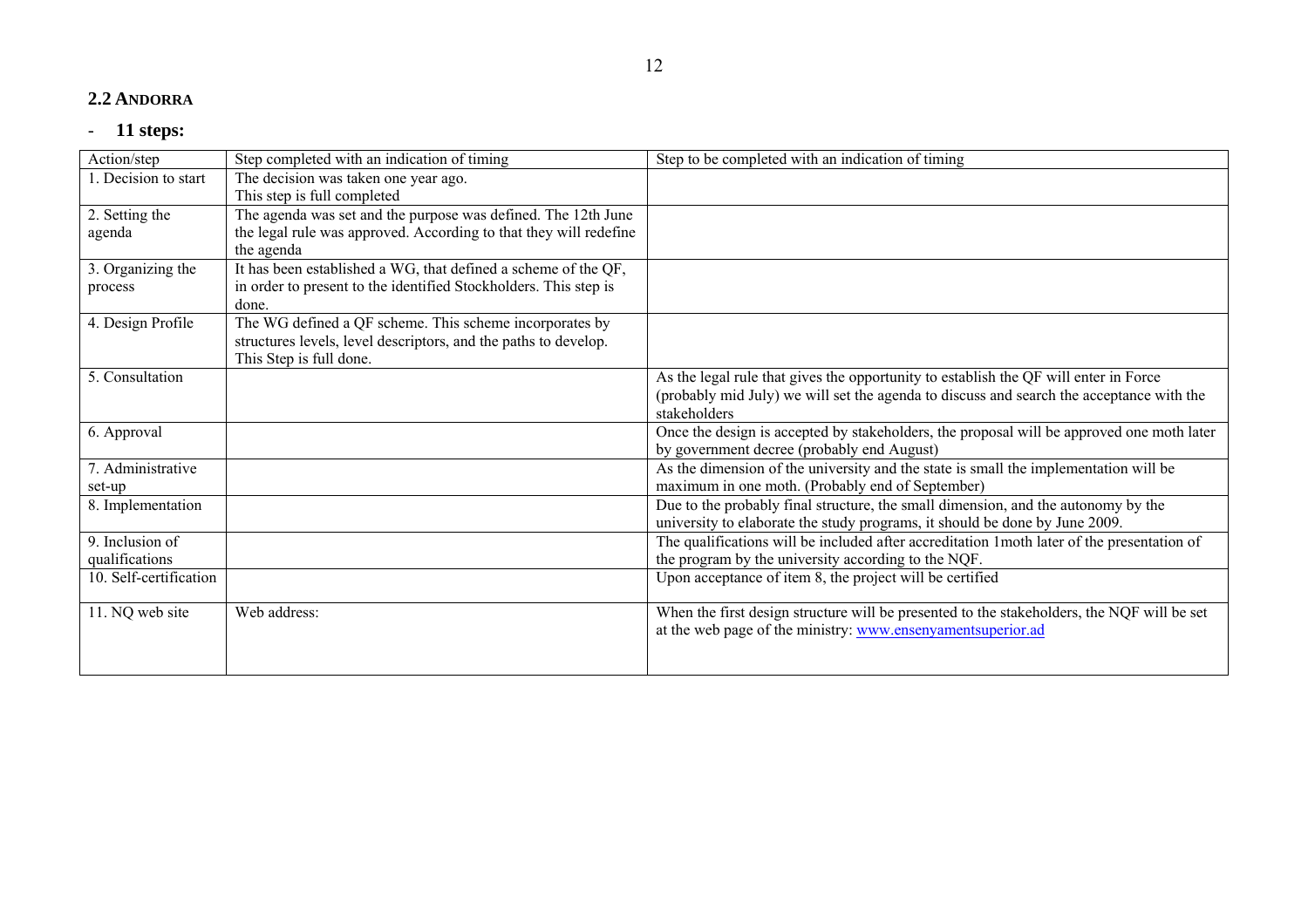# **2.3 ARMENIA**

The higher education in the Republic of Armenia is provided through two-cycle degree systems: Bachelor and Master Programs. Parallel to this, the system of specialists' preparation through the certified specialist education program is also available, which will be completed in 2009, because of entrance exams in 2004. Till 2010 the certified specialist education program is equivalent to the master program.

According to the policy papers, the reform and development of higher education system according to the Bologna process is one of priorities of the Ministry of Education and Science of RA. NQF is one of the steps for the decision of priority task.

In 2006 the Government of Armenia approved "Bologna Process principles implementation in the field of higher education timetable on 2006-2010". According to the timetable the developing of National Qualifications System (NQS) will be completed by 2010.

The ministry formed a Working Group (WG) for development of NQF. The representatives from the ministry, state and private universities and students are included in the WG. According to the plans of the ministry the NQF draft should be approved by the Government of Armenia already by the end of 2008.

The QF-EHEA is accepted as a base for NQF developing. In 2008 was developed the package of offers about the additions in Laws RA "On Education" (adopted in 1999), "On Higher and Post-Graduate Professional Education" (adopted in 2004) and "On Preliminary and Middle Level Professional (Vocational) Education" (adopted in 2005). The additions concerning of inclusion in Laws the terms of "Qualification" and "National Qualification Framework". The step for distribution of authorities is also completed: Government of Armenia approves the NQF and the ministry approves the descriptors on qualification of the professions.

The present system of higher education in Armenia includes:

- professions groups 40
- specializations – 196
- qualifications 428, which include 32 pedagogical.

At present the qualification degrees is assigning by the universities and post-graduate professional institutions (Law RA "On Higher and Post-Graduate Professional Education", Article 8.6)

Objectives:

- the outcomes of qualifications descriptions are not presented in Laws of RA,
- the qualifications comparable tool for different professions is not exist,
- weak dialogue between education and labor market.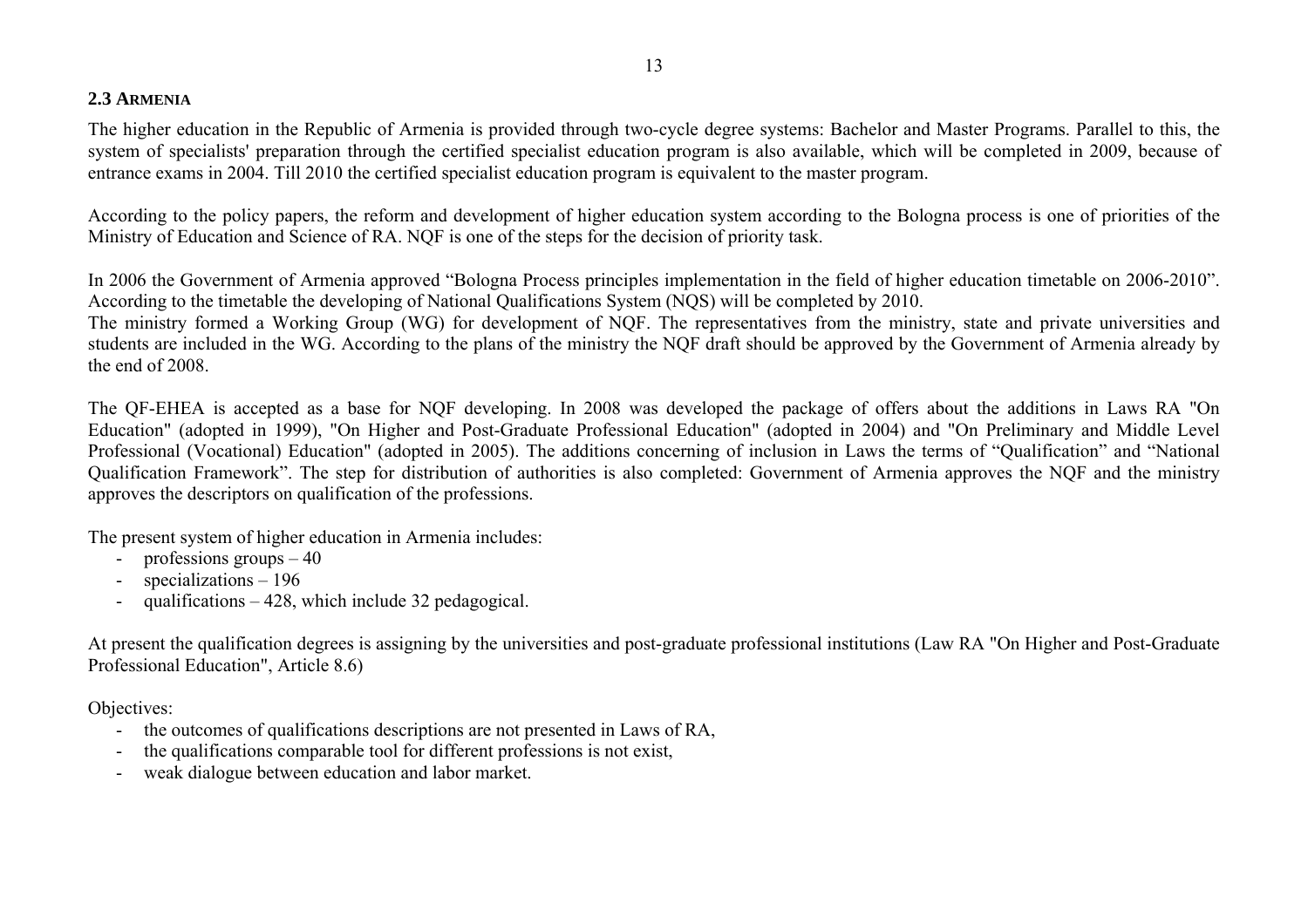| Action/step                                                                                 | Step completed with an indication of timing                                                                                                                                                                                                                                                                                                                                                                                                                                                                                                                                                                                 | Step to be completed with an indication<br>of timing                                                                                                                                                                                                                                                                                                                                                                                                                                              |
|---------------------------------------------------------------------------------------------|-----------------------------------------------------------------------------------------------------------------------------------------------------------------------------------------------------------------------------------------------------------------------------------------------------------------------------------------------------------------------------------------------------------------------------------------------------------------------------------------------------------------------------------------------------------------------------------------------------------------------------|---------------------------------------------------------------------------------------------------------------------------------------------------------------------------------------------------------------------------------------------------------------------------------------------------------------------------------------------------------------------------------------------------------------------------------------------------------------------------------------------------|
| 1. Decision to start taken by the national body<br>responsible for higher education         | Government of Armenia (GoA) approved "Bologna Process principles<br>implementation in the field of higher education timetable on 2006-2010" -<br>2006                                                                                                                                                                                                                                                                                                                                                                                                                                                                       |                                                                                                                                                                                                                                                                                                                                                                                                                                                                                                   |
| 2. Setting the agenda: The purpose of the NQF                                               | Developing of National Qualifications System 2006-2010<br>studied international experience and analyzed the situation in the<br>field of higher education $-2006$<br>the QF-EHEA is accepted as a base for NQF developing - 2007<br>organized the discussions about adopting of QF-EHEA in Armenia -<br>2007<br>developed the package of offers about the additions in Laws RA "On<br>Education", "On Higher and Post-Graduate Professional Education"<br>and "On Preliminary and Middle Level Professional (Vocational)<br>Education"; including of "Qualification" and "National Qualification<br>Framework" terms - 2008 | Developing of National Qualifications<br>System 2006-2010<br>come to common decision about<br>the levels of national<br>qualifications - 2008<br>developing of NQF Draft - 2008<br>$\blacksquare$<br>discussions with<br>$\overline{a}$<br>universities/institutions and<br>stakeholders - 2009<br>developing of revised version of<br>$\blacksquare$<br>NQF Draft, which will be<br>approved by GoA - 2009<br>developing of descriptors on<br>professions and on levels<br>qualifications - 2010 |
| 3. Organizing the process: Identifying stakeholders;<br>setting up a committee/WG           | Working group for development of National Qualifications System is created<br>according to the Order of the Minister of Education and Science of $RA - 2005$<br>Stakeholders: state and private universities and institutions, competent<br>ministries, rectors unions, student unions, employers and workers<br>organizations                                                                                                                                                                                                                                                                                              |                                                                                                                                                                                                                                                                                                                                                                                                                                                                                                   |
| 4. Design Profile: Level structure, Level descriptors<br>(learning outcomes), Credit ranges | From 2004 the higher education in Armenia is provided through three-cycle<br>degree systems:<br>- Bachelor<br>- Master                                                                                                                                                                                                                                                                                                                                                                                                                                                                                                      | Developing of Level structure (Bachelor,<br>Master, Researcher, Doctorates) - 2009<br>Developing of Level Qualifications<br>descriptors (learning outcomes) - 2010                                                                                                                                                                                                                                                                                                                                |
| 5. Consultation National discussion and acceptance of<br>design by stakeholders             | International Conference on Higher Education Qualifications Frameworks -<br>September 8-9, 2008                                                                                                                                                                                                                                                                                                                                                                                                                                                                                                                             | to inform the society about NQF<br>development on going process and<br>educational programs quality -<br>periodically                                                                                                                                                                                                                                                                                                                                                                             |
| 6. Approval According to national tradition by<br>Minister/Government/legislation           |                                                                                                                                                                                                                                                                                                                                                                                                                                                                                                                                                                                                                             | the additions in Laws RA will be<br>approved be the National Assembly of<br>RA - 2008<br>GoA approves the NQF - 2009<br>Ministry of Education and Science of<br>RA approves the descriptors on<br>qualification of the professions - 2010                                                                                                                                                                                                                                                         |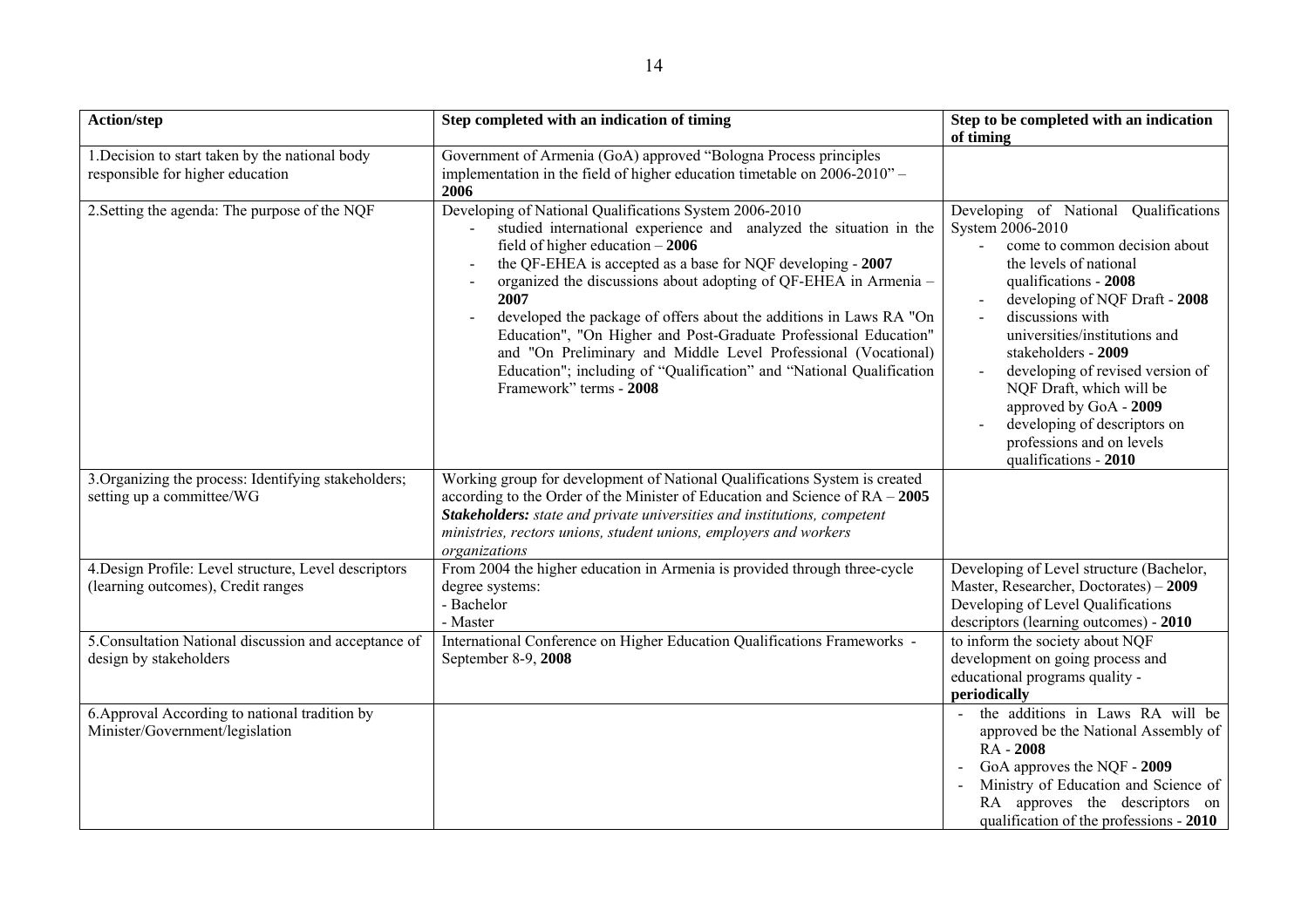| 7. Administrative set-up Division of tasks of        | <b>Establishment of Quality Assurance</b>  |
|------------------------------------------------------|--------------------------------------------|
| implementation between HEI, QAA and other bodies     | $Agency - 2008$                            |
|                                                      |                                            |
|                                                      |                                            |
| 8. Implementation at institutional/programme level;  | Implementation at institutional programme. |
| Reformulation of individual study programmes to      | $level - 2009$                             |
| learning outcome based approach                      |                                            |
| 9. Inclusion of qualifications in the NQF;           | external and internal estimation of        |
| Accreditation or similar (cf. Berlin Communiqué)     | educational programs quality and           |
|                                                      | developing of accreditation standards -    |
|                                                      | 2009-2010                                  |
| 10.Self-certification of compatibility with the EHEA | verifying the compatibility of NQF with    |
| framework (Alignment to Bologna cycles etc.)         | the framework                              |
|                                                      | of qualifications of the EHEA - 2009       |
| 11. National qualifications web site is available to | under construction                         |
| users                                                |                                            |

# **2.4 AUSTRIA**

- Work done: in summer 2007, a national board committee was set up in which all ministries and social partners are represented. In addition, the Ministry of Science and Research set up an advisory committee. In January 2008, the Austrian NQF consultation paper was presented to the public. The EQF comprises formal, informal, and non-formal qualifications; so does the NQF. Therefore, to integrate all three types of qualifications, three corridors have been set up – one corridor for each type of qualification. The consultation paper proposes to build a NQF with 8 levels parallel to the EQF to facilitate the translation between NQF levels and EQF levels. The consultation on the first draft version was held and every stakeholder could make comments until June 30, 2008. . During summer a committee of experts compiled all comments made by stakeholders, in order to give stakeholders an overview about different point of views on some themes and also possible challenges when it comes to assign qualifications to NQF levels. The compilation was presented in October to the national board committee, but no final decision on the NQF was taken due to preferred general elections. For the higher education sector, the Dublin descriptors will be use
- **Now:** The leading Ministries in this process, the Ministry of Science and Research and Ministry of Education, Arts and Culture will formally end the consultation process by the end of the year. Planning for 2009 has already begun, but due to the lack of a national government, the working group "NQF" is waiting for a clear work order from the new government.
- **Next steps**: As soon as a new government will be in place and the working group has received his working order, work on budget for 2009, national agency NQF and preparation for final decision on NQF will begin. But this won't take place until January 2009.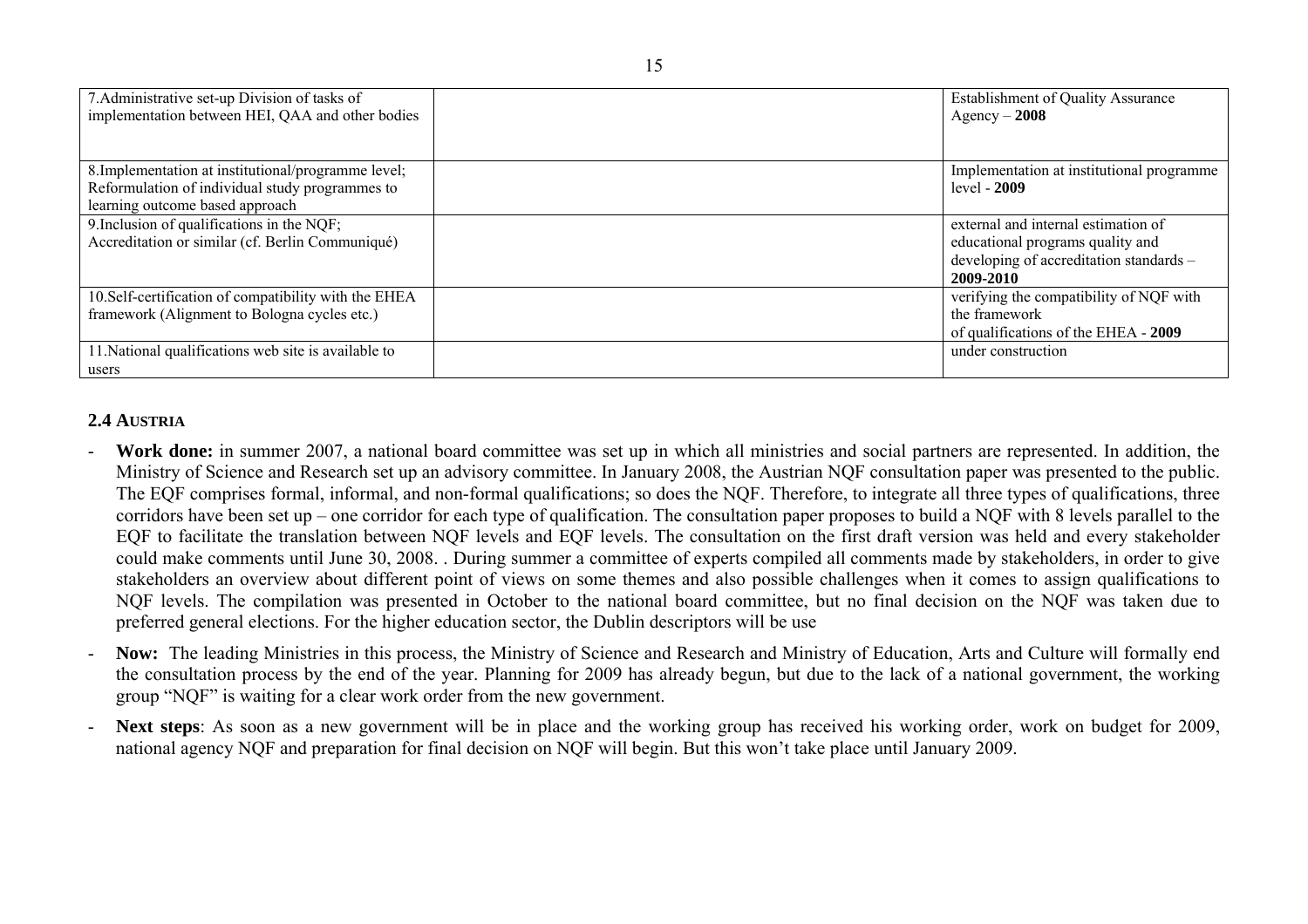| 11 steps:                      |                                                                            |                                                   |  |
|--------------------------------|----------------------------------------------------------------------------|---------------------------------------------------|--|
| Action/step                    | Step completed with an indication of timing                                | Step to be completed with an indication of timing |  |
| 1. Decision to start           | 11/2006                                                                    | 11/2006                                           |  |
| 2. Setting the agenda          | 12/2006                                                                    | 01/2007                                           |  |
| 3. Organizing the process      | 02/2007                                                                    | 07/2007                                           |  |
| 4. Design Profile              | 03/2007                                                                    | 12/2007                                           |  |
| 5. Consultation                | 01/2008                                                                    | 06/2008                                           |  |
| 6. Approval                    | 03/2009                                                                    | 05/2009                                           |  |
| 7. Administrative set-up       | 1/2009                                                                     | 03/2009                                           |  |
| 8. Implementation              | 05/2009                                                                    | 12/2009                                           |  |
| 9. Inclusion of qualifications | 06/2009                                                                    | 04/2010                                           |  |
| 10. Self-certification         | 06/2009                                                                    | 12/2011                                           |  |
| 11. NQ web site                | Web address: http://www.bmwf.gv.at/wissenschaft/national/nqr/              |                                                   |  |
|                                | Or for general education and VET                                           |                                                   |  |
|                                | http://www.bmukk.gv.at/europa/bildung/nqr/nationaler_qualifikationsrah.xml |                                                   |  |

# **2.5 AZERBAIJAN**

No report submitted.

# **2.6.1 BELGIUM (FLEMISH COMMUNITY)**

- -Work done: Dublin descriptors and ECTS ranges for bachelor and master degrees and learning objectives for the Ph.D. in relation to the Ph.D. thesis are legally stipulated in the Decree on the Structure of Higher Education, 04/04/2003. With regard to the implementation, the results of 3 pilots projects of a Flemish QF for specific disciplines (medical Science, music, social work) were presented in December 2007.
- - **Now:** 
	- Implementation: implementation is going on at institutional level through a learning outcome oriented curriculum reform. The Flemish Bologna Promoters' team plays an important role in animating this process by organising information sessions, seminars, discussion groups etc. The implementation is not limited to the generic QF but also applied in the context of concrete disciplines.
	- LLL: In the context of the future Recommendation on the European Qualifications Framework for lifelong learning, the Flemish Community is preparing a Flemish QF encompassing all levels and sectors of education and training in which the existing Flemish QF for HE will be integrated. The Flemish QF for LLL is described in a concept document drafted by a working group composed of different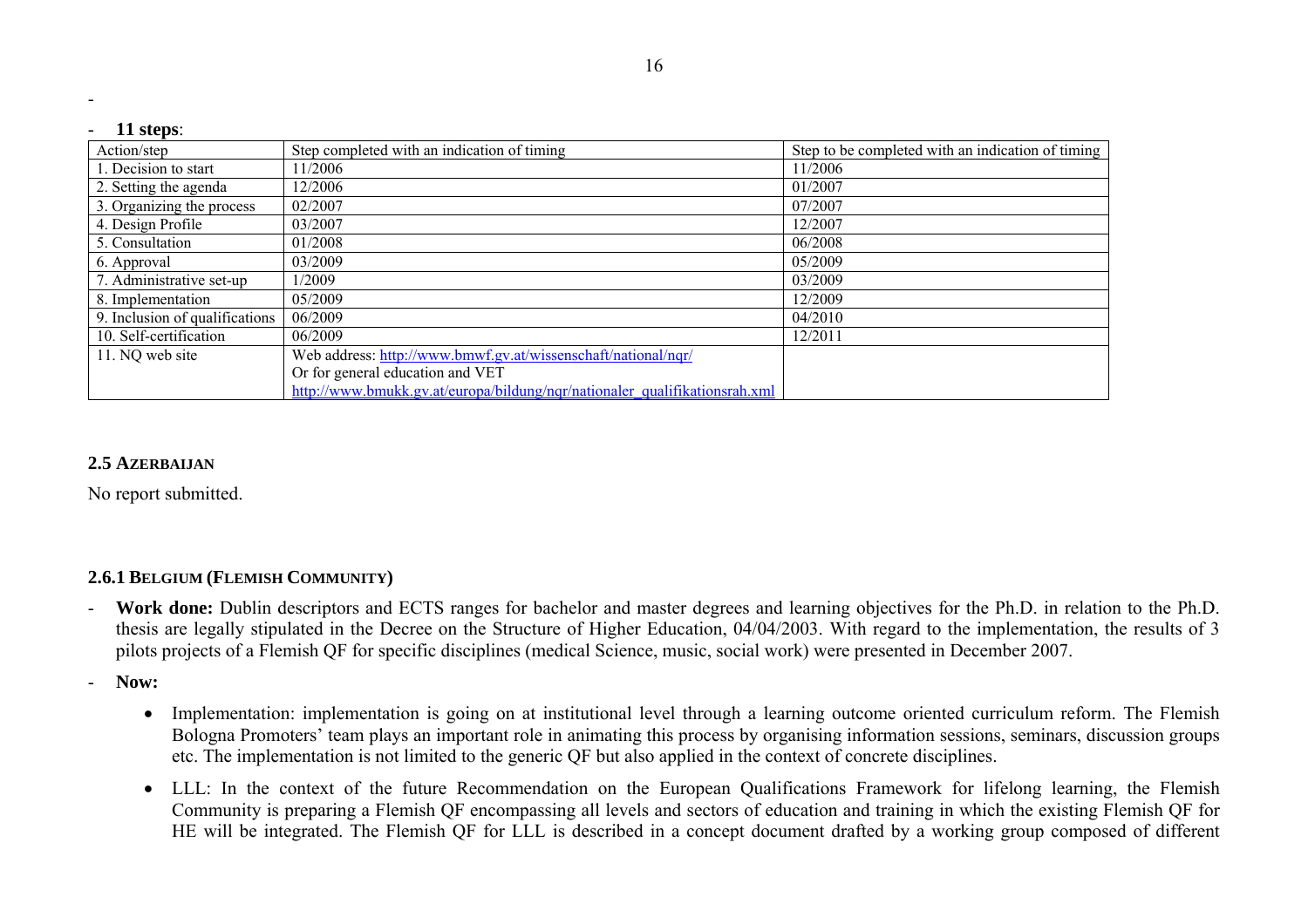stakeholders. It was under consultation with stakeholders and official advisory bodies. At this moment the minister of education is preparing a draft decree for this framework.

- In March 2009, the national Framework was published. The National Framework of Qualifications in Higher Education in Flanders is compatible with the overarching Framework for Qualifications of the European Higher Education Area. This is stated by the NVAO following the conclusion of an independent and international external verification committee.
- **Next steps**: the implementation is foreseen as from the a.y. 2009-2010.

# **2.6.2 BELGIUM (FRENCH COMMUNITY)**

**- Work done:** Following the adoption of the Act of 9 May 2008 reinforcing the coherence of higher education and contributing to administrative simplification in university and non-university higher education, the French Community of Belgium has implemented the HE Qualifications Framework.

This new tool describes generically three levels in higher education, for each one correspond a set of specific knowledge, skills and competences. At each level, recognized academic degrees are granted. They are the only recognized academic degrees in the French Community and are subject to procedures of internal and external quality assurance.

Currently, the main stakeholders of the Education and Training sectors are working on the development and the implementation of the Qualifications Framework of the French Community. This framework will cover all levels of Education and Training, including compulsory education, vocational training as well as higher education.

#### *HE Qualifications Framework in the European context*

The HE Qualifications Framework is the result of a consultation process initiated in 2007 by the Minister of higher education and scientific research, Marie-Dominique Simonet, during which all the stakeholders (government, administration, HEIs and students) have participated.

The HE Qualifications Framework provides students, academic and research staff, employers in Belgium and abroad with more transparency and readability regarding the certificates and HE degrees recognized in the French Community. The HE Qualifications Framework transposes at national level the European Qualifications Framework set up by the Recommendation of 23 April 2008 of the European Parliament and the Council. Moreover, the HE Qualifications Framework is in line with the Overarching Framework of the Bologna Process since it applies the three-cycle structure and the generic descriptors.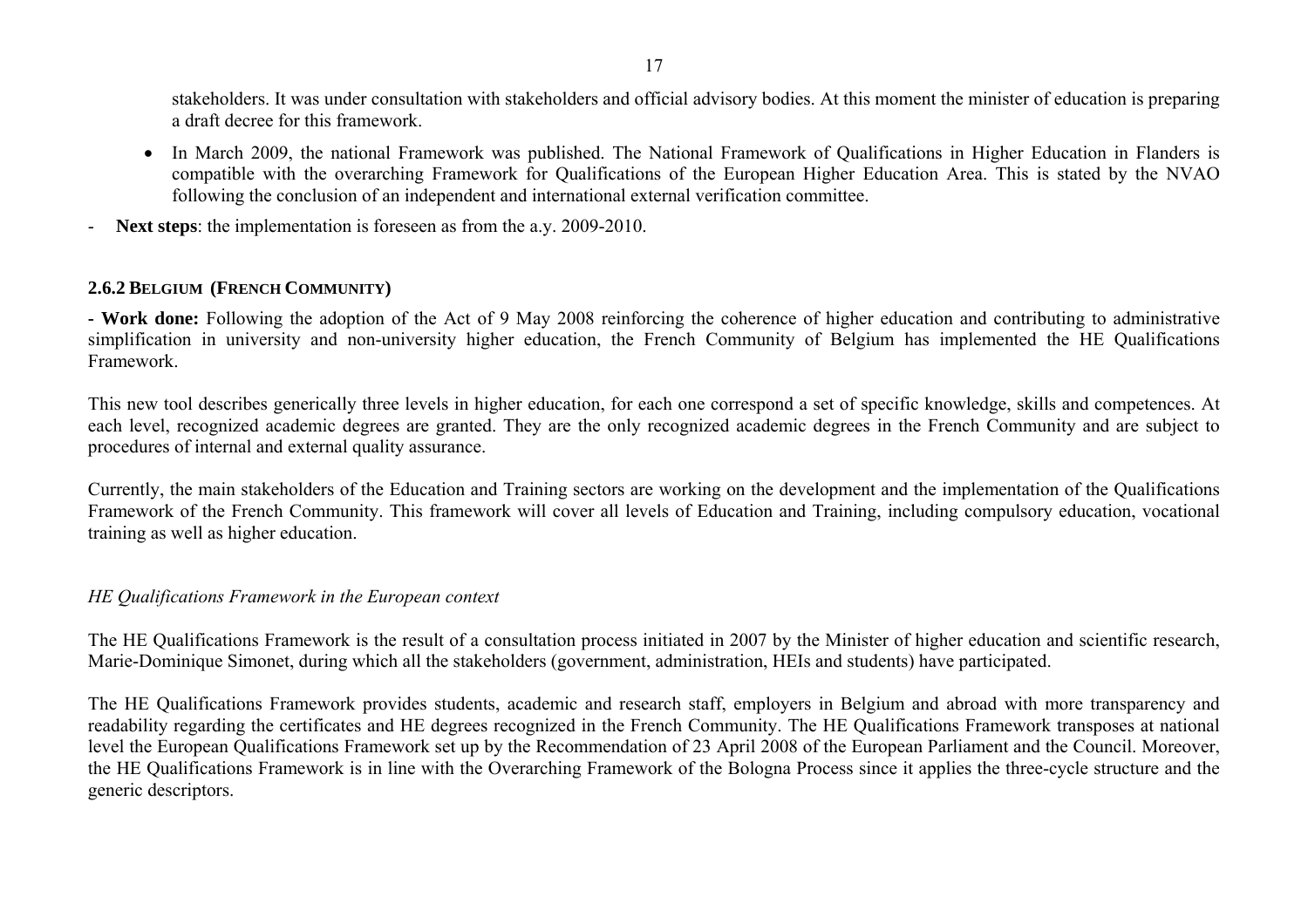# *Legal references*

Act of 9 May 2008 reinforcing the coherence of higher education and contributing to administrative simplification in university and non-university higher education

http://archive.pcf.be/1000000010070b4?action=browse

Recommendation of 23 April 2008 of the European Parliament and the Council http://eur-lex.europa.eu/LexUriServ/LexUriServ.do?uri=OJ:C:2008:111:0001:0007:EN:PDF

# **2.7 BOSNIA AND HERZEGOVINA**

| Action/step              | Step completed with an indication of timing                                                                                                                                                                                                                                                                                                                                                                                                                                                                                                                                                                                                                             | Step to be completed with an indication of timing                                                                                                                                                                                                                                                                                                                                                                                                                                                                                                                                                                                                                 |
|--------------------------|-------------------------------------------------------------------------------------------------------------------------------------------------------------------------------------------------------------------------------------------------------------------------------------------------------------------------------------------------------------------------------------------------------------------------------------------------------------------------------------------------------------------------------------------------------------------------------------------------------------------------------------------------------------------------|-------------------------------------------------------------------------------------------------------------------------------------------------------------------------------------------------------------------------------------------------------------------------------------------------------------------------------------------------------------------------------------------------------------------------------------------------------------------------------------------------------------------------------------------------------------------------------------------------------------------------------------------------------------------|
| 1. Decision to<br>start  | Joint project 2006-2008 "Strengthening Higher Education in BiH" resulted with<br>elaboration of 7 documents adopted on December 12, 2007 by the Council of<br>Ministers of Bosnia and Herzegovina. Two of 7 adopted documents are:<br>1. The Framework for Higher Education Qualification in Bosnia and Herzegovina,<br>2. Implementing a Framework for Higher Education Qualifications in Bosnia and<br>Herzegovina,                                                                                                                                                                                                                                                   | Completion of the following set of steps for implementation may take 2-3<br>years:<br>- Consultation and dissemination with actors in the process;<br>- Information Campaign;<br>- Training of BiH promoters (started)<br>- Seek approval of the Framework for Higher Education Qualifications<br>for BiH from relevant governmental authorities at various levels;<br>- Pilot project for applying the general framework to particular fields of<br>study;<br>- Legislation.                                                                                                                                                                                     |
|                          | Within EUVET III Project (started in April 2007) is elaborated Draft of NGF for<br>the levels up to higher education.<br>Draft of Implementation Strategy is in its final phase.                                                                                                                                                                                                                                                                                                                                                                                                                                                                                        | Steps to be designed after the adoption of NQF for the levels up to higher<br>education and Implementation Strategy.                                                                                                                                                                                                                                                                                                                                                                                                                                                                                                                                              |
| 2. Setting the<br>agenda | The objectives of the QF of the BiH Area are to:<br>• Enable employers, schools, partners, prospective students and others to<br>understand the achievements and attributes represented by the main qualification<br>titles, $\overline{a}$<br>• Assist higher education institutions (HEI), learners and others to clarify potential<br>routes for progression and credit transfer, particularly in the context of wider<br>participation in lifelong learning,<br>• Create and maintain international comparability of standards, and facilitate<br>mobility for all,<br>• Eradicate inconsistency and confusion between HE qualifications by a clear<br>description, | • Elaboration of Framework Law on Recognition of Higher Education<br>Qualifications within IPA 2007 by November 2010<br>Strengthening capacities in Centre for Information and Recognition of<br>Documents by October 2010 within IPA 2007<br>• Strengthening capacities of institutions involved in development of<br>quality assurance in HE by November 2010 within IPA 2007<br>• Implementing a generic QF for HE in 4 determined fields of studies by<br>November 2010 within IPA<br>• Elaborate recommendations for adapting legislation relevant to quality<br>assurance and the national framework for HE qualifications within IPA<br>by the end of 2010 |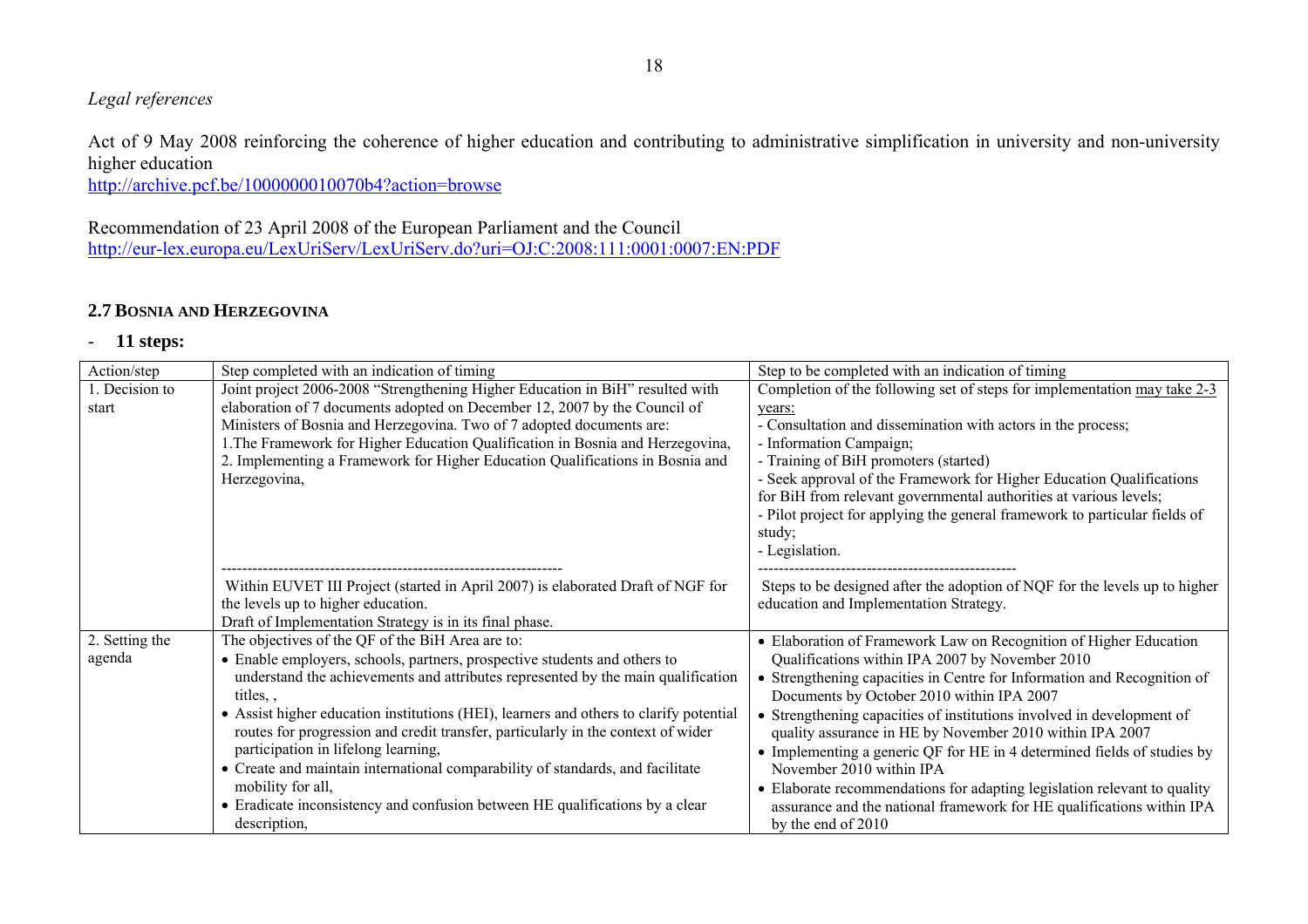|                                   | • Help create domestic and international confidence in BiH HE qualifications and<br>standards by integrating them with the new BiH quality assurance system,<br>• Improve the recognition of BiH qualification and the employability of citizens,<br>• Ensure that access to, and the content of, BiH HE is based upon the principles<br>and values of democratic society.                                                                                    | • 4 Study programs are revised in line with the NHEQF with active<br>participation of all public universities and possibly 1-2 private<br>universities in BiH; guidelines on the implementation are published, an<br>active network of BiH experts for QA and the HEQF is functional |
|-----------------------------------|---------------------------------------------------------------------------------------------------------------------------------------------------------------------------------------------------------------------------------------------------------------------------------------------------------------------------------------------------------------------------------------------------------------------------------------------------------------|--------------------------------------------------------------------------------------------------------------------------------------------------------------------------------------------------------------------------------------------------------------------------------------|
| 3. Organizing the<br>process      | Within Joint project 2006-2008 a WG was established encompassing different<br>stakeholders such as all public universities, Rector's Conference trade unions,<br>competent ministries, student unions. They were involved in elaboration of 7<br>documents adopted by the Council of Ministers of Bosnia and Herzegovina.                                                                                                                                     | Activities will continuously be intensified with ENIC and Agency for<br>Development of Higher Education and Quality Assurance.                                                                                                                                                       |
| 4. Design Profile                 | The BiH framework for HE qualifications consists of 3 cycles.                                                                                                                                                                                                                                                                                                                                                                                                 | Within IPA 2007 4 fields of studies will be elaborated<br>$\bullet$<br>$3rd$ Cycle is intensively under preparation.<br>$\bullet$                                                                                                                                                    |
| 5. Consultation                   | Widespread consultations and agreement with appropriate stakeholders including<br>academics, students, public authorities and social partners.                                                                                                                                                                                                                                                                                                                | Consultation phase will continue during the process of elaboration of<br>recommendations for adapting legislation relevant to NQF in HE within<br>IPA and othe projects.                                                                                                             |
| 6. Approval                       | Council of Ministers of Bosnia and Herzegovina<br>adopted 7 documents on December 12, 2007                                                                                                                                                                                                                                                                                                                                                                    | Completed for HE;<br>To be adopted for NQF for under higher education qualifications.                                                                                                                                                                                                |
| 7. Administrative<br>set-up       | Administrative set up consists of 4 state level institutions:<br>1. Ministry of Civil Affairs of Bosnia and Herzegovina;<br>Rector's Conference;<br>2.<br>3. Agency for Development of Higher Education and Quality Assurance;<br>4. Agency for Information and Recognition of Documents (ENIC/NARIC)<br>Division of tasks is precisely determined in the state -level Framework Law on<br>Higher Education of Bosnia and Herzegovina adopted in August 2007. | Continuous                                                                                                                                                                                                                                                                           |
| 8. Implementation                 | All universities in Bosnia and Herzegovina have already reformulated study<br>programmes in<br>accordance with the Bologna following the $3+2+3$ or $4+1+3$ programmes. First<br>doctoral studies in accordance with the BP are expected in acc.y. 2008/09.                                                                                                                                                                                                   | All public universities are in the final phase of changing curricula.                                                                                                                                                                                                                |
| 9. Inclusion of<br>qualifications | In accordance with the Framework Law on HE accreditation of all Universities last<br>by August 2009/2010.<br>The "real" process of accreditation starts in 2009-2010.<br>IT National Qualifications Framework in BH TEMPUS SCM Nr.C010B06;                                                                                                                                                                                                                    |                                                                                                                                                                                                                                                                                      |
| 10. Self-<br>certification        | At all universities QA offices were established and external evaluation was<br>performed.<br>Agency for Development of Higher Education and Quality Assurance is<br>established and is expected to be fully operational by 2010. Its duties are foreseen<br>with the Framework Law on Higher education in BiH.                                                                                                                                                | Undertaking various activities for making fully operational institutional<br>network for self-certification By 2010                                                                                                                                                                  |
| 11. NQ web site                   | To be established<br>Web address:                                                                                                                                                                                                                                                                                                                                                                                                                             | To be established within ENIC/NARIC Centre and Agency for<br>Development of Higher Education and Quality Assurance. Expected by<br>2010.                                                                                                                                             |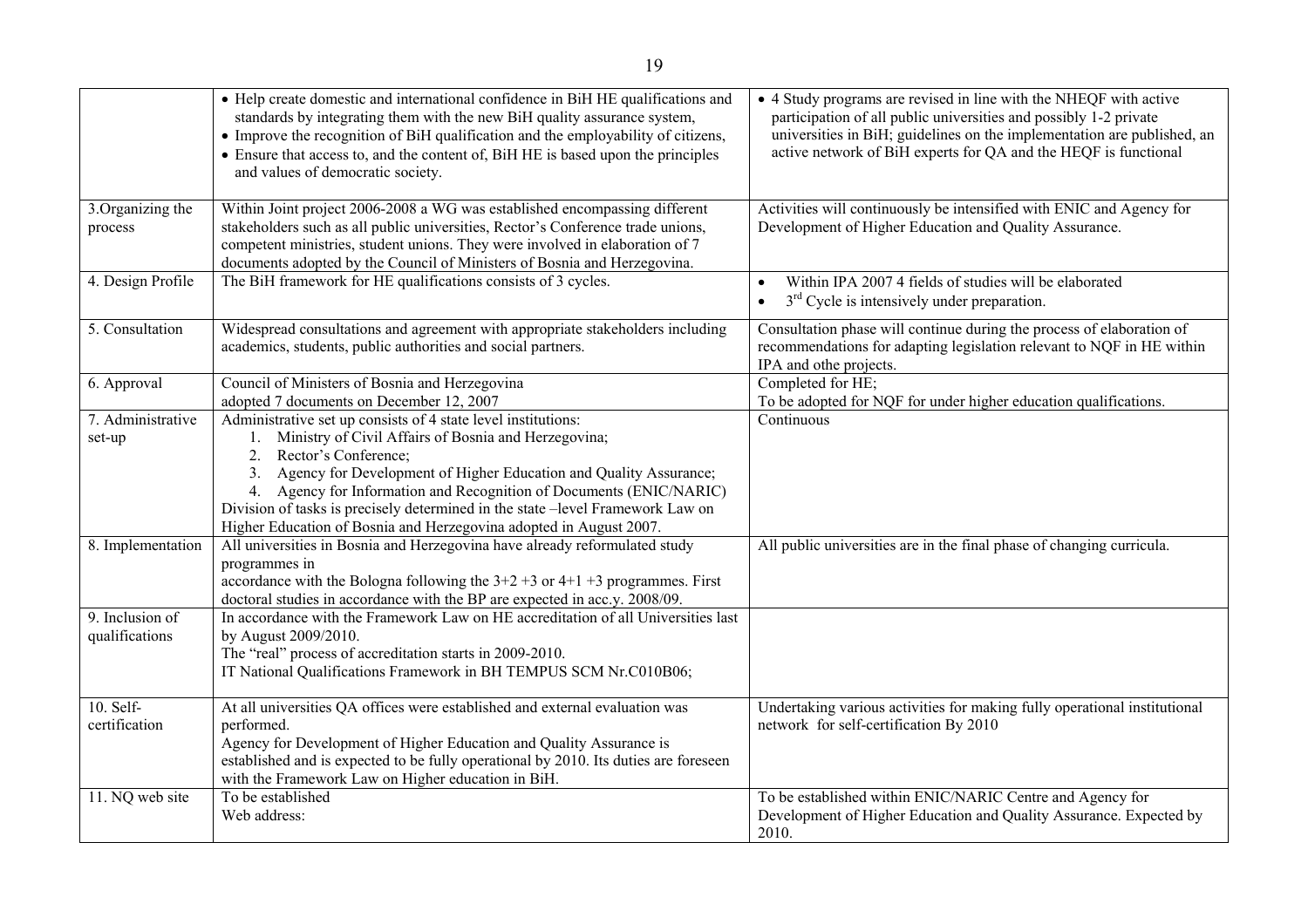#### 20

### **2.8 BULGARIA**

| Action/step                       | Step completed with an indication of timing                                                                                                                                                                                                                                                                                                                                                                                                                                                                                                                                                                                                                                                                                                                                                                                                                                                                                                                                                                                              | Step to be completed with an<br>indication of timing |
|-----------------------------------|------------------------------------------------------------------------------------------------------------------------------------------------------------------------------------------------------------------------------------------------------------------------------------------------------------------------------------------------------------------------------------------------------------------------------------------------------------------------------------------------------------------------------------------------------------------------------------------------------------------------------------------------------------------------------------------------------------------------------------------------------------------------------------------------------------------------------------------------------------------------------------------------------------------------------------------------------------------------------------------------------------------------------------------|------------------------------------------------------|
| 1. Decision to start              | The Bulgarian Ministry of Education and Science has decided in 2007 to develop a NQF in compliance with the<br>QF in EHEA and the EQF for LLL.<br>Authorities in charge of:<br>1) Ministry of Education and Science;<br>2) Rectors Conference of the Republic of Bulgaria;<br>Done in 2007                                                                                                                                                                                                                                                                                                                                                                                                                                                                                                                                                                                                                                                                                                                                               |                                                      |
| 2. Setting the agenda             | Objectives:<br>• Translation and bridge function inside and outside Bulgaria;<br>• Promoting mobility within the educational system and on the labour market;<br>• Improving transparency of the educational system;<br>• Promote learning outcomes orientation of qualifications;<br>• Support validation of prior learning;<br>• Implementation of the learning outcomes approach, the teaching methods and management of the processes;<br>• Stronger orientation towards the lifelong learning approach;<br>• Stronger cooperation between the stakeholders.                                                                                                                                                                                                                                                                                                                                                                                                                                                                         | Deadline 2010                                        |
| 3. Organization of the<br>process | Working group 1 has been established by Order of the Minister of Education and Science in December 2007, with<br>task to elaborate a draft project for more precise alignment of the existing NQF for higher education to the EQF.<br>The group has consisted of representatives from the Rectors Conference and the academic society. Completed in<br>March 2008                                                                                                                                                                                                                                                                                                                                                                                                                                                                                                                                                                                                                                                                        |                                                      |
|                                   | Working group 2 has been established by Order of the Minister of Education and Science in April 2008, with the<br>task to set the grounds for an overarching NQF, by developing:<br>- a comparative table for referencing the national degrees of education to the EQF and the QF for EHEA;<br>- a plan for further activity related to comparing the national sectoral qualifications and the EQF;<br>- a proposal for further amendments and supplements in the national legislation in the national education system.<br>Deputy minister responsible for the European integration issues, incl. the NQF supervises the work on elaboration<br>of NQF.<br>The head of the Working Group No 16 "Education and training, recognition of professional qualifications, youth,<br>science and research", who is also a chair of the working group, is the head of the NQF National Coordination<br>Point. Working group 2 also enjoys the full support of Working Group 16.<br>BG participates also in the Advisory Group on EQF to the EC. |                                                      |
|                                   | The Minister of Education and Science nominated in May 2008 a National Coordination Point and a national<br>contact person for the EQF implementation. It is the European Integration and International Cooperation<br>Directorate in the Ministry of Education and Science.                                                                                                                                                                                                                                                                                                                                                                                                                                                                                                                                                                                                                                                                                                                                                             |                                                      |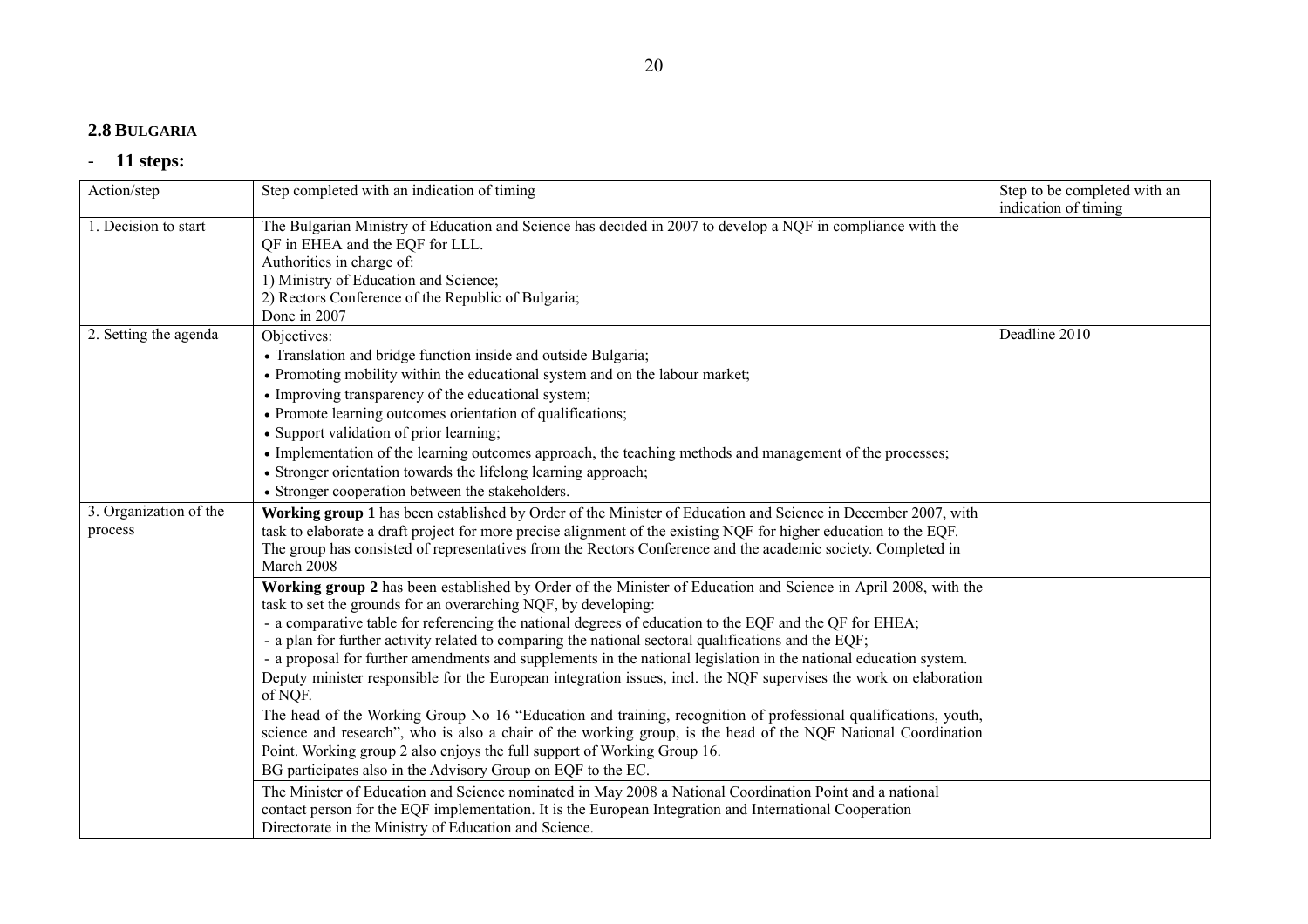|                   | The stakeholders at all levels have already been identified.                                                                                                                                                                                                                                                                                                                                                                                                                                                                                                                                                                                                                                                                                                                                                                                                                                                                                                                                                                                                                                                                                                                                                                                                                                                                                                                                                                                                                                                                                                                                                                                                                                                                                                   |                                                                |
|-------------------|----------------------------------------------------------------------------------------------------------------------------------------------------------------------------------------------------------------------------------------------------------------------------------------------------------------------------------------------------------------------------------------------------------------------------------------------------------------------------------------------------------------------------------------------------------------------------------------------------------------------------------------------------------------------------------------------------------------------------------------------------------------------------------------------------------------------------------------------------------------------------------------------------------------------------------------------------------------------------------------------------------------------------------------------------------------------------------------------------------------------------------------------------------------------------------------------------------------------------------------------------------------------------------------------------------------------------------------------------------------------------------------------------------------------------------------------------------------------------------------------------------------------------------------------------------------------------------------------------------------------------------------------------------------------------------------------------------------------------------------------------------------|----------------------------------------------------------------|
| 4. Design Profile | - The Bulgarian NQF for HE has been introduced in 1995 by the Higher Education Act (1995), further amended<br>and supplemented. It has the Bologna's three-level degree structure and corresponds to a great extent to the QF of<br>the EHEA.                                                                                                                                                                                                                                                                                                                                                                                                                                                                                                                                                                                                                                                                                                                                                                                                                                                                                                                                                                                                                                                                                                                                                                                                                                                                                                                                                                                                                                                                                                                  | Deadline: 2010                                                 |
|                   | - The NQF for HE in BG has been most recently adjusted in 2007, by amendments and supplements of the Higher                                                                                                                                                                                                                                                                                                                                                                                                                                                                                                                                                                                                                                                                                                                                                                                                                                                                                                                                                                                                                                                                                                                                                                                                                                                                                                                                                                                                                                                                                                                                                                                                                                                    |                                                                |
|                   | <b>Education Act.</b><br>The expected LOs for each educational degree are in great extend in compliance with the expected LOs of the QF<br>in the EHEA and of the EQF for LLL. The recent changes in our NQF are influenced by the EQF.                                                                                                                                                                                                                                                                                                                                                                                                                                                                                                                                                                                                                                                                                                                                                                                                                                                                                                                                                                                                                                                                                                                                                                                                                                                                                                                                                                                                                                                                                                                        |                                                                |
|                   | Further steps are taken (by Working group 1) towards full alignment of the existing requirements with the<br>EHEA and the EQF, as well as related to the commensurability of the learning outcomes and the ECTS credits<br>awarded.                                                                                                                                                                                                                                                                                                                                                                                                                                                                                                                                                                                                                                                                                                                                                                                                                                                                                                                                                                                                                                                                                                                                                                                                                                                                                                                                                                                                                                                                                                                            |                                                                |
|                   | Measures for strengthening the links between the education system and the learning outcomes are foreseen in<br>the draft of the National Reforms Programme $(2006 - 2009)$ .                                                                                                                                                                                                                                                                                                                                                                                                                                                                                                                                                                                                                                                                                                                                                                                                                                                                                                                                                                                                                                                                                                                                                                                                                                                                                                                                                                                                                                                                                                                                                                                   |                                                                |
|                   | Since 2004 a credit transfer system compatible with the ECTS has been legislatively introduced in the Bulgarian<br>HE system. Since 2006, all HEIs apply it.                                                                                                                                                                                                                                                                                                                                                                                                                                                                                                                                                                                                                                                                                                                                                                                                                                                                                                                                                                                                                                                                                                                                                                                                                                                                                                                                                                                                                                                                                                                                                                                                   |                                                                |
| 5. Consultation   | <b>Preparatory Work</b><br>The Bulgarian Ministry of Education and Science has decided to adopt a NQF in compliance with the QF of<br>the EHEA and the EQF for LLL. The discussion process on the topic has started at the end of 2007.<br>The consultation process including all stakeholders has started and is supported by a working group on the<br>NQF as well as several interest groups.<br>In the end of June 2008, <i>Working group 1</i> has presented its draft project to <i>Working Group 2</i> . Subsequently, the<br>general consultation phase just started and all stakeholders are invited to make comments on the proposal; it will<br>end probably in November 2008.<br>Workshops with relevant stakeholders, researchers and members of the Ministry are organising the<br>practicability of the proposed NQF.<br>The results of these workshops will be integrated into the proposed NQF. The workshops will be finalized with<br>the end of the consultation phase.<br>The Ministry organizes a series of information events related to EQF/NQF issues.<br>$\bullet$<br>The results of all these events are to be published on the NQF web-site when ready.<br><b>Design:</b> A general study on the content and the implementation of the NQF was presented in May 2008.<br>Techniques for the evaluation of learning outcomes have already existed.<br>A Peer Learning Activity (PLA) was organised on 8-10 October 2007, in Sofia, Bulgaria, on the topic of<br>implementing EQF / NQF in HE.<br>Thematic conferences have been organized at regional and national level.<br>Table of concordance has been elaborated in September 2007 concerning the NQF for HE that is currently in<br>force and the QF in the EHEA and the EQF. | This consultation phase will end<br>probably in November 2008. |
|                   | In December 2007, the Working group 1 has presented its study on the current NQF in higher education and<br>draft of NQF for Higher Education to the "Policy of Higher Education" Directorate at the Ministry of Education<br>and Science;                                                                                                                                                                                                                                                                                                                                                                                                                                                                                                                                                                                                                                                                                                                                                                                                                                                                                                                                                                                                                                                                                                                                                                                                                                                                                                                                                                                                                                                                                                                     |                                                                |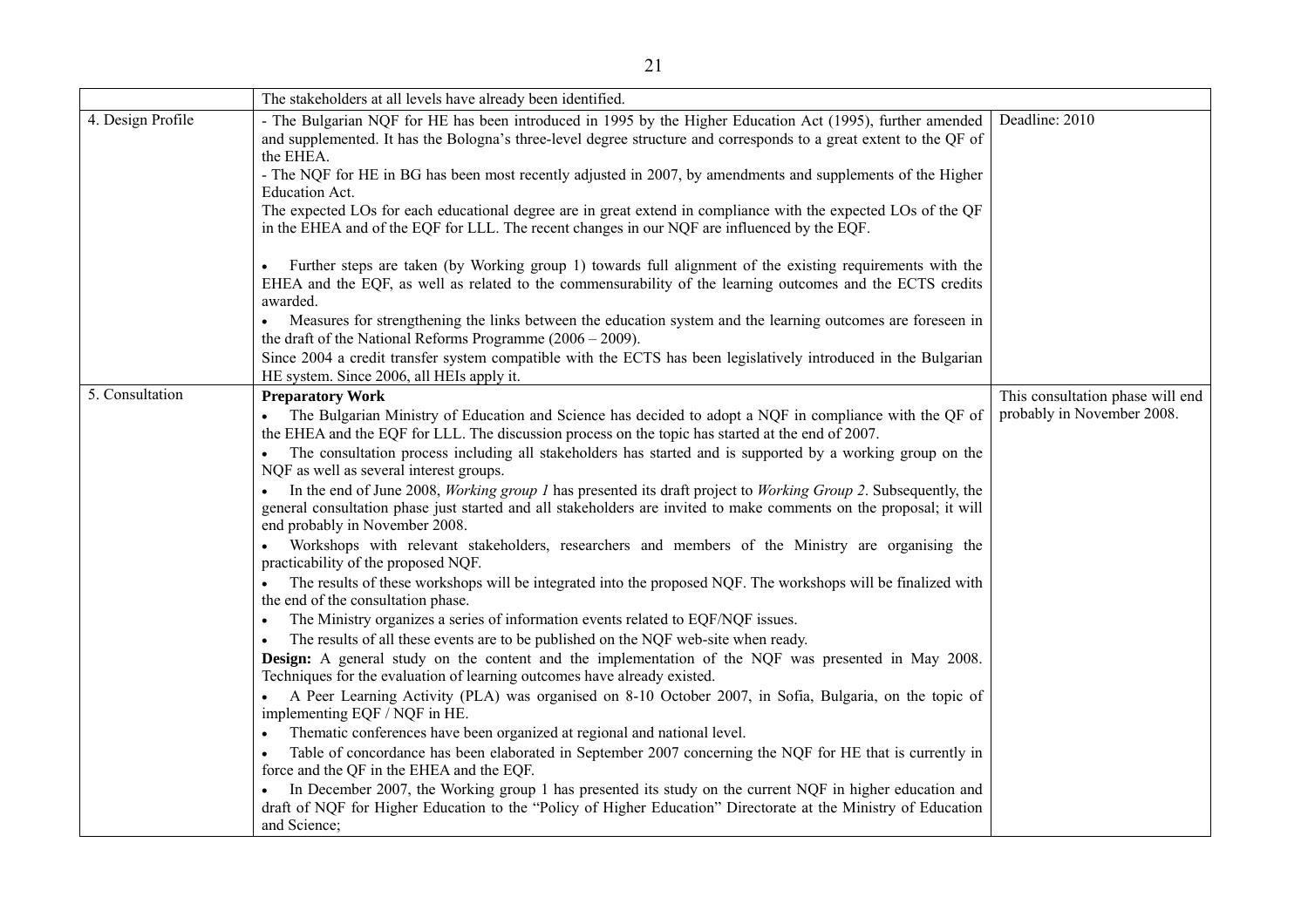|                                   | Subsequently, the general consultation phase started two months ago where all stakeholders were invited to<br>$\bullet$<br>make comments on the proposal. This consultation phase will end probably in December 2008. Parallel to the<br>consultation phase several workshops.                                                                                                                                                                                                                                                                                                                                                                                                      |                 |
|-----------------------------------|-------------------------------------------------------------------------------------------------------------------------------------------------------------------------------------------------------------------------------------------------------------------------------------------------------------------------------------------------------------------------------------------------------------------------------------------------------------------------------------------------------------------------------------------------------------------------------------------------------------------------------------------------------------------------------------|-----------------|
| 6.Approval                        | The preliminary design of the NQF comprises 8 levels parallel to the 8 EQF levels.<br>It does not exist as an adopted single document in the national legislation yet. The possibilities for elaborating a                                                                                                                                                                                                                                                                                                                                                                                                                                                                          | Deadline: 2010  |
| 7. Administrative set-up          | separated Law on NQF or amending and supplementing the existing legislation are under discussion so far.<br>National authorities' role:<br>1. The Minister of Education and Science approves the draft of the NQF and submits its to the Council of<br>Ministers for adoption.<br>The Deputy Minister of education and science responsible for the EU issues submits the draft of the NQF to the<br>2.<br>Minister.<br>The National contact point (NCP) on EQF/NQF has already established. National contact persons are<br>3.<br>nominated to:                                                                                                                                     | $2007 - 2010$   |
|                                   | The overarching model of a NQF compatible with the EQF and the QF for the EHEA is to be elaborated till the<br>4.<br>end of 2010;<br>It is forthcoming the national legislation to be up-to-dated with respect to the NQF;<br>5.<br>Active involvement of the Rectors Conference, HEIs, students, VET institutions, employers, trade unions and<br>6.<br>other stakeholders in the NQF's elaboration;<br>Creation of a NQF's web-site to the site of the Ministry of Education and Science;<br>7.                                                                                                                                                                                   |                 |
| 8. Implementation                 | The Ministry of Education and Science, the National Evaluation and Accreditation Agency, the HEIs' governing<br>bodies and the key stakeholders are involved in the process of LOs implementation. Attention has also to be paid to<br>the assessment of learning outcomes.<br>The autonomous HE institutions are required to declare the acquired knowledge, abilities and competences in the<br>qualification description of each study program.<br>After the official adoption of the NQF the HEIs will have to up-to-date their curricula in compliance with the new<br>requirements for expected learning outcomes, and to take in account the Sectoral QFs' descriptors.      |                 |
| 9. Inclusion of<br>qualifications | The draft of the NQF, which includes levels 6, 7 and 8, related to HE, is built on the base of descriptors for the<br>expected learning outcomes for each educational degree.<br>It is forthcoming the Sectoral QFs to be elaborated.<br>In HE system, the National Evaluation and Accreditation Agency (NEAA) is the institution responsible for external<br>QA and control. NEAA has developed own evaluation and accreditation criteria and recommendations (announced<br>in 2005). The regularity of evaluation and accreditation is established with the HE Act, and 80% of the HE<br>institutions have been evaluated for a second time according to the new criteria so far. |                 |
| 10. Self-certification            | The self-certification has been performed so far by elaborating the Table of Concordance, mentioned above.<br>Another Table of Concordance is done concerning the draft of the more aligned NQF for HE with respect to the<br>EQF. October 2007                                                                                                                                                                                                                                                                                                                                                                                                                                     |                 |
| 11. NQ web site                   | Web address:                                                                                                                                                                                                                                                                                                                                                                                                                                                                                                                                                                                                                                                                        | to be published |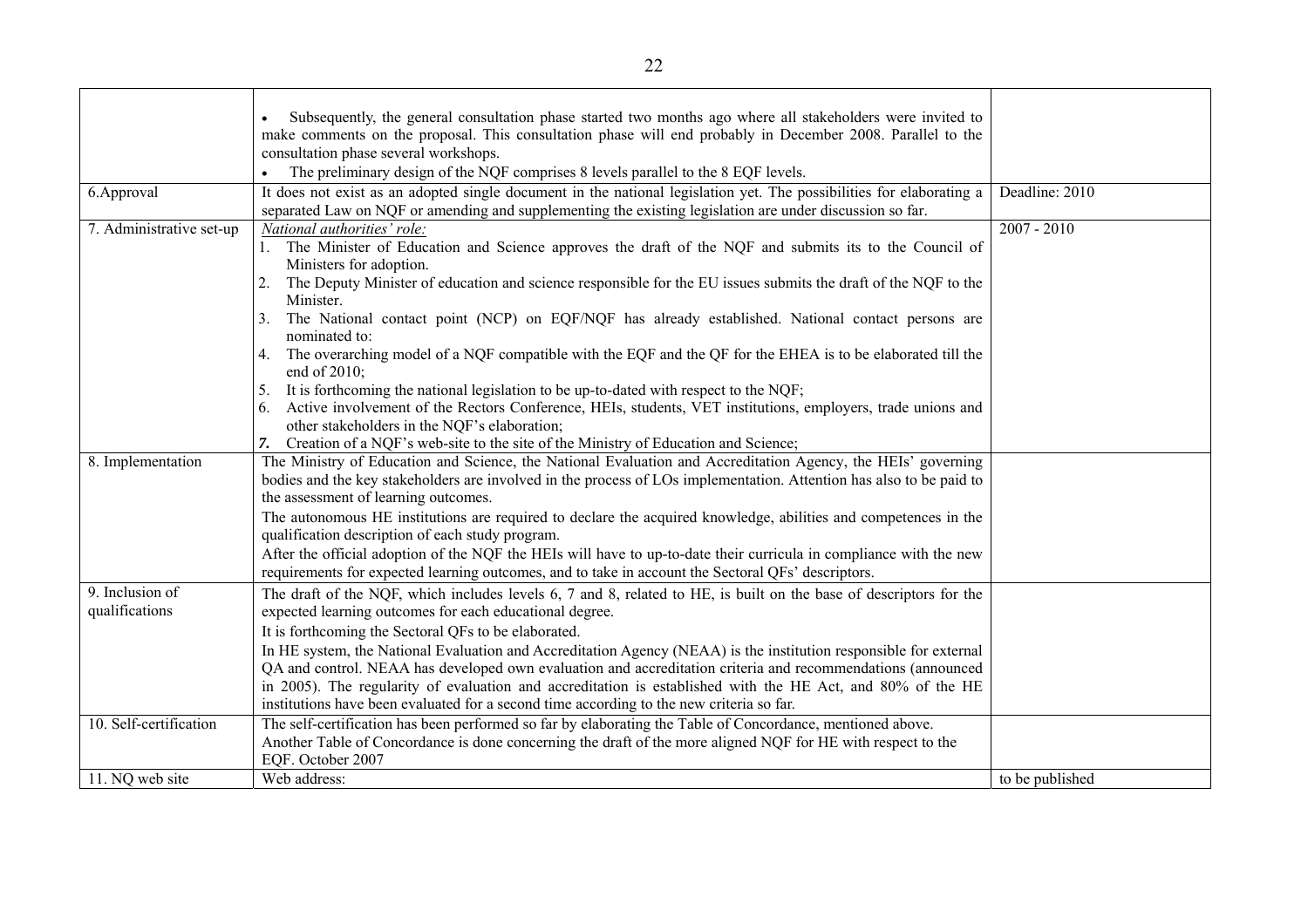# **2.9 CROATIA**

- **Work done:** The Ministry of Science, Education and Sports (MSES) formed a joint WG of experts from the VET and HE systems at the beginning of 2006. The Working Group started preparations for the development of the integrated CROQF in March 2006. A baseline document, "*Foundation for the Croatian Qualifications Framework (CROQF)*", was drafted in December 2006. The document introduced basic concepts, CROQF objectives, principles for further development and a level structure proposal, with 8 levels and 4 additional sublevels. The Government approved the document in July 2007, while the National Committee for CROQF was established in September 2007. The Committee, with the Vice Prime Minister as its President, approved a 5-year Action Plan for the design and development of CROQF in March 2008. The National Committee set up an Operational Team, as expert support to the Committee in April 2008. The Operational team started the CROQF design in May 2008, with participation of international experts and all the relevant stakeholders. A CROQF web page, http://hko.vlada.hr, was lunched within the Croatian Government portal in September 2008.
- **Now:** The Operational Team submitted a new CROQF comprehensive development document to the National Committee for approval, with all the relevant elements, including common standards and measurable level descriptors, which will serve as a basis for the design of qualifications standards. The National Committee also approved the proposal for setting up 26 Sector Working Groups, as well as their role and duties in the design of qualifications standards. Documents are now open for public discussion. Final approval by the National Committee, and the Government subsequently, is expected in May 2009.
- **Next steps:** The Operational Team plans to develop training materials and set up Sector Working Groups in 2009. According to the plan, the Working Groups will be trained in summer and autumn 2009. First pilot qualifications standards will be proposed by the end of 2009. The implementation, including curricula reform and changes of legislation framework, is expected in 2012.

| Action/step             | Step completed with an indication of timing                                                                                                                                      | Step to be completed with an indication of timing |
|-------------------------|----------------------------------------------------------------------------------------------------------------------------------------------------------------------------------|---------------------------------------------------|
| 1. Decision to<br>start | Decision by the Ministry of Science, Education and Sports on establishment of the National<br>WG dealing with the integrated CROQF, March 2006.                                  |                                                   |
|                         |                                                                                                                                                                                  |                                                   |
| 2. Setting the          | The Government approved the baseline document "Foundation for the Croatian"                                                                                                      |                                                   |
| agenda                  | Qualifications Framework (CROQF)", July 2007. The CROQF objectives are as follows:<br>understanding different award types and their relations; life-long access to the education |                                                   |
|                         | system; simplicity in the recognition and evaluation of foreign qualifications; recognition of                                                                                   |                                                   |
|                         | Croatian qualifications abroad; better employability; structuring of a prior learning evaluation                                                                                 |                                                   |
|                         | and recognition system, for both non-formal and informal learning; enhancing cooperation                                                                                         |                                                   |
|                         | between various stakeholders in education; creation of an integrated system of quality                                                                                           |                                                   |
|                         | management for existing and new qualifications; creating a clear outline of educational                                                                                          |                                                   |
|                         | accomplishments for employers, trainees and parents; education promotion in Croatia                                                                                              |                                                   |

# **11 steps:**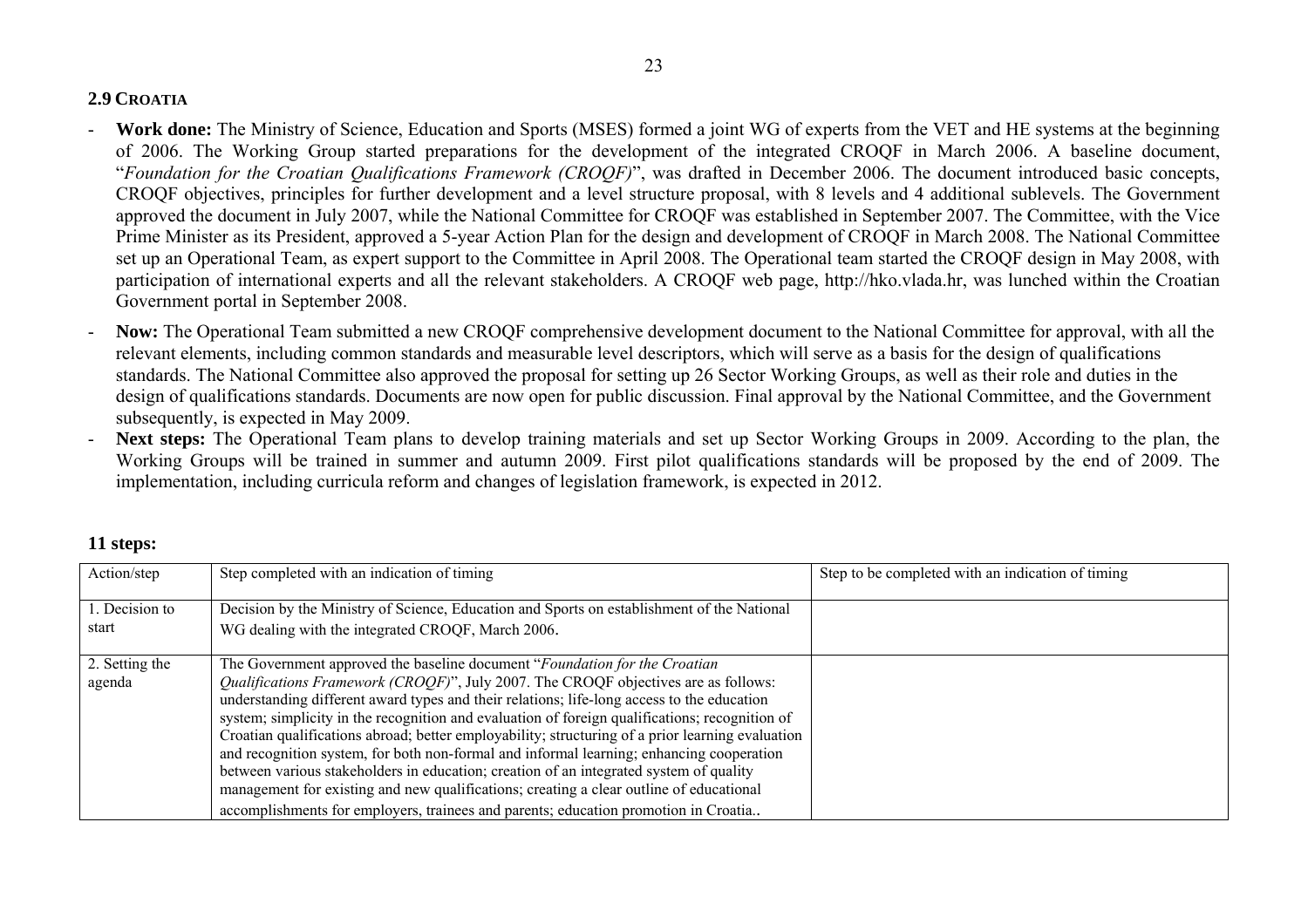| 3. Organizing the<br>process      | The National Committee, incorporating all the relevant stakeholders, was established in<br>September 2007. The Operational Team was set up as expert support to the Committee in<br>April 2008.                                                                                                                     |                                                                                                                                                                                                                                                         |
|-----------------------------------|---------------------------------------------------------------------------------------------------------------------------------------------------------------------------------------------------------------------------------------------------------------------------------------------------------------------|---------------------------------------------------------------------------------------------------------------------------------------------------------------------------------------------------------------------------------------------------------|
| 4. Design Profile                 | July 2007, The CROQF for HE system includes four levels (from 5 to 8) with the two<br>additional sublevels. One of two sublevels cannot be used for achieving new qualifications in<br>Croatia, but only for recognition of already existing qualifications, as well as those achieved<br>or to be achieved abroad. | The Dublin Descriptors partly meets the purpose. A proposal of<br>a new specific set of descriptors for CROQF has, therefore,<br>been designed, with the Dublin Descriptors as an integral part<br>of them. The final approval is expected in May 2009. |
| 5. Consultation                   |                                                                                                                                                                                                                                                                                                                     | The consultation process started in November 2007 and will be<br>open to public and all stakeholders to May 2009.                                                                                                                                       |
| 6. Approval                       |                                                                                                                                                                                                                                                                                                                     | Approval is expected in May 2009 by the Committee, and later<br>in 2009 by the Government.                                                                                                                                                              |
| 7. Administrative<br>set-up       |                                                                                                                                                                                                                                                                                                                     | In $2009$                                                                                                                                                                                                                                               |
| 8. Implementation                 |                                                                                                                                                                                                                                                                                                                     | In 2011 and 2012                                                                                                                                                                                                                                        |
| 9. Inclusion of<br>qualifications |                                                                                                                                                                                                                                                                                                                     | In 2012                                                                                                                                                                                                                                                 |
| $10.$ Self-<br>certification      |                                                                                                                                                                                                                                                                                                                     | In 2010-2012, self-certification of compatibility with the EHEA<br>and EQF frameworks.                                                                                                                                                                  |
| 11. NQ web site                   |                                                                                                                                                                                                                                                                                                                     | http://hko.vlada.hr, September 2008                                                                                                                                                                                                                     |

# **2.10 CYPRUS**

**- Work done:** The decision for the development of a National Qualifications Framework in Cyprus has been taken very recently. The Council of Ministers has just approved the proposal for the appointment of a National Committee, the mission of which will be the development and establishment of a National Qualifications Framework in Cyprus.

A broad consultation, involving all social partners and stakeholders, is being planned to take place in the near future. This consultation will inaugurate the workings of the National Committee for the Development and Establishment of a National Qualifications Framework in Cyprus.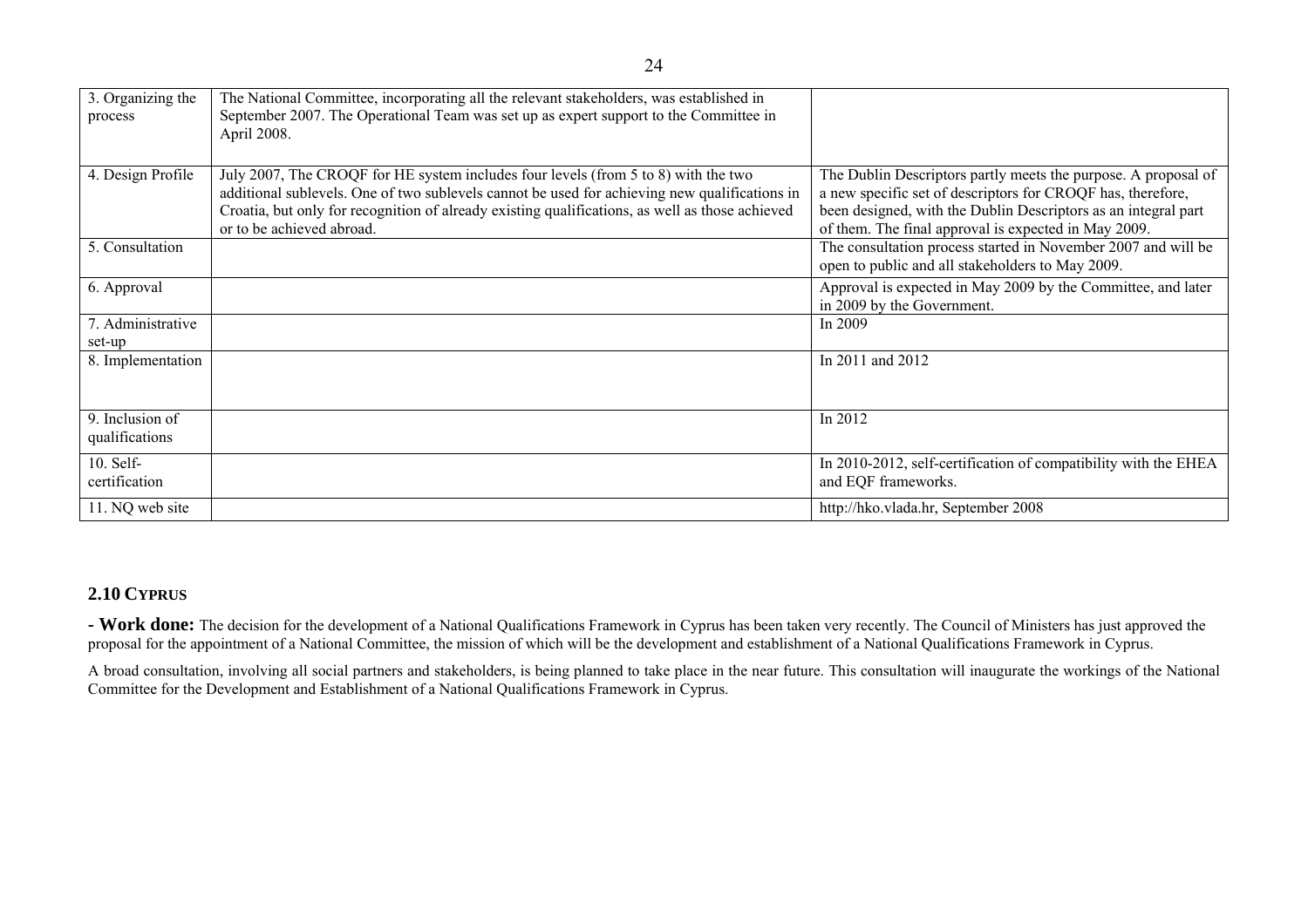### **2.11 CZECH REPUBLIC**

| Action/step               | Step completed with an indication of timing                                                                  | Step to be completed with an indication of timing            |
|---------------------------|--------------------------------------------------------------------------------------------------------------|--------------------------------------------------------------|
| 1. Decision to start      | The decision to start a process of development of NFQ for tertiary education was taken                       |                                                              |
|                           | by the Ministry of Education, Youth and Sports in the second half of the year 2005,                          |                                                              |
|                           | when the ministry prepared the Long Term Plan for Educational, Scientific, Research,                         |                                                              |
|                           | Development, Artistic and Other Creative Activities of Higher Education Institutions for                     |                                                              |
|                           | 2006 - 2010. In 2006 the Act no. 179/2006 Col. was adopted.                                                  |                                                              |
| 2. Setting the agenda     | The goal is to develop an integral NQF, which will overarch all segments of the Czech                        | Years 2008-09, objectives:                                   |
|                           | system of education.                                                                                         | • The Ministry in cooperation with the stakeholders          |
|                           | The focus of the part of national qualification framework being prepared for tertiary                        | will develop a system of national descriptors by the end     |
|                           | education will be compatible with both -EHEA Framework and EQF.                                              | of the year 2008.                                            |
|                           | Several levels of descriptors must be developed:                                                             | • HE institutions should start to develop NQF together       |
|                           | 1) national descriptors (see above);                                                                         | with other stakeholders in "sector clusters" and             |
|                           | "sectoral" level.<br>2)                                                                                      | formulate professional profiles and learning outcomes of     |
|                           | 3) institutional level                                                                                       | their degree programmes.                                     |
|                           | a. professional profiles of their degree programmes,                                                         | • Pilot project/projects of sector clusters will be          |
|                           | b. establish the learning outcomes and                                                                       | started.                                                     |
|                           | c.describe the competencies of graduates                                                                     |                                                              |
|                           | The same methodology is expected for description of the modules.                                             | In 2009–11 the project on NQF for tertiary education is      |
|                           |                                                                                                              | supposed. It will deal with:                                 |
|                           | Purposes of the NQF for tertiary education:                                                                  | • the sectoral level descriptors as described above;         |
|                           | • it describes and frames the levels/cycles of the tertiary education and clearly identifies<br>differences; | • pilot project in order to create a register to connect the |
|                           | • it is a possibility to think about differences within cycles (e.g. 3-year Bachelor and 4-                  | professional/vocational qualifications and degree            |
|                           | year Bachelor's or Master's degree and Rigorosum (Advanced Master) etc.)                                     | programmes in 1/2 sectoral working groups;                   |
|                           | • more transparency;                                                                                         | · pilot project for the validation of lifelong learning is   |
|                           | • creating methodology for validation of "lifelong learning";                                                | supposed to be developed in one sector;                      |
|                           | • new possibilities for evaluation of the recently realised reorganization of HE studies                     | • self-certification with the EHEA Framework as well as      |
|                           | (learning outcomes methodology);                                                                             | the adequate procedure for EQF, are planned in 2011;         |
|                           | • the approach mentioned in previous bullet point can help in new attitudes to internal                      |                                                              |
|                           | evaluation of study programmes and their accreditation.                                                      |                                                              |
| 3. Organizing the process | In 2005-2007 the Ministry developed the project "The development of the National                             |                                                              |
|                           | framework for qualifications supporting links between initial and further education" in                      |                                                              |
|                           | cooperation with the National Institute of Technical and Vocational Education. By 2007                       |                                                              |
|                           | the qualifications up to secondary education completed by an apprenticeship certificate                      |                                                              |
|                           | were dealt.                                                                                                  |                                                              |
| 4. Design Profile         | See paragraph 3.11                                                                                           |                                                              |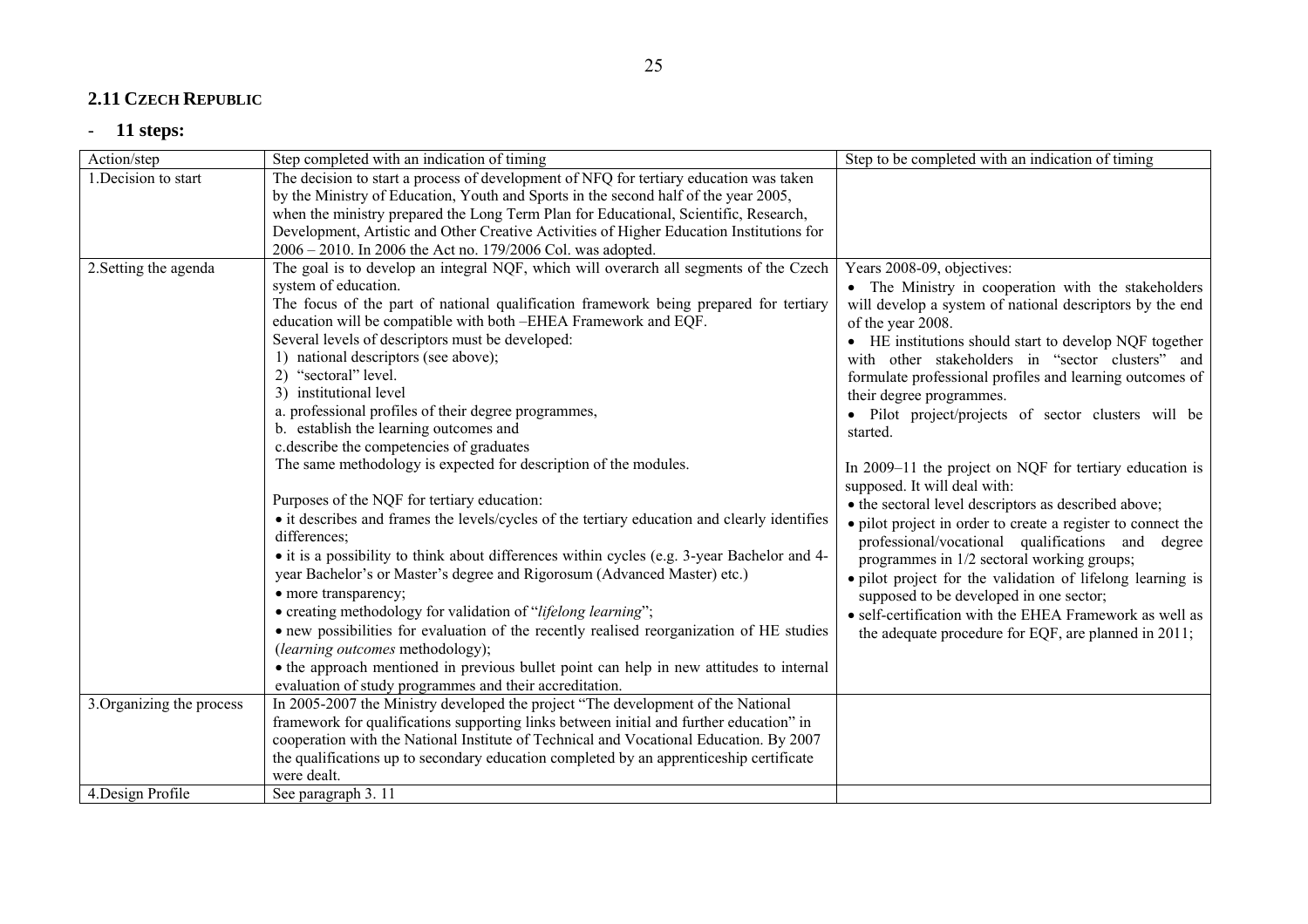| 5. Consultation          | The first seminar providing mainly information on NQF was organised under the           | For further discussion the publication was be widely                       |
|--------------------------|-----------------------------------------------------------------------------------------|----------------------------------------------------------------------------|
|                          | Bologna Promoters project in November 2006. In 2008 under the Bologna Experts           | distributed in September. The continuation is expected at                  |
|                          | project three seminars were organised. HE representatives, students, employers,         | the break 2008/09. Wide consultation is expected also                      |
|                          | accreditation commissions and other relevant experts participated.                      | during $2009-11$                                                           |
| 6. Approval              | The legal bases are given by the Act no. 179/2006 Col.                                  | Most probably the NQF will also be reflected in the new                    |
|                          | The responsible authority is the Ministry of Education, Youth and Sports.               | Act on Tertiary Education. This Act should appear in the<br>course of 2009 |
| 7. Administrative set-up | administrator is the National Institute of Technical and Vocational<br>The national     | During the national project the "sectoral expert groups"                   |
|                          | Education.                                                                              | will be settled (see above).                                               |
|                          | According to the Recommendation of the European Parliament and Council concerning       |                                                                            |
|                          | EQF, the Czech National Coordination Point (NCP) has been established at the National   |                                                                            |
|                          | Institute of Technical and Vocational Education. The Advisory Group with broad          |                                                                            |
|                          | participation of all stakeholders will provide consultation, methodology and assessment |                                                                            |
|                          | for NCP.                                                                                |                                                                            |
| 8. Implementation        | See above                                                                               |                                                                            |
| 9. Inclusion of          | See above                                                                               |                                                                            |
| qualifications           |                                                                                         |                                                                            |
| 10. Self-certification   | See above                                                                               |                                                                            |
| 11.NQ web site           | 2008 – basic information provided via the official Bologna web –site                    | $2009$ – official web site for NQF connected with the part                 |
|                          | http://www.bologna.msmt.cz                                                              | of NQF dealing wit the qualification lower than tertiary –                 |
|                          |                                                                                         | see http://www.nsk.nuov.cz/                                                |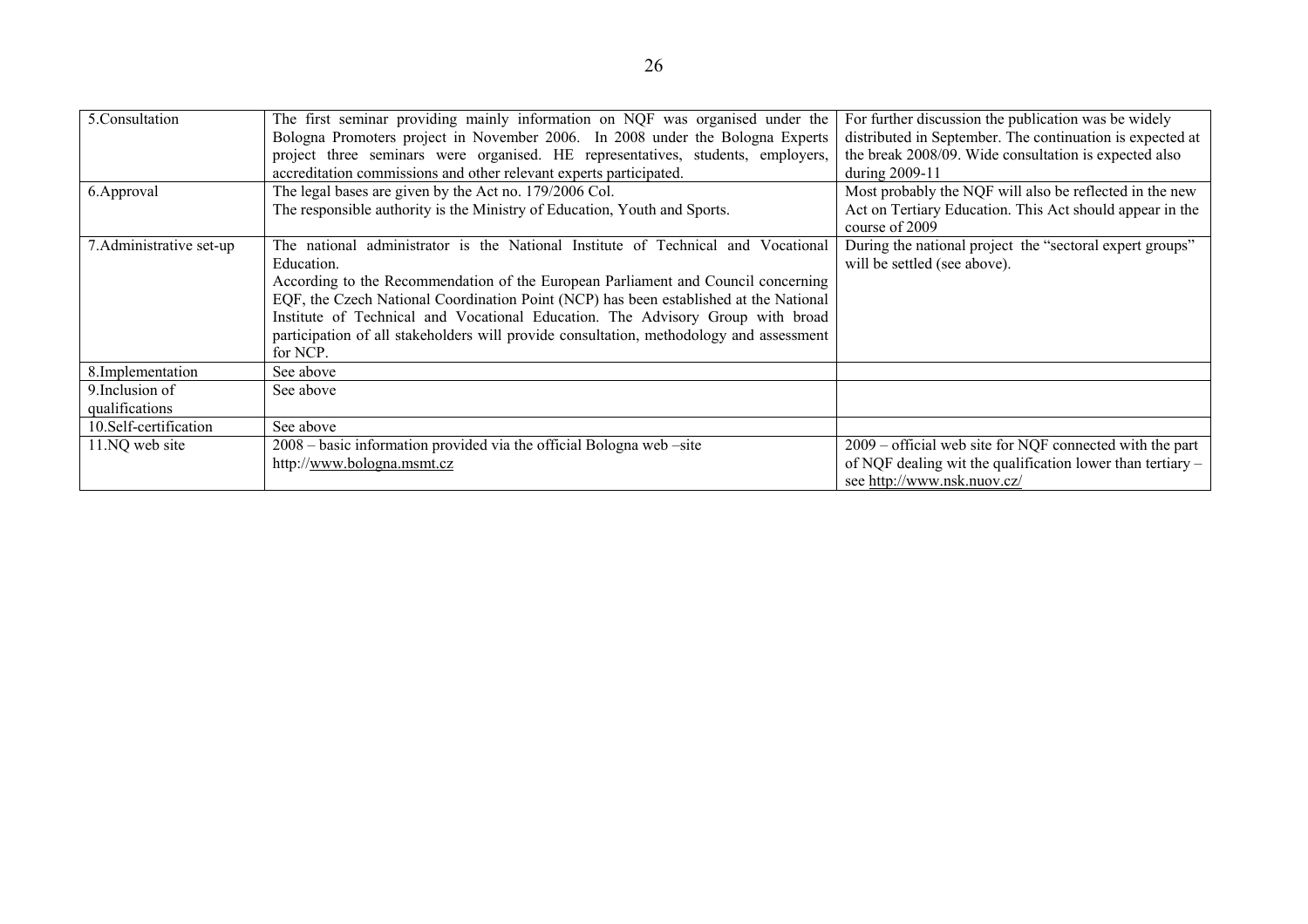# **2.12 DENMARK**

 **Work done:** Denmark has had a Qualifications Framework for Higher Education since 2003. The framework has been widely implemented and used by institutions of higher education and in 2006 the relevant ministries took the initiative to begin a revision of the Qualification Framework. In the spring of 2008 the second generation framework was completed and implemented in the legislation and the criteria regarding accreditation of higher education. The revision of the framework included all relevant stakeholders as did the development of the original framework from 2003. The process of revision was based on evaluations of the knowledge and practical experience gained by the institutions as well as continuous consultations with stakeholders.

**Now and Next steps**: The QF is a part of the system of accreditation within the higher education sector in DK, and is as such included in the criteria for educational accreditation. The alignment of the revised QF with the overarching Bologna-framework will be launched in January 2009 and completed in the course of 2009. In the course of the implementation of the revised Qualifications Framework for Higher Education a series of seminars, conferences, and meetings for higher education institutions and other stakeholders will be organised by the relevant ministries and quality assurance agencies. This and other types of dissemination of knowledge and experience of the use of qualifications frameworks and learning outcomes has been a part of the development process of the Danish Qualifications Framework both as regards the original framework and the second generation framework.

# **2.13 ESTONIA**

- - **Work done:** the learning outcomes approach was adopted by the Estonian Government on August 16, 2007 as an amendment of the document called "The Higher Education Standard".
- -Now: most of the institutions have either already prepared the programs according to the new rules or are finalizing the process.
- **Next steps**: based on the decree all HEIs are requested to update their programs (based on learning outcomes), according to the new rules, no later than by September 1, 2009.

The Stage of Development for NQF in Higher Education level in Estonia

|  | Key Step                                                                                              | Step completed with an indication of timing                                                                                                                                       | Step to be completed with an<br>indication of timing |
|--|-------------------------------------------------------------------------------------------------------|-----------------------------------------------------------------------------------------------------------------------------------------------------------------------------------|------------------------------------------------------|
|  | Decision to start has been taken by<br>the national body responsible for<br>higher education/Minister | Autumn 2005.                                                                                                                                                                      |                                                      |
|  | The purpose $(s)$ of the NQF have<br>been agreed and outlined                                         | Spring 2006 – discussions had resulted with the understanding that there will be one<br>national qualification framework but regulated in different legislative acts for general, |                                                      |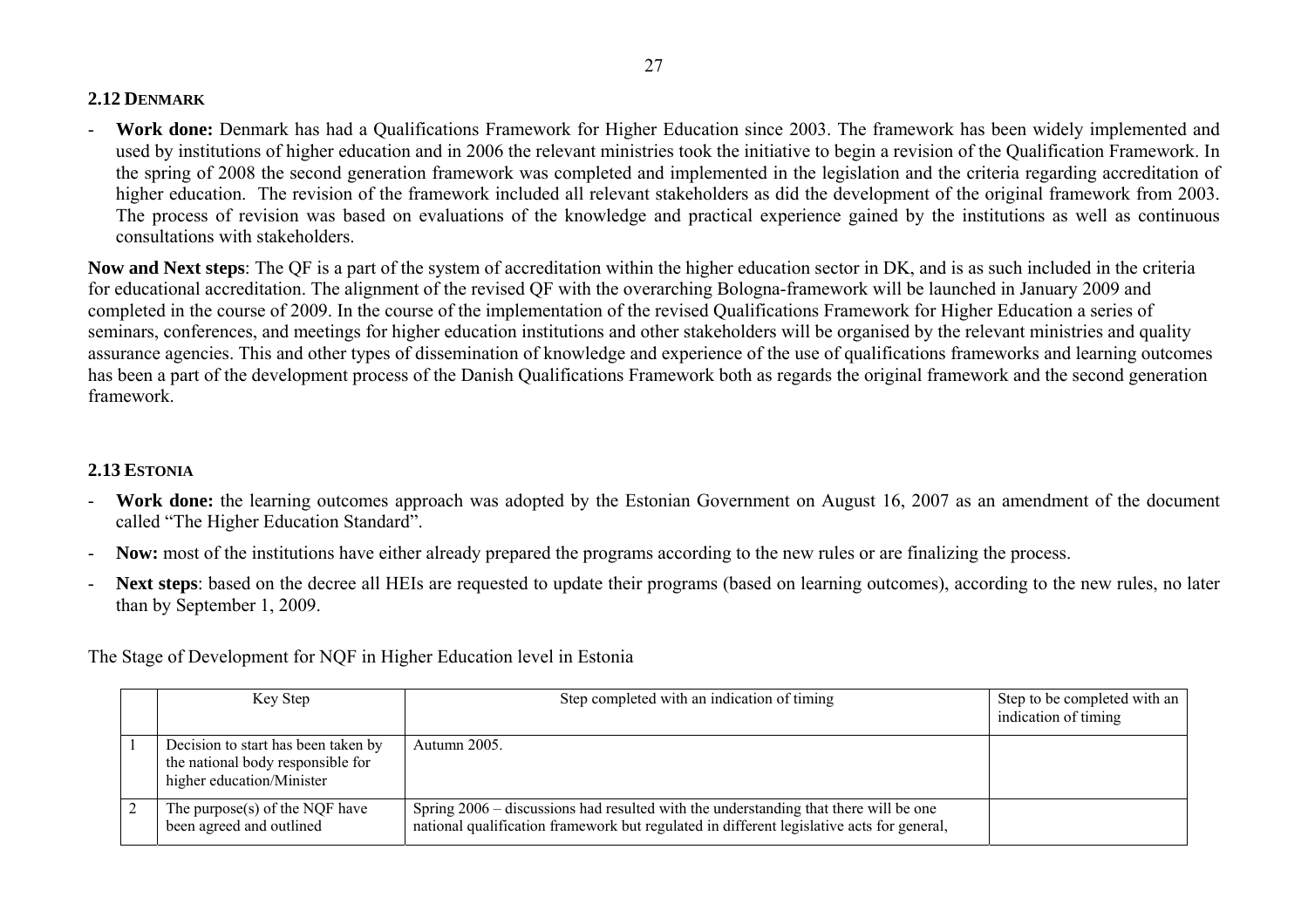|                |                                                                                                                                                                                               | vocational and higher education.                                                                                                                                                                                                                                                                                                                                                                                                                                                                                                                                                                     |                                                                                                                               |
|----------------|-----------------------------------------------------------------------------------------------------------------------------------------------------------------------------------------------|------------------------------------------------------------------------------------------------------------------------------------------------------------------------------------------------------------------------------------------------------------------------------------------------------------------------------------------------------------------------------------------------------------------------------------------------------------------------------------------------------------------------------------------------------------------------------------------------------|-------------------------------------------------------------------------------------------------------------------------------|
| 3              | The process of developing the NQF<br>has been set up, with stakeholders<br>identified and committee(s)<br>established                                                                         | The Ministerial Decree (no 537) for nominating experts for the taskforce was approved<br>22.06.2006. The task force had the aim to define learning outcomes in higher education<br>level by 30.11.2006.                                                                                                                                                                                                                                                                                                                                                                                              |                                                                                                                               |
| 4              | The level structure, level descriptors<br>(learning outcomes), and credit<br>ranges have been agreed                                                                                          | Discussions took place throughout winter 2006/07 with the results that there will be no<br>major changes needed for credit ranges and level structure. Defining of learning outcomes<br>took place based on Framework of Qualifications for the European Higher Education Area.                                                                                                                                                                                                                                                                                                                      |                                                                                                                               |
| 5              | Consultation / national discussion<br>has taken place and the design of the<br>NQF has been agreed by<br>stakeholders                                                                         | Spring 2007                                                                                                                                                                                                                                                                                                                                                                                                                                                                                                                                                                                          |                                                                                                                               |
| 6              | The NQF has been adopted in<br>legislation or in other high level<br>policy fora                                                                                                              | Qualification Framework for higher education qualifications was adopted in the<br>Governmental Decree "The Higher Education Standard" on 16.08.2007                                                                                                                                                                                                                                                                                                                                                                                                                                                  | The new requirements will<br>come into full force after<br>1.09.2009.                                                         |
| $\overline{7}$ | Implementation of the NQF has<br>started with agreement on the roles<br>and responsibilities of Higher<br><b>Education Institutions, Quality</b><br>assurance agency(ies) and other<br>bodies | The responsibilities of different bodies have stayed the same – HEIs have the autonomy for<br>program development, but all programs will be registered in The Education Information<br>Database. Before the registration all programs are assessed by the experts whether they<br>satisfy the broad requirements set in the Higher Education Standard. The assessment<br>whether the learning outcomes of different programs are comparable to other such<br>programs on international level is done by foreign peers during accreditation visits<br>organised by the Estonian Accreditation Center. | Ongoing.                                                                                                                      |
| 8              | Study programs have been re-<br>designed on the basis of the<br>Learning Outcomes included in the<br><b>NQF</b>                                                                               | Ongoing process, supported by the special centrally run funding arrangement.                                                                                                                                                                                                                                                                                                                                                                                                                                                                                                                         | HEI-s are expected to<br>redesign all their current<br>programs according to new<br>requirements by 1.09.2009,<br>the latest. |
| 9              | Qualifications have been included in<br>the NQF                                                                                                                                               | Amendments to "Professions' Act" that would enforce the national qualification<br>framework for all 8 levels, (based on European QF) was adopted by the Parliament on<br>22.05.2008. New regulations came into force 1.09.2008.                                                                                                                                                                                                                                                                                                                                                                      |                                                                                                                               |
| 10             | The Framework has self-certified its<br>compatibility with the European<br>Framework for Higher Education                                                                                     | No, there is no decision made on when we will carry out the self-certification process.                                                                                                                                                                                                                                                                                                                                                                                                                                                                                                              |                                                                                                                               |
| 11             | NQ web site                                                                                                                                                                                   | The official web site of the Ministry www.hm.ee<br>The Academic Recognition Center ENIC/ NARIC<br>http://www.archimedes.ee/enic/index.php                                                                                                                                                                                                                                                                                                                                                                                                                                                            | Early 2009                                                                                                                    |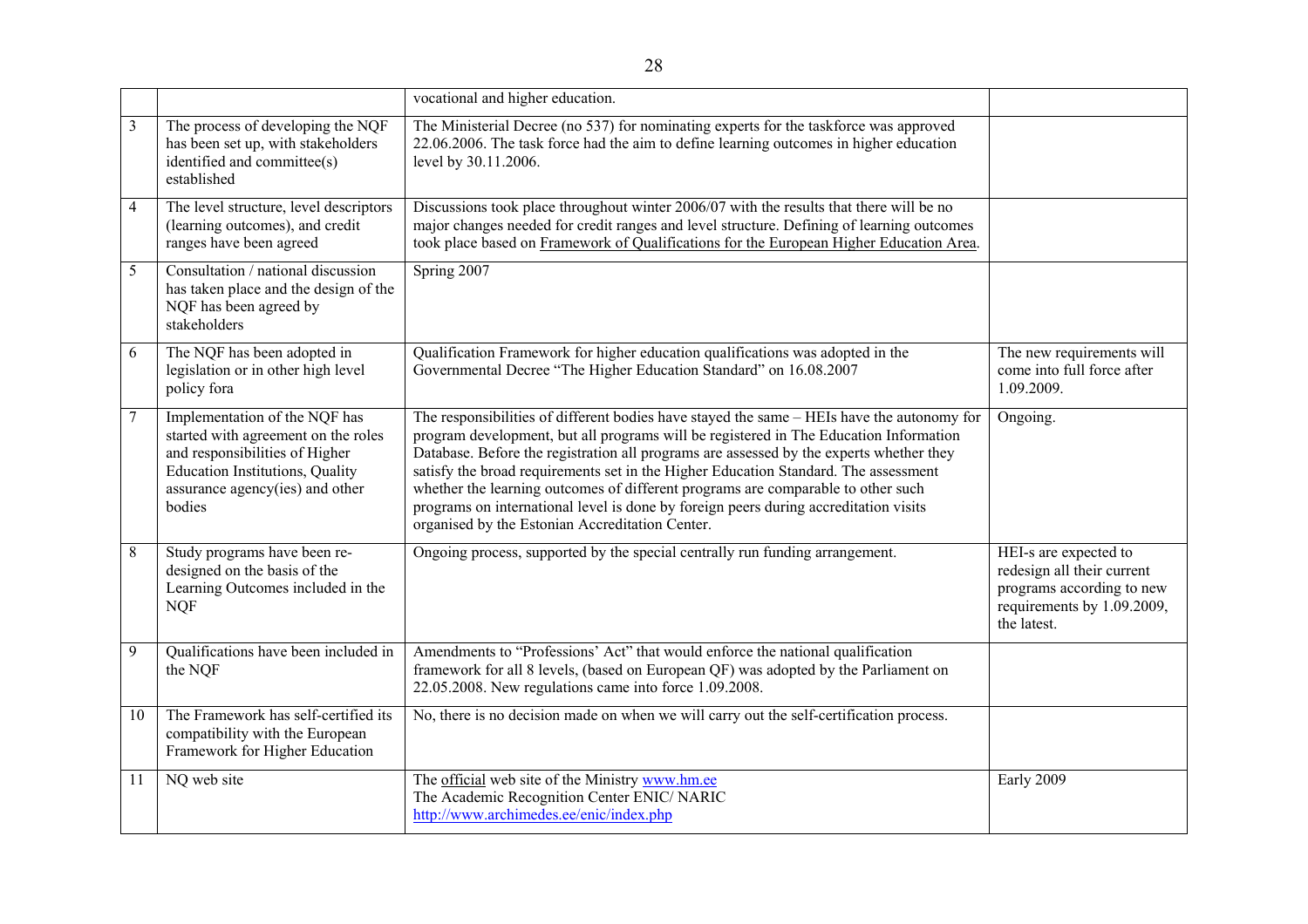# **Identified levels for higher education qualification framework.**

| Cycle  | Stage in the National Qualification | Qualification                                                     | Credit range |
|--------|-------------------------------------|-------------------------------------------------------------------|--------------|
|        | Framework                           |                                                                   |              |
| First  | Stage 6                             | Bakalaureusekraad                                                 | 180-240 ECTS |
| First  | Stage 6                             | Rakenduskõrgharidusõppe diplom                                    | 180-240 ECTS |
| Second | Stage 7                             | Magistrikraad                                                     | 60-120 ECTS  |
| Second | Stage 7                             | <i>Magistrikraad</i> based on integrated bachelor-master programs | 300-360 ECTS |
| Third  | Stage 8                             | Doktorikraad (PhD)                                                | 180-240 ECTS |

Although, first cycle study may last 3 years (180 ECTS) and second cycles studies may vary between 1 -2 years (60 -120 ECTS), it is a requirement for obtaining a Master level qualification in Estonia to study at least 5 years (or 3000 ECTS). It is within the autonomy of HEI to decide the structure and length of programs.

# **2.14 FINLAND**

| Action/step          | Step completed with an indication of timing                                                                                                                                                                                                                                                                                                                                                                                                                                                                                                                                                                                                                                                                                                                                                                                                                                                                                                                                                                                                                                                                                                                                                                                                                                                                                                                                                                                                                                                                                                                                                                                                                                                                                                                                                                                    | Step to be completed with an<br>indication of timing |
|----------------------|--------------------------------------------------------------------------------------------------------------------------------------------------------------------------------------------------------------------------------------------------------------------------------------------------------------------------------------------------------------------------------------------------------------------------------------------------------------------------------------------------------------------------------------------------------------------------------------------------------------------------------------------------------------------------------------------------------------------------------------------------------------------------------------------------------------------------------------------------------------------------------------------------------------------------------------------------------------------------------------------------------------------------------------------------------------------------------------------------------------------------------------------------------------------------------------------------------------------------------------------------------------------------------------------------------------------------------------------------------------------------------------------------------------------------------------------------------------------------------------------------------------------------------------------------------------------------------------------------------------------------------------------------------------------------------------------------------------------------------------------------------------------------------------------------------------------------------|------------------------------------------------------|
| 1. Decision to start | The Ministry of Education appointed a national working group (later WG) to prepare the higher education<br>qualifications framework in May 2004. The proposal was ready in February 2005.<br>The participants of the working group were Ministry of Education (also chair), higher education institutions (both<br>academic and administrative staff was represented), national student unions, Finnish Higher Education Evaluation<br>Council (quality assurance), National Statistics Office and National Board of Education (ENIC/NARIC). Other<br>representatives (consultative) were social partners and higher education institutions which are not supervised by the<br>Ministry of Education (Police Polytechnic, National Defense College). There were two secretaries, one from the<br>Ministry of Education and one from the National Board of Education.<br>After the proposal was ready it was sent for written consultation for stakeholders. Approximately 60 statements were<br>received. The proposal and its different aspects (e.g. cycle descriptors, learning outcomes for doctoral degrees,<br>labor-market relevance of first cycle qualifications, accreditation of prior learning) has been discussed in national<br>seminars<br>In the new Government Development plan for education and research for 2007-2012, it was decided that a national<br>qualifications framework including all levels of education and training will be prepared. The basis for this work is<br>the European Qualifications Framework. The work that has been done concerning the higher education<br>qualifications framework will be utilised in this work.<br>The national working group was set up in August 2008. The proposal for the national qualifications framework<br>should be ready by the end of June 2009. |                                                      |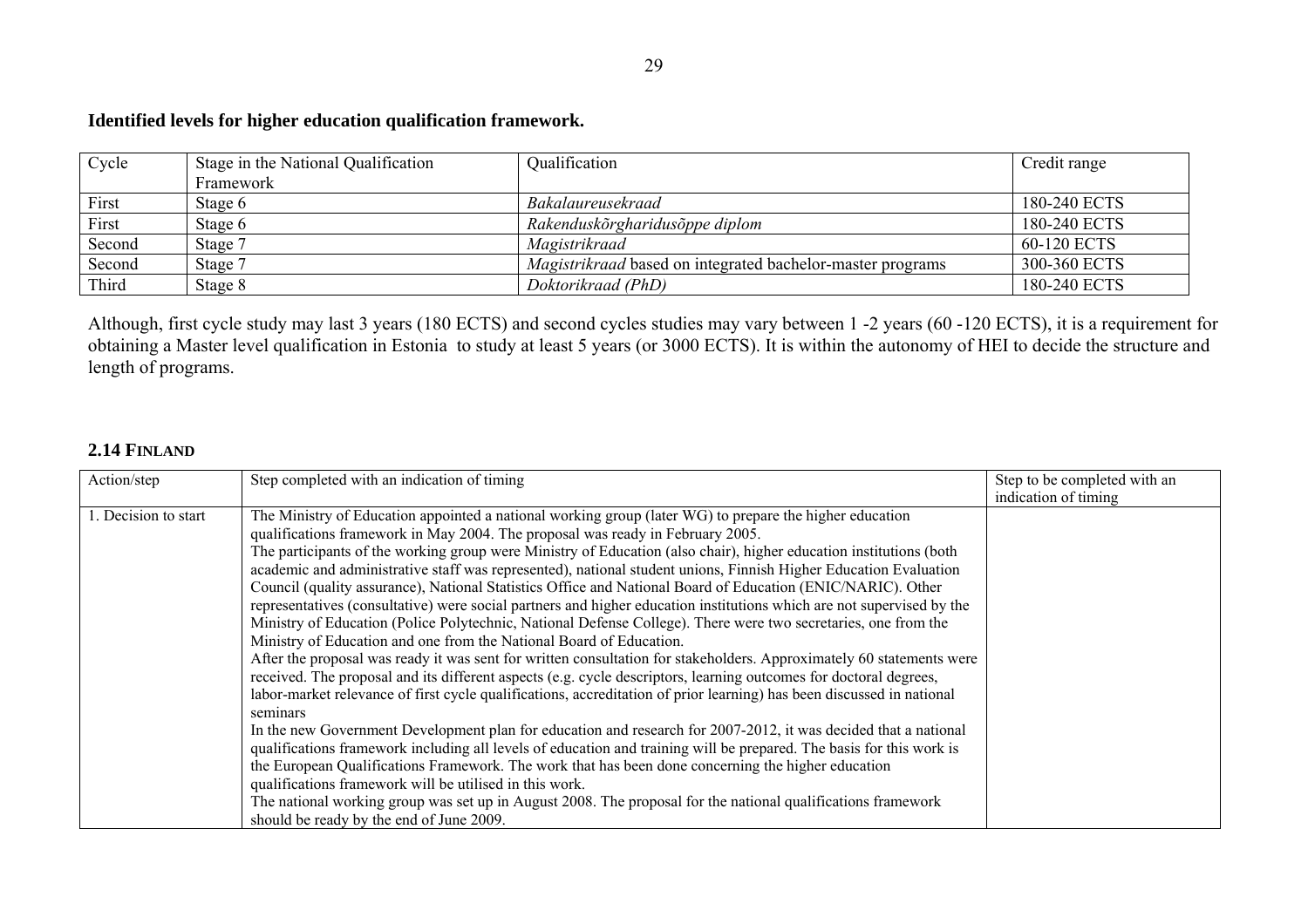|                                   | The members of the working group include all stakeholders which were members of the higher education<br>qualifications framework working group. On top of that, the members include e.g. representatives from secondary<br>education (general and vocational), several social partners, Ministry of Employment and the Economy, Ministry of<br>Justice, representatives of adult education sector, Association of Finnish Local and Regional Authorities as well as               |                                                                                                                                                                                                                                                                                                                                          |
|-----------------------------------|-----------------------------------------------------------------------------------------------------------------------------------------------------------------------------------------------------------------------------------------------------------------------------------------------------------------------------------------------------------------------------------------------------------------------------------------------------------------------------------|------------------------------------------------------------------------------------------------------------------------------------------------------------------------------------------------------------------------------------------------------------------------------------------------------------------------------------------|
|                                   | the Union of Finnish Upper Secondary School Students.                                                                                                                                                                                                                                                                                                                                                                                                                             |                                                                                                                                                                                                                                                                                                                                          |
| 2. Setting the agenda             |                                                                                                                                                                                                                                                                                                                                                                                                                                                                                   |                                                                                                                                                                                                                                                                                                                                          |
| 3. Organizing the<br>process      | See answer to question One                                                                                                                                                                                                                                                                                                                                                                                                                                                        |                                                                                                                                                                                                                                                                                                                                          |
| 4. Design Profile                 | Proposal for higher education qualifications framework:<br>Learning outcomes are defined for first, second and third cycles. Main division of descriptors: knowledge, skills and<br>competences. Further division following: knowledge: breadth and depth; skills: language and communication skills;<br>competences: cognitive, professional and ethical.<br>Credit ranges are also given for all types of qualifications.                                                       |                                                                                                                                                                                                                                                                                                                                          |
| 5. Consultation                   | See 1: written statements, seminars etc.                                                                                                                                                                                                                                                                                                                                                                                                                                          |                                                                                                                                                                                                                                                                                                                                          |
| 6. Approval                       |                                                                                                                                                                                                                                                                                                                                                                                                                                                                                   | No decisions have been made                                                                                                                                                                                                                                                                                                              |
| 7. Administrative set-<br>up      | Higher education institutions have the responsibility for qualifications they award. The quality assurance<br>responsibility lies primarily with higher education institutions themselves. The Finnish Higher Education Evaluation<br>Council is an independent body assisting higher education institutions in matters relating to evaluation. For further<br>information please see www.kka.fi                                                                                  |                                                                                                                                                                                                                                                                                                                                          |
| 8. Implementation                 | Individual study programmes are reformulated to learning outcome based approach in connection with the curricula<br>work being done by higher education institutions. Currently emphasis is being put e.g. on training teachers and<br>professors and especially on accreditation of all prior learning in higher education institutions. There is a<br>recommendation by a national working group which is being developed further by the working group of Rectors'<br>Councils. |                                                                                                                                                                                                                                                                                                                                          |
| 9. Inclusion of<br>qualifications | No accreditation body exists in Finland and there is no plan to establish any.<br>Inclusion of qualifications in the NQF happens on the basis of the proposal of the working group. National<br>legislation includes exact information about qualifications                                                                                                                                                                                                                       |                                                                                                                                                                                                                                                                                                                                          |
| 10. Self-certification            |                                                                                                                                                                                                                                                                                                                                                                                                                                                                                   | Self-certification process has not<br>been started                                                                                                                                                                                                                                                                                       |
| 11. NQ web site                   |                                                                                                                                                                                                                                                                                                                                                                                                                                                                                   | Information on the working<br>groups and the results of their<br>work (reports) are available on the<br>website of the Ministry of<br>Education, www.minedu.fi.<br>In 2009 a specific website on<br>national qualifications framework<br>will be created on the website of<br>the National Board of Education<br>www.oph.fi/recognition. |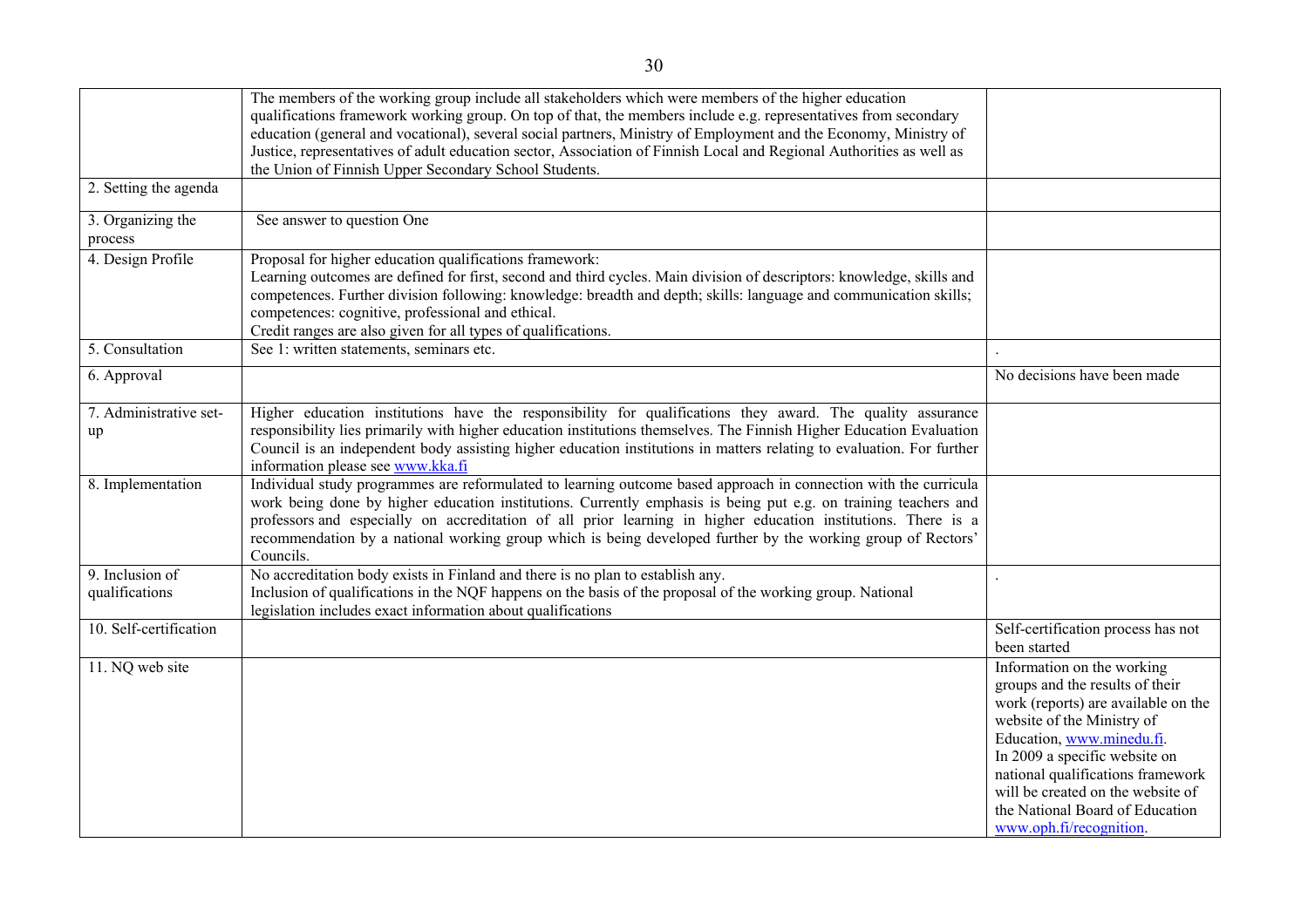# **2.15 FRANCE**

The current NQF, a 5 level grid ("nomenclature" des niveaux de qualification), has been established in 1969. This grid comprises the accredited qualifications whereas delivered by general, vocational Higher Education systems, or by the sectors. This NQF was the result of negociations involving the State, which means the ministries awarding qualifications (in the first place the ministries responsible for National Education and Higher Education) and the social partners, representatives of employers and employees.

In January 2002, the « Social modernisation law » has created the National Repertory of Vocational Qualifications (Répertoire national des certifications professionnelles – RNCP) which can be considered like the basis of the new national qualification framework for France. The law has at the same time created an individual right to the validation of non formal and informal learning : the VAE (validation des acquis de l'expérience). The RNCP comprises all the national qualifications awarded by the ministries (Education, Higher Education, Culture, Social Affairs, Youth and Sports, Health, Agriculture and Defense) and other qualifications which are registered after they have been accepted by the National Commission of Vocational Certification such as qualifications created by the sectors. All the qualifications registered in the RNCP can be awarded through the VAE. A web site has been set : www.cncp.gouv.fr

Ongoing negociations with all the stakeholders (representatives of ministries, social partners…) will decide if the French current classification grid for qualifications which comprises 5 levels is still relevant or if it is necessary to pass a new one more compatible with the 8 EQF levels.

In the HE area, following the Sorbonne (Paris) and the Bologna Conferences, the ministry of Higher Education took the decision to set the new Bachelor – Master – Doctorate scheme adopted by the UE. In 1999, in France, 3 grades existed in France :

- the upper secondary school grade (le Baccalauréat),
- the Bachelor Grade (la Licence),
- the Doctorate grade (le Doctorat).

To stick to the new European structure, in August 1999, the Grade of Master was created. To apply the "professionalisation" of the first level wanted on the European level, a new degree was created in November 1999, the Vocational Bachelor Degree which was the expression of a strong partnership between HE institutions and the private sector.

During the 2000-2002 period, the construction of the HEA made a new step thanks to a new holistic approach which concerned the whole system of HE, integrating initial education as well as further education, academic as well as vocational studies. New legal provisions were taken resuming the principles defined for the HEA : ECTS system, flexible training routes, national evaluation of the whole system, validation of prior experience and validation of prior studies whereas achieved in France or in a foreign country. The minister of HE must assure the coherence of the whole system. In 2002, legal arrangements were passed to create the Bachelor, Master and Doctorate Degrees. In 2006, all the HE institutions had reorganized their qualifications, in all the disciplines, according to the three cycle scheme. The Bachelor Degree represents 180 credits and the Master Degree 120 credits.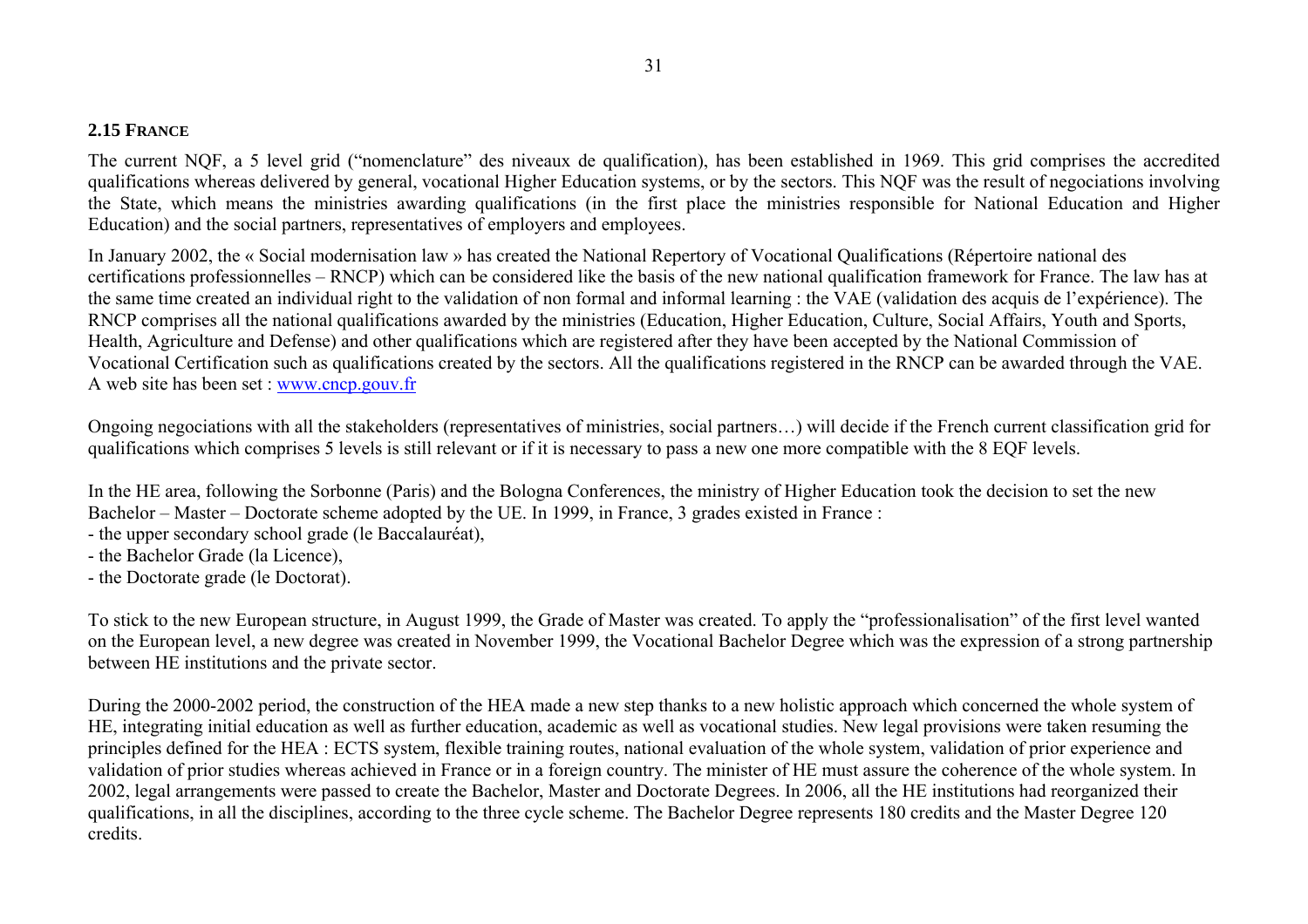The quality and the level of the qualifications awarded by the HE institutions are assured through the process of evaluation and accreditation set by the Ministry of HE. First, each new qualification must correspond to the general principles given in the specifications established by the Ministry of HE. The accreditation process is the following : first, the qualification is examined by a board of specialists at the level of the institution (professors and, when required, specialists from the enterprises), then by specialised commissions set by the Ministry of HE, then in a parallel way by the Ministry of HE and the Agency for Evaluation of HE and Research, AERES, an external organism.

All the national Higher Education qualifications are considered as qualifications with a professional purpose and therefore, have the right to be registered in the National Repertory of Vocational Certifications. Their registration requires their description in terms of learning outcomes. This work, which is ongoing in the universities, the engineering schools and management schools

is done under the control of the Ministry of HE. It facilitates the issue of the Diploma Supplement and ECTS and also the implementation of the VAE for the HE qualifications.

The alignment with the European qualification Framework has been decided by the General Directorate of HE in October 2008 : the Bachelor, Master and Doctorate Degrees are referenced at the levels 6, 7 and 8 of the European Framework. It is planned to indicate the link between the NQF and the EQF on the Diploma Supplement in a short future.

As we can see from what is described above, most of the criteria that define the self-certification are present in the French process which relies both on integrated and external procedures of evaluation of the qualifications quality.

# **2.16 GEORGIA**

- **Work done:** Preparatory process for development of NQF for HE started in 2006. Working group was set up in May 2007. The first national seminar was organised in September 2007. Several discussion meetings were organized together with NEAC (National accreditation center) and HEIs in 2008. In May 2008 MoES asked all accredited HEIs to discuss the draft NQF and send back their comments and recommendations before July 15. Second national seminar was held in December 2008
- **Now:** NQF working group is reviewing the draft NQF for HE.
- Next steps: After final agreement with stakeholders NOF draft will be submitted for approval to the MoES. Self-certification process will be done in 2009/2010 under EU funded "Twining" project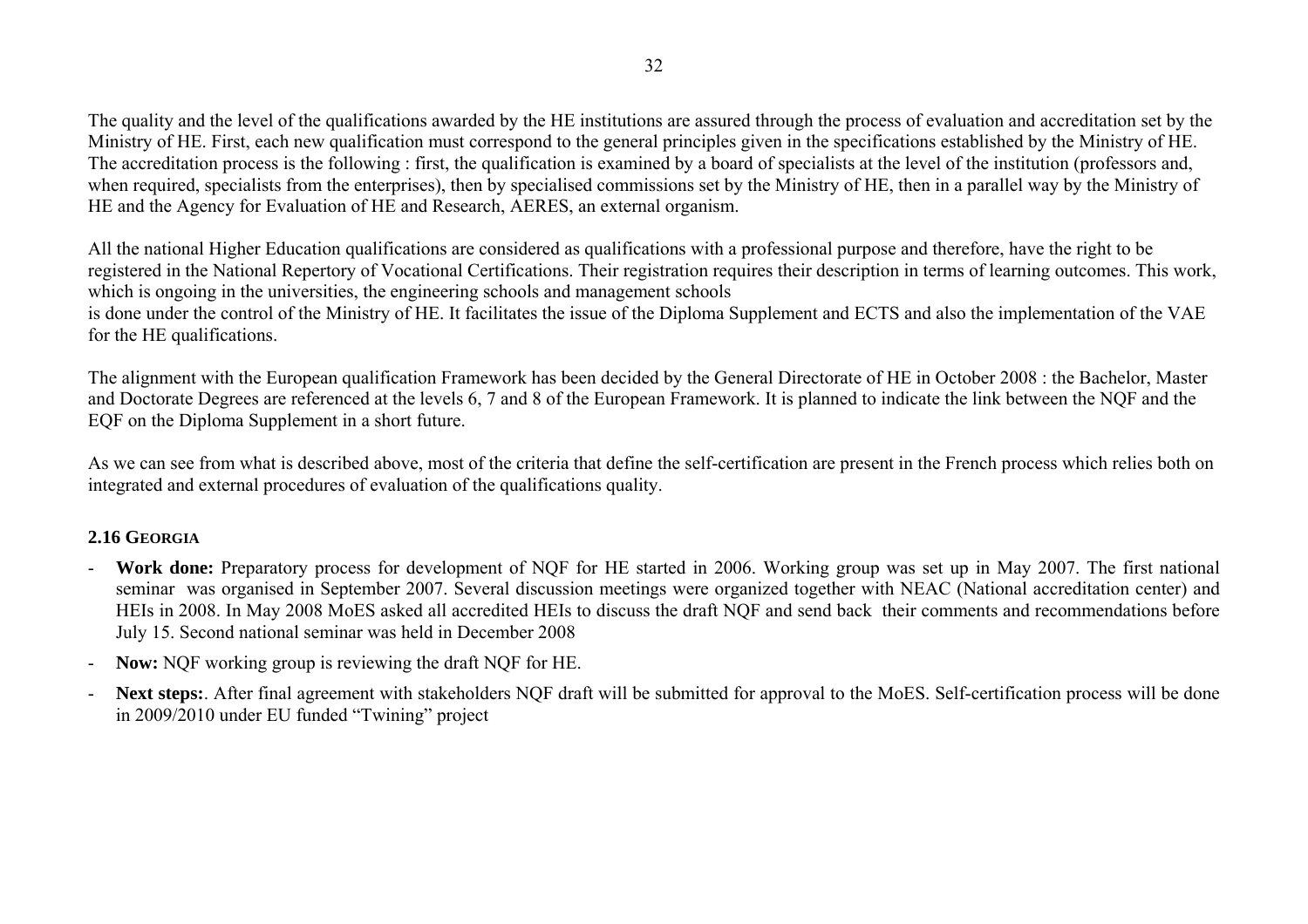**11 Steps** 

| Action/step           | Step completed with an indication of timing                                               | Step to be completed with an indication of timing             |
|-----------------------|-------------------------------------------------------------------------------------------|---------------------------------------------------------------|
| 1. Decision to start  | $2006 - by MoES;$                                                                         |                                                               |
|                       | Amendment to the Law on HE concerning NQF for HE was adopted in March 2007                |                                                               |
| 2. Setting the agenda | 2007                                                                                      |                                                               |
|                       | The purpose of NQF for HE:                                                                |                                                               |
|                       | - to make existing qualifications easily understandable for students, parents, employers, |                                                               |
|                       | and academic staff;                                                                       |                                                               |
|                       | - to assist higher educational institutions in planning process for new educational       |                                                               |
|                       | programs as well as reformulating existing ones;                                          |                                                               |
|                       | - to support quality assurance system and quality enhancement;                            |                                                               |
|                       | - to support international compatibility and comparability and facilitate recognition     |                                                               |
|                       | process;                                                                                  |                                                               |
|                       | - to support lifelong learning.                                                           |                                                               |
| 3. Organizing the     | 2007 - Within project "NQF for HE" and "University curriculum Development                 |                                                               |
| process               | programme" WG was established.                                                            |                                                               |
|                       | WG includes representatives from MoES, state and private HEIs, National Education         |                                                               |
|                       | Accreditation Center (NEAC) and experts                                                   |                                                               |
| 4. Design Profile     | HE cycles and credit ranges are stipulated by the Law on HE (2004)                        |                                                               |
|                       | 2007 - For each cycle general learning outcomes descriptors were set up.                  |                                                               |
| 5.Consultation        | The first national seminar was organised in September 2007. For further discussion the    |                                                               |
|                       | draft NQF for HE was widely distributed in May 2008. Several discussion meetings and      |                                                               |
|                       | seminars were held in 2008. The second national seminar was held in December 2008.        |                                                               |
| 6.Approval            | The law on HE stipulates that the NQF for HE should be adopted by the MoES                |                                                               |
| 7.Administrative      | Responsible authority is the Ministry of Education and Science                            |                                                               |
| set-up                |                                                                                           |                                                               |
| 8.Implementation      |                                                                                           | Implementation at institutional/programme level until 2010.   |
|                       |                                                                                           | Ongoing "Tuning-Georgia" project aims to reformulate          |
|                       |                                                                                           | university curricula based on the Tuning methodology.         |
| 9. Inclusion of       |                                                                                           | Validation of qualifications anticipated for 2010-2011.       |
| qualifications        |                                                                                           | By the Law on HE programme accreditation should be carried    |
|                       |                                                                                           | out until 2010-2011 academic year.                            |
| 10.Self-certification |                                                                                           | Self-certification process will be done in 2009-2010 under EU |
|                       |                                                                                           | funded "Twining" project                                      |
| 11.NQ web site        | The basic information about NQF for HE is provided via the MoES web -site                 |                                                               |
|                       | http://www.mes.gov.ge                                                                     |                                                               |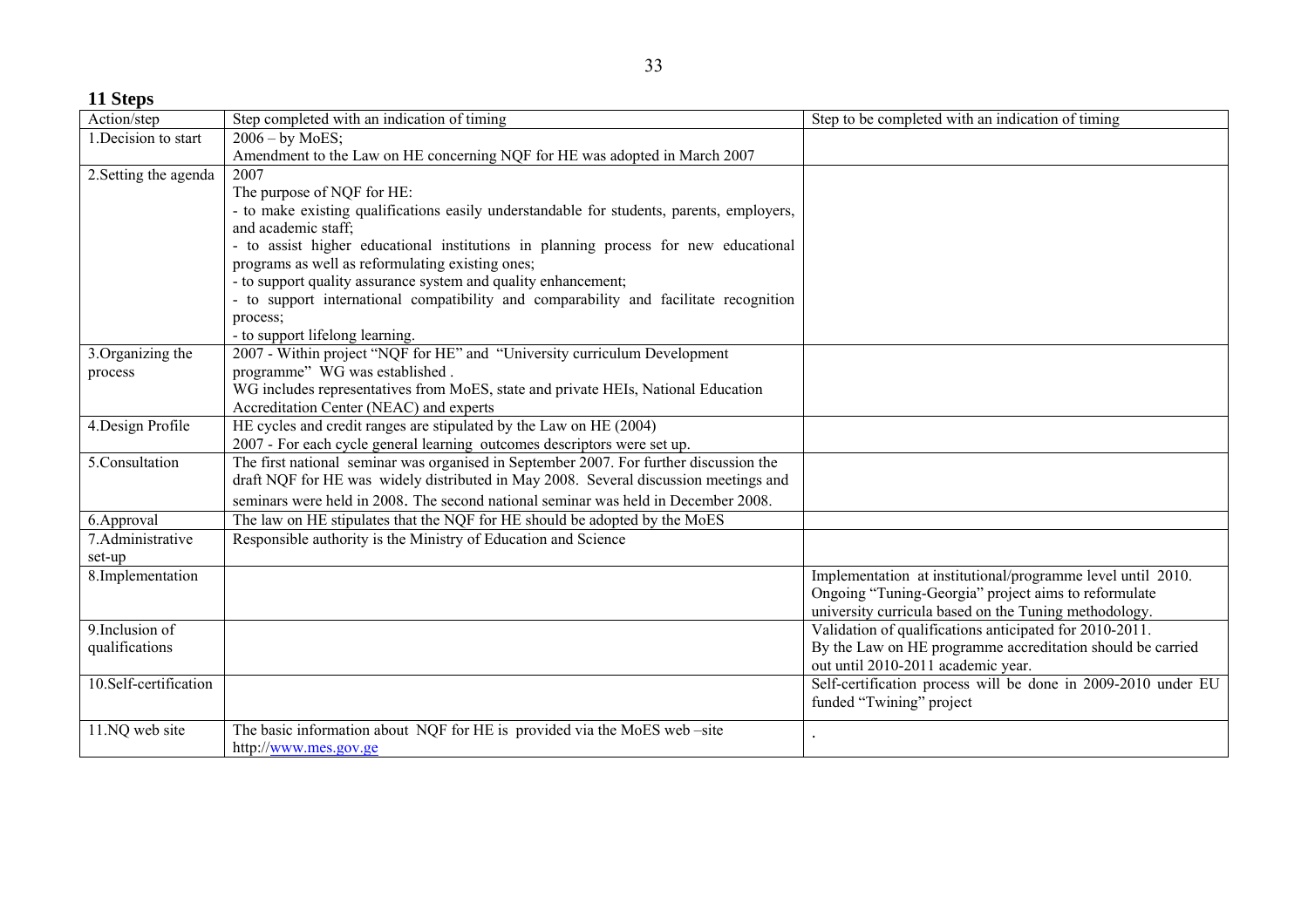# **2.17 GERMANY**

| Action/step                               | Step completed with an indication of timing                                                                                                                                                                                                                                                                                                                                                                                                                                                                                                                                                                                                                                                                                                                                                                                                                                                                                            | Step to be completed with an indication of timing |
|-------------------------------------------|----------------------------------------------------------------------------------------------------------------------------------------------------------------------------------------------------------------------------------------------------------------------------------------------------------------------------------------------------------------------------------------------------------------------------------------------------------------------------------------------------------------------------------------------------------------------------------------------------------------------------------------------------------------------------------------------------------------------------------------------------------------------------------------------------------------------------------------------------------------------------------------------------------------------------------------|---------------------------------------------------|
| 1. Decision to start                      | Responsibility for the QF lies with the Länder, which are represented by the Standing Conference of<br>Länder Ministers of Education and Cultural Affairs (Kultusministerkonferenz). Immediately after the<br>Bologna Conference in Berlin in September 2003, the Länder Ministers initiated the development of a<br>Qualifications Framework for German higher education qualifications.                                                                                                                                                                                                                                                                                                                                                                                                                                                                                                                                              |                                                   |
| 2. Setting the agenda                     | The schedule was set at the same time as the decision to develop the QF was taken. It stipulated that<br>the QF should be adopted in the run-up to the ministerial meeting in Bergen in 2005.                                                                                                                                                                                                                                                                                                                                                                                                                                                                                                                                                                                                                                                                                                                                          |                                                   |
| 3. Organizing the<br>process              | The process was organised by the national Bologna Follow-up Group, which includes representatives<br>of the Federal Government, the Länder, the German Rectors' Conference, student bodies, the German<br>Student Services Association, the Accreditation Council, the German Academic Exchange Service,<br>trade unions and employers.<br>In December 2003, it commissioned a working group - headed by the German Rectors' Conference<br>and including the participation of experts – to design a Qualifications Framework for German higher<br>education qualifications (including doctorates) and present it to the national Bologna Follow-up group.<br>The stakeholders are represented in this working group and were thus included right from the start.<br>Inter-university faculty and department associations, representatives of professional practice,<br>accreditation agencies<br>and other experts were also consulted |                                                   |
| 4. Design Profile                         | On the basis of the consultations and the Qualifications Framework for the European Higher<br>Education Area, the QF comprises three levels.<br>All qualifications awarded within the German system must be clearly assigned to the levels of the<br>National and the European Qualifications Framework.<br>The level descriptors are based on learning results. ECTS credit ranges for Bachelor's and Master's<br>degrees are specified. The ECTS is not intended for use at doctoral level.                                                                                                                                                                                                                                                                                                                                                                                                                                          |                                                   |
| 5. Consultation                           | see reply to question 3                                                                                                                                                                                                                                                                                                                                                                                                                                                                                                                                                                                                                                                                                                                                                                                                                                                                                                                |                                                   |
| 6. Approval                               | The Standing Conference of Länder Ministers of Education adopted the Qualifications Framework for<br>German higher education qualifications on 21 April 2005.                                                                                                                                                                                                                                                                                                                                                                                                                                                                                                                                                                                                                                                                                                                                                                          |                                                   |
| $\overline{7}$ . Administrative<br>set-up | On 15 February 2005, the German Rectors' Conference approved an approach in which higher<br>education institutions commit themselves to the Qualifications Framework.<br>In a decision of 15 December 2005, the Accreditation Council made conformance with the QF a<br>prerequisite for the accreditation of degree courses.<br>Under the higher education laws of the <i>Länder</i> and decisions of the Standing Conference of <i>Länder</i><br>Ministers of Education, institutions of higher education are obliged to structure their degrees in such a<br>way that they are compatible with the QF.                                                                                                                                                                                                                                                                                                                              |                                                   |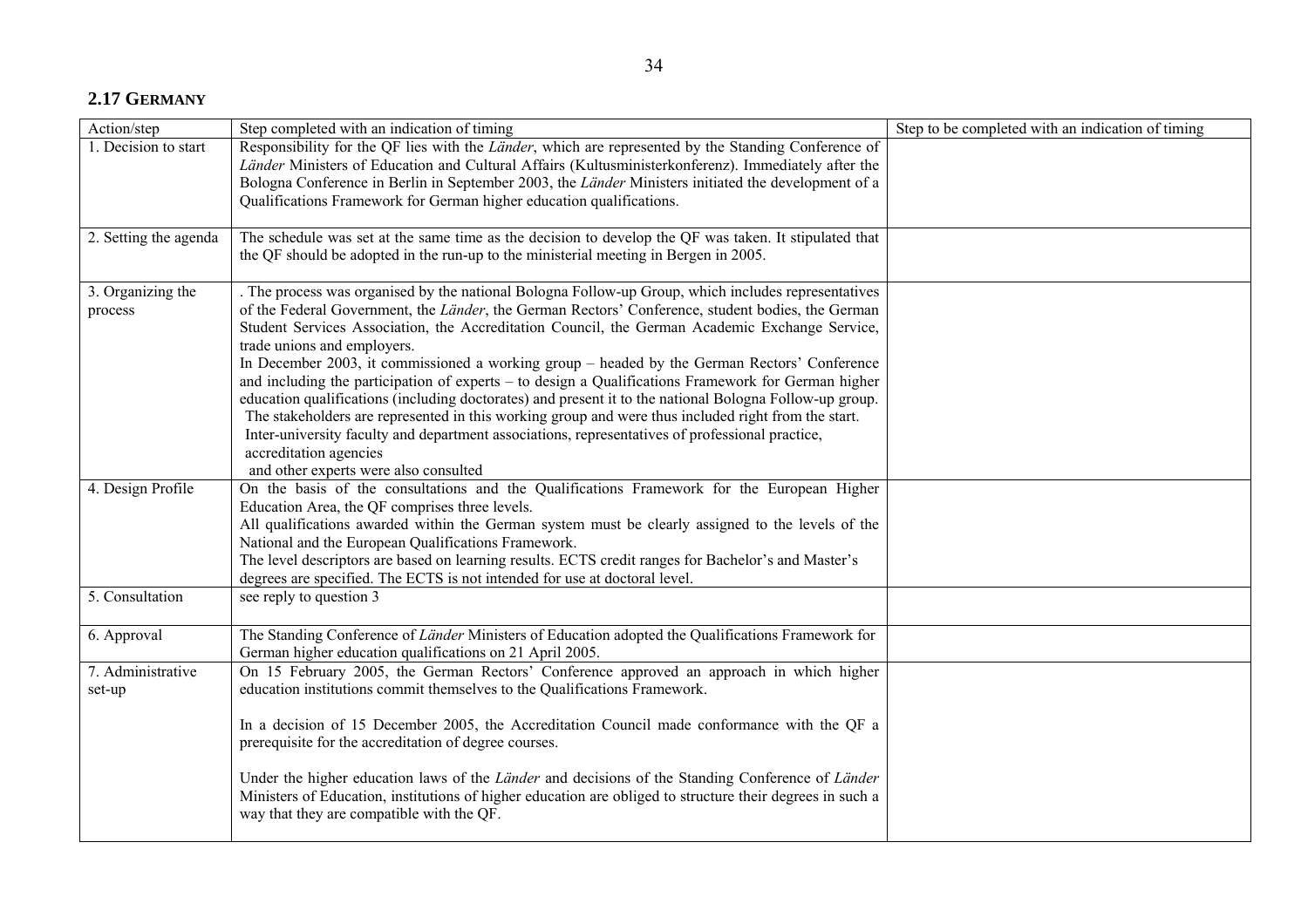| 8. Implementation                 | See answer to question 7                                                                                                                                                                                                                                                          |                                                                                                                                                                                                               |
|-----------------------------------|-----------------------------------------------------------------------------------------------------------------------------------------------------------------------------------------------------------------------------------------------------------------------------------|---------------------------------------------------------------------------------------------------------------------------------------------------------------------------------------------------------------|
| 9. Inclusion of<br>qualifications | The compatibility of qualifications with the Qualifications Framework is a prerequisite for the<br>accreditation of Bachelor's and Master's degree courses. This creates a clear procedure for the<br>inclusion of individual qualifications in the QF.                           |                                                                                                                                                                                                               |
|                                   | Existing German qualifications are automatically included in the QF through equivalence decisions of<br>the Standing Conference of Länder Ministers of Education.                                                                                                                 |                                                                                                                                                                                                               |
|                                   | The Standing Conference is responsible for incorporating further types of qualifications and for<br>settling ambiguous cases.                                                                                                                                                     |                                                                                                                                                                                                               |
|                                   | In September 2008, a reference to the QF was included in the Diploma Supplement.                                                                                                                                                                                                  |                                                                                                                                                                                                               |
| 10. Self-certification            | In order to implement the London Communiqué, the national Bologna Follow-up Group officially<br>launched the self-certification process in March 2008. It commissioned a steering group that also<br>included international experts.                                              |                                                                                                                                                                                                               |
|                                   | In July 2008, the steering group presented a draft report to the stakeholders and invited them to<br>comment on it at a hearing in September 2008. The final report of the working group was then<br>discussed in and approved of by the national Bologna Follow-up Group.        |                                                                                                                                                                                                               |
|                                   | Self-certification was successfully completed in October 2008 with a confirmation of compliance by<br>the Standing Conference of Länder Ministers of Education.                                                                                                                   |                                                                                                                                                                                                               |
|                                   | The Accreditation Council had already approved the report of the steering group in charge of self-<br>certification on 2 September 2008 and confirmed that the QF for German higher education<br>qualifications is compatible with the QF for the European Higher Education Area. |                                                                                                                                                                                                               |
| 11. NQ web site                   | The final report about the self-certification was published in February on the following web site<br>www.kmk.org at the same place as well as on the ENIC/NARIC website.                                                                                                          | The Qualifications Framework for German higher<br>education qualifications is to be found on the website<br>www.kmk.org. There are no plans to create a separate<br>website for the Qualifications Framework. |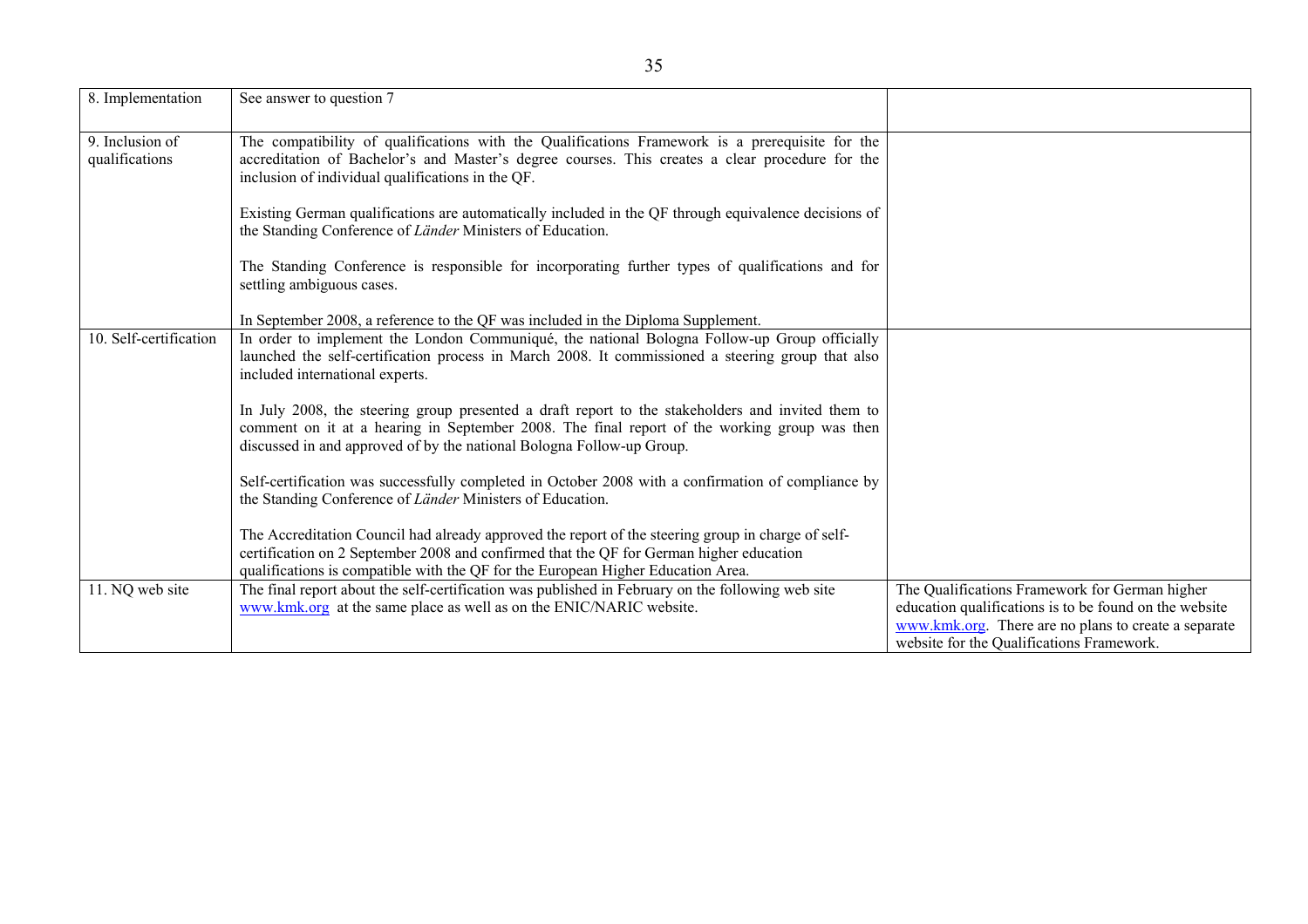# **2.18 Greece**

| Action/step               | Step completed with an indication of timing                                                                                                                                                                                                                                                                                                                                                                                                                                                                                                                                                                                                                                                                                                                                                                                                                                                                                      | Step to be completed with an indication of<br>timing            |
|---------------------------|----------------------------------------------------------------------------------------------------------------------------------------------------------------------------------------------------------------------------------------------------------------------------------------------------------------------------------------------------------------------------------------------------------------------------------------------------------------------------------------------------------------------------------------------------------------------------------------------------------------------------------------------------------------------------------------------------------------------------------------------------------------------------------------------------------------------------------------------------------------------------------------------------------------------------------|-----------------------------------------------------------------|
| 1. Decision to start      | On 31 August, 2006 a decision was taken by the Minister of National Education and Religious Affairs<br>education in order to establish a NQF working group.<br>On 19 December, 2006 the kick-off meeting of the working group took place.                                                                                                                                                                                                                                                                                                                                                                                                                                                                                                                                                                                                                                                                                        |                                                                 |
| 2. Setting the agenda     | -According to the ministerial decision the working group was mandated to elaborate a proposal on the<br>National Qualifications Framework based on the principles decided on the Bergen ministerial<br>conference.<br>-After the completion of the relevant report a period of discussions with HEIs will follow.                                                                                                                                                                                                                                                                                                                                                                                                                                                                                                                                                                                                                | 31 December 2008: completion of the proposal<br>on Hellenic NQF |
| 3. Organizing the process | - Stakeholders which participate in the WG on NQF:<br>representatives of the Ministry of Education from the competent administrative departments:<br>Secretariat for Higher Education, Directorate of Postgraduate Studies & Research,<br>Directorate of Studies, Statistics and Organisation and Directorate of Studies & Student<br>Care.<br>representatives from HEIs,<br>the Hellenic Quality Assurance Agency<br>the Hellenic NARIC<br>the social partners (employers)<br>a student<br>- Organisation of a regional workshop on NQF on 11 September, 2006. Information provided by<br>Mogens Berg.                                                                                                                                                                                                                                                                                                                          |                                                                 |
| 4. Design Profile         | - The working group designated that the NQF will be linked to learning outcomes and ECTS credits.<br>The NQF for HE consists of three cycles: undergraduate, postgraduate and doctorate<br>- Law 3685/2008 on the legislative framework of postgraduate studies regulated issues concerning<br>structured doctorate programmes as well as joint postgraduate and joint doctorate programmes                                                                                                                                                                                                                                                                                                                                                                                                                                                                                                                                      | 31 December 2008                                                |
| 5. Consultation           | - A discussion has begun between the Ministry of Education and Religious Affairs and the Technical<br>Universities exploring the possibility of reforming one-tier programmes which last five years<br>(engineering, architecture etc.), adapting them to the bologna process structure and leading to master<br>degrees.<br>- The Working Group on NQF will submit its report, as soon as it is finished, to the Council for<br>University Education, and the Council for Higher Technological Education for further consultation.<br>Within the plenary session of these Councils participate:<br>Representatives of the Ministry of National Education and Religious Affairs, the Ministry of Financial<br>Affairs, the General Secretariat for Research and Technology, university Rectors and TEIs Presidents,<br>representatives of students, of the academic and administrative staff, as well as representatives of each | Early spring                                                    |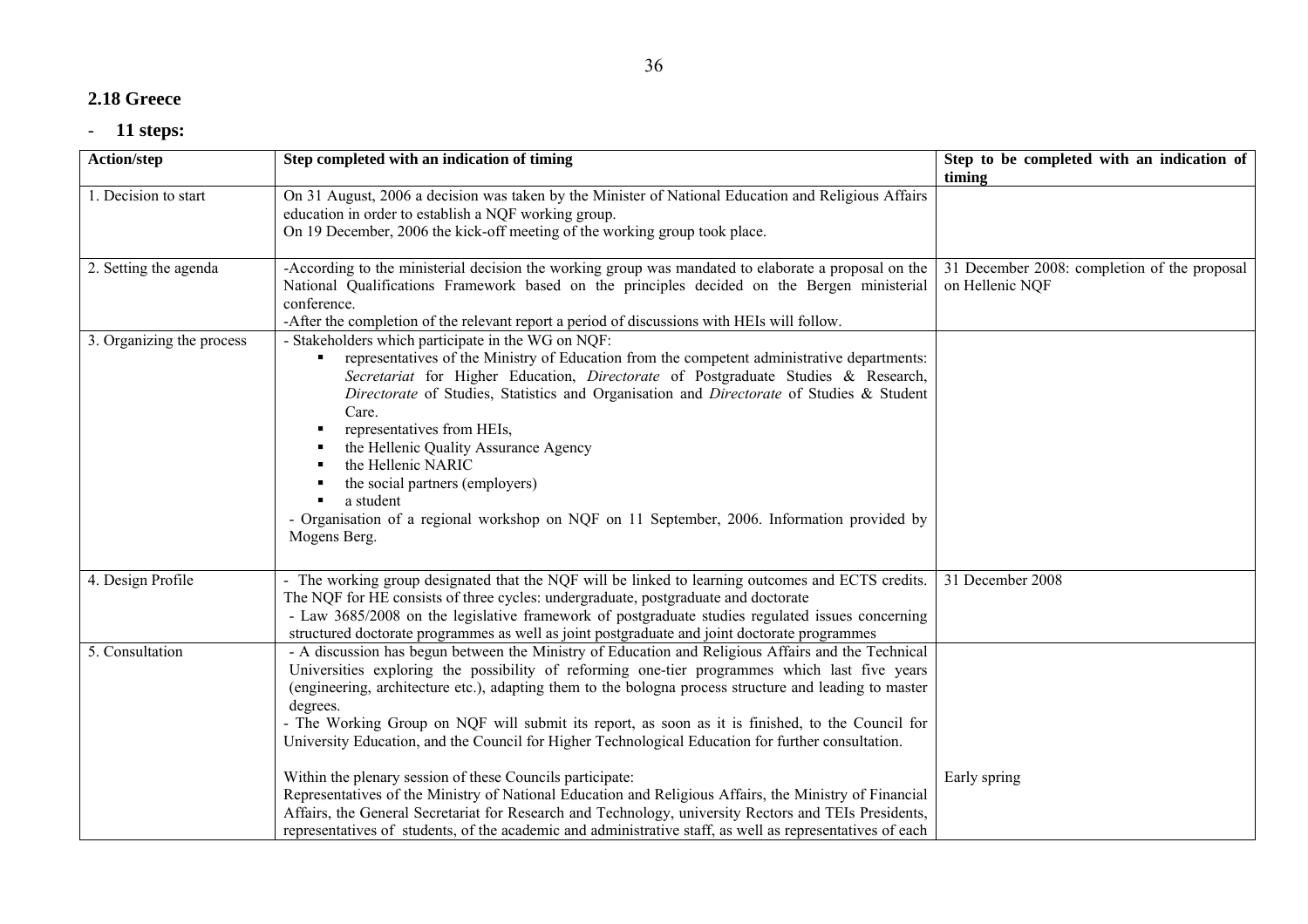|                                | parliamentary political party, or of any Greek political party participating in the European Parliament,<br>representatives of regional and local governments and of professional unions, employers' associations<br>and social partners. |  |
|--------------------------------|-------------------------------------------------------------------------------------------------------------------------------------------------------------------------------------------------------------------------------------------|--|
| 6. Approval                    |                                                                                                                                                                                                                                           |  |
| 7. Administrative set-up       |                                                                                                                                                                                                                                           |  |
| 8. Implementation              |                                                                                                                                                                                                                                           |  |
| 9. Inclusion of qualifications |                                                                                                                                                                                                                                           |  |
| 10. Self-certification         |                                                                                                                                                                                                                                           |  |
| 11. NQ web site                |                                                                                                                                                                                                                                           |  |

### **2.19 HOLY SEE**

| Action/step                                     | Step completed with an indication of timing                        | Step to be completed with an indication of timing |
|-------------------------------------------------|--------------------------------------------------------------------|---------------------------------------------------|
| 1. Decision to start taken by the national body | The decision to start was taken by the Congregation in 2005        |                                                   |
| responsible for higher education                |                                                                    |                                                   |
| 2. Setting the agenda: The purpose of the NQF   | As the present legal basis of HE under the autority of the Holy    |                                                   |
|                                                 | See, (Apostolic Constitution Sapientia christiana, 1979) includes  |                                                   |
|                                                 | already a framework which corresponds to the purposes of the       |                                                   |
|                                                 | NGF, with a worldwide scope there was no need for a new            |                                                   |
|                                                 | definition, but rather for some "updates" in the language and      |                                                   |
|                                                 | common form agreed about in the Bol. Proc. The relative work       |                                                   |
|                                                 | began also in 2005                                                 |                                                   |
| 3. Organizing the process: Identifying          | Our working party (beginning its work 2005-2006) consisted of a    |                                                   |
| stakeholders; setting up a committee/WG         | representative from the Congregation (Bechina), the representative |                                                   |
|                                                 | of the HEIs (Rectors Conf. Of the Pont. Universities and Faculties |                                                   |
|                                                 | $=$ CRUP: Mariano Fazio), the representative of the Students       |                                                   |
|                                                 | (CSUP: Ramiro Casale) As external expert the group was             |                                                   |
|                                                 | supported by Luca Lantero (CIMEA)                                  |                                                   |
| 4. Design Profile: Level structure, Level       | The Apostolic Constitution Sapientia christiana, (1979) includes   |                                                   |
| descriptors (learning outcomes), Credit ranges  | already this features which only need to be "translated" into      |                                                   |
|                                                 | common Bologna-Language and updated to some commonly               |                                                   |
|                                                 | agreed criteria.                                                   |                                                   |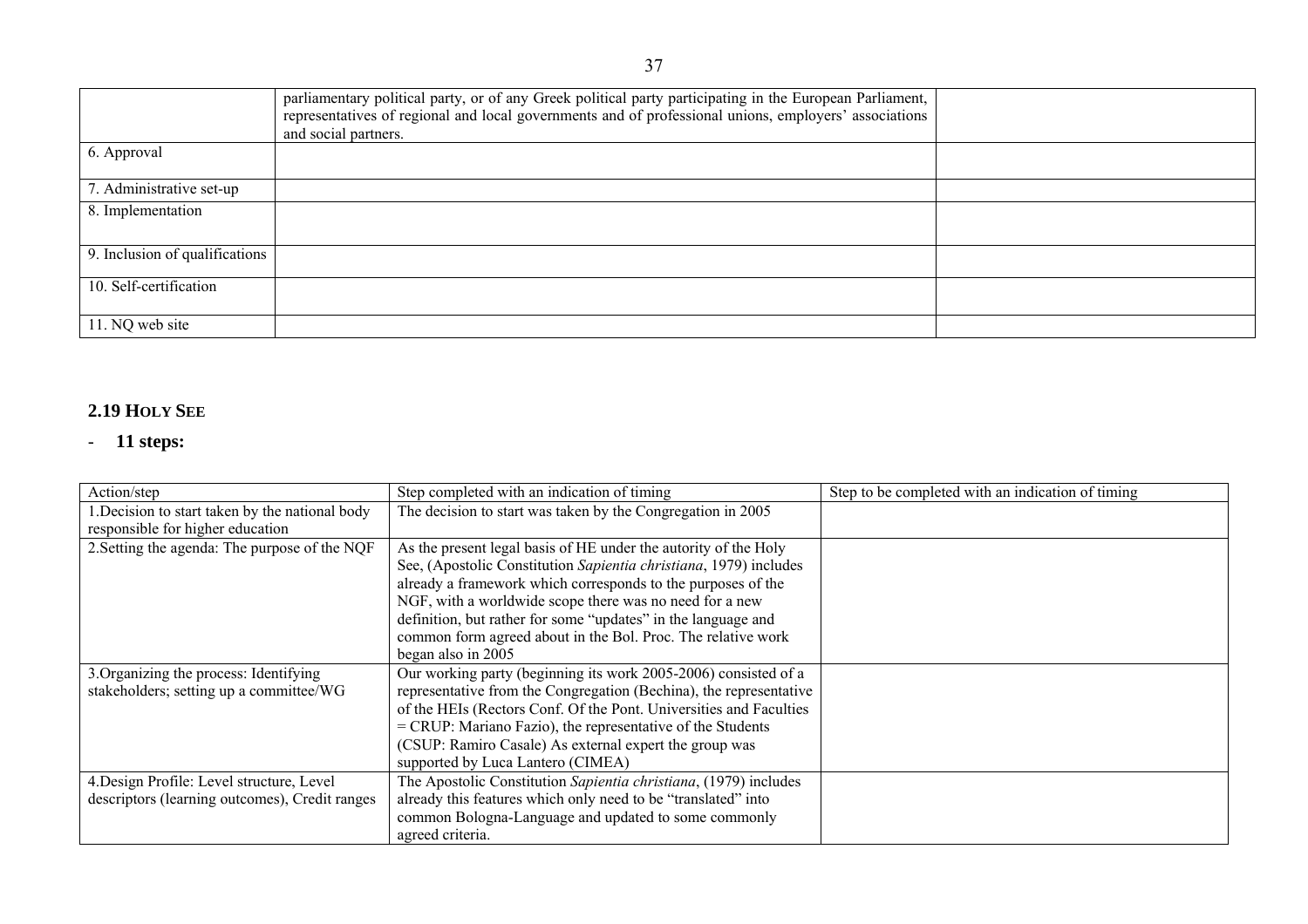| 5. Consultation National discussion and           | There is already a common consensus about the principles. With      |                                                                |
|---------------------------------------------------|---------------------------------------------------------------------|----------------------------------------------------------------|
| acceptance of design by stakeholders              | our circular letter of the 30 October 2006 a consultation of all    |                                                                |
|                                                   | academic institutions was undertaken, asking to communicate all     |                                                                |
|                                                   | types of specialisations which are offered an which make up the     |                                                                |
|                                                   |                                                                     |                                                                |
|                                                   | more detailed part of the NQF.                                      |                                                                |
| 6. Approval According to national tradition by    | As the general framework is already laid down in "Sapientia         |                                                                |
| Minister/Government/legislation                   | christiana" the publication of the NQF on an official web-site      |                                                                |
|                                                   | could be enough. This question has still to be decided.             |                                                                |
| 7. Administrative set-up Division of tasks of     | This question is one of the present concerns/tasks in collaboration | Hopefully finished by the end of 2009                          |
| implementation between HEI, QAA and other         | with our new Agency "AVEPRO", the working group and other           |                                                                |
| bodies                                            | expertes                                                            |                                                                |
| 8. Implementation at institutional/programme      | As far as we know our institutions are already engaged in this      | Hopefully finished by the end of 2009 on a general level,      |
| level; Reformulation of individual study          | work. As all curricula in our system which lead to academic         | which does not mean that every single institution will have    |
| programmes to learning outcome based              | degrees (under the authority of the Holy See) have to be approved   | completed the relative work. In any case the structure of our  |
| approach                                          | by this Congregation, it will not be too difficult to get the NQF   | system and a very intense collaboration between the            |
|                                                   | implemented at institutional level as soon as it will be officially | Congregation and the major part of Institutions makes it quite |
|                                                   | working.                                                            | easy to influence on a quick implementation by the             |
|                                                   |                                                                     | institutions.                                                  |
| 9. Inclusion of qualifications in the NQF;        | Work in progress, but some of these questions have still to be      |                                                                |
| Accreditation or similar (cf. Berlin              | discussed among the stakeholders.                                   |                                                                |
| Communiqué)                                       |                                                                     |                                                                |
| 10.Self-certification of compatibility with the   | Will follow immediately after the publication of the NQF            | Could approximately be in the course of 2010                   |
| <b>EHEA</b> framework (Alignment to Bologna       |                                                                     |                                                                |
| cycles etc.)                                      |                                                                     |                                                                |
| 11. National qualifications web site is available | We are still working on that project.                               | Hopefully finished by the end of 2009                          |
| to users                                          | Web address:                                                        |                                                                |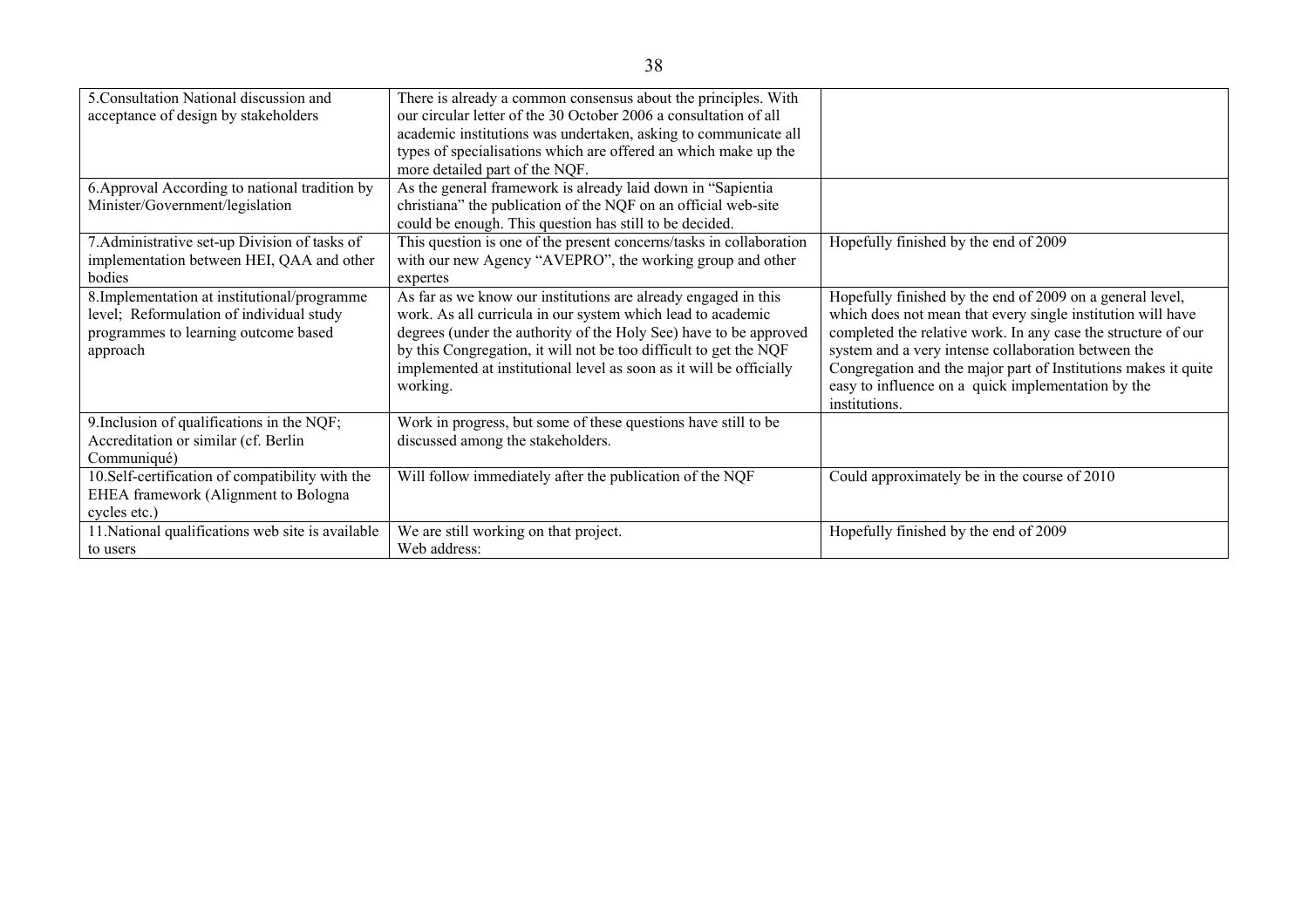### **2.20 HUNGARY**

In June 2008 the Hungarian Government decided that as of 2013 Hungary would join the EQF and that in preparation thereto, the public bodies concerned - with the involvement of professional partners and social partners - should develop a concrete proposal package by 2010 regarding the policy, legislative, financial, etc. frameworks that are necessary for the introduction of the national qualifications framework (NQF). Funds for the required development will be made available under the New Hungary Develéopment Plan (more specifically, under the Social Renewal Operational Programme). The Government also decided on the establishment of an interministerial committee which will be in charge of preparing the NQF that extends over the whole spectrum of education.

The generic descriptors pertaining to Bachelor and Master level training are defined in a government decree from 2005 onwards. It is only the regulation of doctoral programmes which lacks generic descriptors in the field of higher education. The third training cycle will be incorporated into the structure – in a systemic manner and in pace with the gradual introduction of the new training system – as from 2011. As a result of the review of the structure of higher education, which is due in 2008 and primarily concerns the first training cycle, descriptors for the doctoral level might also be formulated and regulated in legislation.

It is foreseen that the definition of the various levels of qualifications sub-systems will build on learning outcomes that are, in turn, based on descriptors.

Pursuant to the government resolution mentioned above, the concrete proposal package regarding the NQF will be developed with the involvement of the most important professional and social partners. The concept of the NQF has been discussed.

### **2.21 ICELAND**

| Action/step          | Step completed with an indication of timing                                                                                  | Step to be completed with<br>an indication of timing |
|----------------------|------------------------------------------------------------------------------------------------------------------------------|------------------------------------------------------|
| 1. Decision to start | The winter of $2004 - 5$                                                                                                     |                                                      |
| 2. Setting the       | The winter of $2004 - 5$                                                                                                     |                                                      |
| agenda               |                                                                                                                              |                                                      |
| 3. Organizing the    | The winter of $2004 - 5$                                                                                                     |                                                      |
| process              | First national committee established in 2003 and a working group on qualification framework established 29/08/2005           |                                                      |
| 4. Design Profile    | Completed in June 2006 and published in Icelandic and English (by law) in Feb. 2007.                                         |                                                      |
| 5. Consultation      | The consultation at a national level was done in line with the implementation of the law on HE Institutions No. 63/2006, and |                                                      |
|                      | within the extensive consultation involving the accreditation process that was implemented from March 2007 and completed in  |                                                      |
|                      | April 2008.                                                                                                                  |                                                      |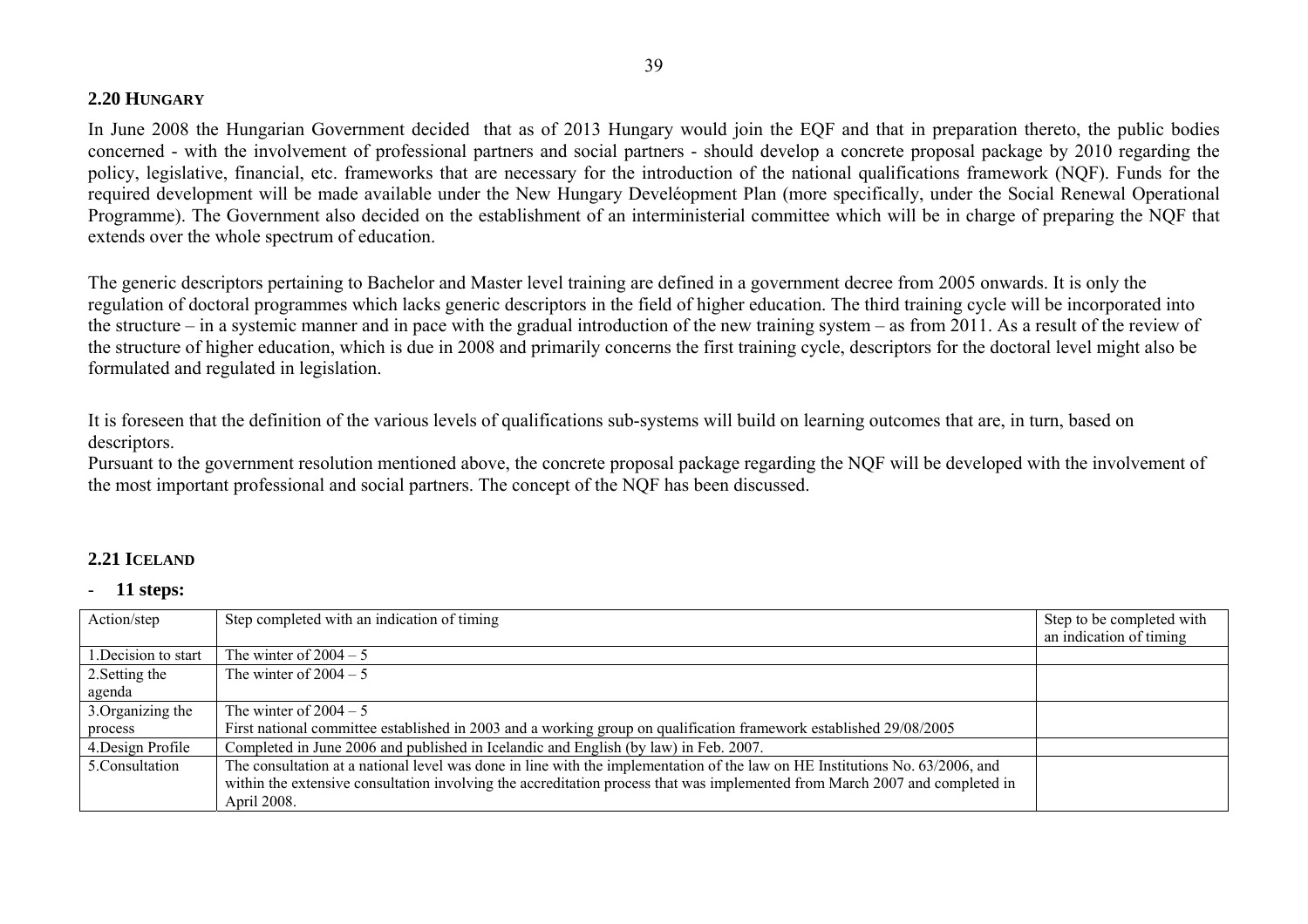| 6. Approval            | Law on higher education No. 63/2006, 1. July 2006. Regulation on national qualification framework No. 80/2007. Rules on Accreditation of HEI's No.<br>1067/2006 |  |
|------------------------|-----------------------------------------------------------------------------------------------------------------------------------------------------------------|--|
| 7. Administrative set- | Implementation of Icelandic NQF structured into an accreditation process within the implementation of the laws from 2006. Team from the ministry                |  |
|                        |                                                                                                                                                                 |  |
| 8. Implementation      | At the institutional level, reformulation was done in different ways, but it involves participation of the HE team from the Ministry of Education, Science      |  |
|                        | and Culture. Most institutions had intensive courses for their administrative and academic staff to develop competences within the faculties to undertake       |  |
|                        | the change of the curriculum.                                                                                                                                   |  |
| 9. Inclusion of        | The accreditation of the HEI's awards them rights to develop and award their own qualification as long as they are structured in accordance with the law.       |  |
| qualifications         |                                                                                                                                                                 |  |
| 10. Self-certification | Self-certification of the INQF has started, a committee will start work in the fall looking to use the experience from the last 3 years and the accreditation   |  |
|                        | process to evaluate the INQF and suggest changes. Following that a group of experts will do a comparison between the INQF and EHEA frameworks for               |  |
|                        | self-certification. To be finished in the fall of 2009.                                                                                                         |  |
| 11.NQ web site         | The INQF will be structured into the web site of the Ministry of Education, Science and Culture. In relation to reorganization of the education system a        |  |
|                        | website that shows full structure of the Icelandic education system is planned for 2010, including the INQF for HE.                                             |  |

### **2.22 IRELAND**

### **11 Steps**

| <b>Action/step</b>                                                                          | Step completed with an indication of timing                                                                                                                                                                                                                                                                                                                                                                                                                                                                                                                                                                                                    |
|---------------------------------------------------------------------------------------------|------------------------------------------------------------------------------------------------------------------------------------------------------------------------------------------------------------------------------------------------------------------------------------------------------------------------------------------------------------------------------------------------------------------------------------------------------------------------------------------------------------------------------------------------------------------------------------------------------------------------------------------------|
| 1. Decision to start taken by the national body                                             | The National Qualifications Authority of Ireland (NQAI) is responsible for the development and maintenance of the Irish National                                                                                                                                                                                                                                                                                                                                                                                                                                                                                                               |
| responsible for higher education                                                            | Framework of Qualifications (NFQ). The NQAI was established under the Qualifications (Education and Training) Act 1999.                                                                                                                                                                                                                                                                                                                                                                                                                                                                                                                        |
| 2. Setting the agenda: The purpose of the NQF                                               | The purpose of the NFQ was set out in its 1999 legislation as being for 'the development, recognition and award of qualifications in                                                                                                                                                                                                                                                                                                                                                                                                                                                                                                           |
|                                                                                             | the State, based on standards of knowledge, skill or competence to be acquired by learners'. The Irish NFQ incorporates further and                                                                                                                                                                                                                                                                                                                                                                                                                                                                                                            |
|                                                                                             | higher education and training awards as well as school awards.                                                                                                                                                                                                                                                                                                                                                                                                                                                                                                                                                                                 |
| 3. Organizing the process: Identifying                                                      | The NQAI undertook extensive consultation with a very wide range of stakeholders from the outset of its establishment to the                                                                                                                                                                                                                                                                                                                                                                                                                                                                                                                   |
| stakeholders; setting up a committee/WG                                                     | introduction of the Framework in October 2003. It has continued to maintain this ongoing consultation as various aspects of the                                                                                                                                                                                                                                                                                                                                                                                                                                                                                                                |
|                                                                                             | Framework develop.                                                                                                                                                                                                                                                                                                                                                                                                                                                                                                                                                                                                                             |
| 4. Design Profile: Level structure, Level<br>descriptors (learning outcomes), Credit ranges | The NFQ is a ten level Framework with level descriptors and award-type descriptors designed around sub-strands of knowledge,<br>skill and competence. The NQAI has, in consultation with stakeholders, developed national principles and operational guidelines<br>for Credit and for RPL. These guidelines set out typical credit ranges for the higher education award-types. The learning outcomes<br>approach is continuing to be implemented across further and higher education by awarding bodies and providers. The<br>understanding of the relationship between learning outcomes and quality assurance practices is also developing. |
| 5. Consultation National discussion and<br>acceptance of design by stakeholders             | As indicated in 3 above, the NQAI has undertaken, and continues to undertake, extensive research on all aspects of the Framework.                                                                                                                                                                                                                                                                                                                                                                                                                                                                                                              |
| 6. Approval According to national tradition by                                              | The Framework was published in October 2003 post consultation with a range of stakeholders, including Government departments,                                                                                                                                                                                                                                                                                                                                                                                                                                                                                                                  |
| Minister/Government/                                                                        | on foot of the Qualifications (Education and Training) Act.                                                                                                                                                                                                                                                                                                                                                                                                                                                                                                                                                                                    |
| Legislation                                                                                 |                                                                                                                                                                                                                                                                                                                                                                                                                                                                                                                                                                                                                                                |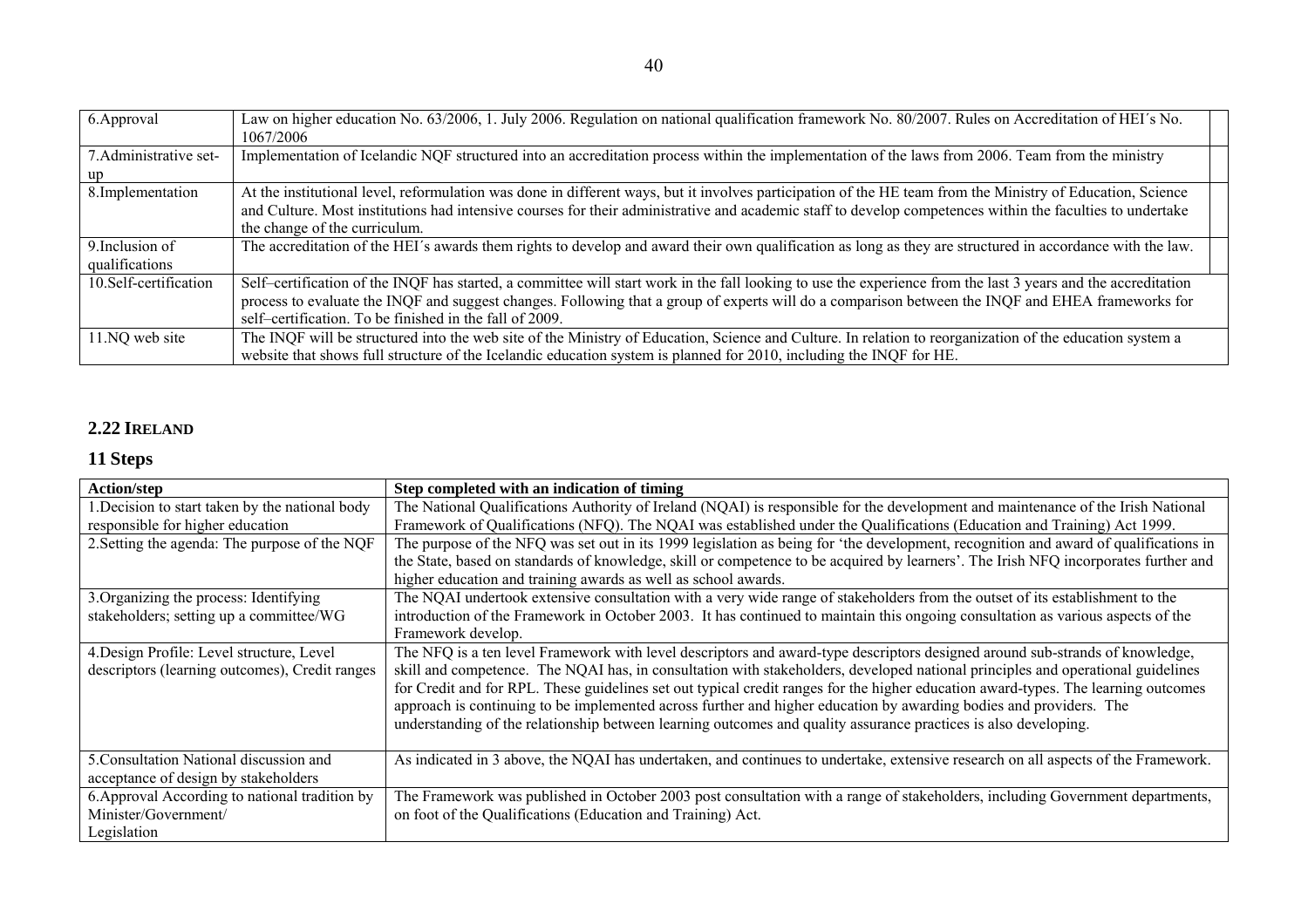| 7. Administrative set-up Division of tasks of    | The NQAI developed and is responsible for maintaining the Framework. In terms of higher education, the relevant awarding bodies      |
|--------------------------------------------------|--------------------------------------------------------------------------------------------------------------------------------------|
| implementation between HEI, QAA and other        | and providers are responsible for its implementation. The NQAI maintains close contact with all of these parties and provides        |
| bodies                                           | assistance and guidance where appropriate. The quality assurance for higher education is currently under the remit of a number of    |
|                                                  | bodies. The Irish Higher Education Quality Network has been formed as a means of developing, where desirable, consistent high        |
|                                                  | level national principles for quality assurance in higher education. In October 2008 it was announced by the Irish government that a |
|                                                  | single agency is to be established with responsibility for quality assurance across further and higher education and training.       |
| 9. Inclusion of qualifications in the NQF;       | In terms of higher education and training, the vast majority of awards are included in the Framework. An ongoing process of          |
| Accreditation or similar (cf. Berlin             | levelling 'legacy' awards (qualifications pre-dating the Framework) is continuing. A number of awards of international awarding      |
| Communiqué)                                      | bodies have also been aligned to the NFQ.                                                                                            |
| 10. Self-certification of compatibility with the | Ireland completed the verification of its Framework against the EHEA framework in 2006. It will be referenced against the            |
| EHEA framework (Alignment to Bologna             | European Qualifications Framework in 2009                                                                                            |
| cycles etc.)                                     |                                                                                                                                      |
| 11. National qualifications web site is          | www.nfq.ie                                                                                                                           |
| available to users                               |                                                                                                                                      |

# **2.23 ITALY**

| Action/step       | Step completed with an indication of timing                                             | Step to be completed with an indication of timing                           |
|-------------------|-----------------------------------------------------------------------------------------|-----------------------------------------------------------------------------|
| Decision to start | In 2007, the Ministry of University and Research (MiUR), now Ministry of                |                                                                             |
|                   | Education, University and Research, has approved several legislative measures           |                                                                             |
|                   | aimed to reform the study programmes of universities. At the beginning of 2008          |                                                                             |
|                   | similar legislation was passed for the Art and Music sector                             |                                                                             |
|                   | Step completed in early 2008.                                                           |                                                                             |
| 2. Setting the    | The goals of the NQF are:                                                               | These general objectives will be further elaborated through consultation of |
| agenda            | - implementation of policies for greater transparency of HE qualifications;             | the various sectors included and representatives of the labour market. The  |
|                   | - strengthening of the three-cycle system;                                              | completion of the steps is foreseen for 2008.                               |
|                   | - better understanding of the qualifications in a national and international            |                                                                             |
|                   | perspective (recognition for further studies or employment).                            |                                                                             |
| 3. Organizing the | The work done so far was completed through two parallel actions:                        | Actors identified involved in the HE system: Italian Rectors Conference     |
| process           | - a specialised Centre (CIMEA) was charged with the production of a first draft of      | (CRUI), National University Council (CUN), National Student Council         |
|                   | the NQF;                                                                                | (CNSU), National Council for the Art and Music sector (CNAM).               |
|                   | - a working group was set up, including all the ministerial services involved,          | The consultation process will begin in the second half of 2008.             |
|                   | CIMEA and two Bologna Experts.                                                          |                                                                             |
|                   | The draft developed by CIMEA was submitted to the working group. The working            |                                                                             |
|                   | group developed it and identified the crucial issues that still need clarification, to  |                                                                             |
|                   | be tackled first at political level and then in the consultation process with the other |                                                                             |
|                   | parties involved.                                                                       |                                                                             |
|                   | Step concluded in March 2008.                                                           |                                                                             |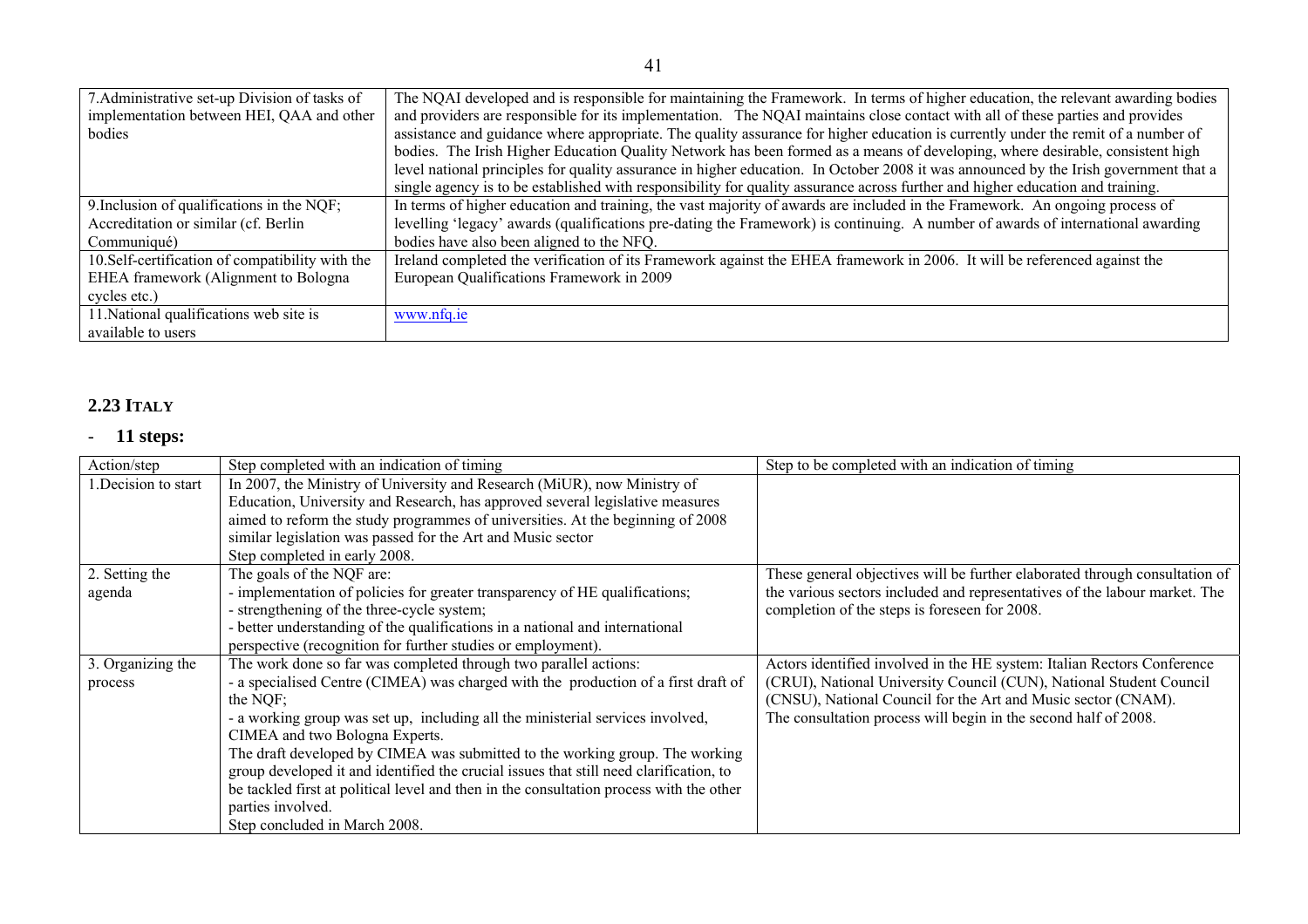| 4. Design Profile           | All the first and second cycle degrees have been inserted in the NQF draft<br>developed by CIMEA in collaboration with the ministerial working group.<br>Step concluded in the first half of 2008                                                                                                                                                                                                                                                                                                                                                                                                                                                                                                                                                                                                                                                                                                                                                                                                                                                                                                                                                                                   | decision on possible sublevels and on the inclusion of the qualifications of<br>higher/further education. Step to be concluded during the current year.                                                                                                                                                                                                            |
|-----------------------------|-------------------------------------------------------------------------------------------------------------------------------------------------------------------------------------------------------------------------------------------------------------------------------------------------------------------------------------------------------------------------------------------------------------------------------------------------------------------------------------------------------------------------------------------------------------------------------------------------------------------------------------------------------------------------------------------------------------------------------------------------------------------------------------------------------------------------------------------------------------------------------------------------------------------------------------------------------------------------------------------------------------------------------------------------------------------------------------------------------------------------------------------------------------------------------------|--------------------------------------------------------------------------------------------------------------------------------------------------------------------------------------------------------------------------------------------------------------------------------------------------------------------------------------------------------------------|
| 5. Consultation             | The list of actors to be consulted has been finalised.                                                                                                                                                                                                                                                                                                                                                                                                                                                                                                                                                                                                                                                                                                                                                                                                                                                                                                                                                                                                                                                                                                                              | Te agenda of the consultations will be defined ASAP. Step to be<br>concluded in 2008.                                                                                                                                                                                                                                                                              |
| 6. Approval                 | The approval of the NQF will require a legislative act.                                                                                                                                                                                                                                                                                                                                                                                                                                                                                                                                                                                                                                                                                                                                                                                                                                                                                                                                                                                                                                                                                                                             | The approval will be finalised after the consultation process has been<br>completed (see point 5).                                                                                                                                                                                                                                                                 |
| 7. Administrative<br>set-up | The Ministerial Decrees on the 2 cycles (points 1 and 4) require that the planning<br>and description of the study programmes be based on learning outcomes, with<br>reference to the Dublin Descriptors. Starting from these indications, the universities<br>must (before 2010) fully review their study programmes and have them approved<br>by the National University Council (CUN), the national body which represents the<br>University system. Then the qualifications will be included in the NQF and their<br>description will be published on the Universities' web pages. The bodies<br>responsible for internal QA (NVA) have to check that such information is<br>published. The same task is attributed to the national organisation currently in<br>charge of external QA (CNVSU), until the National QA Agency becomes<br>operational. In the preparation and implementation of these ministerial Decrees, the<br>Ministry holds regular consultations with CRUI and CNSU. Step concluded in first<br>half of 2008 for all the new study programmes that will begin in the a.y. 2008/9<br>(approximately 30% of all the study programmes presently being offered). | Sufficient information is not yet available on, the functions and<br>administrative procedures of the National QA Agency as well as of other<br>bodies to be possibly involved in the implementation of the Framework.<br>The revision and approval of all study programmes, as well as their<br>inclusion in the NQF, will be concluded at the beginning of 2010. |
| 8. Implementation           | An intense activity of information and discussion was carried out by the Bologna<br>Experts. This activity will continue until all study programmes have been reviewed<br>(early 2010)<br>Step partially concluded in the first semester of 2008.                                                                                                                                                                                                                                                                                                                                                                                                                                                                                                                                                                                                                                                                                                                                                                                                                                                                                                                                   | The engagement required in order to guarantee an effective use of learning<br>outcomes will continue also after 2010.                                                                                                                                                                                                                                              |
| 9. Inclusion of             | All the qualifications approved by CUN and then accredited by the Ministry will be                                                                                                                                                                                                                                                                                                                                                                                                                                                                                                                                                                                                                                                                                                                                                                                                                                                                                                                                                                                                                                                                                                  | The link between the NQF and the national QA Agency has not been                                                                                                                                                                                                                                                                                                   |
| qualifications              | included in the NQF.                                                                                                                                                                                                                                                                                                                                                                                                                                                                                                                                                                                                                                                                                                                                                                                                                                                                                                                                                                                                                                                                                                                                                                | defined yet. Step to be concluded within 2009.                                                                                                                                                                                                                                                                                                                     |
| 10. Self-                   |                                                                                                                                                                                                                                                                                                                                                                                                                                                                                                                                                                                                                                                                                                                                                                                                                                                                                                                                                                                                                                                                                                                                                                                     | Step to be concluded within 2009.                                                                                                                                                                                                                                                                                                                                  |
| certification               |                                                                                                                                                                                                                                                                                                                                                                                                                                                                                                                                                                                                                                                                                                                                                                                                                                                                                                                                                                                                                                                                                                                                                                                     |                                                                                                                                                                                                                                                                                                                                                                    |
| 11. NQ web site             |                                                                                                                                                                                                                                                                                                                                                                                                                                                                                                                                                                                                                                                                                                                                                                                                                                                                                                                                                                                                                                                                                                                                                                                     | At the moment the draft of NQF is only for internal use.                                                                                                                                                                                                                                                                                                           |
|                             |                                                                                                                                                                                                                                                                                                                                                                                                                                                                                                                                                                                                                                                                                                                                                                                                                                                                                                                                                                                                                                                                                                                                                                                     | Step to be concluded within 2010.                                                                                                                                                                                                                                                                                                                                  |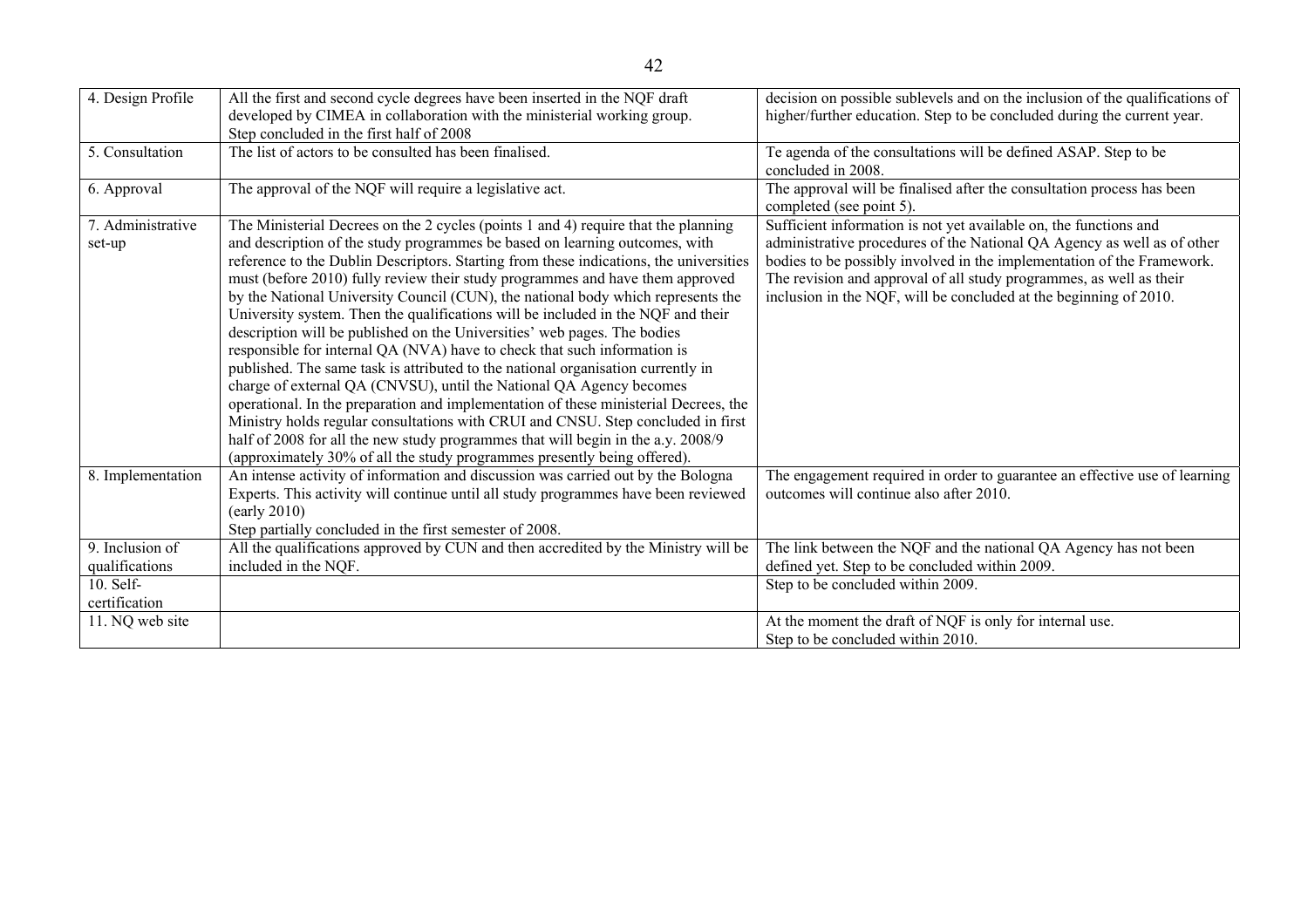### **2.24 LATVIA**

- **Work done**: the QF process started in 2005.
- - **Now:** a broad consultation on the draft law on higher education was organised (2006-2008), the draft law includes revised structure of QF of higher education in line with Bologna process requirements. Now the draft law is sent to Parliament and adoption is expected in 2008/2009.
- -Next steps: Structural Funds project under activity "Implementation of Bologna process in higher education" will be implemented. The main aim of the project is transfer to the learning outcomes based study programme system, harnonizing study results QF system in higher education and EQF.

| Action/step               | Step completed with an indication of timing                                                      | Step to be completed with an indication of timing       |
|---------------------------|--------------------------------------------------------------------------------------------------|---------------------------------------------------------|
| I. Decision to start      | 2004                                                                                             |                                                         |
| 2. Setting the agenda     | 2004-2006                                                                                        |                                                         |
| 3. Organizing the process | Bologna process working group established by Ministry of Education and Science                   |                                                         |
|                           | (2004), including representatives from ministry, universities, Rectors' Council,                 |                                                         |
|                           | ENIC/NARIC, Academic Programmes Agency, Higher education council, student's                      |                                                         |
|                           | council, ECTS coordinator. Working group is renewed in 2008.                                     |                                                         |
| 4. Design Profile         | Bologna process working group 2004-2005:                                                         |                                                         |
|                           | 1. Specified levels for all types of Latvian higher education qualifications and                 |                                                         |
|                           | specified qualifications setting in the Bologna three cycle system,                              |                                                         |
|                           | 2. Set up general learning outcomes descriptors for each qualification type                      |                                                         |
|                           | 3. Specified admission conditions and possibilities for further development for each             |                                                         |
| 5. Consultation           | qualification type<br>Consultation process on QF was organised in 2005 (2 seminars) involving HE |                                                         |
|                           | institutions, MoES, students, employers, other institutions dealing with HE.                     |                                                         |
|                           | April 2006 seminar on using learning outcomes (target group – HE institutions,                   |                                                         |
|                           | ministry)                                                                                        |                                                         |
|                           | Consultation process on draft law (2006-2008) involved main stakeholders -                       |                                                         |
|                           | ministries, HE institutions, Rectors conference, higher education council,                       |                                                         |
|                           | employers, students and other institutions dealing with HE.                                      |                                                         |
|                           | April 29, 2008 The conference "Bologna process implementation in Latvian higher                  |                                                         |
|                           | education institutions - problems and solutions", was organised by Academic                      |                                                         |
|                           | Programmes Agency in cooperation with University of Latvia and Rectors                           |                                                         |
|                           | Conference. (target group- MoES, HE institutions)                                                |                                                         |
| 6. Approval               |                                                                                                  | Draft law on higher education includes main elements of |
|                           |                                                                                                  | the revised structure of QF of higher education in line |
|                           |                                                                                                  | with Bologna process requirements. in July 2008 the     |
|                           |                                                                                                  | Government accepted the draft and forwarded it to       |
|                           |                                                                                                  | Parliament and adoption is expected in 2008/2009.       |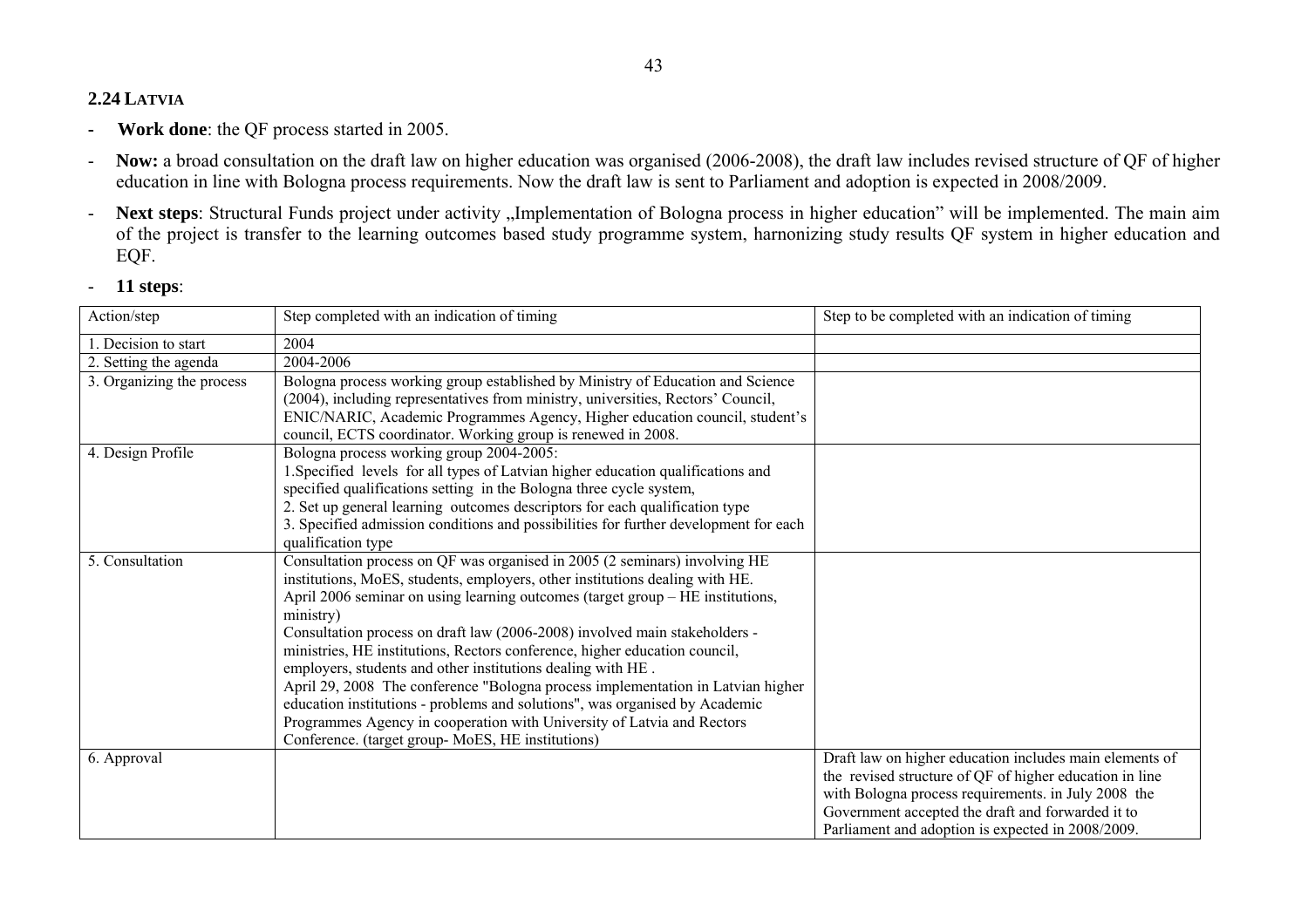|                                |                                                                                                                                          | The draft law foresees that a detailed description of the<br>qualifications framework shall be included in the Higher<br>Education Standard which will be approved as a<br>Government regulation after adoption of the law itself<br>$(2009 - 2010)$                                                                                                                        |
|--------------------------------|------------------------------------------------------------------------------------------------------------------------------------------|-----------------------------------------------------------------------------------------------------------------------------------------------------------------------------------------------------------------------------------------------------------------------------------------------------------------------------------------------------------------------------|
| 7. Administrative set-up       | The responsible institution is Ministry of education and science and higher<br>education institutions in the field of their competencies |                                                                                                                                                                                                                                                                                                                                                                             |
| 8. Implementation              |                                                                                                                                          | An EU Social Fund project under activity, Implementation<br>of Bologna process in higher education" will be<br>implemented. The main aim of the project is transition to a<br>system where study programmes are based on learning<br>outcomes, harmonizing learning outcomes with EHEA<br>overarching framework and the EQF by 2013 (till the end<br>of programming period) |
| 9. Inclusion of qualifications |                                                                                                                                          | Done on regular basis according to action plan of each<br>individual higher education institution                                                                                                                                                                                                                                                                           |
| 10. Self-certification         |                                                                                                                                          | Is foreseen after full implementation of QF in higher<br>education (Not before 2012)                                                                                                                                                                                                                                                                                        |
| 11. NQF web site               |                                                                                                                                          | 2009/2010. The information about NQF and EQF will be<br>included in the web page of Ministry of education and<br>science.                                                                                                                                                                                                                                                   |

### **2.25 LIECHTENSTEIN**

### **- Work done**

### *Objectives*

The development of an NQF-HE.fl was initiated at the end of 2007 to follow Liechtenstein's commitment to complete a National Qualification Framework for Higher Education by 2010.

This first phase of the NQF-HE project comprised the following objectives:

- Understand the steps involved in developing an NQF-HE
- Survey NQF-related resources and existing examples of NQFs
- Identify best practice models
- Compose a national NQF-HE project team
- Define the Higher Education national context and its specifications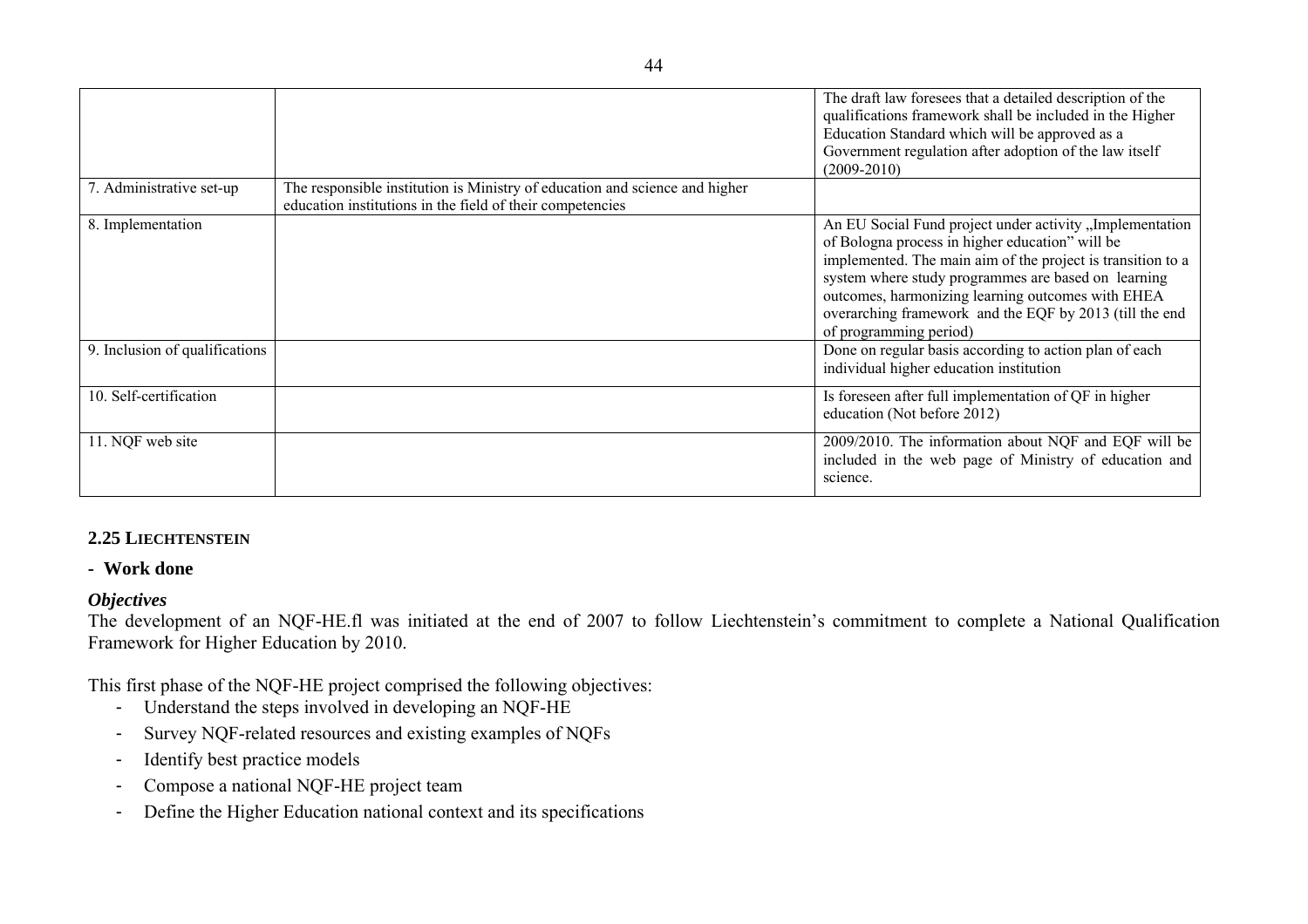- Identify points of critical consideration within the national context
- Set milestones towards the completion of the NQF-HE

# *Achievement of objectives*

.

The following activities were carried out to achieve the above objectives:

| Objective                                                                              | <b>Activities</b>                                                                                                                                                                                                                                                                                                                |
|----------------------------------------------------------------------------------------|----------------------------------------------------------------------------------------------------------------------------------------------------------------------------------------------------------------------------------------------------------------------------------------------------------------------------------|
| - Understand the steps involved in<br>developing an NQF-HE                             | Collect information from Bologna-specific resources concerning recommendations for developing an NQF-HE                                                                                                                                                                                                                          |
| - Survey NQF-related resources<br>and existing examples of NQFs                        | Research, analyse, and summarise Bologna-specific information regarding the following topics:<br>- steps required for the development of an NQF-HE<br>- critical considerations involved in working out an NQF-HE<br>- recommendations for distinct elements within NQFs                                                         |
| - Identify best practice models                                                        | Liechtenstein follows the recommendations of the BWG and regards the Scottish and Irish NQF-HE as best practice models. Due to<br>Liechtenstein's specific higher education context, the national frameworks of Austria, Germany, and Switzerland are considered as additional<br>frameworks of reference.                       |
| - Compose a project team                                                               | The team was composed according to Bologna Working Group recommendations. The project team consists of Helmut Konrad (National<br>Ministry of Education), Trudi Ackermann, Christoph Jenny (National Bologna Experts), and a representative of National Quality Assurance in<br>HE. The team is supported by an external expert. |
| - Define the national HE context<br>and its specifications                             | As Liechtenstein's Higher Education institutions have already implemented major Bologna objectives, state and range of implementation were<br>analysed and implications for the NQF-HE identified.                                                                                                                               |
| - Identify<br>critical<br>points<br>of<br>consideration within the national<br>context | This was achieved by analysing publications of other national working groups and transferring critical considerations to the national context. In<br>a further step, these issues were discussed with the project team and actions were deduced for the specific national context.                                               |
| Set milestones towards<br>completion                                                   | The NQF-HE.fl team agreed on a time line for working out the national qualifications framework and defined major milestones towards project<br>completion.                                                                                                                                                                       |

Phase 1 of the national NQF-HE project was completed in June 2008. Phase 2 of the NQF-HE.fl project started in autumn 2008.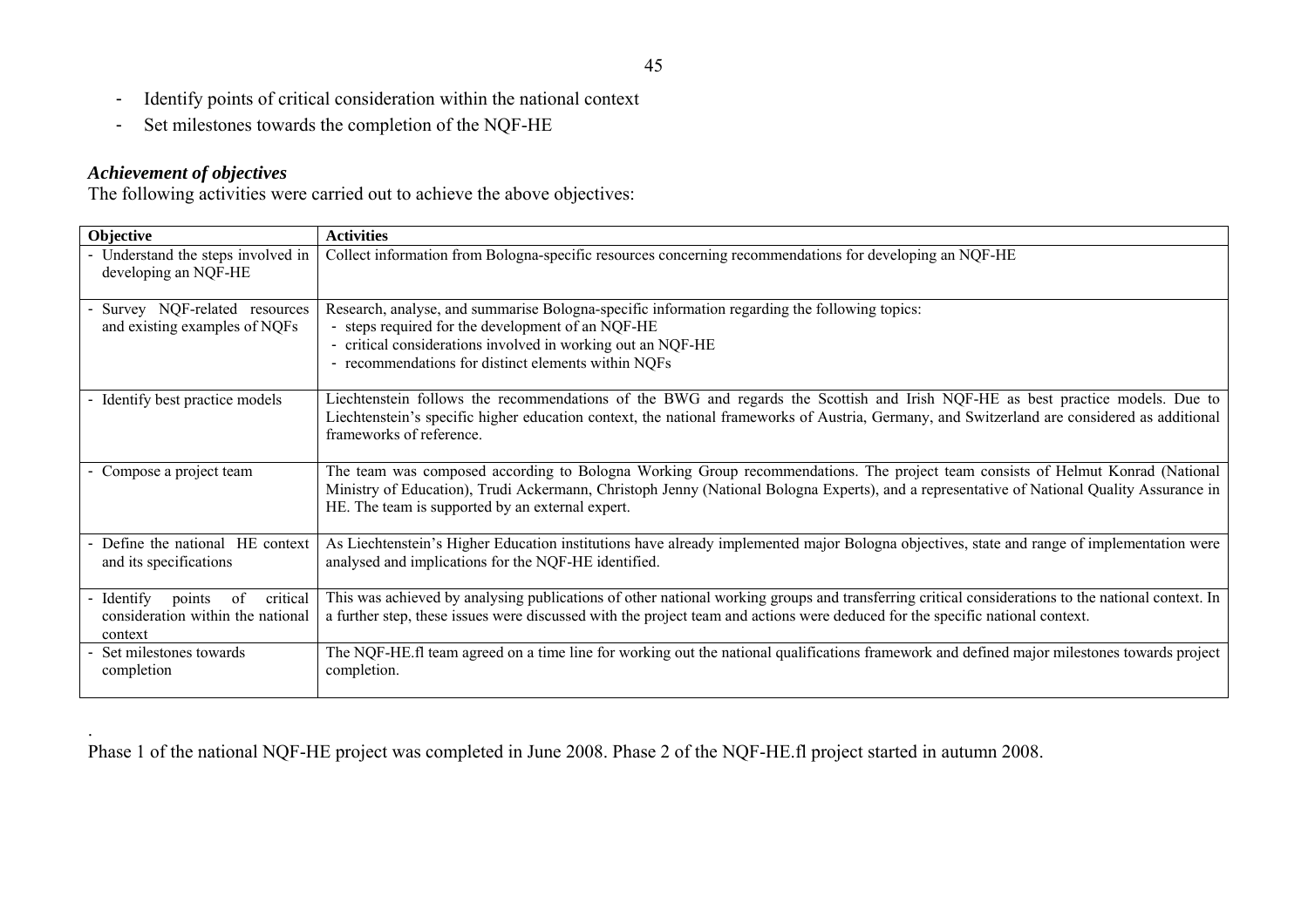### **- 11 steps:**

| Action/step                                                                              | Step completed with an indication of                                         | Step to be completed with an indication of |
|------------------------------------------------------------------------------------------|------------------------------------------------------------------------------|--------------------------------------------|
|                                                                                          | timing                                                                       | timing                                     |
| .Decision to start taken by the national body responsible for higher education           | End 2007                                                                     |                                            |
| 2. Setting the agenda: The purpose of the NQF                                            | January/February 2008                                                        |                                            |
| 3. Organizing the process: Identifying stakeholders; setting up a committee/WG           | April 2008                                                                   | May 2008                                   |
| 4. Design Profile: Level structure, Level descriptors (learning outcomes), Credit ranges | May 2008                                                                     | October 2008                               |
| 5. Consultation National discussion and acceptance of design by stakeholders             | October 2008                                                                 | April 2009                                 |
| 6. Approval According to national tradition by Minister/Government/legislation           | August 2009                                                                  | October 2009                               |
| 7. Administrative set-up Division of tasks of implementation between HEI, QAA and        | from September 2009                                                          |                                            |
| other bodies                                                                             |                                                                              |                                            |
| 8. Implementation at institutional/programme level; Reformulation of individual study    | ongoing                                                                      | until July 2011                            |
| programmes to learning outcome based approach                                            |                                                                              |                                            |
| 9. Inclusion of qualifications in the NQF; Accreditation or similar (cf. Berlin          |                                                                              | August 2009                                |
| Communiqué)                                                                              |                                                                              |                                            |
| 10. Self-certification of compatibility with the EHEA framework (Alignment to Bologna    |                                                                              | <b>July 2010</b>                           |
| cycles etc.)                                                                             |                                                                              |                                            |
| 11. National qualifications web site is available to users                               | Web address: http://www.llv.li/amtsstellen/llv-sa-amtsgeschaefte-themen-und- |                                            |
|                                                                                          | projekte/llv-sa-amtsgeschaefte-qualifikationsrahmen.htm                      |                                            |

Prior to the actual development of the national Framework the national Bologna coordinators attended different meetings of Swiss committees on this topic because of close ties in educational matters between Liechtenstein and Switzerland.

### **2.26 LITHUANIA**

- **Work done:** the QF process started in 2005. The project will last three years – until the end of May 2008. The phase of designing the National Qualifications System in Lithuania is over with the preparation of the "Analysis of the current situation of qualifications in Lithuania" (2006), "The Concept of the National Qualifications System of Lithuania" (2007), "Outlines of the National Qualifications Framework of Lithuania" (2007), model of the national qualifications system of Lithuania consisting of the methodical guidelines, frameworks and recommendations in the field of the development of national occupational standards, national register of qualifications, procedures of the evaluation and accreditation of qualifications. Since the January 1, 2008 the main regulating institutions of the National System of Qualifications – National Qualifications Authority has been established.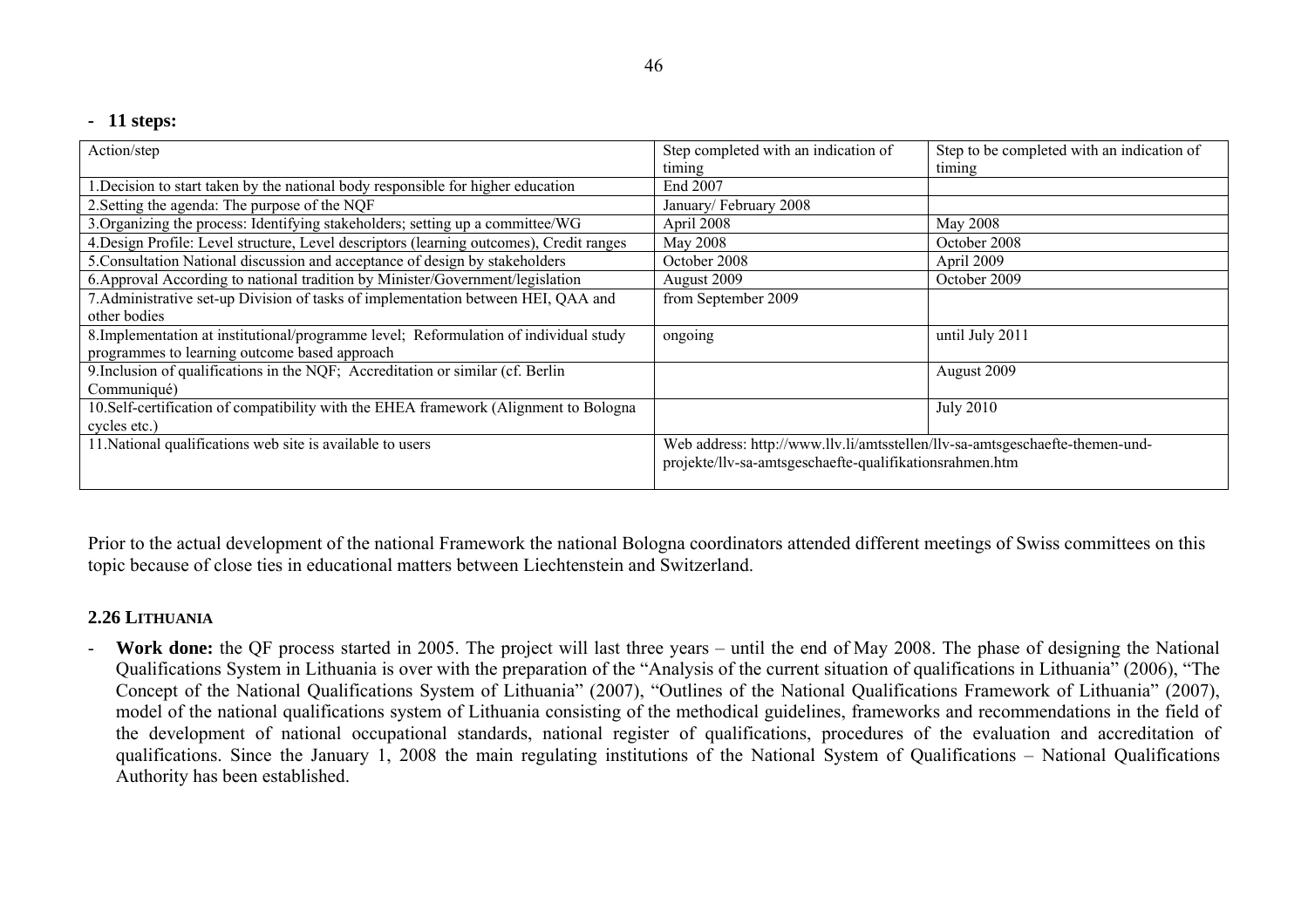47

 **Now and next steps:** The ongoing stage of the development of the National Qualifications System and National Qualifications Framework is the implementation of the institutions, procedures and instruments ensuring the embodiment of the NQS and the NQF: establishment of the institutions, introduction of the Law on Qualifications, creation of the national occupational standards and National Register of Qualifications, etc.

### **2.27 LUXEMBOURG**

No report submitted.

# **2.28 MALTA**

**- Work done:** The overall objective is to implement the EQF within the stipulated deadline of the Commission. For this purpose the Ministry of Education created through Legal Notice 347/2005 the Malta Qualifications Council with the objective of setting up and maintaining a National Qualifications Framework which is in line with the European Qualifications Framework for Lifelong Learning and which includes reference to the Dublin descriptors of the Bologna Process.

The policy goals are:

- to streamline the Maltese educational system into a Framework of Qualifications and promote access, mobility and transparency;
- To relate qualifications from one level to another and help learners progress in a lifelong learning process;
- To make learning more visible and attractive to all ensure a bridging process between sectors;
- To validate informal and non-formal learning and create a referencing route within the Malta Qualifications Framework;
- To ensure that all learning is valued particularly that which takes place within sectors such as the arts, sports, culture and social and political engagements.

**- Now:** There are several links between the EQF implementation and the Bologna implementation within the Malta Qualifications Framework. First and foremost Malta's National Qualifications Framework fuses the level descriptors of the EQF for levels 1 to 5 with the Dublin descriptors for Levels 5 to 8. The overlap between Level 5 of the EQF and Level 5 of the Dublin descriptor links both processes into one whole Framework with one Higher Education Area(for academic and vocational degrees) and two areas describing vocational training on the one hand and compulsory education on the other. A further link between EQF and Bologna is the proposed adoption of a credit system for VET qualifications which will synergize the vocational and academic educational systems together. Malta is in an advanced stage of the Bologna implementation process with the University of Malta adopting the ECTS across many of its degree courses. Initiatives are also being taken to adopt the Diploma Supplement*.*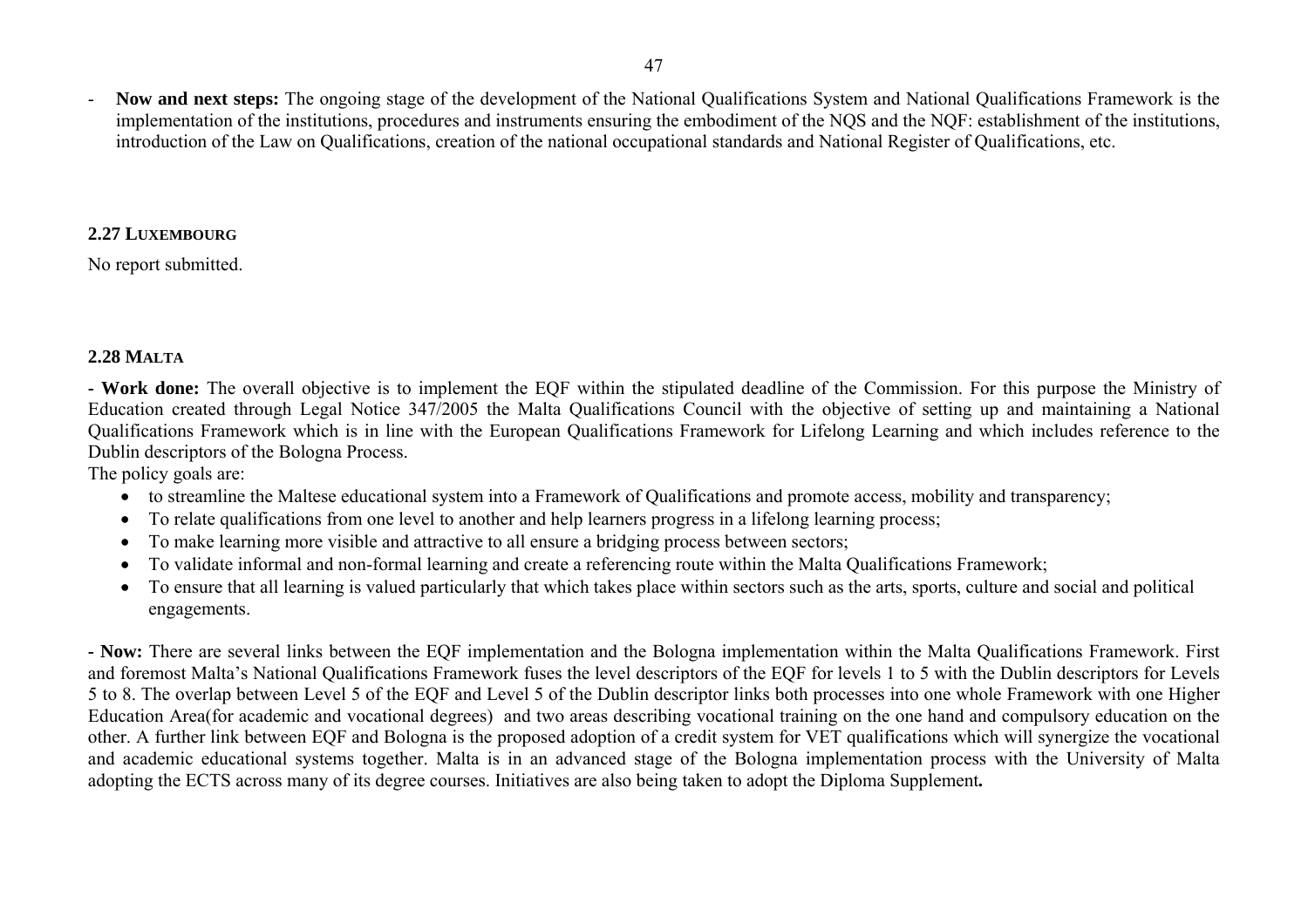### **- Next step:** Date of implementation

The Malta Qualifications Framework was officially launched by the Minister of Education in June 2007. A new legislation is being prepared to incorporate the Malta Qualifications Framework.

### **2.29 MOLDOVA**

No report submitted.

# **2.30 MONTENEGRO**

- Work done:
	- The Ministry of Education and Science established a Working Group for the creation of the NQF in 2006. This Working Group delivered a draft of the NQF at the end of December 2006.
	- The Ministry of Education and Science prepared the TEMPUS project "Creation of NQF for Higher Education in Montenegro" with the following partners: German Rectors' Conference, University of Latvia and University of Montenegro. The Ministry of Education and Science was coordinator of the project. The project has been completed.
- -Now: the draft of the NQF is now subject to public discussion.
- -Next steps: Montenegro committed itself to elaborating a national qualification framework compatible with the European framework by 2010.
- - The "Strategy of Establishment of NQF in Montenegro" has been adopted at the level of Government. Draft document " Development of NQF in Montenegro" which is annexed to the Strategy has already been put on public discussion. Generic descriptors for each higher education cycle (first, second and third) based on learning outcomes and competences as well as credit ranges for first, second and third cycle have been presented in this document and put to the public discussion. All necessary commencement of implementation of measures as defined by the Strategy should be ensured by the end of 2008.
- EQF was used as reference document in this process. The proposal is made for Montenegrin NQF to consist of 8 reference levels. The Strategy defines the aims, tasks and activities to be implemented till 2010 with regards to levels, sublevels, general and sectoral descriptors and the work on the Draft Law on Professional Qualification for Regulated Professions.

Draft document "NQF Development in Montenegro" has been discussed with representatives of Ministry of Education and Science, Ministry of Health, Labor and Social Welfare, Employment Office, Chamber of Commerce, Bureau for Education Services, University of Montenegro, Center for Vocational Education, Union of Employers, public and private higher education institutions. In the forthcoming period 2009, the very intensive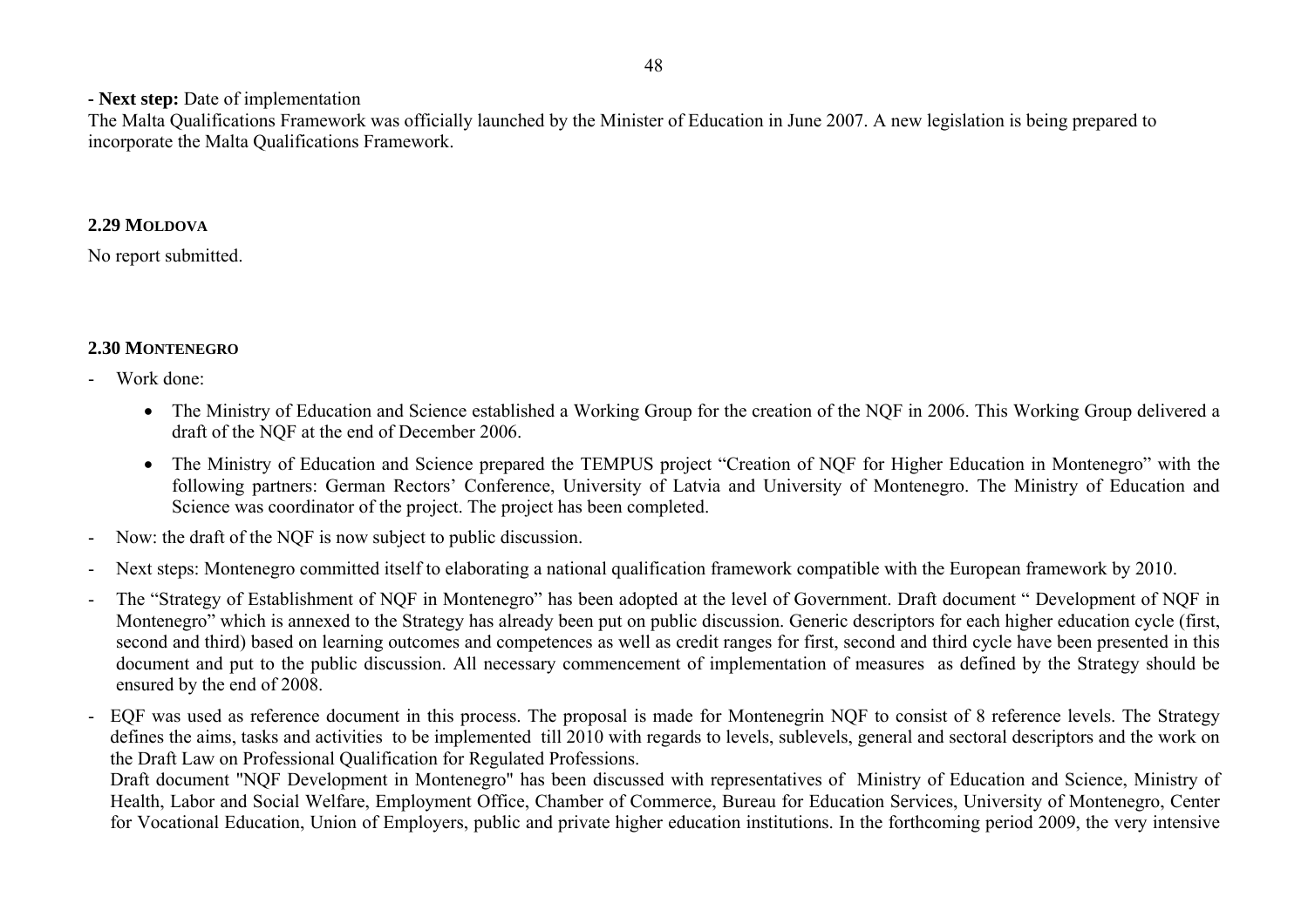public discussion with all interested parties will be held, so as to enable adequate (sub)level for all holders of diplomas and different qualifications. In July 2008, representatives of Albania, Bosnia and Herzegovina, Bulgaria, Croatia, Montenegro, Romania, "the former Yugoslav Republic of Macedonia" and Turkey met in Cetinje to set up a regional network for qualifications frameworks. The network is also open to Greece, Serbia and Slovenia, which were unable to participate in Cetinje. The meeting was coorganized by the Ministry of Education and Science of Montenegro and the Council of Europe.

The aim of the meeting was setting up a regional network of national qualification frameworks for SEE following recommendations from the regional conference on qualifications frameworks organized in Beograd in November 2007. It is supposed that establishing of this network will help us, through directly cooperation and exchanging experiences, to carry out this very responsible work successfully.

The purpose of the network is to promote good practice among the participating countries in the development and implementation of their national qualifications frameworks compatible with the overarching framework of qualifications of the European Higher Education Area (QF-EHEA). Participating countries shall offer mutual assistance and support in the development and implementation of their national frameworks and shall consider issues of regional concern.

- 
- -

# - **2.31 NETHERLANDS**

**- Work done:** 

March 2005 (Before Bergen Ministerial meeting) : Introduction of the Qualification Framework for the European Higher Education Area (QF-EHEA) to the governing Boards of all higher education institutions in the Netherlands.

August 2007: draft National Qualifications Framework alignment with the QF-EHEA agreed by national Bologna conducting group, including representatives from ministry, HE-institutions, quality assurance agency, student bodies, employer organisation, employee organisation, Bologna experts.

Since then a couple of dissemination events took place to acquainting various levels in the university organisations with the consequences of the NQF

- **Now:** the draft version of the NQF-HE is ready, the country is finishing some details.
- The NVAO, the Dutch accreditation organisation, completed the self-certification procedure in December 2008. The National Framework was published on The National Framework of Qualifications in Higher Education in the Netherlands is compatible with the overarching Framework for Qualifications of the European Higher Education Area. This is stated by the NVAO following the conclusion of an independent and international external verification committee.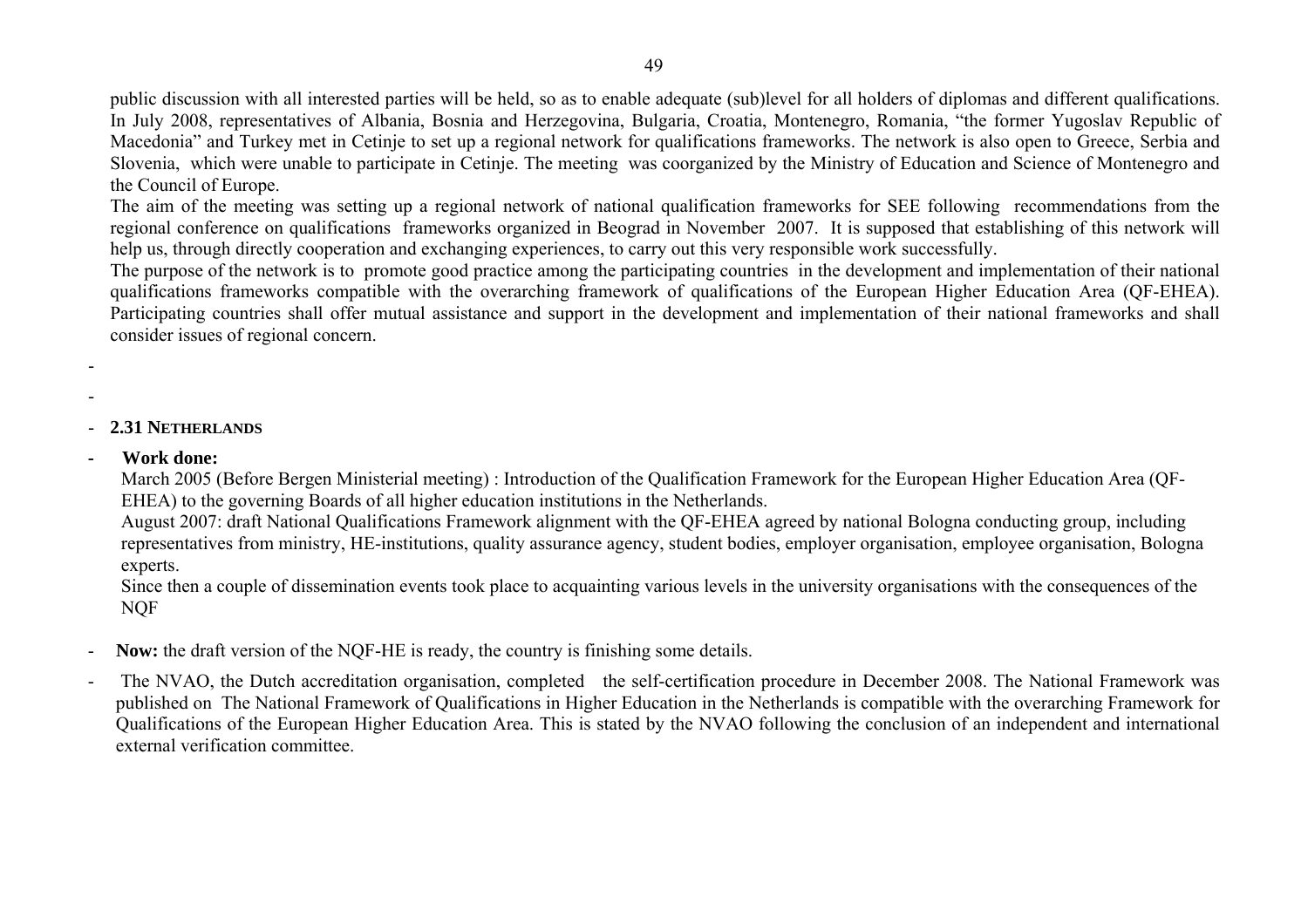### **2.32 NORWAY**

- - **Work done**: the QF process started in 2005. The report of the working group was presented to the Ministry in April 2007. The report was sent to all stakeholders in a broad consultation process.
- **Now:** The Ministry is currently finalising the descriptors for the first, second and third cycle based amongst other things on the responses received through the consultation round. The level descriptors for the first, second and third cycle will be approved and accepted by February 2009. The Ministry is currently also considering whether there are qualifications which need separate descriptors, i.e. qualifications which cannot be included in one of the three main level descriptors. This work will be carried out in close contact with the stakeholders. The additional descriptors, if needed, will be developed and incorporated into the framework by the end of 2009.
- **Next steps:** When finalised, the framework will be adopted legally and implemented in all programmes in all higher education institutions by 2012.

### **2.33 POLAND**

- - **Work done:** starting decision by the Ministry of Science and HE (MNiSzW), summer 2006. Setting agenda, the purpose of NQF by MNiSzW, autumn 2006. Organizing the process: stakeholders, committees by MNiSzW, autumn 2006.
- - **Now:** design by Working Group, first draft of NQF in January 2008 and preliminary approval of it in April 2008. Consultation academic year 2008/09/10.

The Ministry of National Education established (in August) the Working Group for projecting NQF based on the EQF for LLL financed by the Human Capital project resources. 5 members of the Working Group for the NQF for higher education are included into the new Working Group which builds the good prospect for harmonization of both structures, solving ECTS/ECVET problem and so on. As to the consultation stage: all main stakeholders will be involved into consultation activities. Below find some examples of the work initiated till now:

- o the Conference of Rectors of Academic Schools of Poland (KRASP) was asked to be central coordinator of the consultation activities for academic (students included) environment. KRASP decision will be made Sept. 12<sup>th</sup>.
- o Consultations strongly supported by the Polish Bologna Experts Team. Sessions on B/PQF usually included into agendas of "Bologna Days" organized at universities. Common publication on the PQF for HE planned for winter 2008/2009.
- o Working contacts with other ministries that refer to higher education (Health, Culture, Labour etc) started in September. Series of meetings/seminars planned
- o Working contacts with the HE division of the "Solidarnosc" trade union started in July series of meetings/seminars with trade unions representatives planned.
- Working contacts with the Polish BCC started in June series of meetings/seminars with representatives of employers organizations planned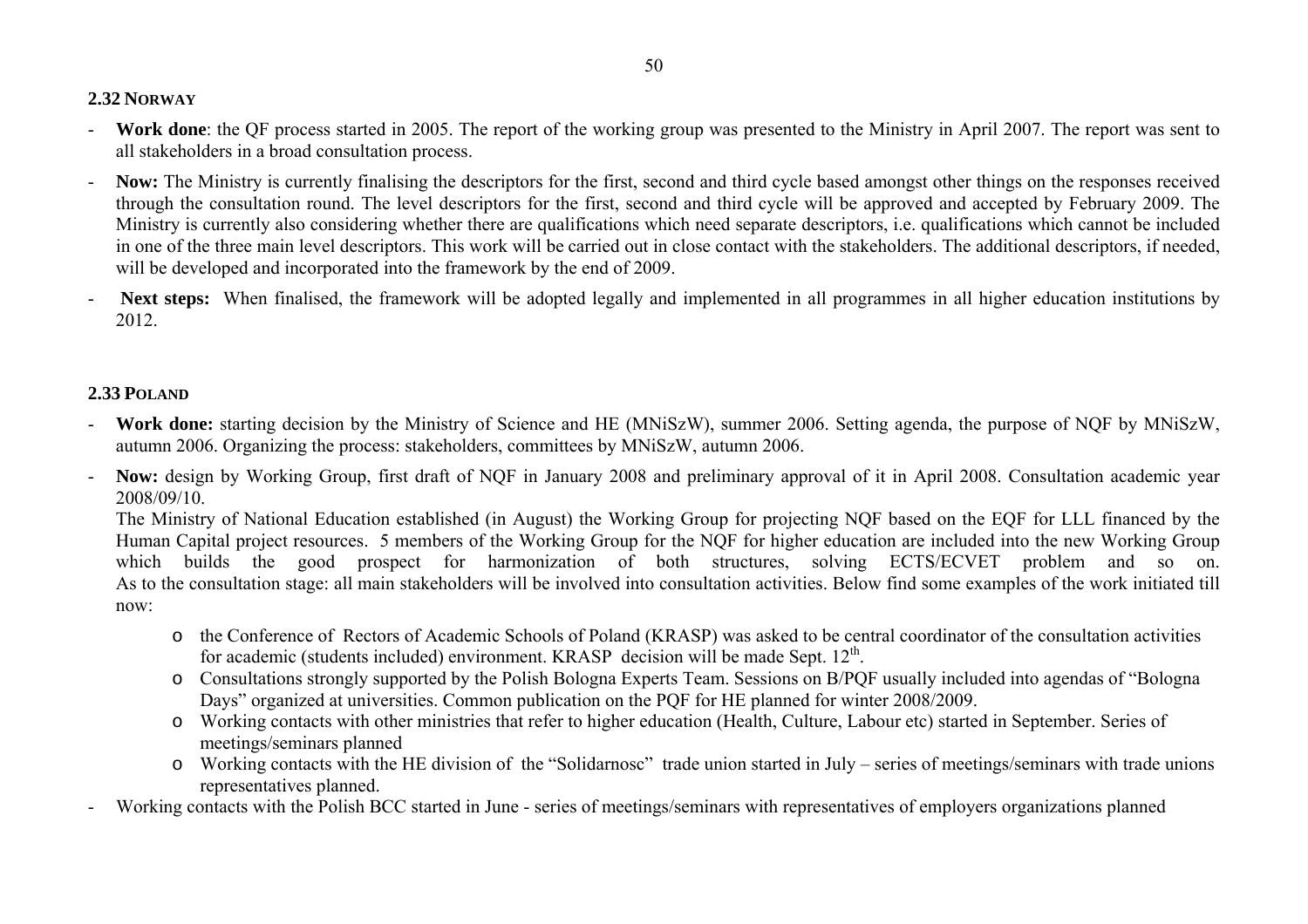**Next steps**: Poland will continue projecting under control of the Steering Committee and will develop the stage "consultation". Poland also plans several study visits abroad in the countries more advanced in the NQFs establishment.

| Action/step                    | Step completed with an indication of timing         | Step to be completed with an indication of timing |
|--------------------------------|-----------------------------------------------------|---------------------------------------------------|
| 1. Decision to start           | By MNiSzW, summer 2006                              |                                                   |
| 2. Setting the agenda          | By MNiSzW, autumn 2006                              |                                                   |
| 3. Organizing the process      | By MNiSzW, autumn 2006                              |                                                   |
| 4. Design Profile              | By Working Group, first draft of NQF - January 2008 |                                                   |
| 5. Consultation                |                                                     | academic year 2008/09/10                          |
| 6. Approval                    |                                                     | By MNiSzW in 2009/10?                             |
| 7. Administrative set-up       |                                                     | 2010?                                             |
| 8. Implementation              |                                                     | 2010? Pilot project earlier?                      |
| 9. Inclusion of qualifications |                                                     | 2011?                                             |
| 10. Self-certification         |                                                     | 2012?                                             |
| 11.NQ web site                 |                                                     |                                                   |

## **2.34 PORTUGAL**

No report submitted.

### **2.35 ROMANIA**

- **Work done:** the National Agency for Qualifications in Higher Education and Partnership with Economic and Social Environment ACPART was set up in November 2005. The pre-development phase of the National Qualifications Framework is completed.
- - **Now**: the design phase of the National Qualifications Framework is almost finalized, the Methodology for NQFHE has to be approved by government decision.
- - **Next steps**: the implementation phase of the NQFHE will be done under the European Social Fund by the means of a three year (2008 - 2010) project: "Development of an Operational System of the Higher Education Qualifications in Romania – DOCIS". The general objective of the project is to restructure and improve the higher education system by implementing the NQFHE and re-mapping the entire system according to the labour market requirements.
- - **Future goals**:
	- Continuing the improvement of the dialogue with universities, stakeholders, students;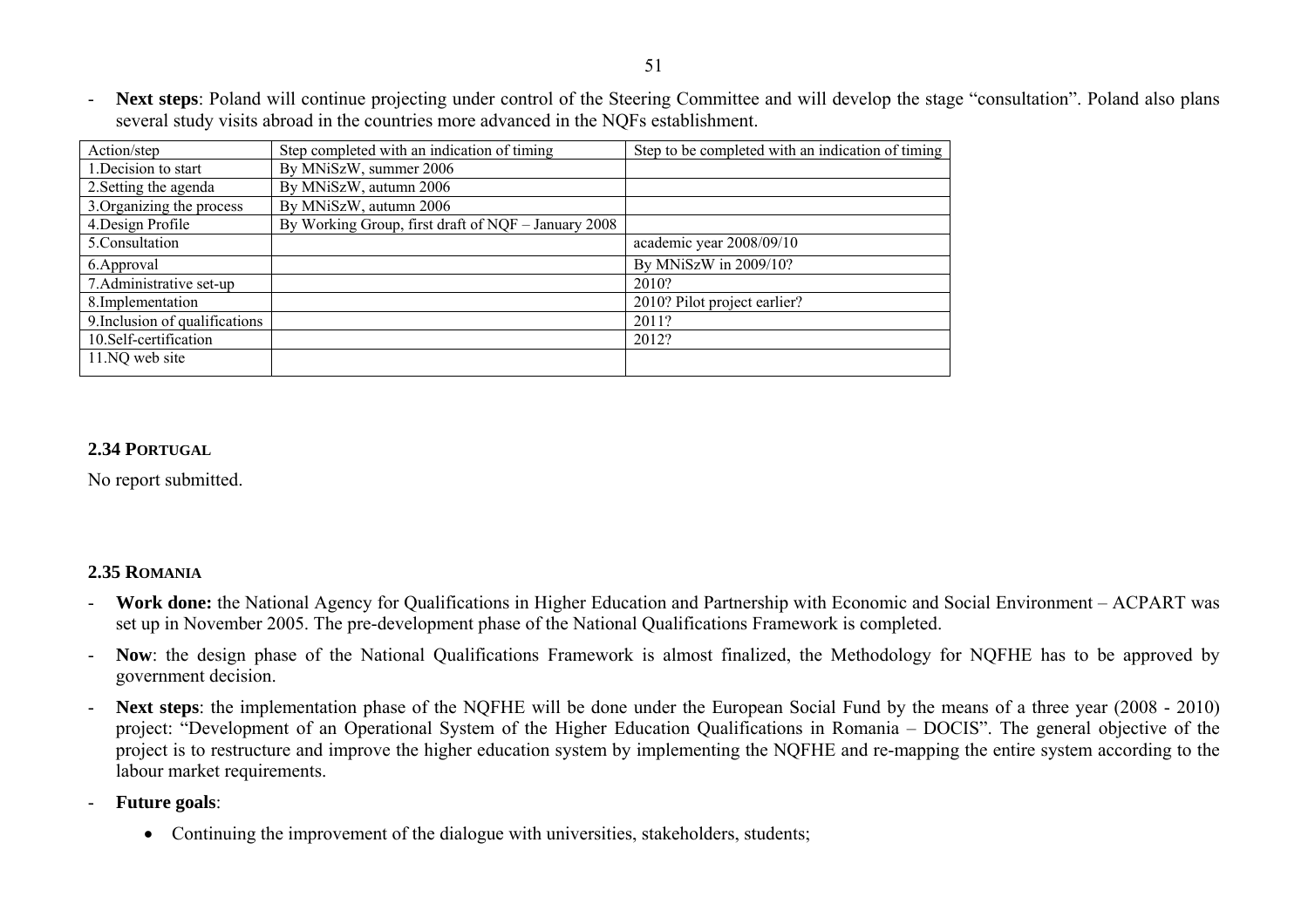- Using NQF like an opportunity for developing a student-centred higher education as well as for reviewing and possibly re-designing the qualifications descriptions and even the entire qualifications system;
- Keeping NQF characterized by flexibility, applicability and visibility;
- Supporting the mobility, curricula reform, a better understanding of the study cycle and of the learning outcomes by the qualifications framework;
- Linking the development of the qualifications framework to other Bologna action lines: quality assurance; credit transfer and accumulation systems; lifelong learning; flexible learning paths and the social dimension; the Recognition of Qualifications, particularly the diploma supplement and quality assurance.

| Action/step         | Step completed with an indication of timing                                                                                                                                                                                                                                                                                                                                                                                                                                                                           | Step to be completed with an indication of timing |
|---------------------|-----------------------------------------------------------------------------------------------------------------------------------------------------------------------------------------------------------------------------------------------------------------------------------------------------------------------------------------------------------------------------------------------------------------------------------------------------------------------------------------------------------------------|---------------------------------------------------|
| . Decision to start | 2005, decision taken by the Ministry of Education                                                                                                                                                                                                                                                                                                                                                                                                                                                                     |                                                   |
| 2. Setting the      | Development, recognition and certification of qualifications,                                                                                                                                                                                                                                                                                                                                                                                                                                                         |                                                   |
| agenda              | defined by means of learning outcomes                                                                                                                                                                                                                                                                                                                                                                                                                                                                                 |                                                   |
| 3. Organizing the   | 2005:                                                                                                                                                                                                                                                                                                                                                                                                                                                                                                                 |                                                   |
| process             | According to Government Ordinance no 1357/November 11,<br>2005 APART turns into the National Authority for<br>Qualifications in Higher Education (ACPART)<br>2006:<br>Rector's Conference – presentation of EQF and discussion on<br>a possible development of a NQF;<br>national conferences, regional workshops organised in order to<br>promote the concepts and principles of NQFHE;<br>establishment of a Working Group for designing the<br>$\bullet$<br>Methodology on NQFHE development; the Working Group is |                                                   |
|                     | set up by ACPART, following consultation with HE<br>institutions.                                                                                                                                                                                                                                                                                                                                                                                                                                                     |                                                   |
| 4. Design Profile:  | 2007, design of the first draft methodology on NQFHE<br>$development$ – completed by $ACPART$ + WG                                                                                                                                                                                                                                                                                                                                                                                                                    |                                                   |
| 5. Consultation     | 2007<br>First version of the Methodology on NQFHE subject to public<br>$\bullet$<br>debate for one year (during 2007), by workshops and seminars<br>organised by ACPART;<br>Piloting the NQFHE Methodology by 10 study programmes<br>described in terms of competences, based on the grids of<br>specific descriptors.                                                                                                                                                                                                |                                                   |
| 6. Approval         | The final version of the Methodology for NQFHE development                                                                                                                                                                                                                                                                                                                                                                                                                                                            | 2008, to be approved by government decision       |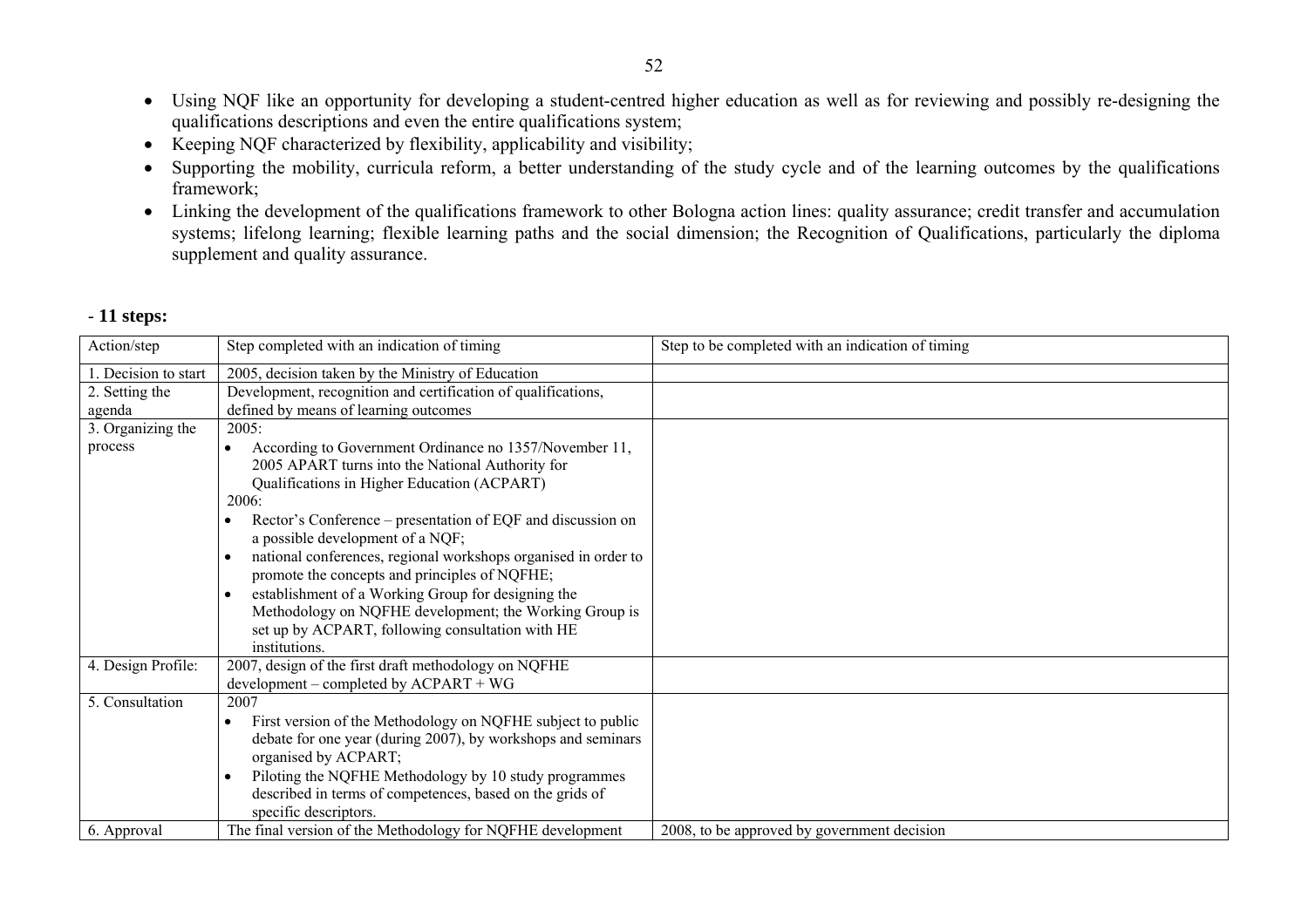|                   | submitted to the Ministry for approval                      |                                                                                          |
|-------------------|-------------------------------------------------------------|------------------------------------------------------------------------------------------|
| 7. Administrative | 2008, accomplished – provided through the methodology       |                                                                                          |
| set-up            |                                                             |                                                                                          |
| 8. Implementation |                                                             | 2008-2010, the implementation phase will be done under the European Social Fund by       |
|                   |                                                             | means of a 3 years project: The objective is to restructure and improve the HE system by |
|                   |                                                             | implementing the NQFHE and re-mapping it according to the labour market requirements     |
| 9. Inclusion of   |                                                             | Validation of qualifications as provided for by the Methodology on NQFHE                 |
| qualifications    |                                                             | development: anticipated for 2010 under the ESF funded project                           |
| $10.$ Self-       | Alignment to the Bologna cycles accomplished – according to | 2010-2012, self-certification of compatibility with the EHEA framework                   |
| certification     | Law 288/2004.                                               |                                                                                          |
| 11. NQ web site   | Web address: www.acpart.ro                                  |                                                                                          |

### **2.36 RUSSIAN FEDERATION**

The Russian Federation does not have a NQF correspondent at the moment, for this reason there is no information about the NQF.

### **2.37 SERBIA**

| Action/step           | Step completed with an indication of timing                                  | Step to be completed with an indication of timing                       |
|-----------------------|------------------------------------------------------------------------------|-------------------------------------------------------------------------|
| Decision to start     | The decision to start the process of development of NFQ for all levels of    |                                                                         |
|                       | education by the Ministry of Education and Sports in the first half of the   |                                                                         |
|                       | year 2006, but without any concrete result. In April 2008, National Council  |                                                                         |
|                       | of Higher Education (NCHE) decided to develop NQF at the University          |                                                                         |
|                       | level . The List of professional, academic and scientific Titles (LoT), with |                                                                         |
|                       | indication of the occupation within the corresponding levels, issued by the  |                                                                         |
|                       | NCHE (in March 2007 and in April 2008) represented a firm basis for the      |                                                                         |
|                       | work, together with the accreditation standards issued in 2006.              |                                                                         |
| 2. Setting the agenda | May 2008                                                                     | Years 2008-09 objectives:                                               |
|                       |                                                                              | • NCHE and Ministry in cooperation with the stakeholders will develop   |
|                       |                                                                              | a system of national descriptors by the end 2008.                       |
|                       |                                                                              | HE institutions should formulate professional profiles and learning     |
|                       |                                                                              | outcomes of their study programmes.                                     |
|                       |                                                                              | The Working group of NCHE should analyse the existing experiences       |
|                       |                                                                              | of European countries which have had substantial progress in the domain |
|                       |                                                                              | and fully integrate NQF in the EHEA Framework and EQF                   |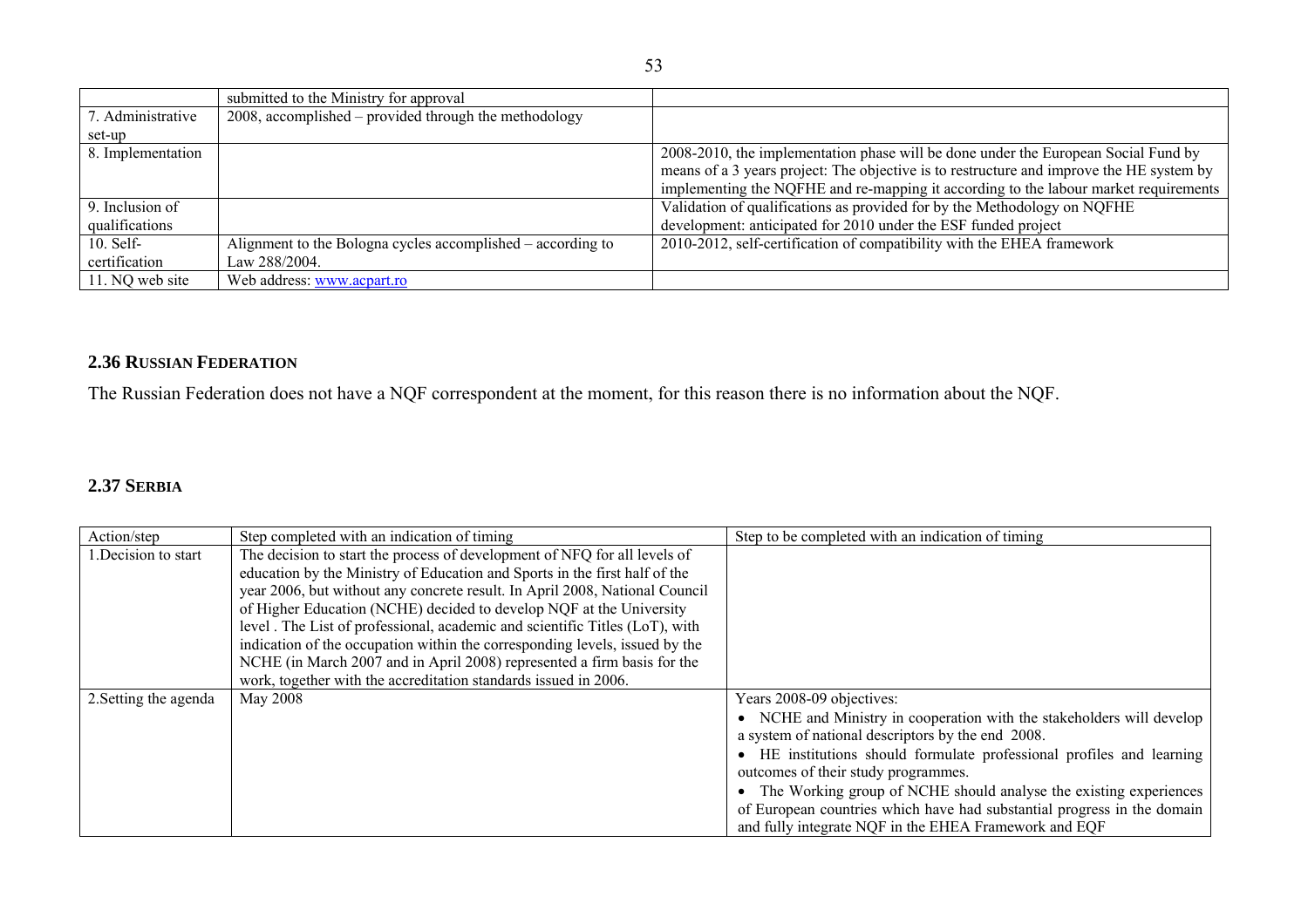| 3. Organizing the<br>process      | On November 14, 2008 the working group presented to NCHE the first draft<br>of NQF. The draft was adopted and given to the Ministry of Education<br>(MoE), to other relevent Ministries and to the Conference of Universities of<br>Serbia with the aim to initiate discussion and obtain feedback before the<br>final adoption of the document. The NQF draft was considered and adopted<br>once more on November 17, 2008 at the Working Group for NQF<br>nominated by MoE (including all stakeholders - HE intitutions, students,<br>employers, trade unions). This part of the work has been very successfully<br>initiated and supported by the Council of Europe Project "Strengthening HE<br>Reforms in Serbia" (organizational support, international seminars, bringing<br>renowned international experts). |  |
|-----------------------------------|----------------------------------------------------------------------------------------------------------------------------------------------------------------------------------------------------------------------------------------------------------------------------------------------------------------------------------------------------------------------------------------------------------------------------------------------------------------------------------------------------------------------------------------------------------------------------------------------------------------------------------------------------------------------------------------------------------------------------------------------------------------------------------------------------------------------|--|
| 4. Design Profile                 | • NQF describes and frames the levels/cycles of the tertiary education;<br>• a clear distinction is made between 3-year Bachelor and 4-year Bachelor<br>degrees<br>• a clear distinction is made between academic and professional degrees<br>based on learning outcomes;<br>• professional specialistic studies provide a link between the acedemic and<br>professional lines                                                                                                                                                                                                                                                                                                                                                                                                                                       |  |
| 5.Consultation                    | Consultations have been done and reported at the meetings of the NQF<br>Group nominated by MoE until March 2008                                                                                                                                                                                                                                                                                                                                                                                                                                                                                                                                                                                                                                                                                                      |  |
| 6.Approval                        | In June 2009 by HCHE                                                                                                                                                                                                                                                                                                                                                                                                                                                                                                                                                                                                                                                                                                                                                                                                 |  |
| 7. Administrative set-<br>up      | To be done by MoE in Autumn 2009, in parallel with the adoption of<br>changes of the Law of Higher Education                                                                                                                                                                                                                                                                                                                                                                                                                                                                                                                                                                                                                                                                                                         |  |
| 8.Implementation                  | Implementation will follow the formation of the formal setup                                                                                                                                                                                                                                                                                                                                                                                                                                                                                                                                                                                                                                                                                                                                                         |  |
| 9. Inclusion of<br>qualifications | Sectoral and university qualifications frameworks will be developed in 2010                                                                                                                                                                                                                                                                                                                                                                                                                                                                                                                                                                                                                                                                                                                                          |  |
| 10.Self-certification             | Planned for 2009-2010                                                                                                                                                                                                                                                                                                                                                                                                                                                                                                                                                                                                                                                                                                                                                                                                |  |
| 11.NQ web site                    | In preparation                                                                                                                                                                                                                                                                                                                                                                                                                                                                                                                                                                                                                                                                                                                                                                                                       |  |

### **2.38 SLOVAK REPUBLIC**

No report submitted.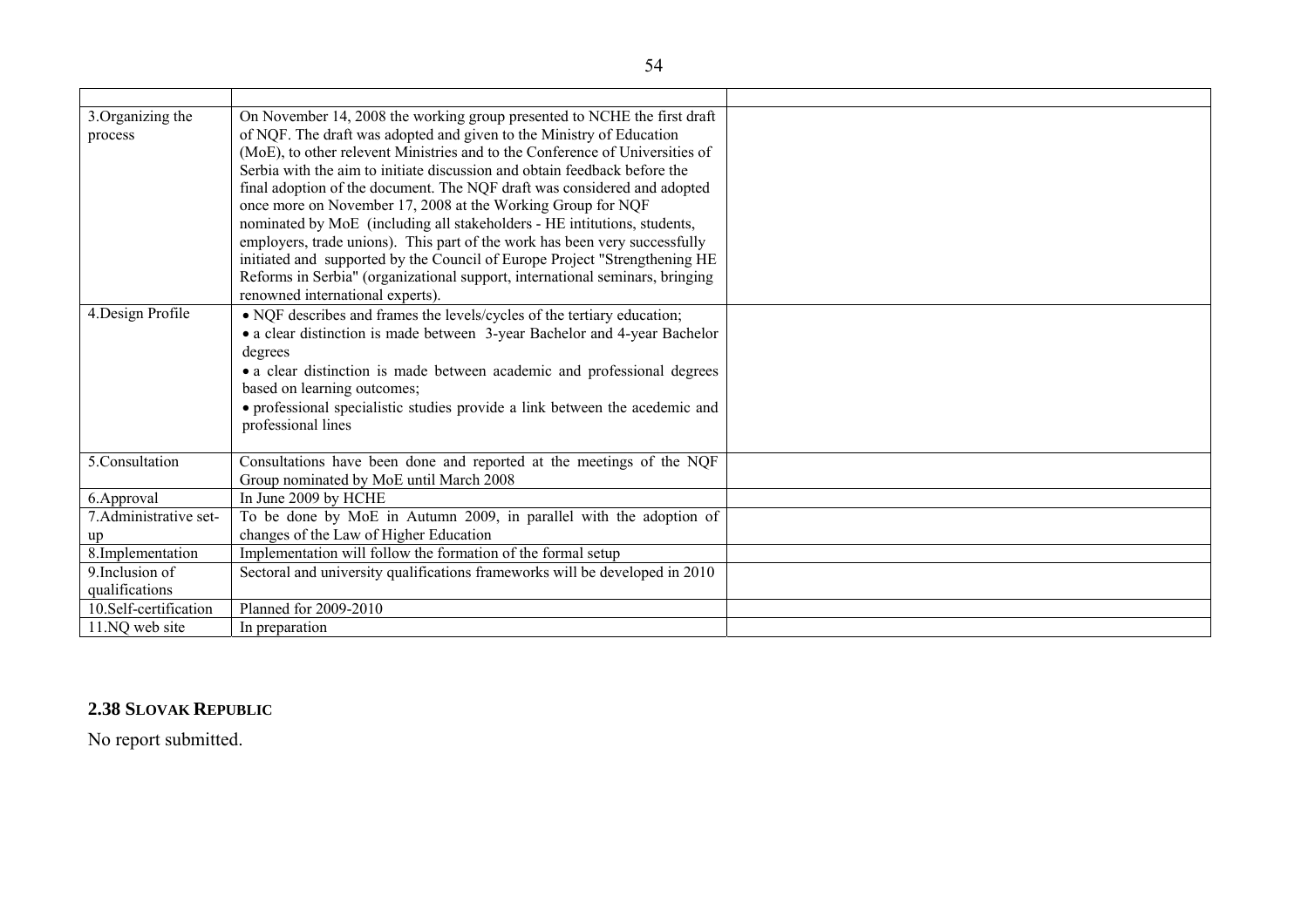### **2.39 SLOVENIA**

**Work done:** the Higher Education Act stipulates that the HEQF be adopted by the Higher Education Council of the Republic of Slovenia. The classification KLASIUS started to be implemented from the 1 January 2007 and represented the first step towards further development of the NQF, in– line with the overarching QF for EHEA.

**Now:** In 2008 the Slovenian ENIC/NARIC Centre joined the application of the project "**HEQual-NQFs** - Description of H.Ed. qualifications in NQFs with regard to existing recognition procedures: major components a qualification needs to be assessed by credential evaluators". With this project proposal several countries responded to the LLP 2007 – 2013: Call for Proposals EACEA/16/08 - Award of grants for actions to develop and implement the European Qualifications Framework (EQF), including national and sectoral qualifications frameworks.

In 2008 the Ministry of HE, Science and Technology published a tender within the so called targeted research programmes scheme Slovenia's Competitiveness 2006-13 for the development of NHEQF. A project proposed by the University of Primorska was approved that should be finished in 18 months.

### **Next steps**: no information

### **2.40 SPAIN**

| Action/step                    | Step completed with an indication of timing                                        | Step to be completed with an indication of timing |
|--------------------------------|------------------------------------------------------------------------------------|---------------------------------------------------|
| 1. Decision to start           | Completed in 2007. National Commission was established.                            |                                                   |
| 2. Setting the agenda          | Completed in 2007. A working group was established and the agenda was set up.      |                                                   |
| 3. Organizing the process      | Completed in 2007. Based in the two bodies: working group and national commission. |                                                   |
| 4. Design Profile              |                                                                                    | To be developed in second semester of 2008        |
| 5.Consultation                 |                                                                                    | To be developed in second semester of 2008        |
| 6. Approval                    |                                                                                    | Not foreseen yet                                  |
| 7. Administrative set-up       |                                                                                    | Not foreseen yet                                  |
| 8. Implementation              |                                                                                    | To be developed in second semester of 2008        |
| 9. Inclusion of qualifications |                                                                                    | To be developed in second semester of 2008        |
| 10.Self-certification          |                                                                                    | Not foreseen yet                                  |
| 11.NQ web site                 | Web address:                                                                       | Not foreseen yet                                  |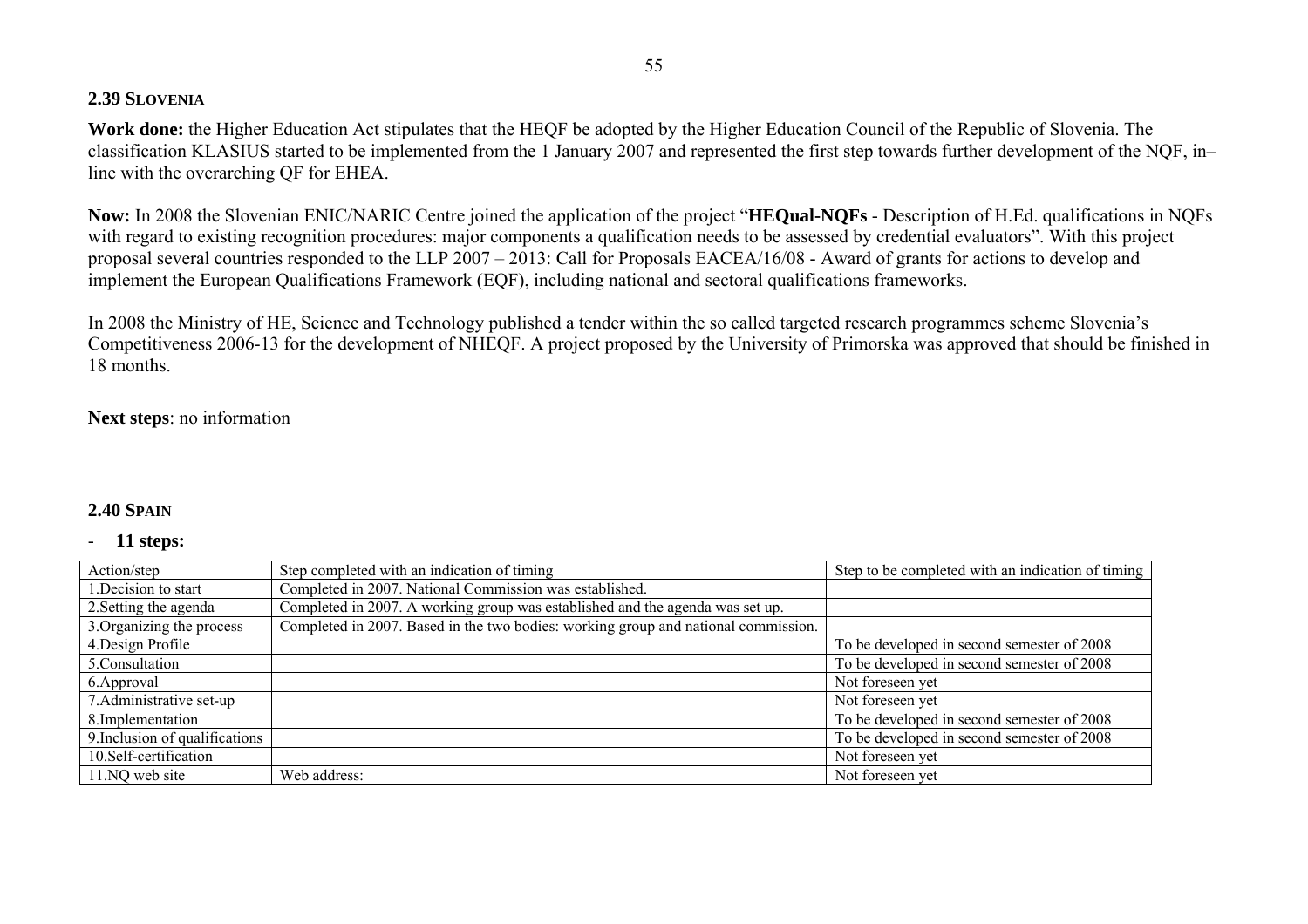### **2.41 SWEDEN**

- **Work done:** based on the legislative changes, the Swedish National Agency for Higher Education was commissioned by the Swedish government to draft a proposal for a national qualifications framework. A proposal was presented in June 2007.
- **Now:** in the budget document for 2008 the Swedish National Agency for Higher Education is commissioned by the Swedish government to update the national qualifications framework regularly and to make it accessible to different target groups in Sweden and abroad. A project group within the Swedish National Agency for Higher Education has been appointed to work with the updating of the national qualifications framework according to changes in the regulatory system, for example admission regulations.
- **Next steps**: the national qualifications framework will also be translated into English and made easily accessible both in Swedish and English on the Internet. Routines for regular updating of the national qualifications framework will be developed. These tasks are expected to be finalized during the autumn of 2008.

### **2.42 SWITZERLAND**

- **Work done**: the QF process started in 2005.
- **Now:** a broad consultation on the draft of the nqf.ch-HS with all interested parties started in June and ended in October 2008. On the basis of consultation results, the nqf.ch-HS will be submitted for adoption
- **Next steps**: In the long run, the nqf.ch-HS will form part of a qualifications framework integrating all levels of education (from primary education to professional and higher education). Partners are the Swiss Conference of Cantonal Ministers of Education (EDK) and the Federal Office for Professional Education and Technology (OPET).

|  | <b>11 steps:</b> |
|--|------------------|
|--|------------------|

| Action/step           | Step completed with an<br>indication of timing | Step to be completed with an indication of timing |
|-----------------------|------------------------------------------------|---------------------------------------------------|
|                       |                                                |                                                   |
| . Decision to start   | September 2005                                 |                                                   |
| 2. Setting the agenda | 2005-2006                                      |                                                   |
| 3. Organizing the     | Autumn 2005                                    |                                                   |
| process               |                                                |                                                   |
| 4. Design Profile     | 2006                                           |                                                   |
| 5. Consultation       | 1 <sup>st</sup> limited consultation in        | $2nd$ national consultation till October 2008.    |
|                       | Spring 2007                                    |                                                   |
| 6. Approval           |                                                | End of 2009/beginning of 2010.                    |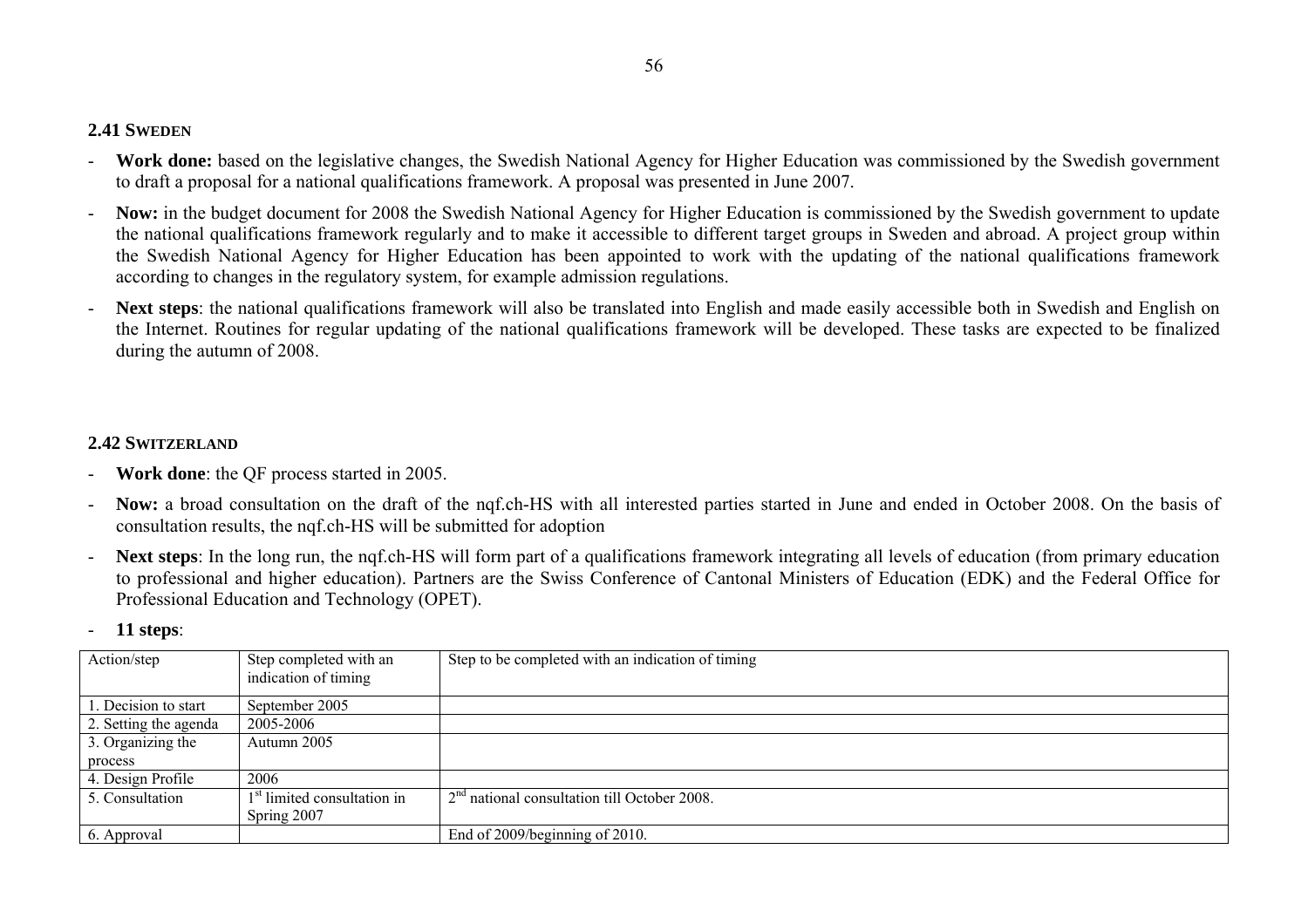| 7. Administrative set- |               | To be discussed autumn 2008.                                                                                                                                                                                              |  |
|------------------------|---------------|---------------------------------------------------------------------------------------------------------------------------------------------------------------------------------------------------------------------------|--|
| up                     |               |                                                                                                                                                                                                                           |  |
| 8. Implementation      |               | Reformulation of study programmes is being done continuously                                                                                                                                                              |  |
| 9. Inclusion of        |               | Is being done continuously according to planning at individual institutions. No date set for completion                                                                                                                   |  |
| qualifications         |               |                                                                                                                                                                                                                           |  |
|                        |               |                                                                                                                                                                                                                           |  |
| 10. Self-certification |               | After approval/ official adoption of the NQF                                                                                                                                                                              |  |
|                        |               | As soon as the NQF is officially adopted, it will be taken into account in programme and institutional accreditation by the<br>national accreditation and quality assurance agency (www.oaq.ch). i.e. probably as of 2010 |  |
| 11. NQF web site       | spring $2008$ | Will be regularly updated                                                                                                                                                                                                 |  |

### **2.43 "THE FORMER YUGOSLAV REPUBLIC OF MACEDONIA"**

| Action/step          | Step completed with an indication of timing                                                                 | Step to be completed with an indication of timing   |
|----------------------|-------------------------------------------------------------------------------------------------------------|-----------------------------------------------------|
| 1. Decision to start | Decree from the Minister of Education and Science, Mr. Sulejman Rushiti is entered into force and after     |                                                     |
|                      | the Minister's decision the Working Group for the NQF is established. Step completed.                       |                                                     |
| 2. Setting the       | Qualifications are seen in relation to the purpose of education, specific job and the labour market and as  |                                                     |
| agenda               | a part of society. A strategic planning of education is a precondition for good workings of the             |                                                     |
|                      | qualification system as a whole. Additionally, establishment of bodies to ménage the NQF is required.       |                                                     |
|                      | The NQF bodies are going to play mainly technical role distinct from the role of the Ministry of            |                                                     |
|                      | Education and Science that is responsible on main policy issues. Step completed.                            |                                                     |
| 3. Organizing the    | The NQF is prepared under the Tempus programme. The Ministry of Education and Science, hereby               |                                                     |
| process              | confirms its willingness to participate as a partner institution in the TEMPUS Structural Measure project   |                                                     |
|                      | proposal, which included all relevant HE Institutions (public and private). Step partially completed.       |                                                     |
| 4. Design Profile    |                                                                                                             | The NQF will comprise 8 levels that will            |
|                      |                                                                                                             | accommodate qualifications in schools, the training |
|                      |                                                                                                             | centers, and universities. Step to be completed.    |
| 5. Consultation      |                                                                                                             | Step do not completed yet.                          |
|                      |                                                                                                             |                                                     |
| 6. Approval          | The legal framework for the QF for HE: Dublin descriptors and ECTS ranges for bachelor and master           |                                                     |
|                      | degrees and learning objectives for the Ph.D. in relation to the Ph.D. thesis are legally stipulated in the |                                                     |
|                      | Law on HE. Step completed.                                                                                  |                                                     |
| 7. Administrative    |                                                                                                             | Step not completed yet.                             |
| set-up               |                                                                                                             |                                                     |
| 8. Implementation    | HE is organised in 2 cycles. What has to be harmonised with Bologna action lines is the duration of the     |                                                     |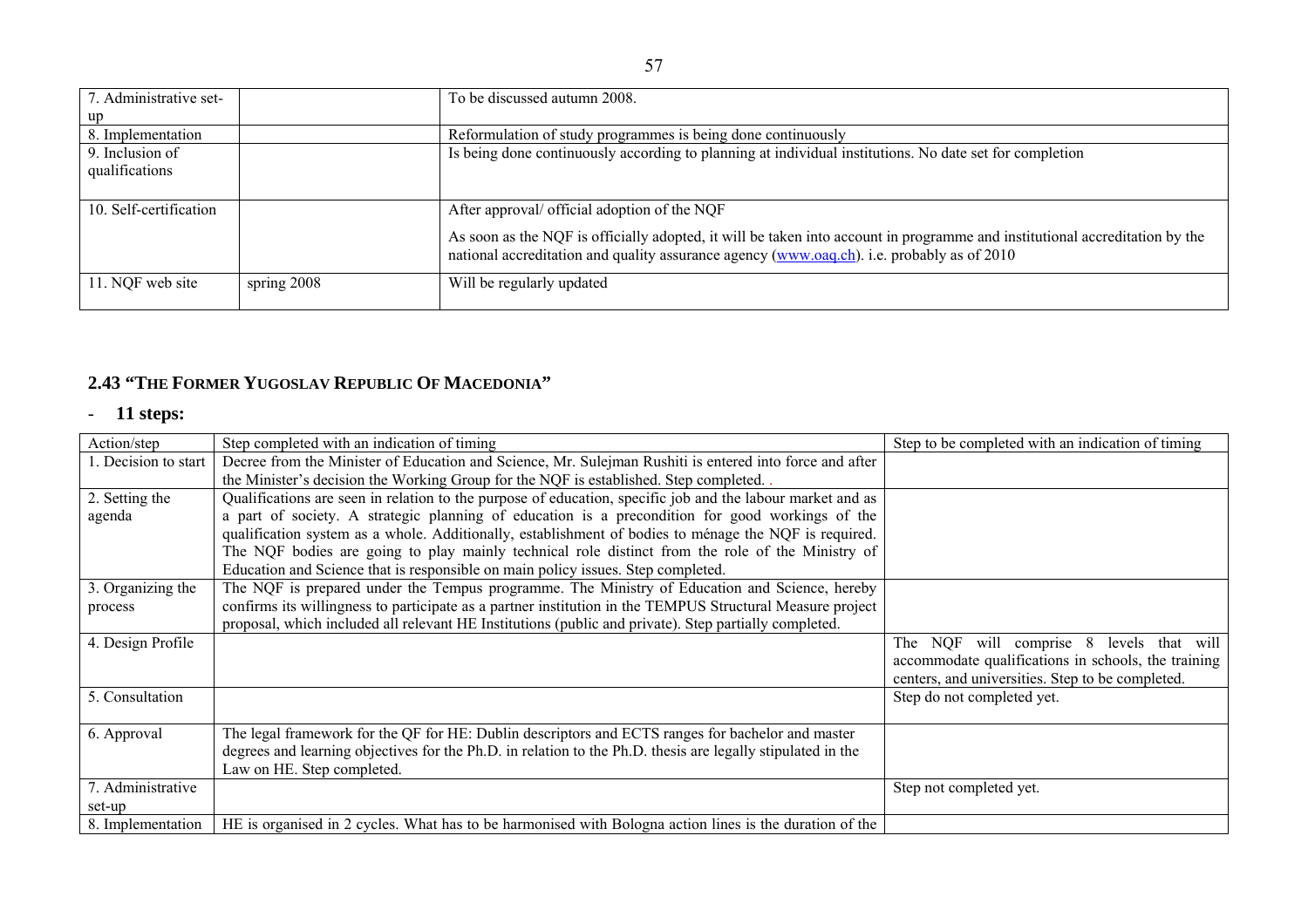|                  | cycles. In some universities Quality Assurance Teams function and this is a good attempt to implement<br>the learning outcomes issues. |                       |
|------------------|----------------------------------------------------------------------------------------------------------------------------------------|-----------------------|
| 9. Inclusion of  |                                                                                                                                        | Step to be completed. |
| qualifications   |                                                                                                                                        |                       |
| $10.$ Self-      |                                                                                                                                        | Step to be completed. |
| certification    |                                                                                                                                        |                       |
| 11. NQF web site | Web address:                                                                                                                           | http://www.mon.gov.mk |
|                  |                                                                                                                                        | Step to be completed. |

### **2.44 TURKEY**

 **Work done:** In 2006, Council of Higher Education (CoHE), which is the responsible body for higher education in Turkey, has taken decision to set up NQF in line with QF-EHEA. In order to set the agenda and organize the process, a national committee was set up by the CoHE on April 28, 2006.

 The Committee initially consisted of a core group of four members: one member from the CoHE, one Rector, the President of the National Commission for Academis Assessment and Quality Improvement in Higher Education (YODEK) and the Chairman of the Executive Board of a non-governmental organization, Educational Volunteers Foundation of Turkey (TEGV). At that stage of development, it was agreed that the definitions on qualifications and competences, which are set up at the Overarching Qualifications Framework for EHEA based on Dublin descriptors, would be applied in Turkey. Accordingly, the Committee drafted the level descriptors compatible with those of the EHEA first, second and third cycles as well as the short cycle. In April 2007, first cycle of consultation process has started. First draft version of level descriptors was sent to all universities and other related stakeholders (national student union, the National Ministry of Education, NGOs business world including employers and trade associations) and relevant feedbacks were included in the descriptors. The subject was also on the agenda of the National Team of Bologna Promoters and it was open to discussion in a series of meetings with participants from teaching staff of universities, students and other stakeholders.

 In July 2008, the number of the members of the initial Committee was increased to nine involving more representatives of the CoHE and also an advisory working group on NQF comprising of 13 members from academic staff of universities has been established. Based on the discussions and feedbacks from the stakeholders and new developments in the fields, both groups decided to redefine the degree structure of higher education based on learning outcomes and make qualifications and awards provided in each level more transparent and conceivable within the contexts of both overarching EQFs (EQF-LLL and QF-EHEA)

 Since qualifications within the Turkish Higher Education System includes all vocational qualifications at the level of short cycle which is strongly linked to vocational education at secondary education and some high-level vocational qualifications at first, second and third cycles, it was decided to adopt EQF level descriptors as a referencing process and currently all levels and profiles within each layer of higher education are being reviewed within the context of the EQF-LLL. It was also agreed within the Commission and Working Group that this would facilitate life long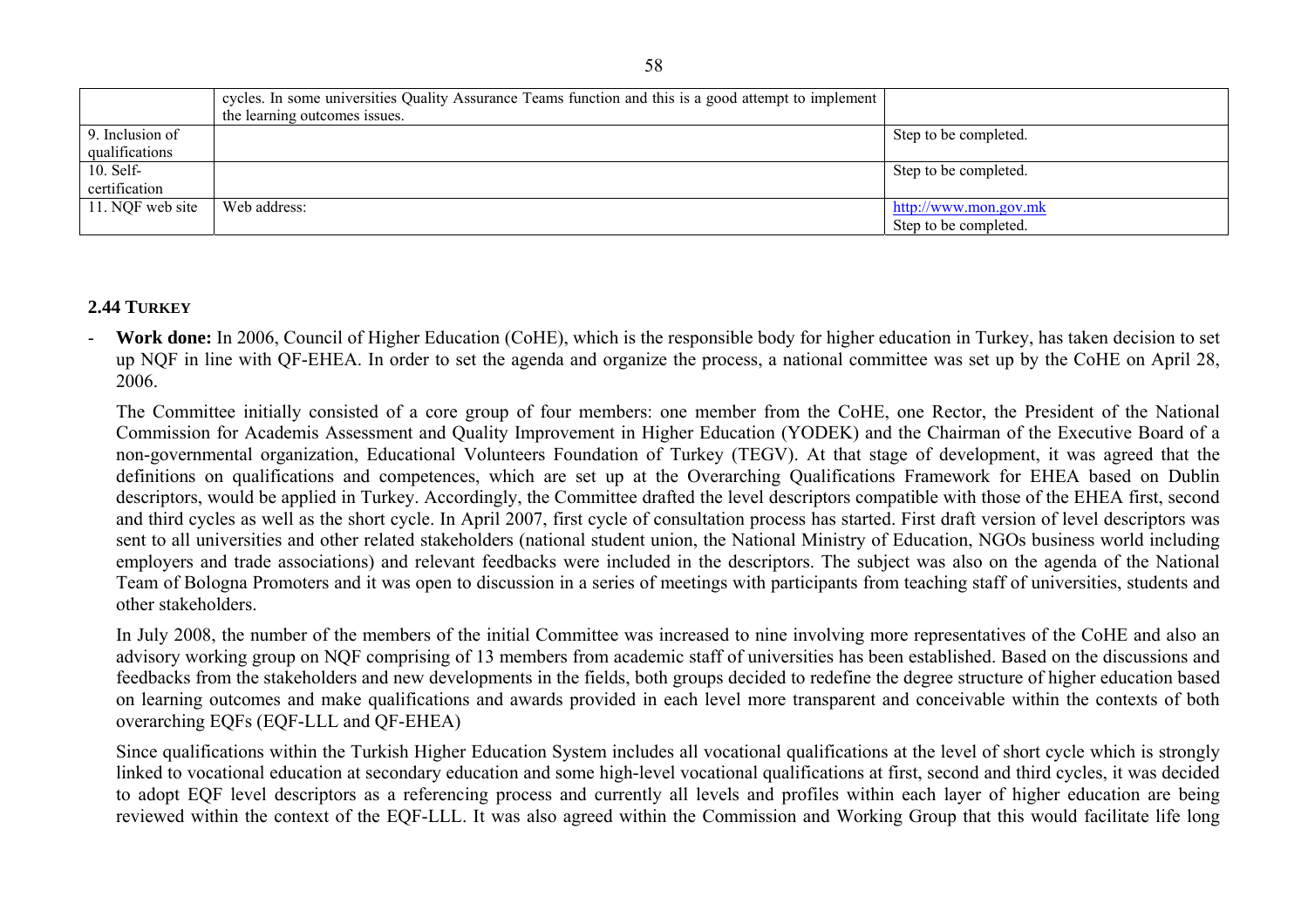learning at every level from primary to higher education including vocational education and lead to have a one single NQF in the future. This work will be finalised by the end of November 2008.

- -Now: the committee and the working group are now planning to start the second stage of consultation process with stakeholders mentioned above plus more from government and different sectors of business and trade unions.
- - **Next steps**: Consultation process is planned to be completed before 2009 and approval by CoHE in March 2009, followed by administrative setting up procedures for implementation thereafter.

### **2.45 UKRAINE**

| Action/step                                                                         | Step completed with an indication of timing                                                                                                                                  | Step to be completed<br>with an indication of<br>timing |
|-------------------------------------------------------------------------------------|------------------------------------------------------------------------------------------------------------------------------------------------------------------------------|---------------------------------------------------------|
| 1. Decision to start taken by the national body responsible for higher<br>education | May 2008, after the seminar on NQF organised and held by the<br>Ministry of Education and Science of Ukraine and the Council of                                              |                                                         |
|                                                                                     | Europe in Kiev                                                                                                                                                               |                                                         |
| 2. Setting the agenda: The purpose of the NQF                                       | The first meeting of NQF WG was held in July 2008                                                                                                                            |                                                         |
| 3. Organizing the process: Identifying stakeholders; setting up a<br>committee/WG   | A working group on the development of the NQF was established<br>by the order of the Ministry of Education and Science of Ukraine,<br>stakeholder were identified. July 2008 |                                                         |
| 4. Design Profile: Level structure, Level descriptors (learning                     | Consultations are held to design profile, level descriptors, credit                                                                                                          | July-December 2008                                      |
| outcomes), Credit ranges                                                            | ranges                                                                                                                                                                       |                                                         |
| 5. Consultation National discussion and acceptance of design by<br>stakeholders     |                                                                                                                                                                              |                                                         |
| 6. Approval According to national tradition by                                      |                                                                                                                                                                              |                                                         |
| Minister/Government/legislation                                                     |                                                                                                                                                                              |                                                         |
| 7. Administrative set-up Division of tasks of implementation                        |                                                                                                                                                                              |                                                         |
| between HEI, QAA and other bodies                                                   |                                                                                                                                                                              |                                                         |
| 8. Implementation at institutional/programme level; Reformulation                   |                                                                                                                                                                              |                                                         |
| of individual study programmes to learning outcome based                            |                                                                                                                                                                              |                                                         |
| approach                                                                            |                                                                                                                                                                              |                                                         |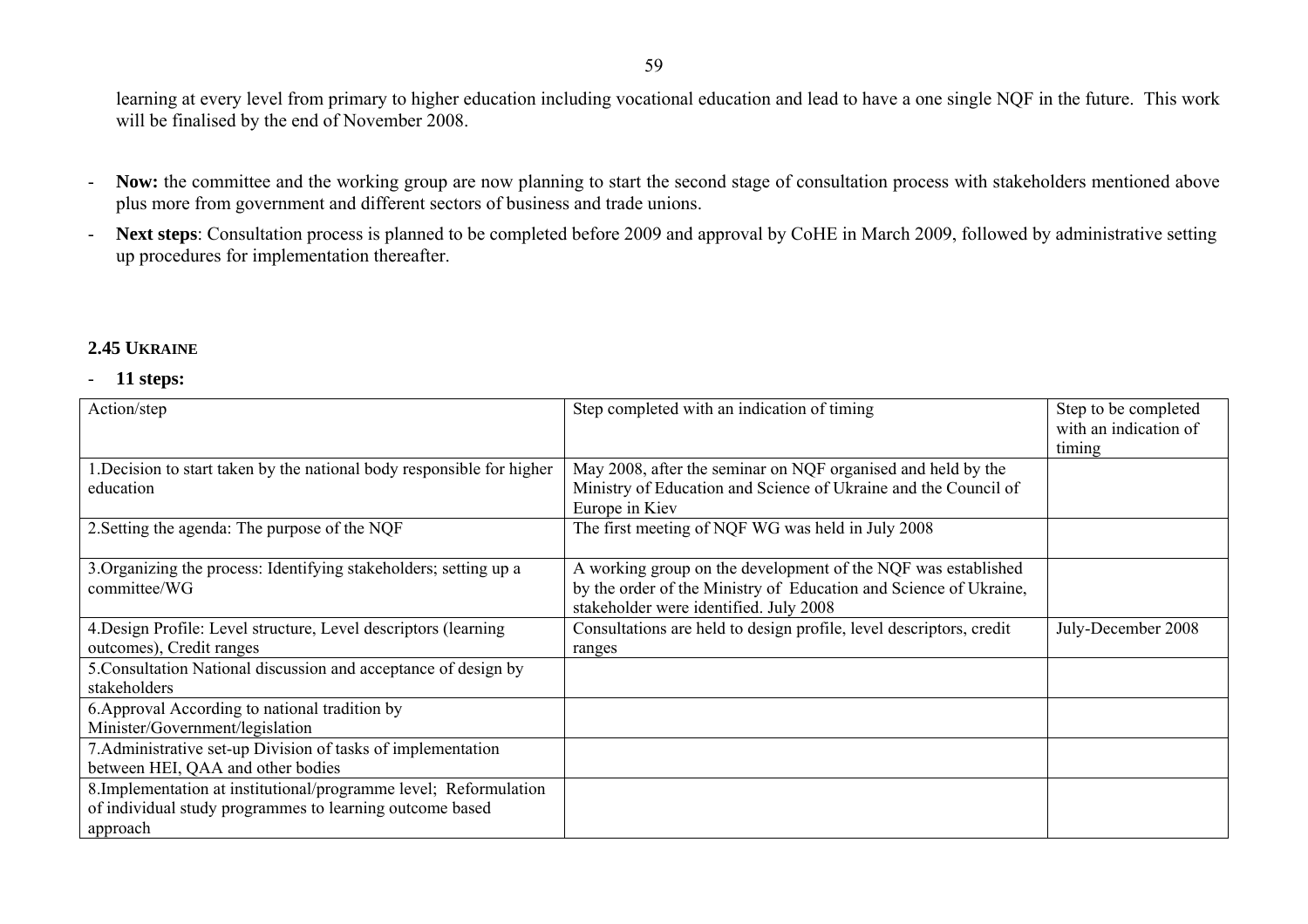| 9. Inclusion of qualifications in the NQF; Accreditation or similar |              |  |
|---------------------------------------------------------------------|--------------|--|
| (cf. Berlin Communiqué)                                             |              |  |
| 10. Self-certification of compatibility with the EHEA framework     |              |  |
| (Alignment to Bologna cycles etc.)                                  |              |  |
| 11. National qualifications web site is available to users          |              |  |
|                                                                     | Web address: |  |

### **2.46 UNITED KINGDOM**

- **Work done:** UK has a Framework for Higher Education Qualifications in England, Wales and Northern Ireland (FHEQ- EWNI) approved in 2001. The link to it is at: http://www.qaa.ac.uk/academicinfrastructure/FHEQ/EWNI/default.asp. The review process which started more than a year ago has included six round table consultation meetings with HEIs and other stakeholders, two meetings with professional, statutory and regulatory bodies that accredit programmes, a open consultation meeting on master's degrees and a public consultation on the draft revised FHEQ (EWNI) document which closed earlier this month. A parallel but separate exercise has been the drafting and consultation on guidelines for academic credit arrangements in higher education in England. The public consultation on this closed at the beginning of June and the final draft guidance is being finalised to take account of the revisions to the FHEQ (EWNI) and vice versa. These two exercises form the starting point for the self certification of the FHEQ (EWNI).
- **Now**: In line with practice in QAA of reviewing and/or refreshing external reference points on a regular basis the FHEQ-EWNI is currently under review, hence the delay in our reply. An Advisory Group has been steering the process and met last week to consider final revisions to the second edition of the FHEQ (EWNI) . It will shortly be available in the QAA's website. One of the factors taken into consideration in the review was the approval of the FQ-EHEA and the need for our framework to align with it.
- **Next steps**: QAA has completed the self certification. The final documents are public on.
- **Note**: UK notes that it is difficult to address the ten steps as ordered below as there are some assumptions in it as to legislation and accreditation that do not apply to EWNI and as we already have an HE qualifications framework. UK says that it's on track in the self certification process which will move to the next stage when the revised FHEQ-EWNI and credit framework guidelines are finalised in the July 2008.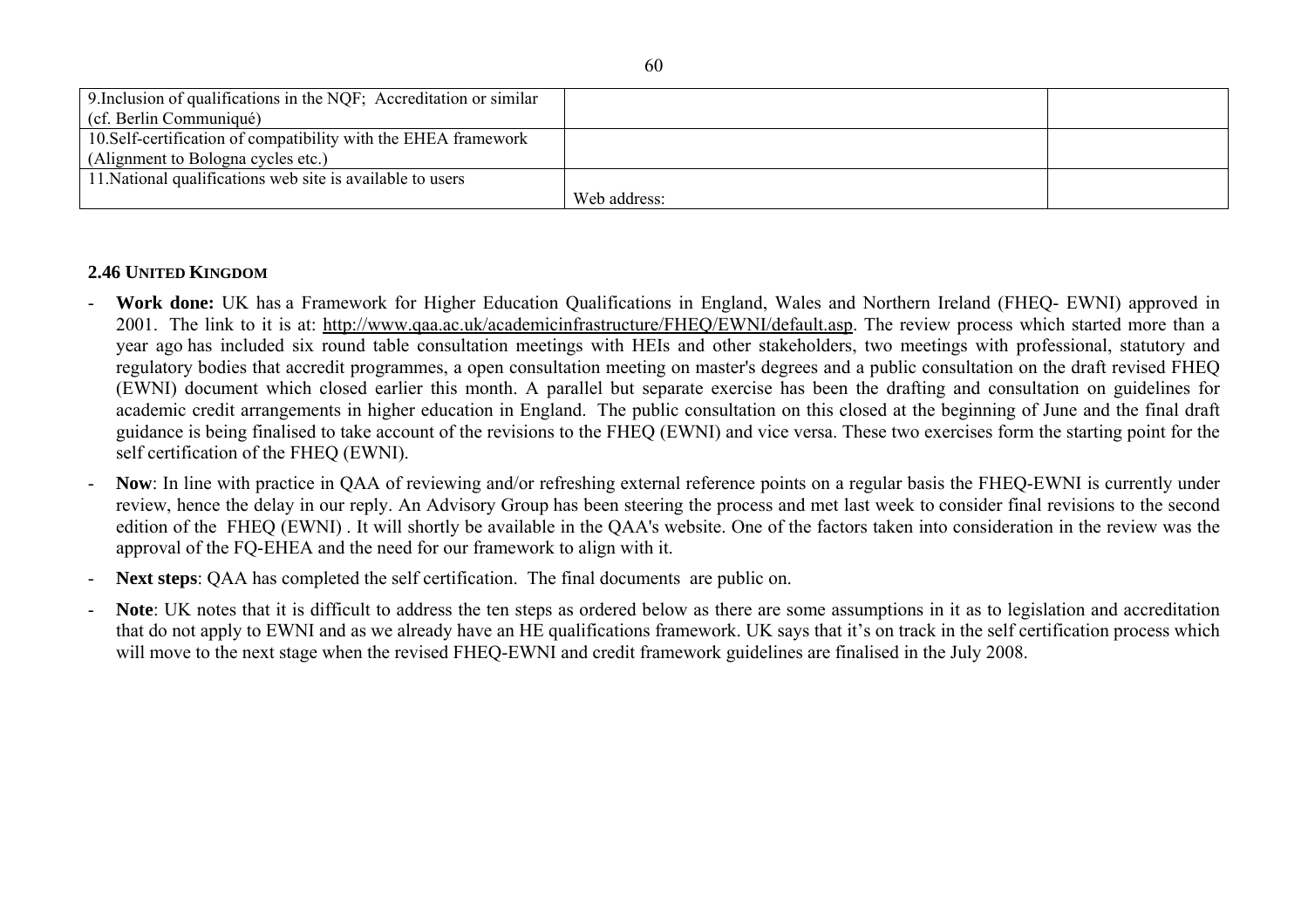### **2.46 Bis UNITED KINGDOM / Scotland**

| Action/step                                                | Step completed with an indication of timing                                                                              |
|------------------------------------------------------------|--------------------------------------------------------------------------------------------------------------------------|
| 1. Decision to start taken by the national body            | In 1997, a UK-wide Review of Higher education recommended the establishment of qualifications frameworks (one for        |
| responsible for higher education                           | Scotland and one for rest of UK). QAA Board agrees in 1997 to proceed with the creation of the frameworks – the one for  |
|                                                            | Scotland to be developed by QAA Scotland Committee.                                                                      |
| 2. Setting the agenda: The purpose of the NQF              | Agreed as above and also by QAA Scotland in the development of the framework proposals (see below)                       |
| 3. Organizing the process: Identifying stakeholders;       | Decision by QAA Scotland to establish a Qualifications Framework Development Group (QFDG) in 1997. First meetings        |
| setting up a committee/WG                                  | in early 1998.                                                                                                           |
| 4. Design Profile: Level structure, Level descriptors      | Draft proposals completed in 1999 – but see also below.                                                                  |
| (learning outcomes), Credit ranges                         |                                                                                                                          |
| 5. Consultation National discussion and acceptance of      | Two major national consultations and a series of consultation and development workshops in 1999-2000.                    |
| design by stakeholders                                     |                                                                                                                          |
| 6. Approval According to national tradition by             | QFDG finalised proposals in October 2000.                                                                                |
| Minister/Government/legislation                            |                                                                                                                          |
|                                                            | Proposals given formal approval by QAA Scotland Committee in October 2000.                                               |
|                                                            |                                                                                                                          |
|                                                            | Framework published in January 2001 along with timetable for implementation (see below).                                 |
| 7. Administrative set-up Division of tasks of              | QAA Scotland and its Qualifications Framework Development Group developed the Framework and agreed with the              |
| implementation between HEI, QAA and other bodies           | higher education sector a timetable for all higher education institutions (HEIs) to adopt and implement the Framework by |
|                                                            | the start of the 2003-04 academic year (October 2003). QAA Scotland ran a number of support national workshops during    |
|                                                            | 2001-2003.                                                                                                               |
| 8. Implementation at institutional/programme level;        | See above. HEI implementation of the National Framework reviewed through QAA Scotland Institutional Reviews from         |
| Reformulation of individual study programmes to            | October 2003 onwards.                                                                                                    |
| learning outcome based approach                            |                                                                                                                          |
| 9. Inclusion of qualifications in the NQF; Accreditation   | From 2001, QAA Scotland Committee reviews and further develops the framework with recommendations and advice             |
| or similar (cf. Berlin Communiqué)                         | from the Scottish Advisory Committee on Credit and Access (a joint Committee with Universities Scotland).                |
| 10. Self-certification of compatibility with the EHEA      | Self certification undertaken and completed in May 2006 and published in January 2007.                                   |
| framework (Alignment to Bologna cycles etc.)               |                                                                                                                          |
| 11. National qualifications web site is available to users | http://www.qaa.ac.uk/academicinfrastructure/FHEQ                                                                         |
|                                                            |                                                                                                                          |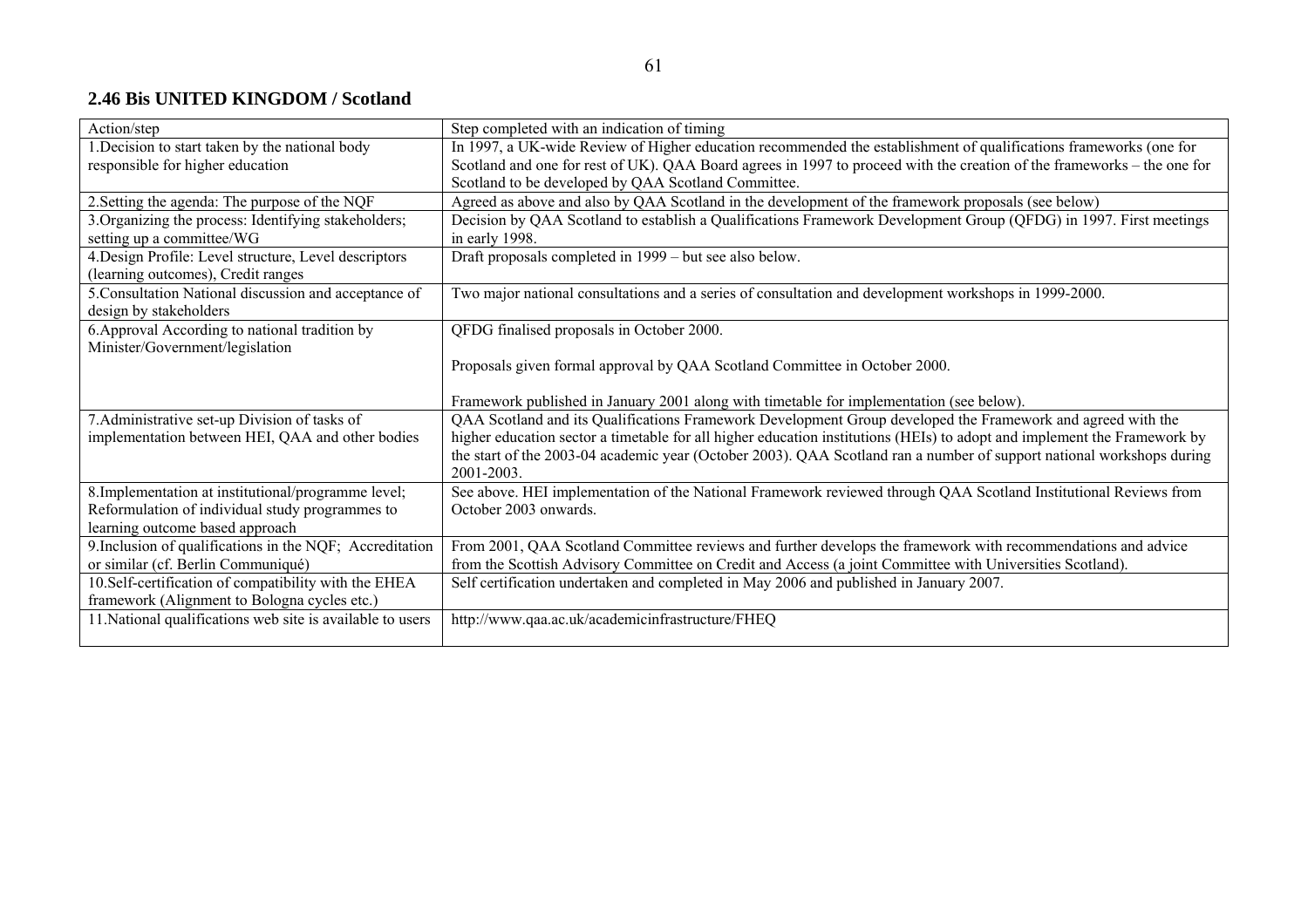# **3. HOW IS THE NQF STRUCTURED?**

### **3.1 ALBANIA**

Albania sent the Dublin descriptors in Albanian language; they concern only Higher Education levels. Once the overarching frame descriptors will be approved by the Minister of Education and Science, there will be a section in English.

- **NQF**–**group correspondent:** Mr.Aleksander Xhuvani, Directeur de l'Institut Français de Gestion de Tirana Polytechnic University of Tirana, Member of the State Council for Higher Education and Science, Albanian BFUG Coordinator.
- -**Organization:** the Ministry of Education and Science took the decision to constitute the Albanian BFUG with a WG dedicated to the NOF. Stakeholders identified: Directorates of Higher Education and High Education at the Ministry of Education and Science; University experts; Public Agency of Accreditation of Higher Education Institutions; Student community; Trade Unions.

-**Identified levels:** 

- Level 1, first high education level mandatory education;
- Level 2, Second high education level mandatory education and high studies;
- Level 3, Third high education level high studies;
- Level 4, Fourth high education level high and professional studies;
- Level 5, First higher education level Mature  $+1$  or Mature  $+2$  (diploma or certificates up to 120 ECTS points);
- Level 6, Second higher education level: Mature + 3 (First Level Diploma "FLD" 180 ECTS points);
- Level 7 A, Third higher education level: Mature + 4 (First Level Master "FLM" 240 ECTS points);
- Level 7 B, Fourth higher education level: Mature  $+ 5$  (Second Level Diploma "SLD"  $\geq$  300 ECTS points);
- Level 8 A, Fifth higher education level: Mature  $+ 6$  (Second Level Master "SLM" = 360 ECTS points);
- Level 8 B, Sixth higher education level: Mature  $+ 8$  (Third Level Diploma PhD  $>= 360$  ECTS points).

### **3.2 ANDORRA**

- - **NQF**–**group correspondent:** Enric Manel Garcia, Cap d'Area de Reconeixement de Titulacions, Ministeri del Portaveu del Govern, Desenvolupament Econòmic, Turisme, Cultura i Universitats.
- **Organization:** Ministry of higher education in collaboration with national quality agency, and the university.
- **Identified levels:** the QF scheme was defined by WG, and it incorporates structures levels, level descriptors, and the paths to develop.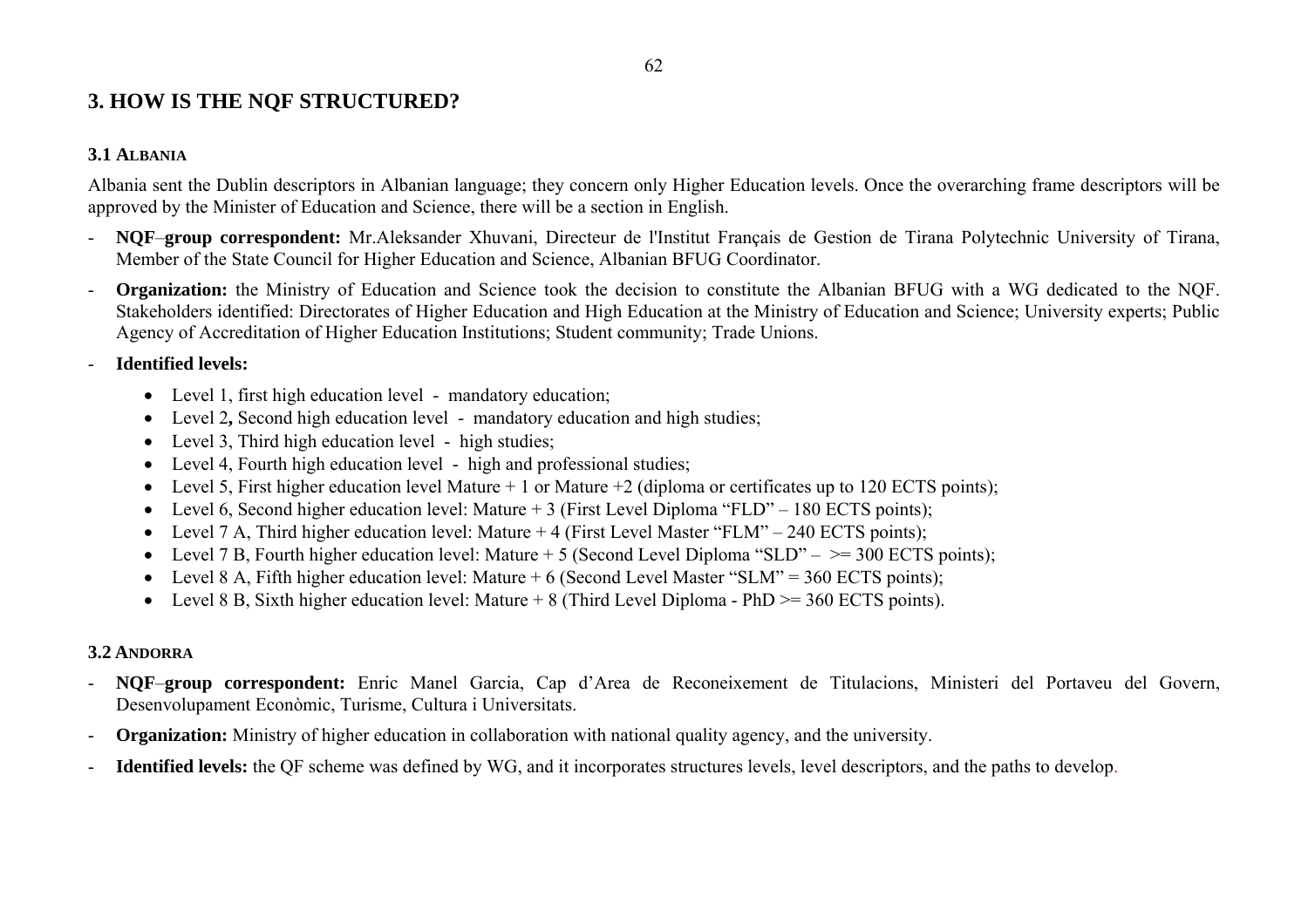### **3.3 ARMENIA**

No report submitted.

# **3.4 AUSTRIA**

Austria put NQF information on his website, but only in German: http://www.bmwf.gv.at/submenue/wissenschaft/national/ngr/. To give an overview it refers to an article on "Bridges" about the NQF and the next steps on the developing process. (http://www.ostina.org/content/view/3066/933/)

- **NQF**–**group correspondent:** Mag. Florian Pecenka, Bundesminsiterium für Wissenschaft und Forschung (Ministry of Science and Research).
- **Organization:** the Ministry of Science and Research and the Ministry of Education, the Arts and Culture are championing the project. In Summer 2007, a national board committee was set up in which all ministries and social partners are represented. In addition, the Ministry of Science and Research set up an advisory committee on which the Austrian Student Union, Universities Austria, Austrian Universities of Applied Sciences Conference, Austrian Universities of Applied Sciences Board, Austrian Accreditation Board, Austrian Agency for Quality Assurance and the Austrian Association of Private Universities are represented.
- - **Identified levels:** in Austria there are eight levels in the NQF. From those eight levels, levels six to eight are already reserved for the universities, so only five levels are left for other qualifications. Level 6 NQF is reserved for university bachelor's degrees, level 7 for university master's degrees, and level 8 for the doctoral degree.

### **3.5 AZERBAIJAN**

No report submitted.

# **3.6.1 BELGIUM (FLEMISH COMMUNITY)**

- **NQF**–**group correspondent:** Karla Van Lint, Adjunct van de directeur Hoger Onderwijs Departement Onderwijs.
- **Organization:** The Flemish Bologna Promoters' team plays an important role in animating this process by organising information sessions, seminars, discussion groups etc.
- - **Identified levels:** Dublin descriptors and ECTS ranges for bachelor and master degrees and learning objectives for the Ph.D. in relation to the Ph.D. thesis are legally stipulated in the Decree on the Structure of Higher Education, 04/04/2003.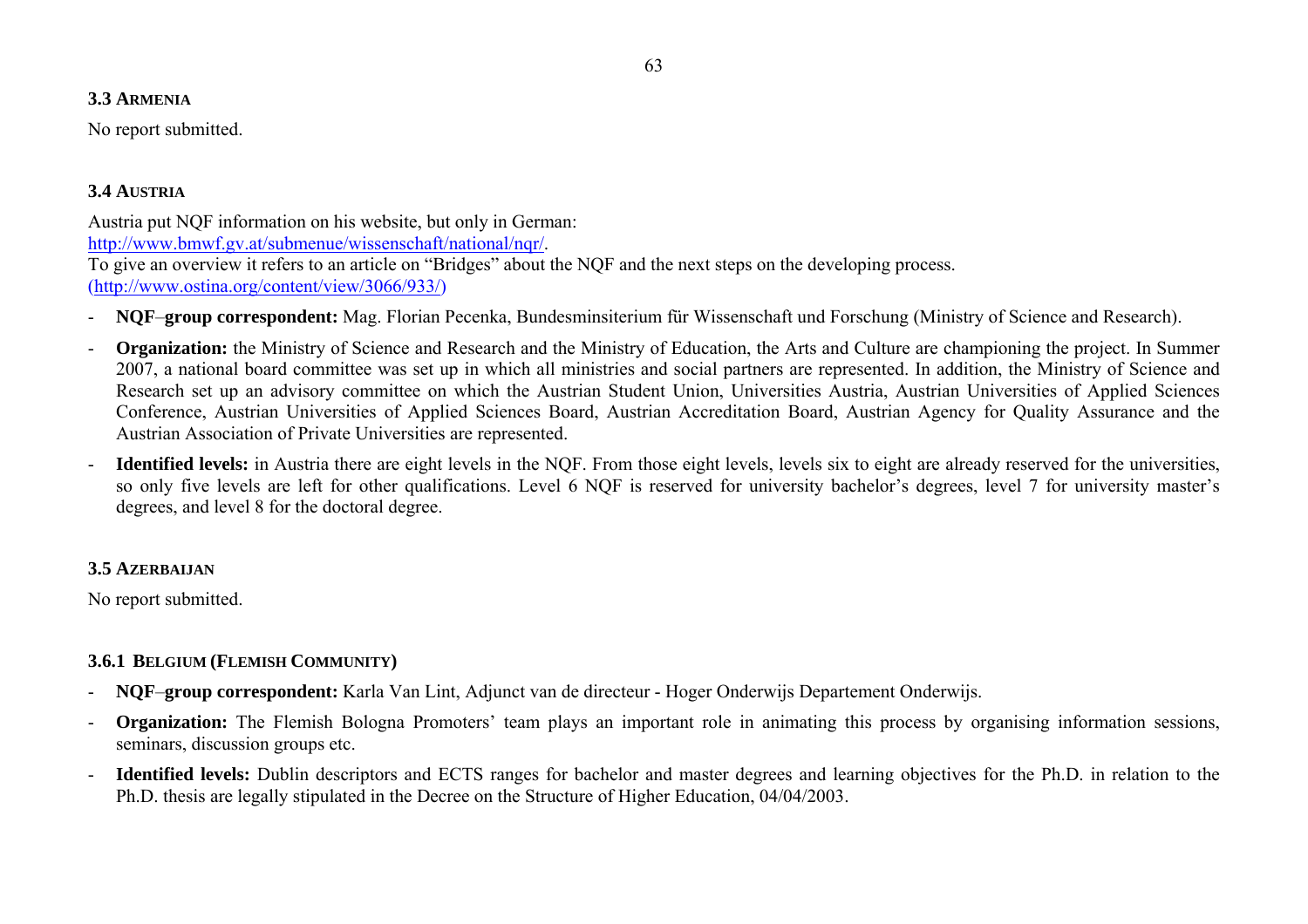# **3.6.2 BELGIUM (FRENCH COMMUNITY)**

- **NQF**–**group correspondent:** Chantal Kaufmann, General Director DG Non-compulsory Education and Scientific Research, Ministry of the French Community
- **Organization:** The Ministry, the ministerial Cabinet as well as the Bologna Promoters have permitted the development of the HE Qualifications Framwork.
- **Identified levels:** The Framework describes generically three levels in higher education, for each one correspond a set of specific knowledge, skills and competences. At each level, recognized academic degrees are granted. They are the only recognized academic degrees in the French Community and are subject to procedures of internal and external quality assurance.

# **3.7 BOSNIA AND HERZEGOVINA**

- -**NQF**–**group correspondent:** Ms. Aida Đurić, Senior Official for Higher Education, Ministry of Civil Affairs, Department for Education.
- **Organization:** within the Joint project 2006-2008 a WG was established encompassing different stakeholders such as all public universities, Rector's Conference trade unions, competent ministries, student unions who were involved in elaboration of 7 documents later adopted by the Council of Ministers of Bosnia and Herzegovina.
- - **Identified levels:** the BiH descriptors provide more detail than Dublin Descriptors and are intended to be read with reference to each other. They describe the knowledge, skills and abilities associated with typical and cycle qualifications e.g. Bachelors Degree, Masters Degree and Doctorates. Currently, the BiH framework for higher education qualifications does not include any further levels or sub-divisions within the three cycles to illustrate progression within the structure. However, the structure does reflect the ECTS credit ranges associated with the Bologna framework. First cycle =180-240 ECTS; Second cycle (60-120 ECTS credits); Third cycle = "Dublin" third cycle descriptors exist, but need to be discussed and expanded upon. Within IPA 2007 4 fields of studies will be elaborated, 3<sup>rd</sup> Cycle is intensively under preparation.

### **3.8 BULGARIA**

- **NQF**–**group correspondent:** Svetomira Apostolova Kaloyanova, Member of BFUG, Ministry of Education and Science, Directorate "Policy of Higher Education".
- **Organization:** Ministry of Education and Science; Rectors Conference of the Republic of Bulgaria**.**
- **Identified levels:**
	- 3-year minimum professional Bachelor courses (requiring 180 ECTS credits minimum, as 10 out of them are acquired for successfully passed state exam or defended diploma thesis), corresponding to *Level 6 of the EQF* and to *Level 5B of the ISCED-97*, and followed by 2-year minimum Master courses (120 ECTS credits), which corresponds to *Level 7 of the EQF* and to *Level 5A of the ISCED-97*; Professional Bachelors might continue their further education at 2-year Master degree, in specialty falling within the same professional field, in compliance with the rules and the order set by the HEI's Rules of Procedure or by the corresponding State Requirements.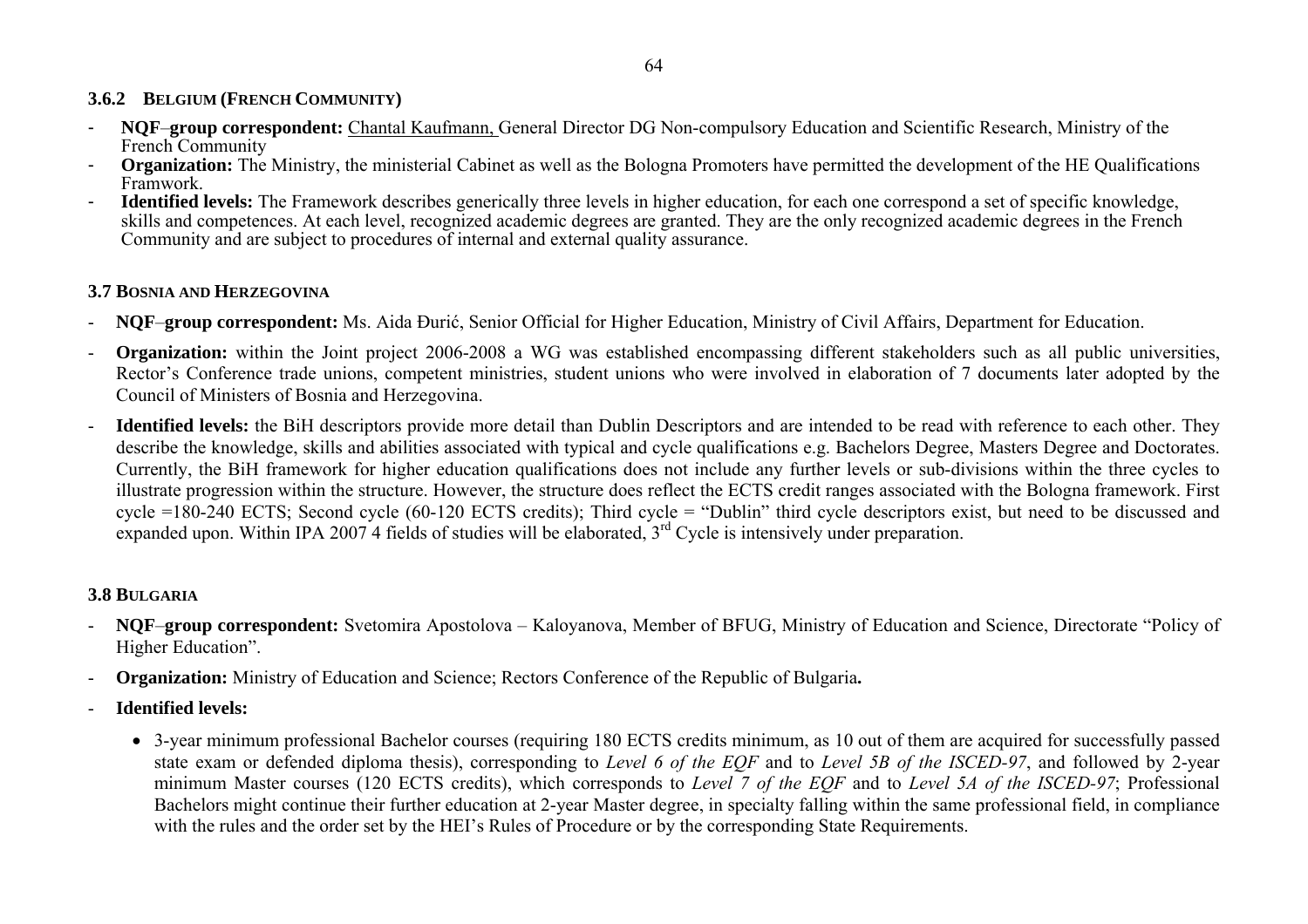• 4-year minimum Bachelor courses (240 ECTS credits minimum, as 10 out of them are acquired for successfully passed state exam or defence of diploma thesis) corresponding to *Level 6 of the EQF* and to *Level 5A of the ISCED-97*, and followed by 1-year Master courses (60 ECTS credits minimum, as 15 out of them are acquired for successfully passed state exam or defended diploma thesis) corresponding to Level 7 of the EQF and to Level 5A of the ISCED-97;

- 5-year direct Master courses (300 ECTS credits minimum, as 15 out of them are acquired for successfully passed state exam or defence of diploma thesis), corresponding to *Level 7 of the EQF* and to *Level 5A of the ISCED-97*. They are provided in some specific areas of knowledge, as for example in Medicine, Dental Medicine, Law, Architecture, etc., only in case when the training is not recommendable to be provided by separated Bachelor's and Master's degree courses.
- Doctoral studies (after Master's degree acquired) corresponding to *Level 8 of the EQF* and to *Level 6 of the ISCED-97*,with duration of 3 years in regular form of training. Possibilities for extra-mural and independent training of doctoral students are also provided.
- Post-graduated studies, which could or could not lead to acquisition of professional qualification.

# **3.9 CROATIA**

The Croatian Qualifications Framework (CROQF) is planned to be an integrated framework for lifelong learning.

- **NQF**–**group correspondent:** Prof. Mile Dželalija, University of Zadar, Member of the Croatian BFUG, In charge of the NQF development for Croatia.
- **Organization:** The Ministry of Science, Education and Sports (MSES) formed a joint WG of experts from the VET and HE systems at the beginning of 2006. The Working Group started preparations for the development of the integrated CROQF in March 2006. A baseline document, "*Foundation for the Croatian Qualifications Framework (CROQF)*", was drafted in December 2006 by the WG. The Government approved the document in July 2007, while the National Committee for CROQF was established in September 2007. The Committee, with the Vice Prime Minister as its President, approved a 5-year Action Plan for the design and development of CROQF in March 2008. The National Committee set up an Operational Team, as expert support to the Committee in April 2008. The Operational team started the CROQF design in May 2008, with participation of international experts and all the relevant stakeholders. A CROQF web page, http://hko.vlada.hr, was lunched within the Croatian Government portal in September 2008.
- **Identified levels:** The CROQF is comprised of eight main levels and an additional four sublevels reflecting the particularities of the Croatian qualifications system. Levels six, seven and eight correspond to the three cycles in the overarching Framework for Qualifications of the EHEA. The higher education short cycle is also included in the framework at the 5.2 level in the CROQF. So far, the levels have been described through credit ranges, links to levels in the European Qualifications Framework. A proposal of a specific set of descriptors for CROQF has, therefore, been designed, with the Dublin Descriptors as an integral part of them. The final approval is expected in May 2009. Levels and sublevels in HE are the following:

5.2: Short Cycles (120 – 180 ECTS, only VET)

6: Bachelor (180 – 240 ECTS)

7.1: Master (60 – 120 ECTS, minimum 300 ECTS together with Bachelor)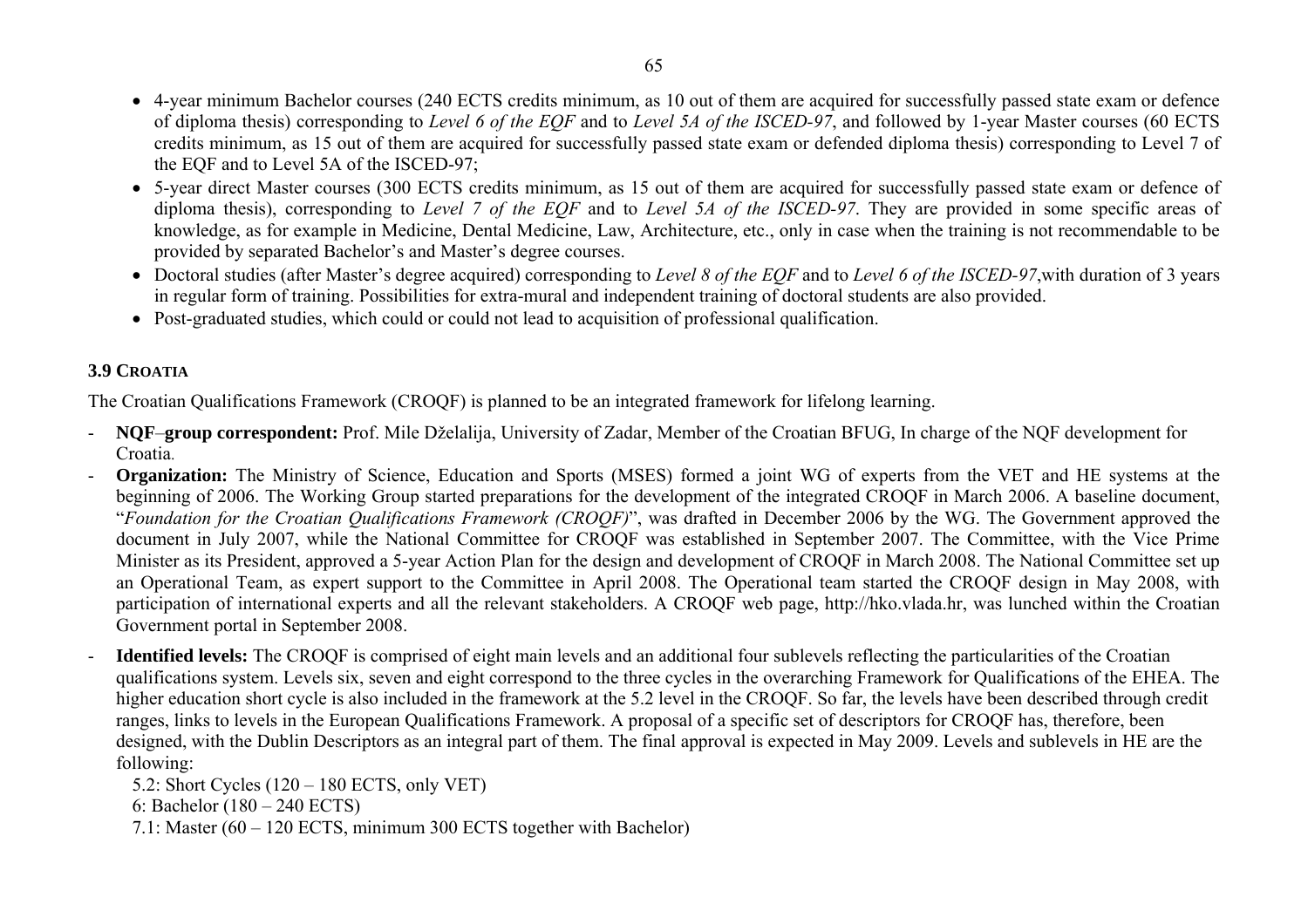7.2: "Specialist"  $(60 - 120$  ECTS, after Master)

8.1: Former "*magistar znanosti*" (only for recognition of already existing qualifications, as well as those achieved or to be achieved abroad) 8.2: PhD.

## **3.10 CYPRUS**

No report submitted.

# **3.11 CZECH REPUBLIC**

- - **NQF**–**group correspondent:** Petr Černikovský, Ministry of Education, Youth and Sports, Higher Education Department, tel.: +420257193686, email: petr.cernikovsky@msmt.cz
- **Organization:** The national administrator is the National Institute of Technical and Vocational Education. According to the Recommendation of the European Parliament and Council concerning EQF, the Czech National Coordination Point (NCP) has been established at the National Institute of Technical and Vocational Education. The Advisory Group with broad participation of all stakeholders will provide consultation, methodology and assessment for NCP.
- -**Identified levels:** The suggestion for the qualification levels is as follows:

| NQF level | Levels of education / higher education                                     | Category of education according to the KKOV | <b>EQF</b> Level | <b>EHEA Framework Cycle</b>                     |
|-----------|----------------------------------------------------------------------------|---------------------------------------------|------------------|-------------------------------------------------|
| z         | Elementary education                                                       |                                             |                  |                                                 |
|           | Secondary education                                                        | D                                           |                  |                                                 |
|           | Secondary education completed by an apprenticeship certificate             | E                                           |                  |                                                 |
|           |                                                                            | H                                           |                  |                                                 |
|           | Secondary education completed by Maturita examination                      | K, L, M                                     | C.               |                                                 |
|           | Tertiary professional education<br>Higher education with Bachelor's degree | N                                           | 6                | "Short cycle qualification"<br>approx. 120 ECTS |
| 6         |                                                                            | R                                           |                  | 180-240 ECTS                                    |
|           | Higher education with Master's degree                                      |                                             |                  | 60-120 ECTS<br>usually<br>$90 - 120$ ECTS       |
|           | Higher education with doctoral degree                                      |                                             |                  | 3-4 standard years                              |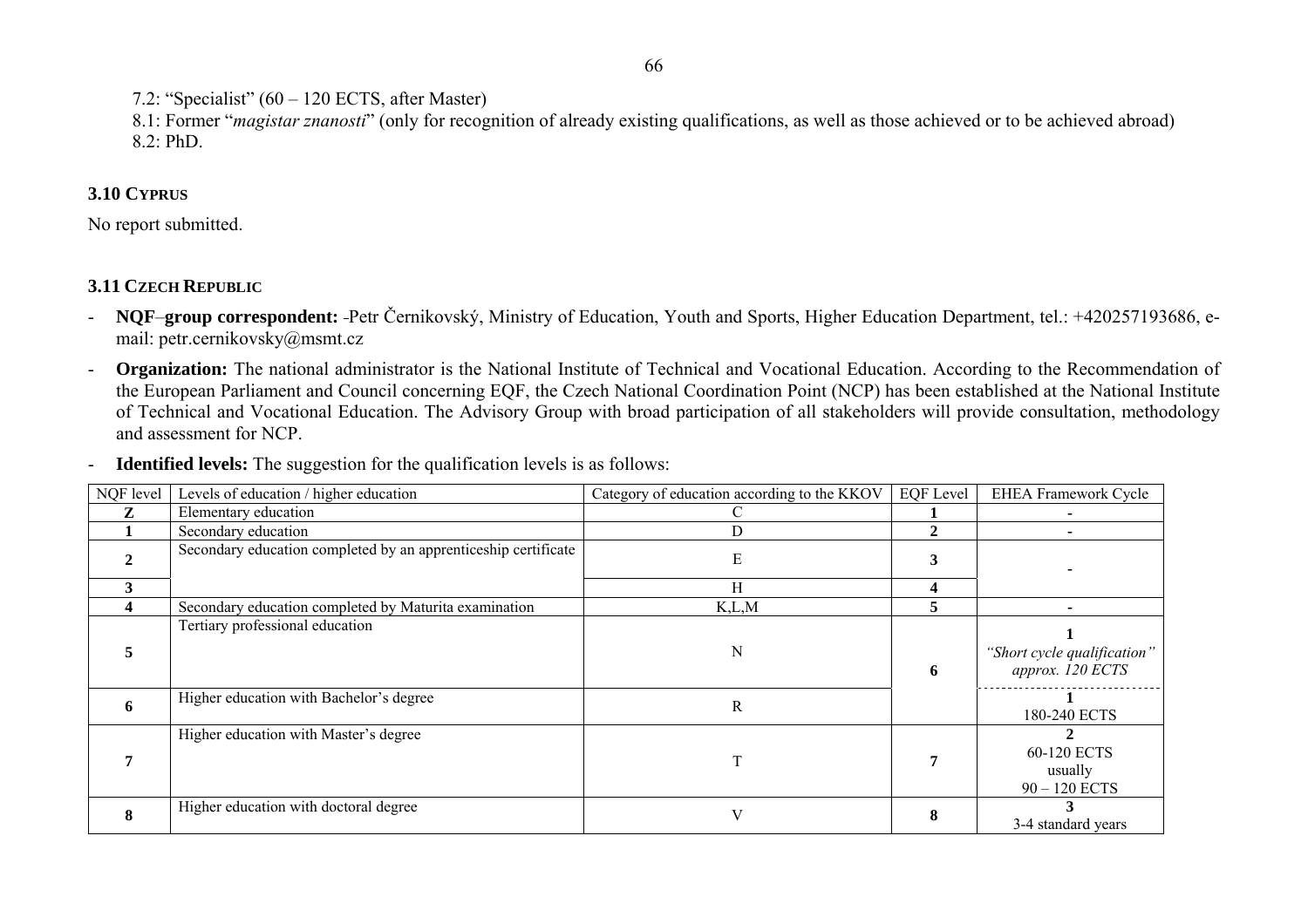### **3.12 DENMARK**

Denmark has a website with all the information on the NQF, the revised QF 2008 is only in Danish (the previous Danish QF 2003 is English): www.ciriusonline.dk/qf

- **NQF**–**group correspondent:** Mette Juul Jensen, Head of Section, Danish University and Property Agency, Ministry of Science, Technology and Innovation<sup>1</sup>
- **Organization:** A reference group consisting of representatives from the relevant ministries, quality assurance agencies, student organisations, higher education institutions, and the industry prepared a new and revised Danish QF. A permanent steering committee consisting of representatives from the relevant ministries has the overall responsibility for the continued development of the QF.
- -**Identified levels:**

| <b>Overarching Bologna framework:</b> |                | Danish degrees:                                                                            |
|---------------------------------------|----------------|--------------------------------------------------------------------------------------------|
| Short cycle                           |                | - Professional business and technical programmes<br>- Continuing adult education programme |
| First cycle                           | Bachelor level | - Bachelor<br>- Professional Bachelor<br>- Diploma (continuing adult education)            |
| Second-cycle                          | Master level   | - Candidatus<br>- Master (continuing adult education)                                      |
| Third cycle                           | Doctoral level | PhD                                                                                        |

The Danish national qualifications framework is is incorporated in the quality criteria of the accreditation system for higher education**.**

### **3.13 ESTONIA**

- -**NQF**–**group correspondent:** Heli Aru.
- -**Organization:** The preparation of the Decree was done in cooperation with representatives of universities and professional higher education institutions and the overall transfer process is supported via European Social Fund sources.
- -**Types of institutions covered:** all the all HEIs.
- -**Identified levels:** no information.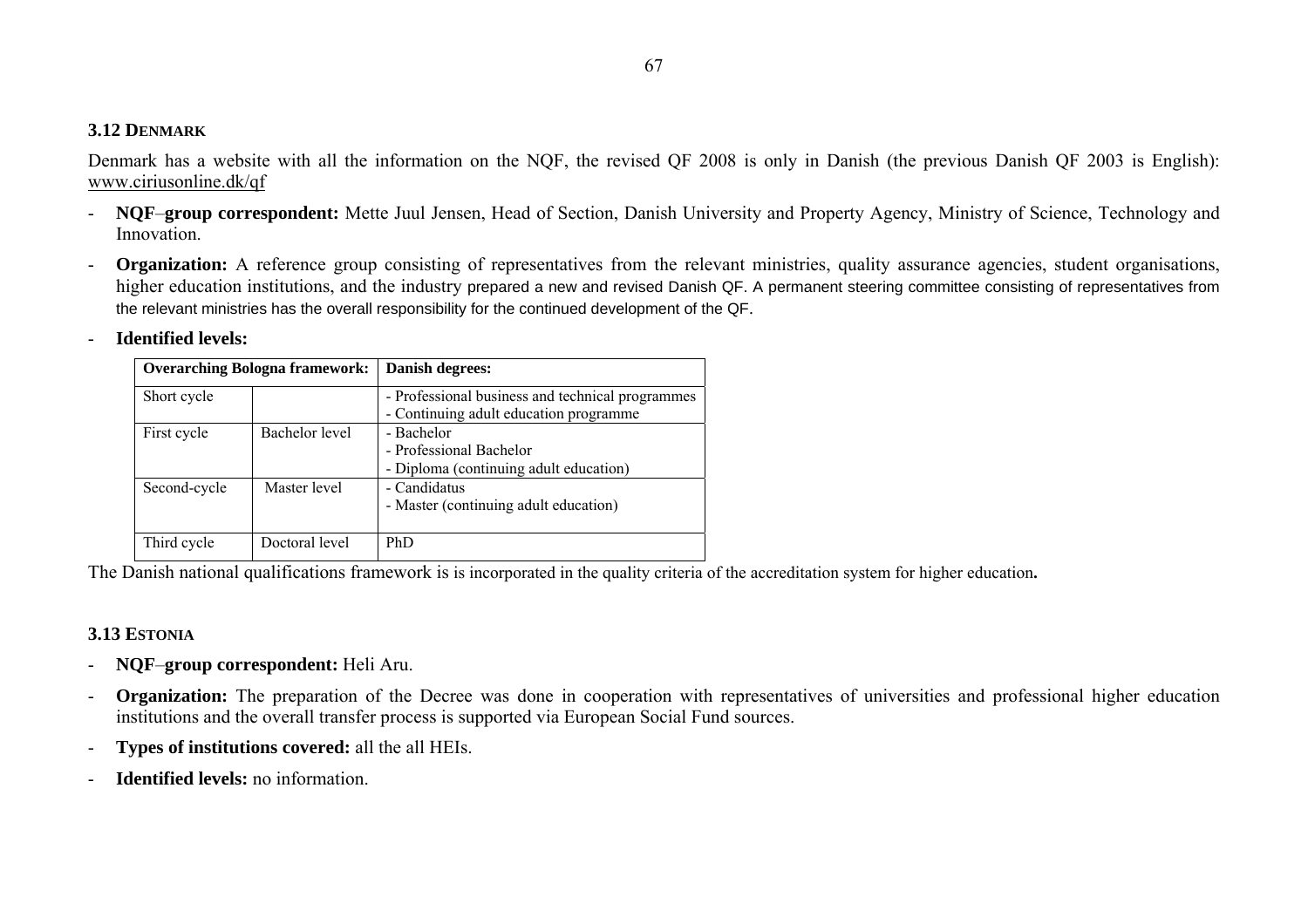### **3.14 FINLAND**

No report submitted.

### **3.15 FRANCE**

**NQF**–**group correspondent:** Jean-Michel Hotyat, Head of the Unit "LLL and Recognition of Prior Learning", within the DGHE. The National Repertory of Professional Certifications, the RNCP, (the French NQF) comprises all the qualifications awarded by the State, which means by the different ministries and also other qualifications, like those created by the sectors, which have received the agreement of the National Commission of Professional Certifications who is responsible for the establishment of the RNCP.

The description of each qualification gives informations about :

- the achieved learning outcomes,
- the area of activity and the jobs the qualification is related to,
- the level of qualification (France has today a 5 level qualification grid),
- the rate of professional insertion during the 3 last past years.

The National Commission of Professional Certifications has to assure the adaptation of the qualifications to the employment situation, make recommendations to the bodies awarding qualifications and propose a new qualification grid. All the actors involved in qualification issues are now discussing the opportunity to change or not the 5 levels qualification grid.

### **3.16 GEORGIA**

The new draft on NQF for HE is published on the MoES website www.mes.gov.ge

- **NQF**–**group correspondent:** Lali Bakradze, University Curriculum Development Programmme Expert, Ministry of Education and Science of Georgia.
- **Organization:** Project "NQF for HE" was started by different stakeholders. Ministry of Education and Science (MoES) supported the idea and took the coordination role. In the framework of the above mentioned project in May 2007 a working group was set up. It includes representatives from MoES, state and private HEIs, National Education Accreditation Center (NEAC) and experts. Project "NQF for HE" was funded by "Eurasia Foundation". Further development of NQF for HE is supported by "University Curriculum Development Programme" which was approved by MoES in February 2008.
- **Identified levels:** Three cycles with a short cycle within the first cycle. The structure is in line with the Framework for Qualifications of the European Higher Education Area and is easily understandable internationally. Qualifications descriptors, has been created based on the Dublin Descriptors..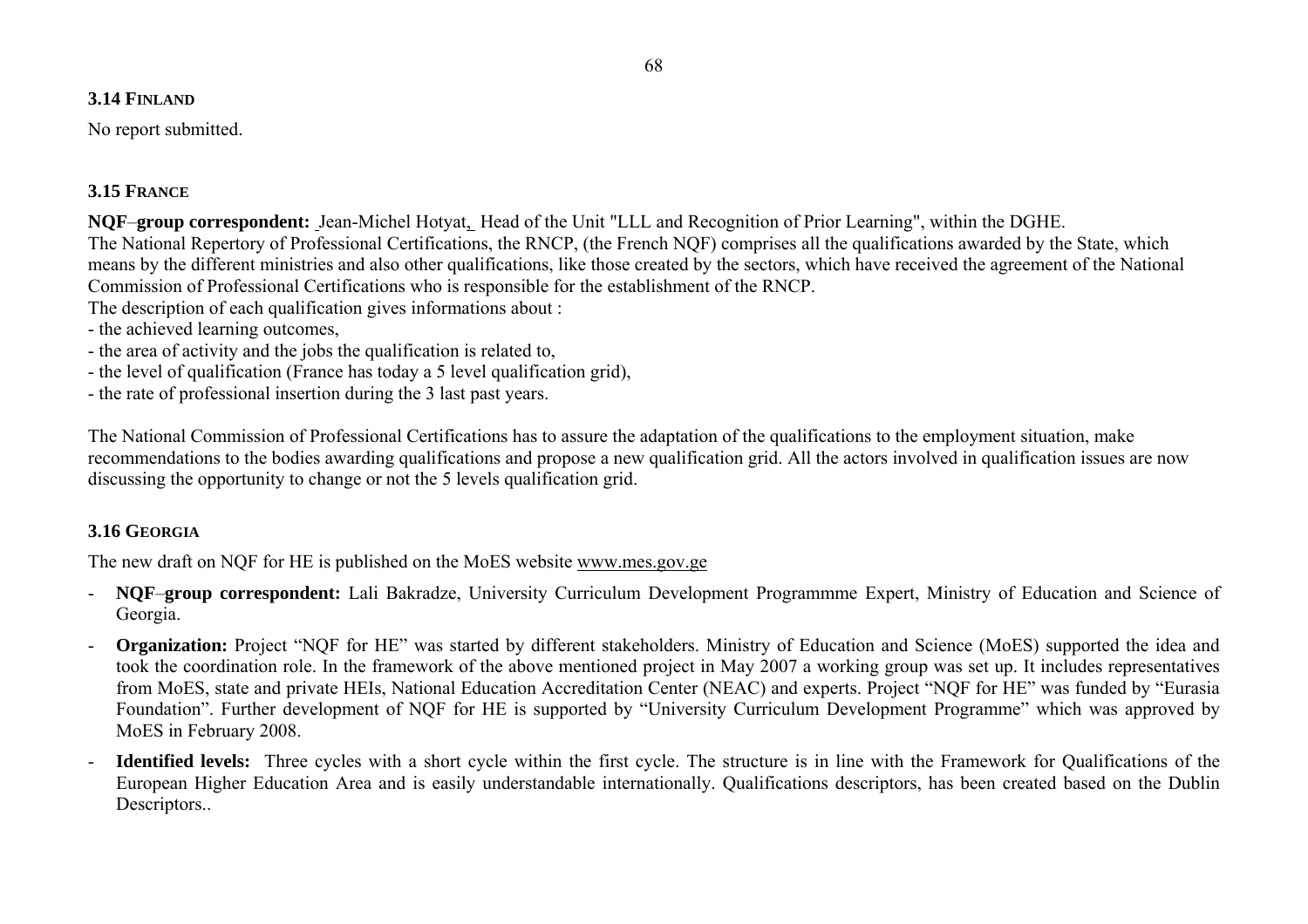| Cycle                                | Qualification        | <b>ECTS</b> |
|--------------------------------------|----------------------|-------------|
| <b>III</b> Cycle<br>Doctoral program | Doctoral degree      | 180         |
| II Cycle<br>Master's program         | Master's degree      | 120         |
| I cycle<br>Bachelor's program        | Bachelor's degree    | 240         |
| Short cycle within I cycle           | Certified Specialist | 120-180     |

-**Notes:** Main principles to follow during the development of the NQF are transparency, stakeholder participation and reaching consensus on this document.

### **3.18 GREECE**

### - **NQF**–**group correspondent:**

 Professor Athanasios Kyriazis, *Secretary for Higher Education* Dr. Foteini Asderaki, *BFUG member*

- - **Organization:** Ministry of National Education and Religious Affairs through the Secretariat for Higher Education in collaboration with the Hellenic Quality Assurance Agency, the Hellenic NARIC - DOATAP, social partners, and student representatives.
- -**Types of institutions covered:** All Higher Education Institutions: Universities and Technological Education Institutions.
- - **Identified levels:** 3 cycles – undergraduate, postgraduate, doctorate- in line with the Dublin descriptors as well as ECTS credits and learning outcomes.

### **3.19 HOLY SEE**

No report submitted.

### **3.20 HUNGARY**

No report submitted.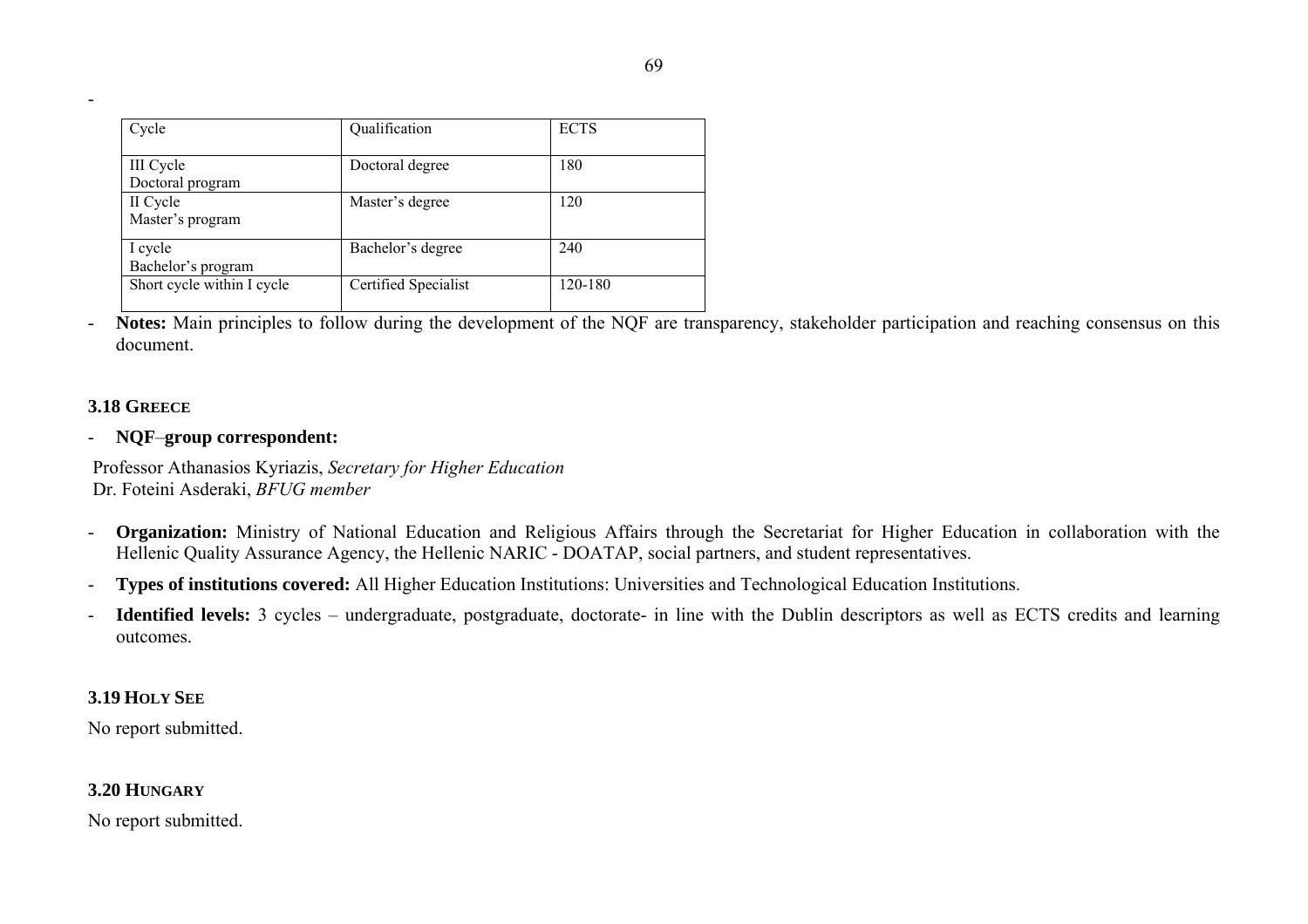### **3.21 ICELAND**

The reports on NQF are all available online at http://www.menntamalaraduneyti.is/.

- - **NQF**–**group correspondent:** Dr. Rósa Gunnarsdóttir sérfræðingur, Adviser, Department of Education, Ministry of Education, Science and Culture.
- **Organization:** participation of the Higher Education team from the Ministry of Education, Science and Culture.
- **Identified levels:** see the documents on the web site.

### **3.22 IRELAND**

For all the information see the 2006 Final Self Certification Report (http://www.ond.vlaanderen.be/hogeronderwijs/bologna/qf/national.asp), and the website: http://www.nfq.ie/nfq/en/

- **NQF**–**group correspondent:** Seán Ó Foghlú, Chief Executive, National Qualifications Authority of Ireland.
- **Identified levels:** from the 2006 Final Report:

| Levels 6 |                                 | 120 credits       |
|----------|---------------------------------|-------------------|
| Level 7  | <b>Ordinary Bachelor Degree</b> | 180 credits       |
| Level 8  | Honours Bachelor Degree         | $180-240$ credits |
| Level 8  | Higher Diploma                  | 60 credits        |
| Level 9  | Masters Degree (Taught)         | $60-120$ credits  |
| Level 9  | Postgraduate Diploma            | 60 credits        |

The Irish Doctoral Degrees and Masters Degrees (by research) do not usually have credit values assigned. However, Masters Degrees (by research) typically have a 2 years duration, which would equate with an appropriate number of credits. Institutional practice on assigning credit to professional doctorates differs. National discussions on developing a possible credit range for doctorates, which could include professional doctorates, are at an early stage.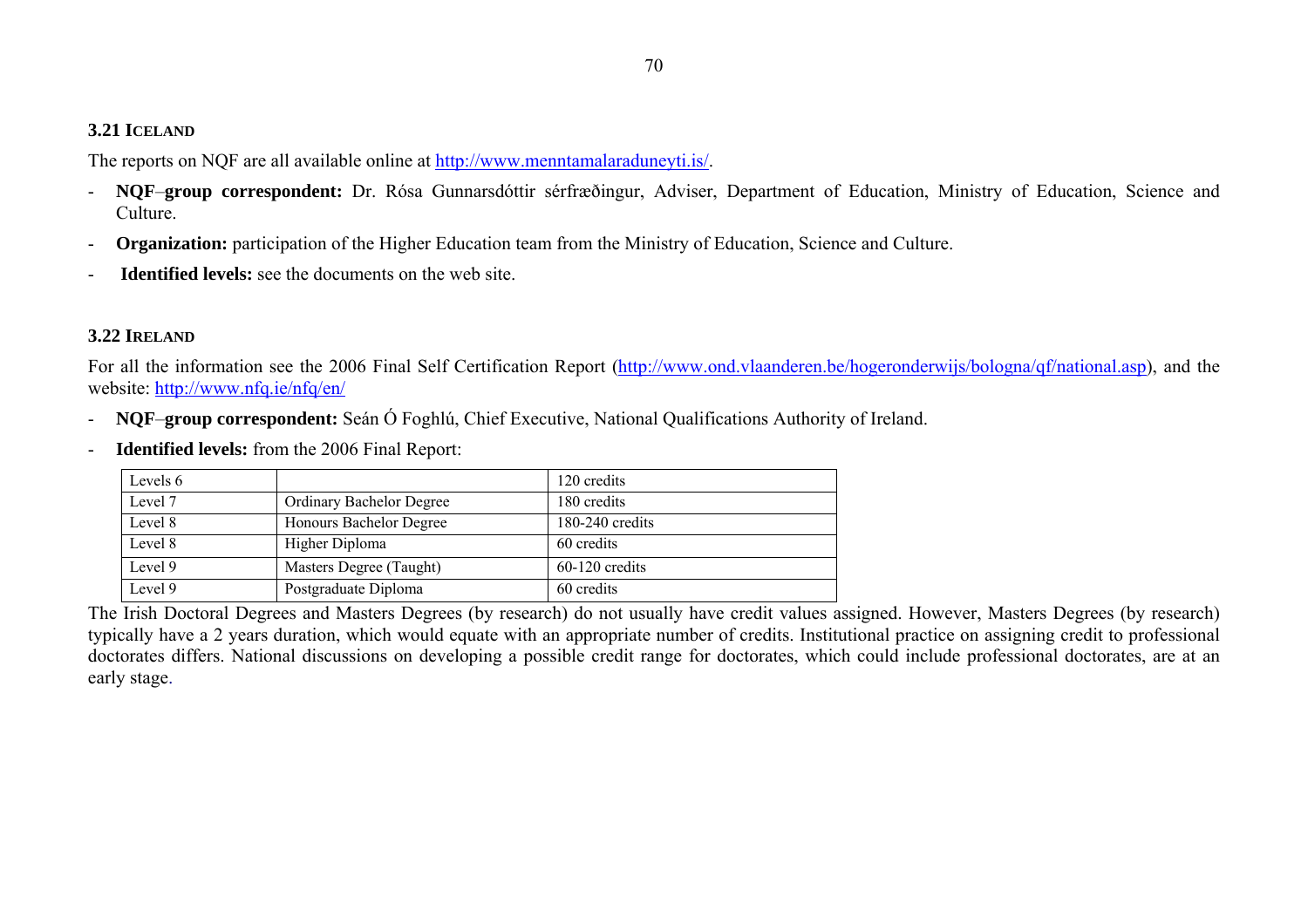### **3.23 ITALY**

- - **NQF**–**group correspondent:** To date, the Ministry has not yet formally appointed a national correspondent, but is still relying on the collective work of the members of the ministerial working group (see below). The appointment is foreseen for the second half of 2008.
- **Organization:** the Ministry of University and Research (MiUR), now Ministry of Education, University and Research, has approved several legislative measures aimed to reform the study programmes of universities with explicit reference to the Overarching Framework and to the Dublin Descriptors. The universities must (before 2010) fully review their study programmes and have them approved by the National University Council (CUN), the national body which represents the University system. In the preparation and implementation of the ministerial Decrees, the Ministry holds regular consultations with the Italian Rectors' Conference (CRUI) and the Student Council (CNSU).
- **Identified levels:** all the first and second cycle degrees have been inserted in the NQF draft developed by CIMEA in collaboration with the ministerial working group. The descriptors for each cycle in the various subject areas have been defined, with explicit reference to the Dublin Descriptors. For the first and second cycle the range of credits (180 and 120) has been defined as well.

### **3.24 LATVIA**

- **NQF**–**group correspondent:** Baiba Ramiņa, Head of the Latvian Academic Information Centre (Latvian ENIC/NARIC).
- **Organization:** no information
- **Identified levels:** no information.

# **3.25 LIECHTENSTEIN**

# **- NQF- group correspondent**:

# *Organisation of the Bologna Experts Team*

The team was composed in line with Bologna Working Group recommendations. The project team consists of: Helmut Konrad (National Ministry of Education), Trudi Ackermann, Christoph Jenny (National Bologna Experts), and a representative of National Quality Assurance in HE. The team is supported by an external expert.

# **- Organisation**

# *Methodology, tools and technology used*

The development of NQF-HE.fl is based on a systematic approach. After determining objectives and major milestones, research was conducted to identify those NQF-HE approaches which are most likely to accommodate Liechtenstein's national HE characteristics. In a further step, interfaces with other European national HE systems were located. Resources consulted included Bologna Expert material, the EUA Bologna Handbook, Bologna and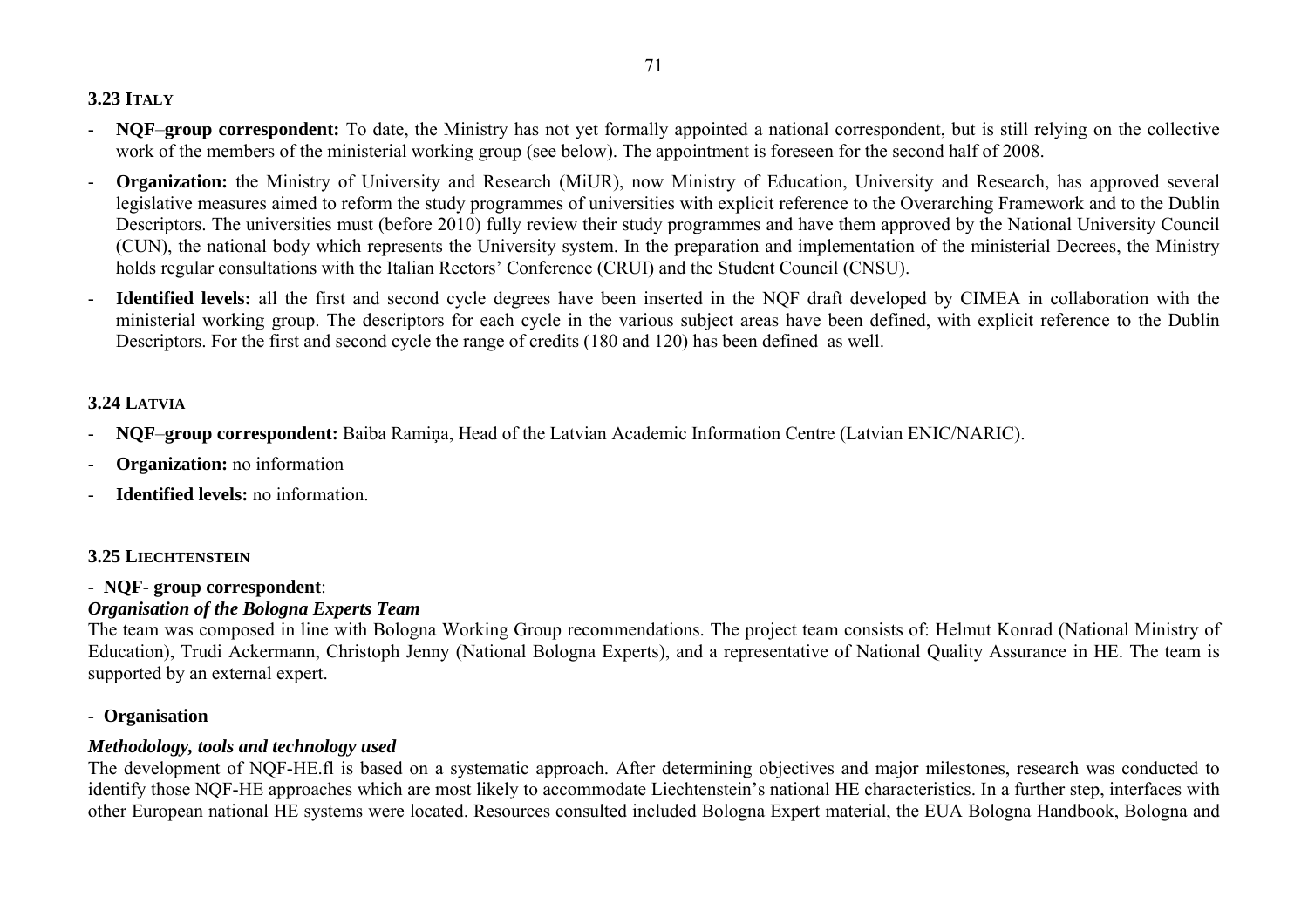various follow-up conference websites, as well as national Bologna websites. NQF-HEs or any preceding work were analysed in detail for Switzerland, Germany, Austria, Scotland, and Ireland.

### *Monitoring and evaluating arrangements*

The first phase of the NQF-HE.fl project was initiated by defining a set of deliverables to be completed by the end of the initial project phase. Several project team meetings throughout the first phase reviewed fulfilment and benefits of steps achieved. A final meeting concluded the first phase of the NQF-HE.fl project and analysed progress, achievements, and defined action items for phase 2.

### *Feedback on the implementation of the project*

Due to Liechtenstein's commitment to complete its NQF-HE by the year 2010, preparatory work for developing an NQF-HE.fl represented a major focus of Liechtenstein's Bologna-related activities in the year 2007/08.

# **- identified levels:** no specific information

The report provides one page on the products, results and their dissimination as qualitative and quantitative descriptors of the whole project

# **Products, results, and their dissemination**

*Qualitative and quantitative description of project results and/or products, and copies of any products produced* 

The following insights represent major results of NQF-HE.fl project phase 1:

- $\bullet$ NQF-HE.fl will be developed in line with recommendations of the Bologna Working Group.
- $\bullet$ Scotland and Ireland are considered best practice samples as a result of analysing several national frameworks for higher education
- $\bullet$ The NQF-HEs of Switzerland, Germany, and Austria will serve as reference frameworks
- $\bullet$ A time frame was suggested to complete the NQF-HE.fl development process through self-certification by 2010.

# *Elements of good practice identified and discoveries made*

See previous heading.

# *Dissemination measures undertaken*

The NQF-HE.fl working group has identified key stakeholder groups from the public and privat sector and informed them about the start of the NQF-HE.fl project.. The stakeholder consultation process was initiated in autumn 2008. They were in the course invited to a meeting beginning of December 2008 and will be involved in the ongoing process.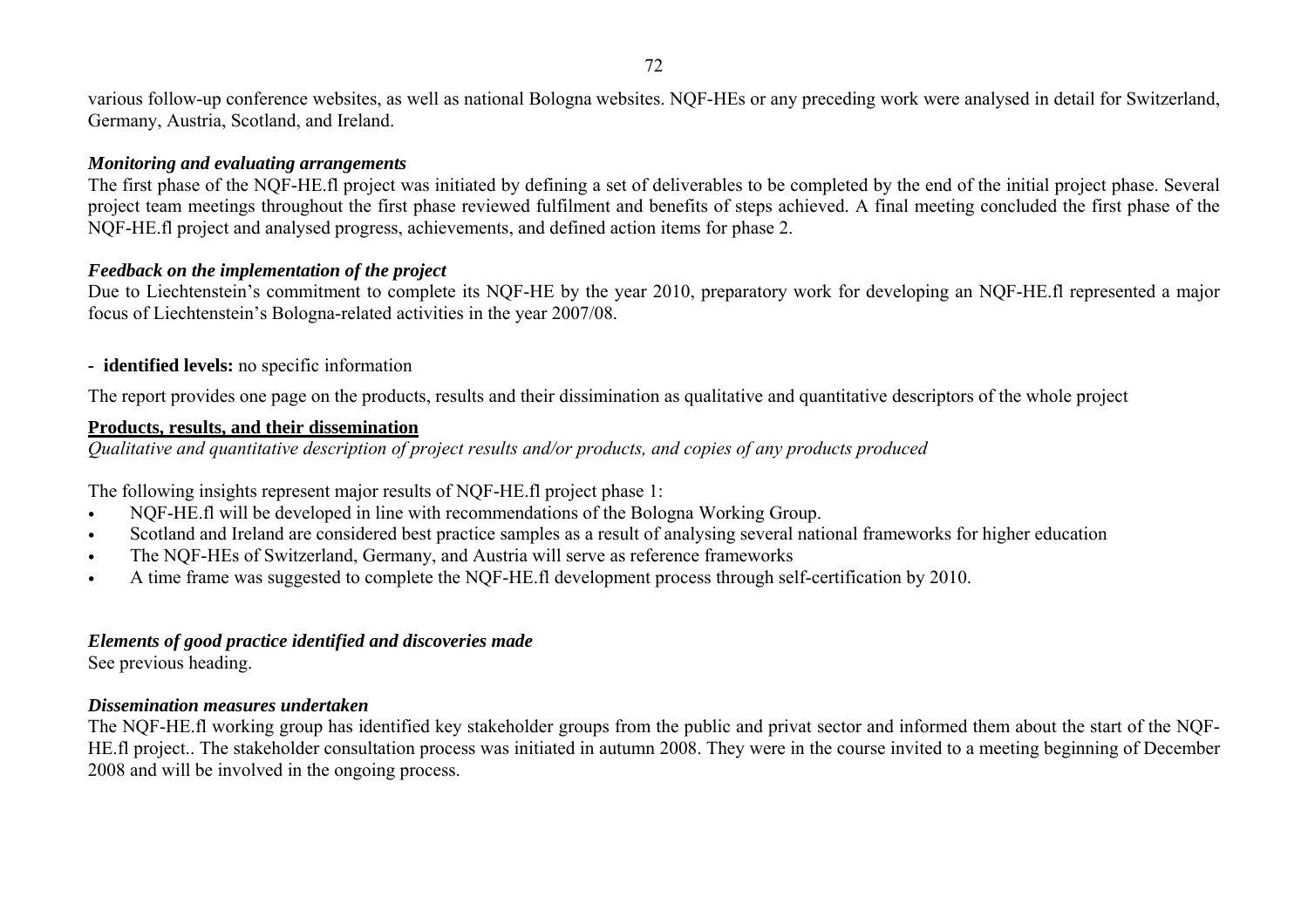#### *Work undertaken in Bologna-related areas*

- Recognition

NQF-HE.fl seeks to provide a comprehensive description of Liechtenstein's higher education system, entry requirements, degrees awarded, and interfaces and opportunities to transfer between study programs.

- Three cycle system

The three cycles have been implemented by higher education institutions and are part of national legislation.

- Quality Assurance

A specific national quality assurance program will be worked out in the course of NQF-HE.fl.

## **Outlook:**

Phase 2 of this project will be started in autumn 2008. Planned activities include:

- Reach deeper insight into the implementation of the practices identified in phase 1
- Involving stakeholders in the consultation process through information workshops
- Collaborating with external Bologna experts to ensure compliance with Bologna recommendations
- Developing an implementation guideline for higher education institutions and lecturers on transferring key Bologna aspects.

# **3.26 LITHUANIA**

- **NQF**–**group correspondent:** Linas Kadys, Head of the Human Resources Development Division, Ministry of Social Security and Labour.
- **Organization:** the Lithuanian Labour Market Training Authority launched a project of national significance on "Creation of the National Qualifications System" under EU Measure 2.4 "Development of Conditions for Lifelong Learning" of Priority II. Major Lithuanian universities and institutes are assisting the project promoter to develop the NQ System. The project is financed by the European Social Fund. The documents on the National Systems of Qualifications and National Qualifications Framework have been elaborated by joining the efforts of the researchers, education and training institutions and the social partners and have been widely presented and discussed by the stakeholders from the fields of the education, business and the labour market.
- **Identified levels:** Lithuania decided to build one Framework of Qualifications, which covers all levels of education, including higher education. The first five levels of qualifications include the qualifications acquired in the initial vocational education and training institutions and in the continuing vocational training or at the workplace. The levels from 6 to 8 encompass the qualifications acquired in the higher education institutions. Data of the labour market and labour force analysis indicate, that the structure of the NQF consisting of 8 levels corresponds to the current structure of the qualifications in the labour market. See a table from the web site: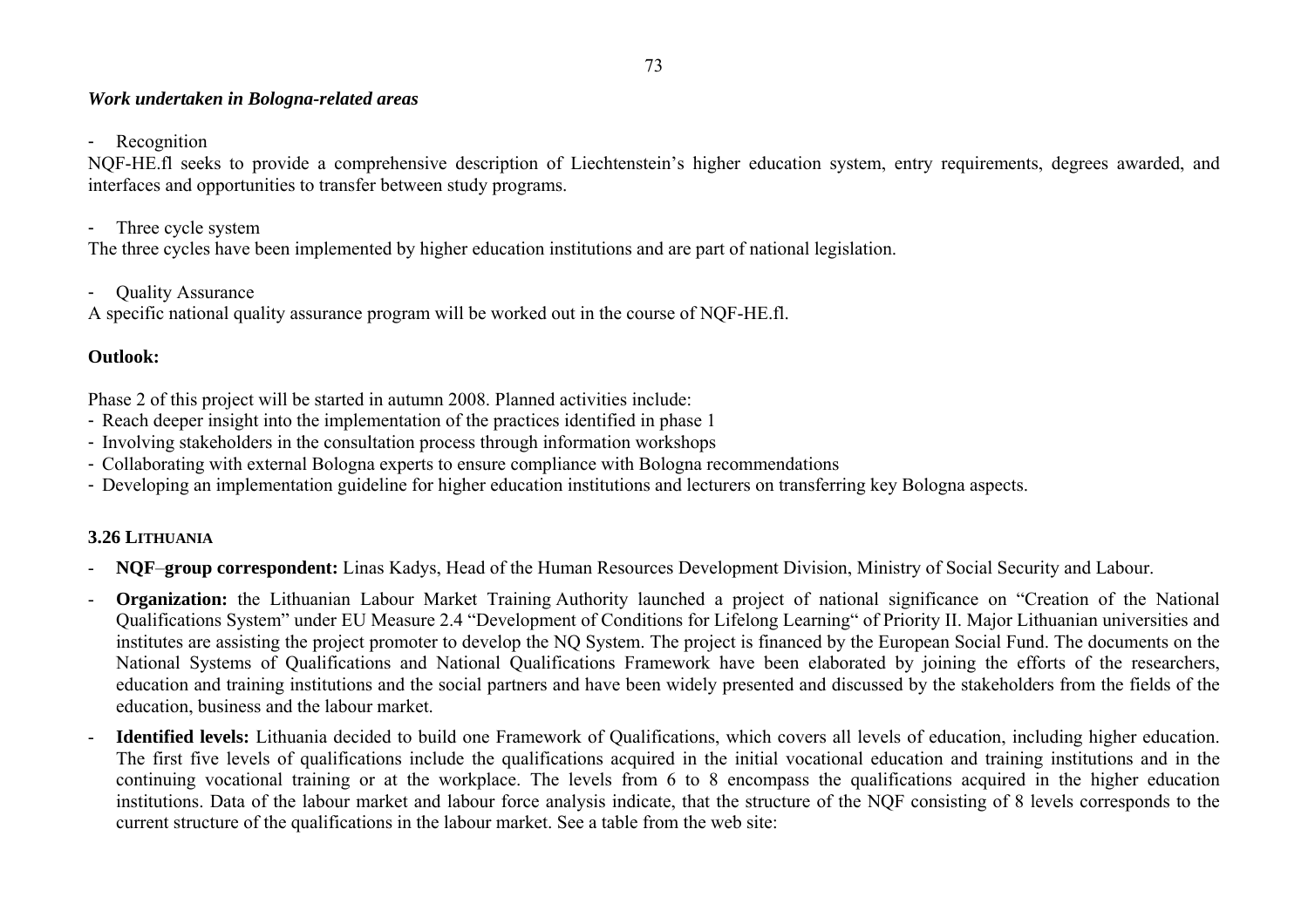| Level       | Qualifications at level V may be acquired at an initial vocational training or adult vocational education and training institution, or through non-formal and informal  |  |  |  |
|-------------|-------------------------------------------------------------------------------------------------------------------------------------------------------------------------|--|--|--|
|             | learning.                                                                                                                                                               |  |  |  |
|             | There are two sub-levels of the level V qualifications: 5a and 5b. Sub-level 5a qualifications may be acquired upon completing at least a half of the Bachelor's        |  |  |  |
|             | studies at a university and without achieving the Bachelor's degree. Sub-level 5b qualifications may be acquired upon completing a short 2-year studies programme       |  |  |  |
|             | at a college. Qualifications at both sub-levels may also be achieved through non-formal and informal learning.                                                          |  |  |  |
| Level       | At level VI, learning situations mostly are not stable and require solving of complex problems during the learning process. Learning is often highly specialised.       |  |  |  |
| <b>VI</b>   | Learning for level VI qualifications usually takes place in HE institutions. Level VI qualifications are associated with the first cycle of qualifications in Bologna   |  |  |  |
|             | Process framework. Level VI qualifications provide access to professional employment opportunities. Level VI qualifications also provide access to further learning     |  |  |  |
|             | opportunities in the same field of studies or moving to a related field of studies.                                                                                     |  |  |  |
| Level       | Typical learning situations are unfamiliar and require finding solutions to problems that involve many interacting factors and not all of these factors may be obvious  |  |  |  |
| <b>VII</b>  | to the individual. Learning is often highly specialised. Formal study for qualifications at level VII usually takes place in universities. Level VII qualifications are |  |  |  |
|             | associated with the second cycle in BP framework. Level VII qualifications offer access to employment and to career progression within the specialist field. They       |  |  |  |
|             | also open access to further specialist learning in universities.                                                                                                        |  |  |  |
| Level       | Learning situations for level VIII qualification are novel and require solving problems that involve many interacting factors. Learning takes place in a highly         |  |  |  |
| <b>VIII</b> | specialised field, study mostly takes place at universities. Level VIII qualifications are associated with the third cycle in BP framework.                             |  |  |  |
|             | Level VIII qualifications offer access to employment opportunities in specialist fields and career progression for those involved in jobs requiring research skills,    |  |  |  |
|             | scholarly work, and leadership.                                                                                                                                         |  |  |  |

- **Notes:** Lithuania wants to develop a unified and transparent national system of qualifications embracing all the qualifications levels, ensuring transferability between levels, guaranteeing diversity of the ways of acquiring qualifications, and enabling flexibility in the rapidly changing environment. The NQF System is based on the labour community requirements and the labour market needs.

### **3.27 LUXEMBOURG**

No report submitted.

# **3.28 MALTA**

**- NQF**–**group correspondent:** James Calleja, Chief Executive, Malta Qualifications Council

## **- Organization:** *Details of National Qualifications Framework*

The Malta Qualifications Framework for Lifelong Learning\* is an eight-tier system with three major strands namely: compulsory and post-secondary education; vocational and professional training and Higher Education. Level descriptors have also been adopted and these are based on the EQF (for Levels 1 to 4) and the Dublin descriptors for Higher Education (for Levels 5 to 8).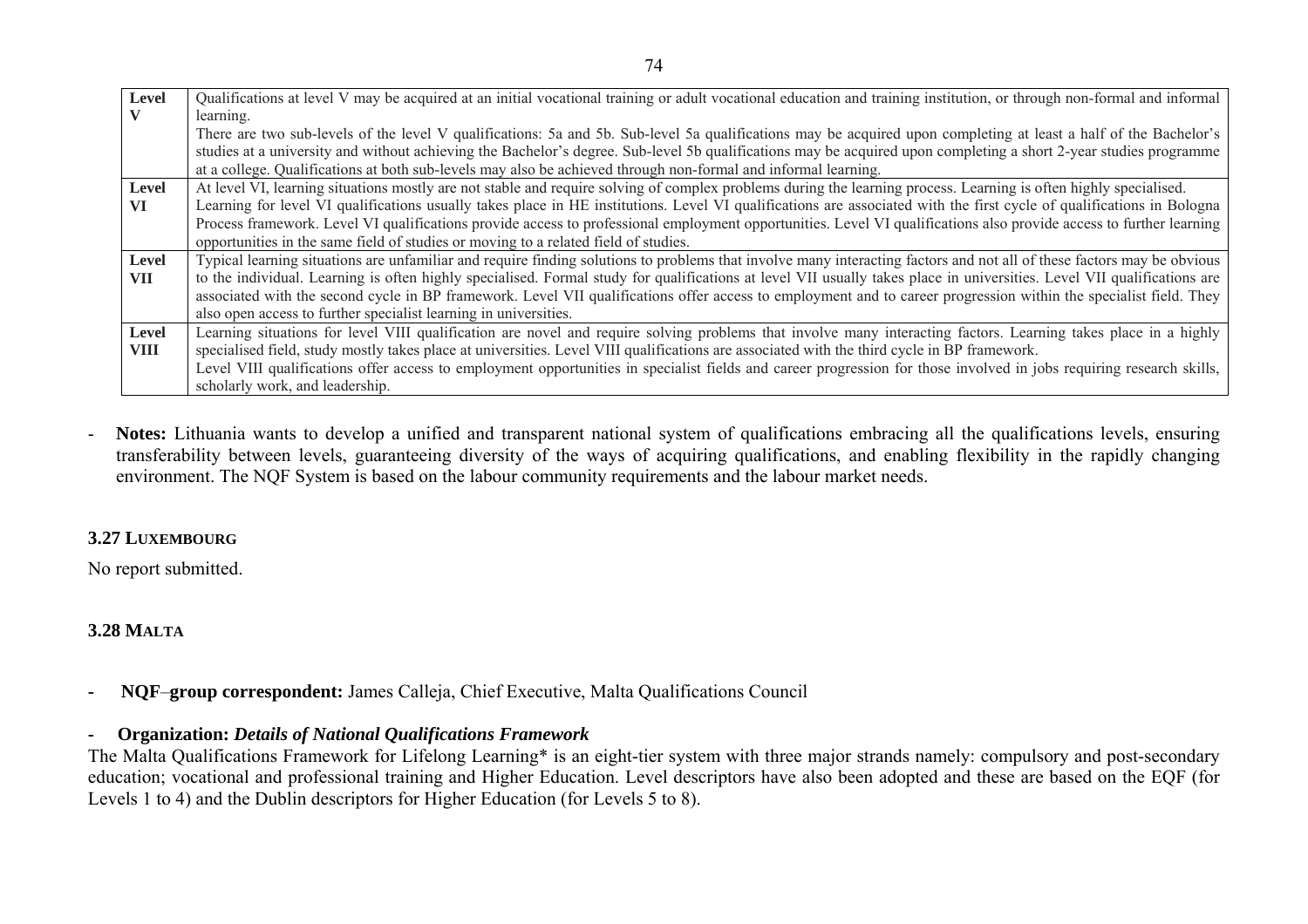The Legal base for Malta's Qualifications Framework is Legal Notice 345/2005 which is in the process of being amended in order to incorporate the agreed National Framework of Qualifications and the new level descriptors.

| <b>DOCTORAL DEGREE</b>                                                           |                                     | 8    |
|----------------------------------------------------------------------------------|-------------------------------------|------|
| <b>MASTER'S DEGREE</b><br>POSTGRADUATE DIPLOMA<br>POSTGRADUATE CERTIFICATE       |                                     |      |
| <b>BACHELOR'S DEGREE</b>                                                         |                                     | 6    |
| UNDERGRADUATE DIPLOMA<br>UNDERGRADUATE CERTIFICATE                               | <b>VET HIGHER</b><br><b>DIPLOMA</b> |      |
| <b>MATRICULATION LEVEL</b><br><b>ADVANCED LEVEL</b><br><b>INTERMEDIATE LEVEL</b> | VET DIPLOMA                         | 4(d) |
| <b>GENERAL EDUCATION LEVEL 3</b><br>SEC grade 1-5                                | <b>VET LEVEL 3</b>                  | 3(c) |
| <b>GENERAL EDUCATION LEVEL 2</b><br>SEC grade 6-7                                | <b>VET LEVEL 2</b>                  | 2(b) |
| <b>GENERAL EDUCATION LEVEL1</b><br><b>SCHOOL LEAVING CERTIFICATE</b>             | <b>VET LEVEL 1</b>                  | 1(a) |

### **- Identified levels:**

### ANNOTATIONS TO THE MQF

\* The National Qualifications Framework is designed in such a way as to be able to include diverse forms of qualifications not as yet covered by this Framework.

a Attainment of the Basic Employment Passport together with either the Adult Skills Certificate or the MQC 8 Key Competences at Level 1 are also considered as a full VET Level 1 qualification.

a The MQC recommends that a Full VET Level 1 qualification should enjoy the same parity of esteem as a Full School Leaving Certificate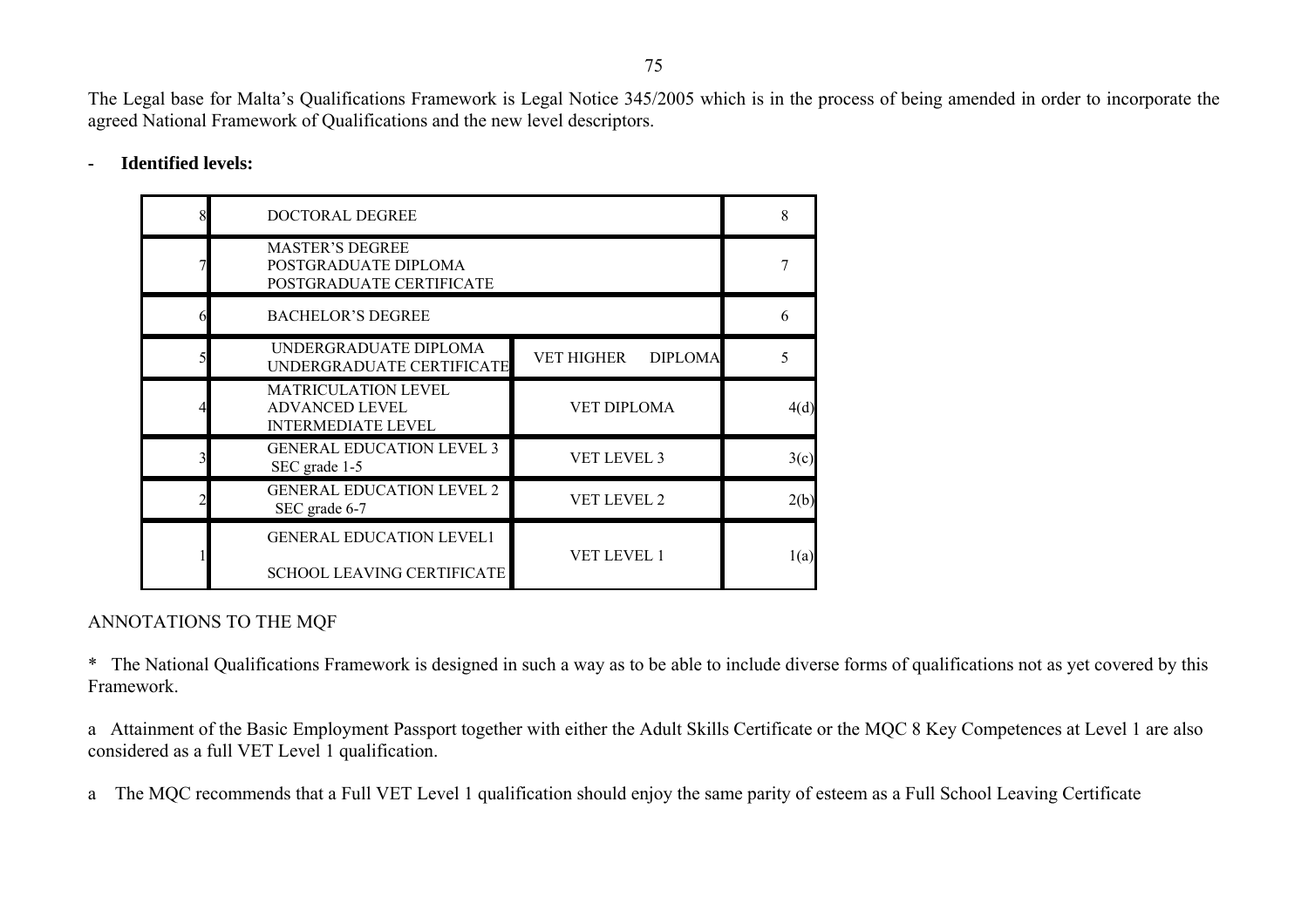b The Malta Qualifications Council recommends that a full VET Level 2 qualifications should enjoy the same parity of esteem as 4 General Education Level 2 subjects.

c The Malta Qualification Council recommends that a full VET Level 3 qualification should enjoy the same parity of esteem as 6 General Education Level 3 subjects.

d The Malta Qualification Council recommends that a full VET Diploma should enjoy the same parity of esteem as 3 Advanced Level subjects.

**- Notes**: Type of NQF (sector based, bridging sectors, integrating sectors)

Malta's NQF is sector based and therefore level descriptors provide a link between sectors in the Framework.

The descriptors of the Malta Qualifications Framework are based on the EQF level descriptors for Levels 1 to 4 and on the Dublin descriptors for Levels 5 to 8.

The Malta Qualifications Framework is also based on the use of learning outcomes. In the process being used by the Malta Qualifications Council (the guardian of Malta's National Qualifications Framework) to align (reference) qualifications to the MQF is based on learning outcomes, quality assurance and occupational standards for vocational and professional training. Learning outcomes are a key feature in the literature provided to describe Malta's Qualifications Framework and initiatives are being taken in all higher education institutions to transform the description of qualifications in a learning outcomes approach.

#### **3.29 MOLDOVA**

No report submitted.

## **3.30 MONTENEGRO**

- **NQF**–**group correspondent:** Biljana Misović, senior adviser for higher education, Ministry of Education and Science of Montenegro.
- - **Organization:** the Working Group involves representatives from all relevant institutions, including the Ministry of Education and Science, Ministry of Labour and Social Welfare, University of Montenegro, the ENIC centre, Employment Bureau, Bureau for Education Services, etc.
- **Identified levels:** descriptors have been created for three principal cycles in HE in Montenegro: First cycle (Bachelor), Second cycle (Master and some other diplomas which, according to the credit range, provide direct access to PhD studies), Third cycle (Doctorate). Referring to the principles of the design of the NQF and the existing structure of the education levels in Montenegro, it is considered that 8 levels of qualifications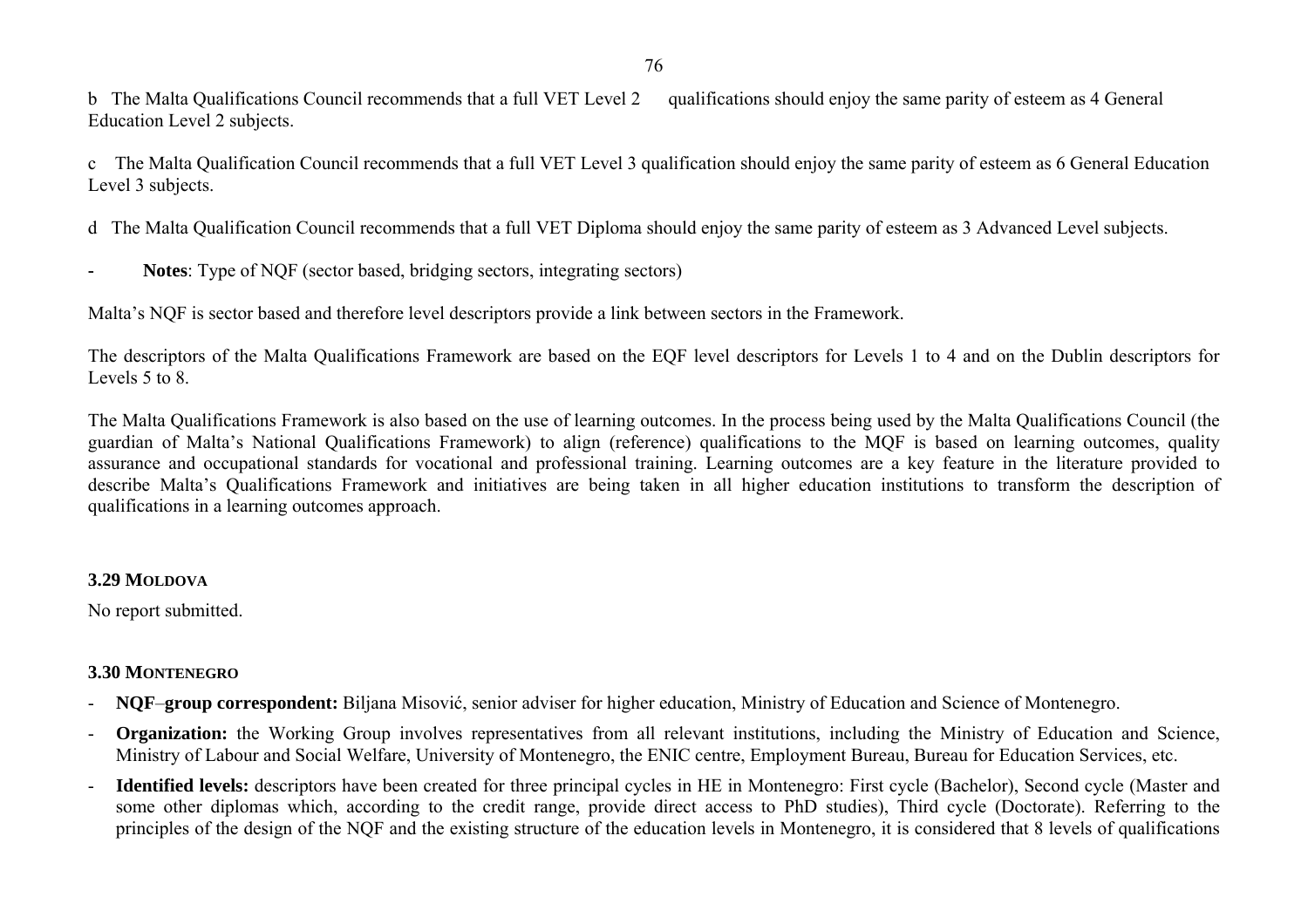for the NQF are sufficient. The first four levels of qualifications include the qualifications acquired in the initial vocational/general education and training institutions awarded after completed elementary school and during the secondary school education. The fifth level of qualifications is the intermediary level between the levels of vocational qualifications and the levels of higher education qualifications-upper secondary education. The levels from 6 to 8 encompass the qualifications acquired in the higher education institutions.

**Credit system:** All the levels for higher education are credit range limited. The  $6<sup>th</sup>$  level, or the first one in higher education, encompasses all the academic and professional bachelor degrees in the range of minimum 180 and maximum 240 credits. University of Montenegro recognizes the Bachelor degrees in duration of three as well as four years. The second level is within the range of minimum 240 up to maximum 420 credits and includes all kinds of postgraduate studies (academic and applied) after the award of 240 credits, academic bachelor degree of regulated professions with a duration of 5 years or 300 credits, bachelor degree in medicine in duration of 6 years or 360 credits, former master degrees issued at the University of Montenegro in the credit range of 360 to 420 credits. The third level is the Doctorate level awarded with minimum of 480 credits with minimum 180 credits in third cycle studies.

### **3.31 NETHERLANDS**

-**NQF**–**group correspondent:** Denise M. R. Heiligers, Ministry of Education, Culture and Science, Department of Higher Education.

**Organization:** the draft version of the NOF-HE has been developed in broad contact with stakeholders in the HE-sector as well as business representatives. The final draft will be sent to the representations of the universities and universities of applied sciences for confirmation. An international panel is being approached to verify the NQF.

**Identified levels:** Short Cycle - Associate degree; First level – Bachelor degree; Second level – Master degree; Third level ending with the Doctoral degree.

## **3.32NORWAY**

- -**NQF**–**group correspondent:** Mrs. Tone Flood Strøm, Senior Adviser, Ministry of Education and Research, Department of Higher Education.
- **Organization:** representatives from the Ministry, the Norwegian Agency for Quality Assurance in Education (NOKUT), the Norwegian Association of Higher Education Institutions and the student unions. There is also a reference group consisting of: representatives from the higher education institutions, the post-secondary non-tertiary institutions, the upper secondary schools, the Norwegian Association for Adult Learning, the Norwegian Institute for Adult Learning (VOX), the Norwegian Registration Authority for Health Personnel (SAFH), the trade unions, the Confederation of Norwegian Enterprises, the Union of Education, the Norwegian Association of Researchers, the Norwegian Centre for International Cooperation in Higher Education (SIU) as well as the Ministry of Trade and Industry.
- **Identified levels:** the actual proposal for a Norwegian QF for HE consists of level descriptors for the three levels of higher education. The level descriptors describe the knowledge, skills, and competence expected from all candidates successfully completing the said level. The grading system is used in order to separate the achievements. The categories chosen for the descriptors in the proposal for a higher education framework are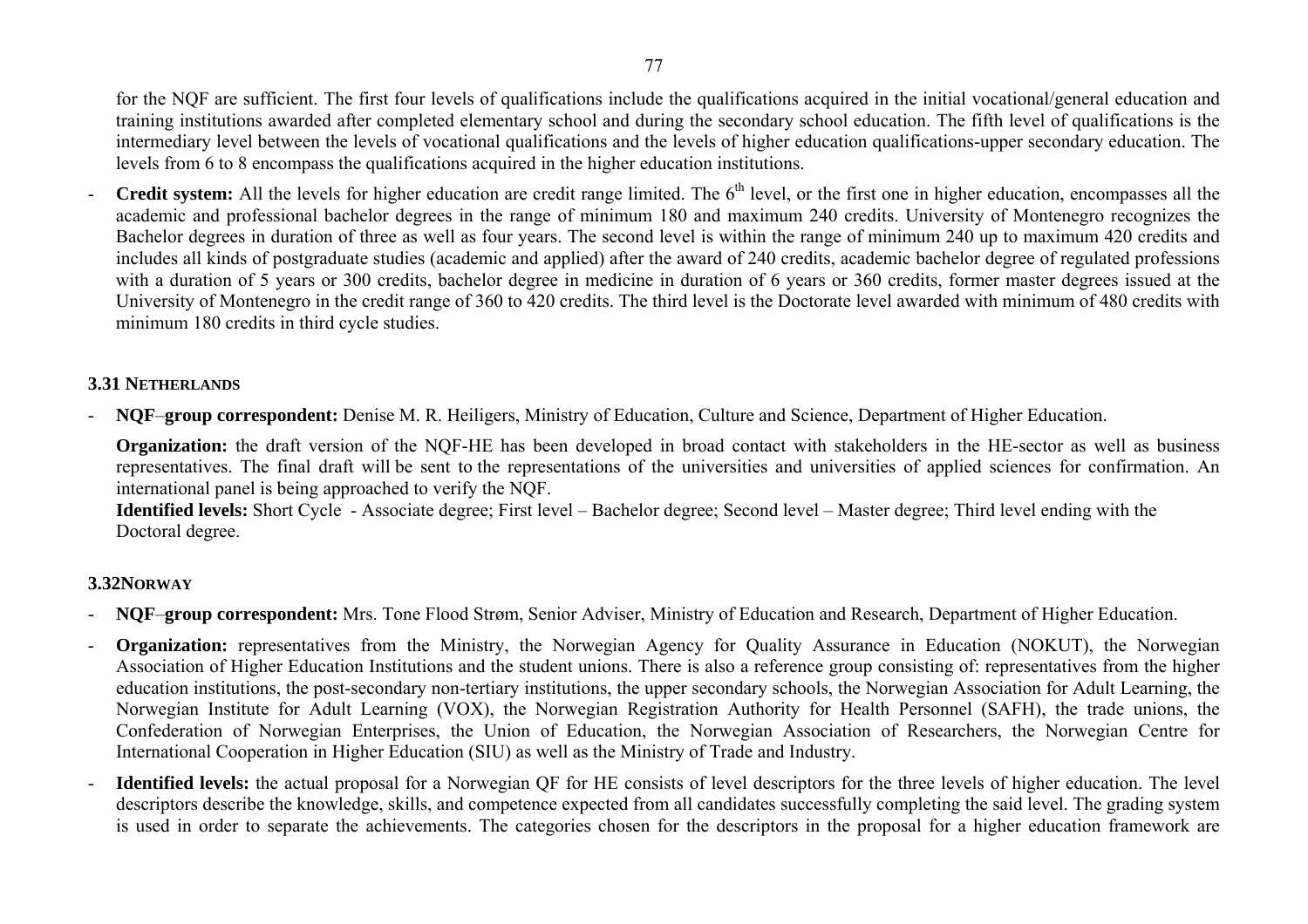knowledge, skills and competence - the categories used also in the EQF. The framework consists of cycle descriptors only, not intermediate levels, but there are intermediate qualifications. There is one common descriptor for each cycle, which covers all programmes, also professional programmes, fine arts etc. The Ministry is currently also considering whether there are qualifications which need separate descriptors, i.e. qualifications which cannot be included in one of the three main level descriptors. This work will be carried out in close contact with the stakeholders. The additional descriptors, if needed, will be developed and incorporated into the framework by the end of 2009

 **Notes:** In Norway the proposal for a framework builds on existing legislation and regulations. It is not seen as a regulatory instrument, but primarily as an information tool.

#### **3.33 POLAND**

Polish Qualification Framework: Krajowa Struktura Kwalifikacji – KASK

- -**NQF**–**group correspondent:** Prof. Ewa Chmielecka, Warsaw School of Economics, president of the Polish QF Working group.
- **Organization:** The Ministry of Science and HE (MNiSzW) nominated the Working Group for NQF consisting of experts in HE issues (mainly the Bologna Experts) + a limited group of crucial stakeholders (altogether 18 people, Prof. Ewa Chmielecka is a coordinator of the Working Group). Later the Steering Committee for NQF HE was established (full set of stakeholders, governmental agencies represented at the level of deputyministers). Cooperation with the Main Council of HE, the National Accreditation Committee, students' organizations.
- **Identified levels:** adaptation of the Dublin descriptors (for 3 main cycles). The Glossary of the main terms close to the NQF showing clearly difficulties of proper translation. Profiles based on learning outcomes (vocational, research, general; fields of study decision making levels: central, inter-institutional, institutional). Legal regulations. Proposals for changes in the accreditation (evaluation) standards (based on learning outcomes).
- - **Notes:** Polish achievements:
	- a draft of the PQF. Main questions answered (partially in a tentative manner) + the list of problems/issues to be solved in the next steps + the large set of documents, good practices and examples illustrating the issues.
	- a group of about 15 people being true experts in the Bologna QF and NQF trained at workshops and seminars, familiar with issues of QF, also difficulties and traps in projecting.
	- cooperation with the international bodies devoted to the QF (initial stage).
	- dissemination of information on the Bologna and national QF among the Polish academic community. Cooperation with the Main Council of HE, the National Accreditation Committee, students' organizations, others. The initial "consultation" was providing in parallel to designing the framework.
	- As to the development of the NQF HE projecting: draft of the Polish doctoral studies standards based on NQF was prepared by the Working Group for request of the Main Council for HE and the Ministry of Science and HE.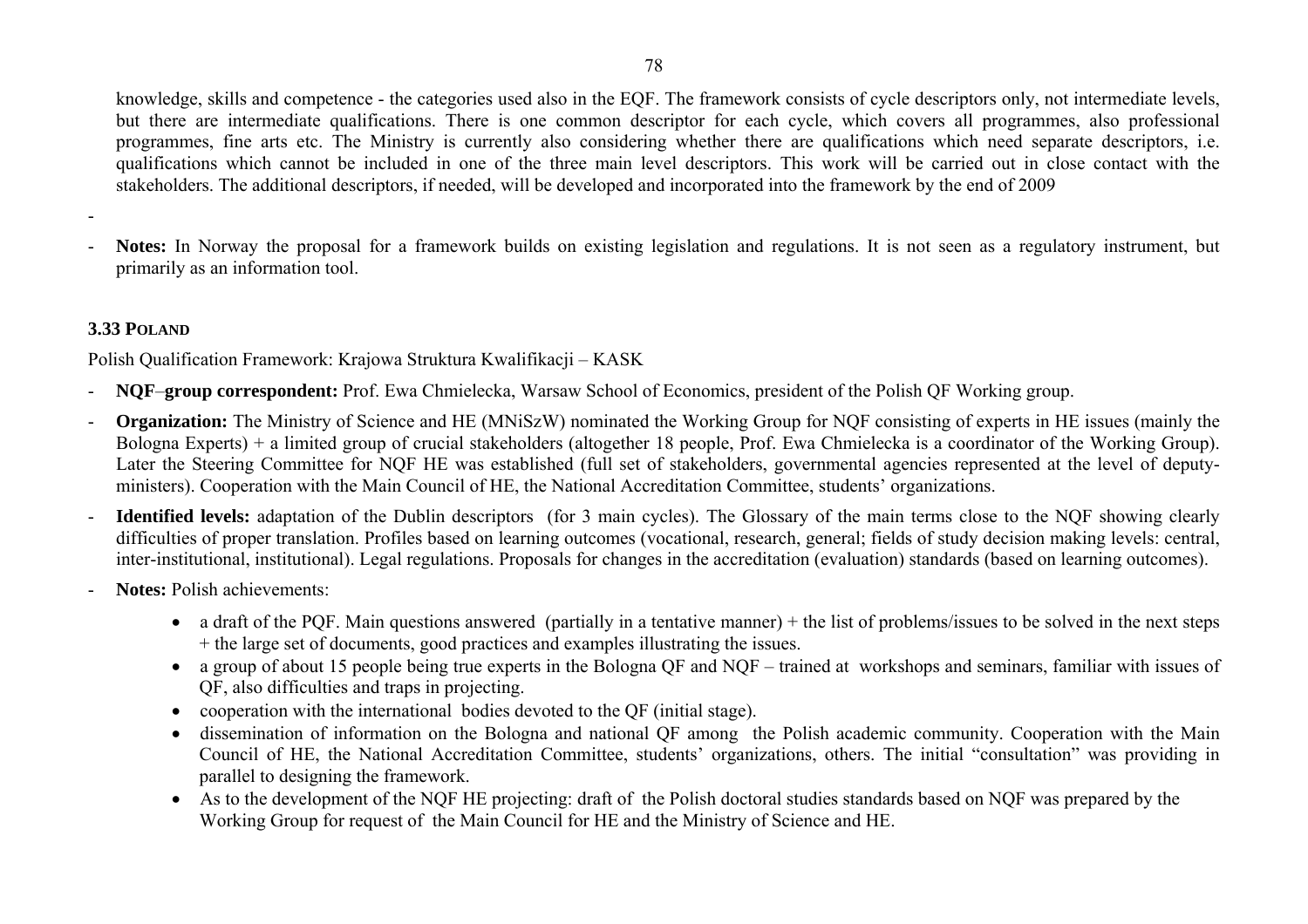#### **3.34 PORTUGAL**

No report submitted.

### **3.35 ROMANIA**

- **NQF**–**group correspondent:** Sorin Eugen Zaharia PhD, Head of ACPART.
- **Organization:** the Ministry of Education made explicit the roles and responsibilities of the various actors involved in the development of the National Qualifications Framework for Higher Education. Under this context the National Agency for Qualifications in Higher Education and Partnership with Economic and Social Environment – ACPART was set up in November 2005. ACPART has its headquarter in Bucharest and has four branches in Cluj-Napoca, Timişoara, Iaşi and Galaţi, which ensures both national and regional coverage of its activities. ACPART is lead by Sorin Eugen Zaharia PhD.
- **Identified levels:** Romanian higher education is structured, according to the Bologna process, on the three main cycles: Bachelor, Master's and Doctorate. The NQFHE model is compatible with the European Qualifications Framework (EQF) vision, especially with the learning outcomes specified by the EQF for qualification levels 6, 7 and 8. The structure and contents of the model capitalize on the Dublin descriptors as well as on elements of models that enjoy a wider audience, such as: Irish, British, Dutch etc. At the same time, this model has its own identity; it integrates categories and types of competences, qualification levels and specific descriptors.

**Notes:** ACPART is a promoter within a Leonardo da Vinci Project "Developing Key Methodological Units for the Implementation of EQF by Means of NQFs – EQF by NQFs" (January 2007–December 2008) and has as partners universities and other institutions from France, Ireland, the Netherlands, Spain and United Kingdom

## **3.36 RUSSIAN FEDERATION**

- -**NQF**–**group correspondent:** it has been reported that there are problems with appointing a Russian national correspondent for QF.
- **Organization:** no information.
- **Identified levels:** no information.

# **3.37 SERBIA**

No report submitted.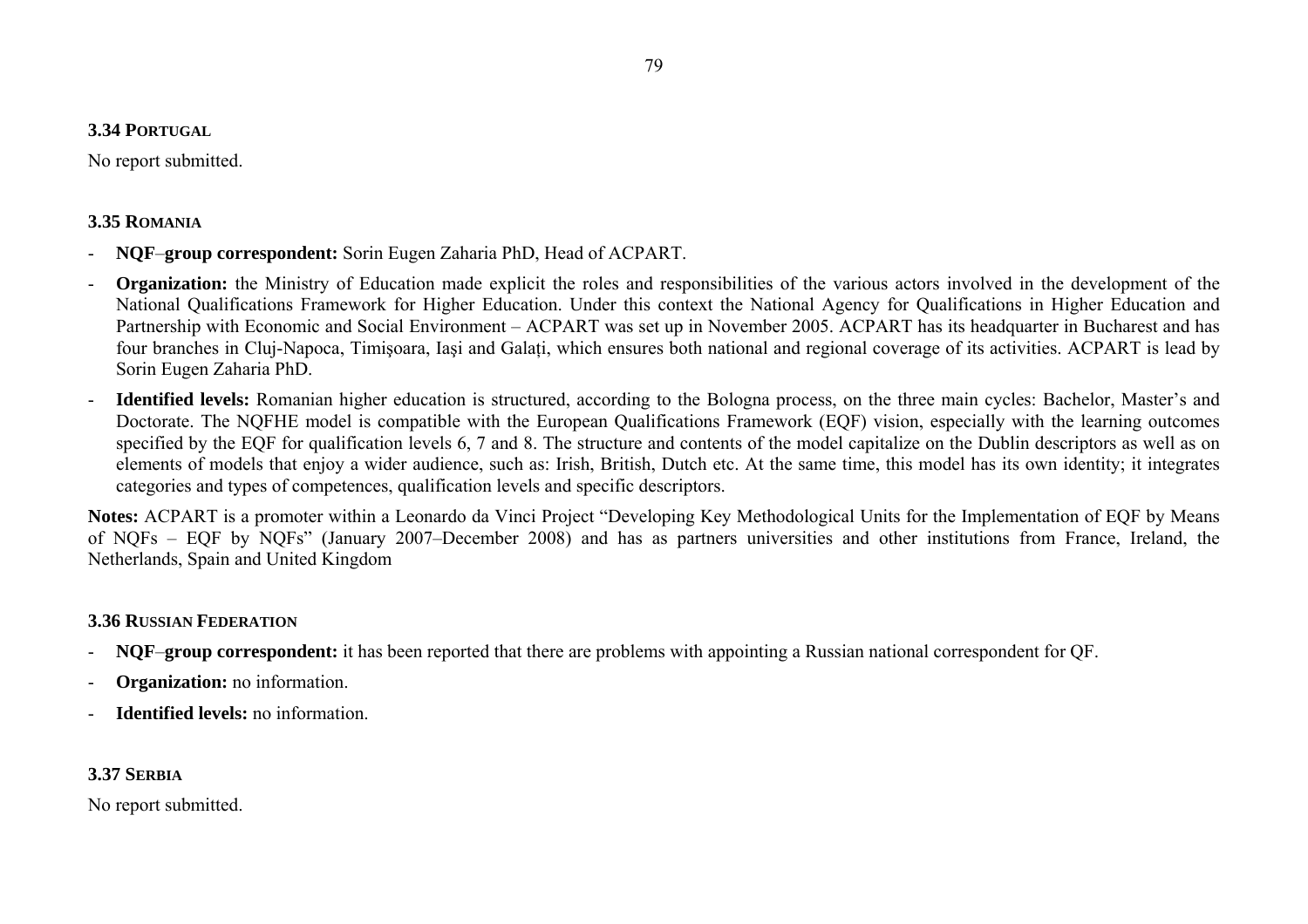#### **3.38 SLOVAK REPUBLIC**

No report submitted.

## **3.39 SLOVENIA**

**NQF**–**group correspondent:** Darinka Vrečko**,** Ministry of Higher Education, Science and Technology.

**Organization:** The Higher Education Act stipulates that the HEOF be adopted by the Higher Education Council of the Republic of Slovenia. In 2006 the Decree on the Introduction and Use of the Classification System of Education and Training (**KLASIUS**) to be used as the compulsory national standard was adopted. The draft Decree was prepared by a working group consisting of representatives of the Ministry of Education and Sport, the Ministry of Higher Education, Science and Technology and the Statistical Office of the Republic of Slovenia (SORS). The implementation of **KLASIUS** will be in line with the agreement concluded by the Ministry of Education and Sport, the Ministry of Higher Education, Science and Technology, the Ministry of Labour, Family and Social Affairs and the SORS. The agreement specifies tasks in the following key areas:

- introduction of **KLASIUS** in the procedures of adopting and accreditation of training and education programmes;
- in the procedures of adopting the catalogues of standards of professional qualifications and skills for the national qualification system;
- in keeping of official and other administrative databases and in national statistics; and
- further development and updating of **KLASIUS** including the definition and actual implementation of the links between **KLASIUS** and the national framework for qualifications.
- **Identified levels:**eight levels (witwo sub-levels at level 6 and 8)

# **3.40 SPAIN**

- - **NQF**–**group correspondent:** Prof. Dr. José-Ginés Mora, Director Centre for the Study of Higher Education Management (CEGES), Valencia University of Technology.
- **Organization:** no information.
- **Identified levels:** no information.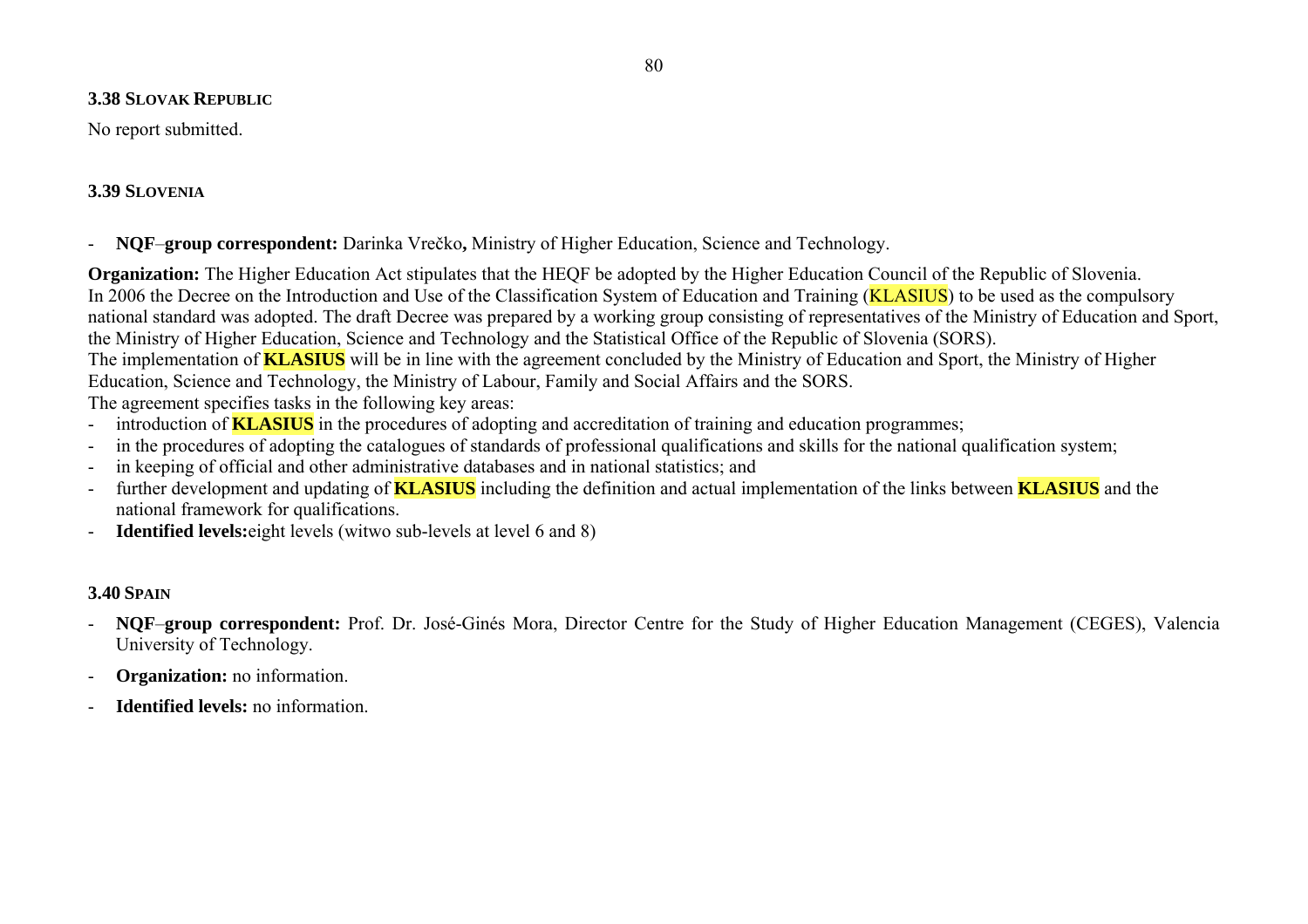### **3.41 SWEDEN**

- **NQF**–**group correspondent:** Albin Gaunt, Head of Section, Ministry of Education and Research, Division for Higher Education.
- **Organization:** Sweden has taken a legislative approach to the development of a national qualifications framework. The legislation was developed in collaboration with HE Institutions and other relevant stakeholders. Based on the legislative changes, the Swedish National Agency for Higher Education was commissioned by the Swedish government to draft a proposal for a national qualifications framework. The framework will be published in 2009.
- **Identified levels:** All qualifications are now defined in terms of learning outcomes, levels (using the first, second and third cycles specified in the Bologna Process) and workload (using the European Credit Transfer System). General qualifications, Professional qualifications and Qualifications in the field of Arts are outlined.

### **3.42 SWITZERLAND**

Switzerland also refers to the National website for more detailed information about the Swiss NOF (nfq.ch-HS): http://www.qualifikationsrahmen.ch

- **NQF**–**group correspondent:** Susanne Obermayer, CRUS Rectors' Conference of the Swiss Universities, Head Bologna and ECTS Coordination.
- **Organization:** Jointly by the Rectors' Conference of the Swiss Universities (CRUS), the Rectors' Conference of the Swiss Universities of Applied Sciences (KFH), and the Swiss Conference of Rectors of Universities of Teacher Education (COHEP). In close collaboration with the Center of Accreditation and Quality Assurance of the Swiss Universities (OAQ). In addition, all other interested parties are included in the project (students, HE teaching staff, labour market representatives, etc.).
- **Types of institutions covered:** universities (including the federal institutes of technology); university-level institutions; universities of applied sciences; universities of teacher education; institutions and programmes accredited by the Swiss University Conference (CUS).
- - **Identified levels:** first and second academic degrees; Doctorate; further education (tertiary level study programmes that – in the Swiss HE system – are not part of the first-, second- and third-cycle systematics).

# **3.43 "THE FORMER YUGOSLAV REPUBLIC OF MACEDONIA"**

- **NQF**–**group correspondent:** Nadežda Uzelac, Coordinator of NQF Working Group, Department on Higher Education, Ministry of Education and Science.
- **Organization:** the Minister appointed a Working group for the NQF. As an instrument of the Government in implementing the NQF, the Quality assurance bodies are responsible to the Minister of Education and Science who has the power to appoint their members.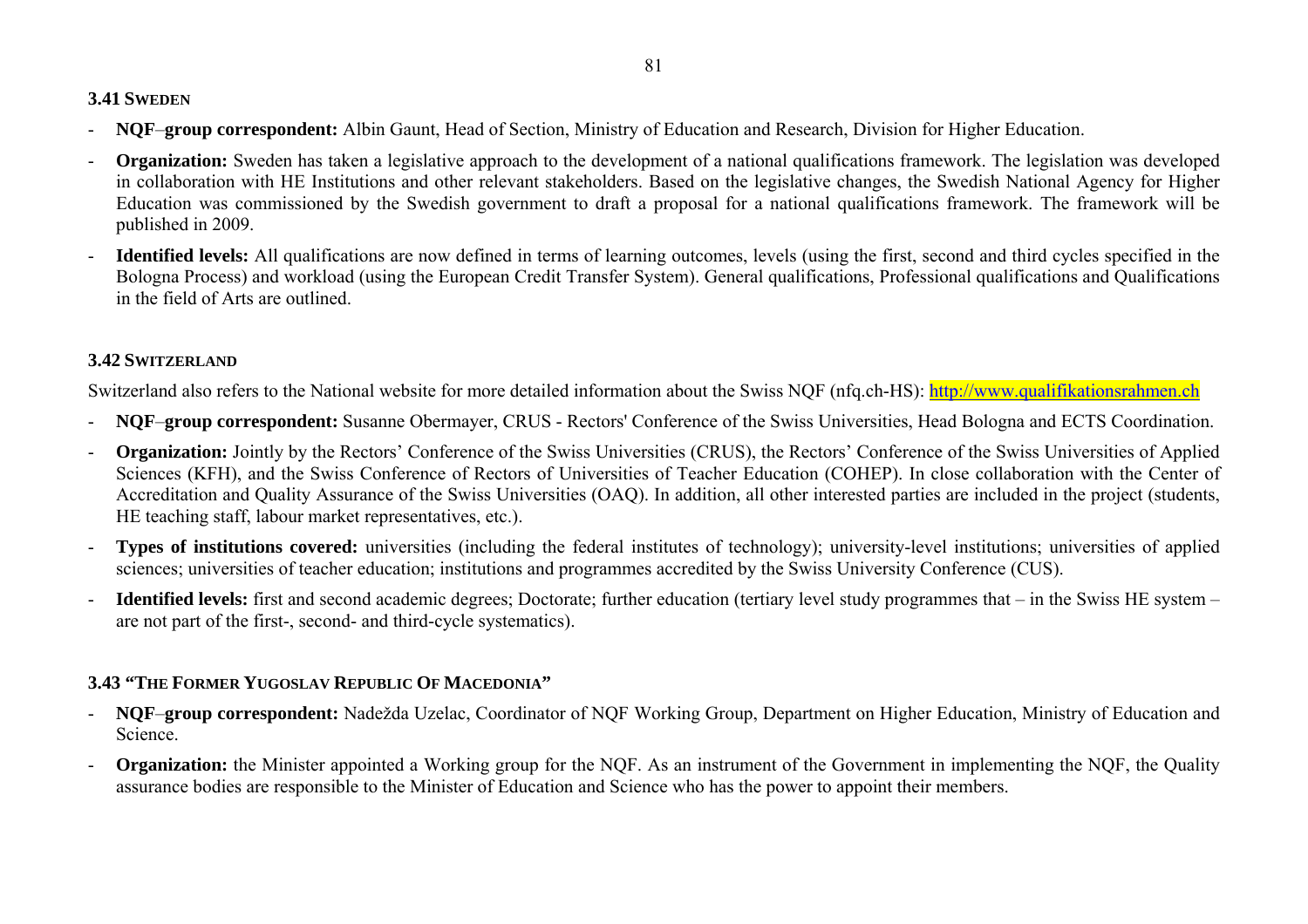- **Identified levels:** The NQF will comprise 8 levels. What the higher education in particular concerns all levels within will range from 5 to 8. The four levels will relate to the three Bologna cycles: 1<sup>st</sup> Bologna cycle level = 5-6<sup>th</sup> EQF level = NQF level; 2<sup>nd</sup> Bologna cycle level = 7<sup>th</sup> EQF level = NOF level;  $3<sup>rd</sup>$  Bologna cycle level =  $8<sup>th</sup>$  EQF level = NOF level. What the credit ranges concerns the following situation is in present:
	- Faculties have implemented the standards of ECTS, i.e. have decided on applying 60 credits in one study year (30 per semester) with a total of 240 credits for undergraduate studies, 60-120 for second cycle (or 300 in total for first and second cycle);
	- Third cycle (three years duration) need 180 credits;
	- Study programs with three-year duration accumulate 180 credits.

## **3.44TURKEY**

Turkey is working on the elaboration of the NQF, including the website.

- **NQF**–**group correspondent:** Prof. Dr. Atilla Eriş, Head of NQF Commission, Member of the YÖK Executive Council, Uludağ University, Department of Agricultural Engineering.
- **Organization:** a special committee was set up within YOK responsible for OF with the Decision of the Council. This committee was then consisting of 5 members and had regular meetings. The stakeholders were identified as universities, NGOs, business sector and employees. In July 2008, the members of the committee have increased to 9 and also a working group on NQF consisting of 13 members has been established. The committee and the working group are involved in the consultation process with stakeholders, other than universities (namely the NGOs and business sector representatives).
- **Identified levels:** the committee has prepared draft level descriptors (learning outcomes) for all degree levels (short cycle, first cycle, second cycle and third cycle).

# **3.45 UKRAINE**

No report submitted.

# **3.46 UNITED KINGDOM**

QAA publishes thematic briefings based on analyses of reports as they appear during the course of a review cycle, which give us timely information on emerging issues and areas of good practice. They are called *Outcomes from institutional audit* and we have such reports for elements of the Academic Infrastructure including the FHEQ eg:

http://www.qaa.ac.uk/academicinfrastructure/FHEQ/EWNI/default.asp

- **NQF**–**group correspondent:** Carolyn Campbell, Quality Assurance Agency.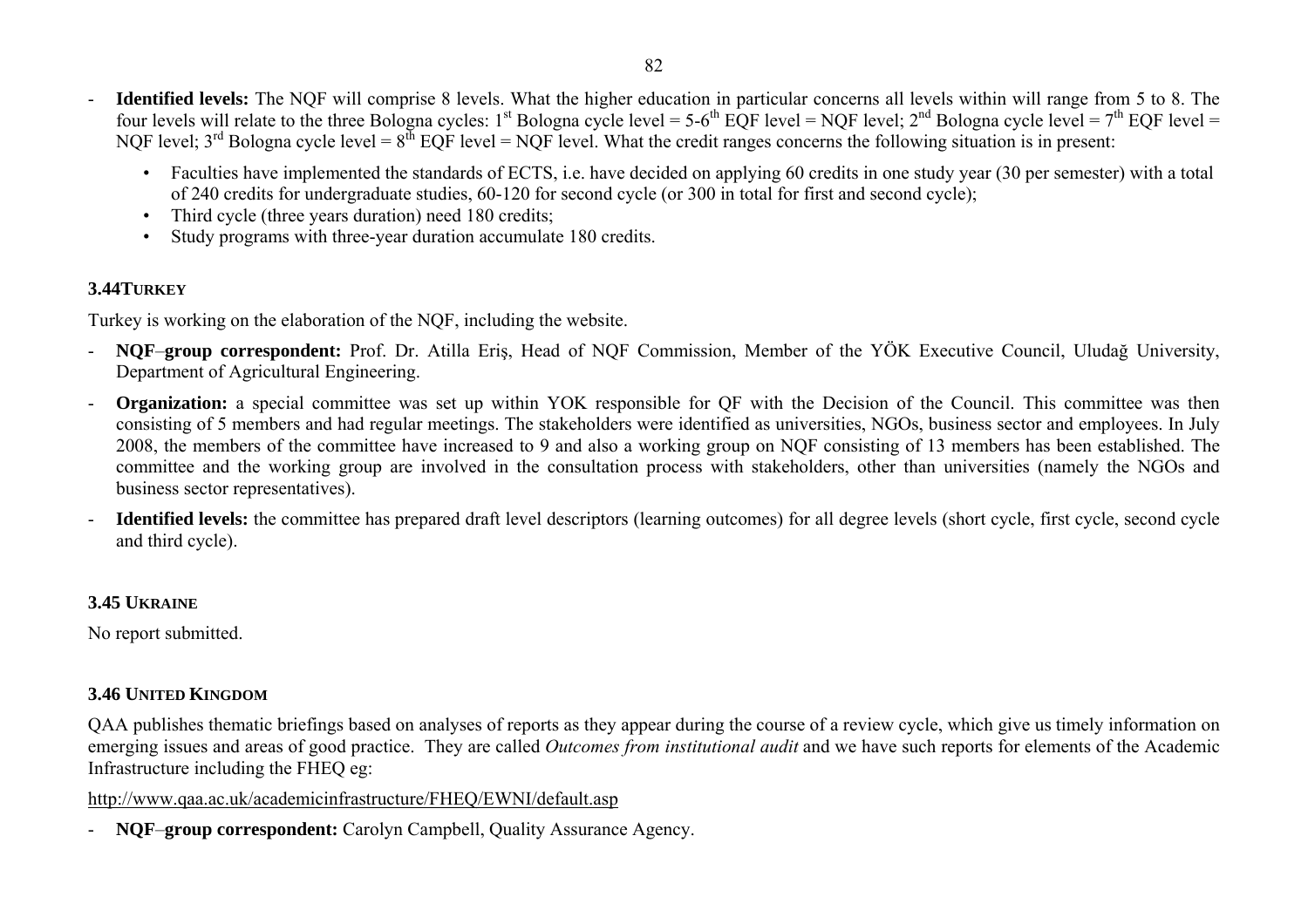- **Organization:** The FHEQ-EWNI one of the external reference points for quality and standards in the Academic Infrastructure developed by QAA in collaboration with the UK higher education sector. The Academic Infrastructure is a set of nationally agreed reference points that help to describe good practice and academic standards. The other reference points are the QAA Code of Practice, subject benchmark statements and programme specifications. QAA was asked by Bill Rammell, our higher education Minister and by the devolved governments and administrations in Wales and Northern Ireland, to coordinate the self certification of the FHEQ (EWNI).
- -**Identified levels:** see the web site.

#### **3.**46 **Bis UNITED KINGDOM / Scotland**

The Framework for Qualifications of Higher Education Institutions in Scotland is based on 6 levels (see web link); qualification descriptors for each of the main types of higher education qualifications and which set out the characteristic outcomes, attributes and skill s that holders of those awards would posses. The Framework is managed by QAA Scotland with the advice of the Scottish Advisory Committee on Credit and Access (a joint committee with Universities Scotland). The Framework sits within a wider lifelong learning framework: the Scottish Credit and Qualifications Framework (SCQF) which itself has 12 levels (each with a general descriptors) and which use a common credit unit. The SCQF is managed by a separate organisation (The SCQF Partnership) of which QAA is one of 5 partner owners.

As in the rest of the UK, the FHEQ for Scotland is part of a wider set of reference points designed for use by higher education institutions in their assurance of the quality and standards of higher education provision and awards.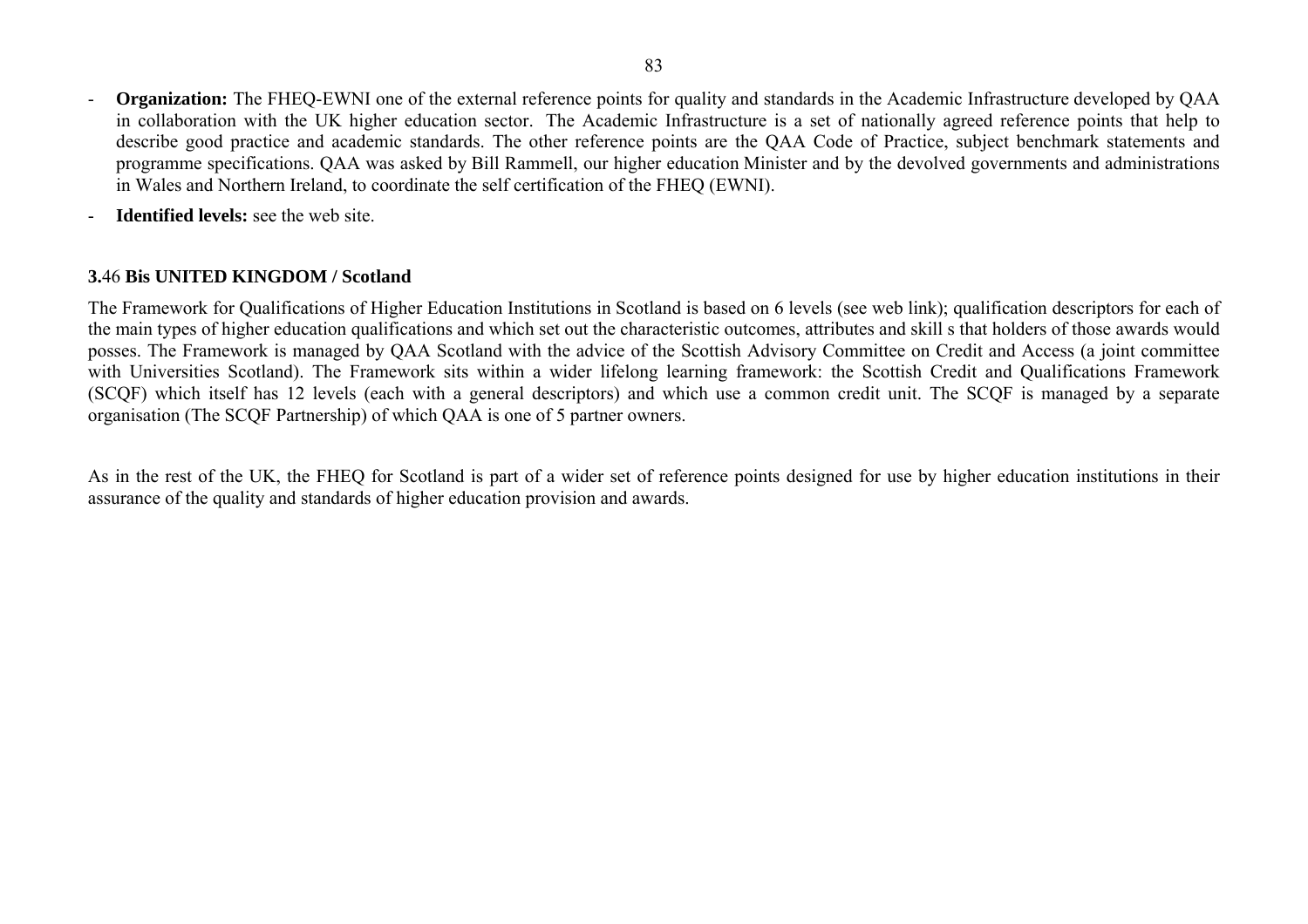# **4. WHAT IS THE STAGE OF DEVELOPMENT OF THE NQF WEB SITE?**

### **4.1 ALBANIA**

The Albanian web site is under construction.

#### **4.2 ANDORRA**

Andorra says that when the first design structure will be presented to the stakeholders the NQF will be set at the web page of the Ministry: www.ensenyamentsuperior.ad

### **4.3 ARMENIA**

No report submitted.

### **4.4 AUSTRIA**

Austria regularly updates the information that the Ministry provides about EQF/NQF on the web site (it is only in German):

http://www.bmwf.gv.at/submenue/wissenschaft/national/nqr/

For general education and VET:

http://www.bmukk.gv.at/europa/bildung/nqr/nationaler\_qualifikationsrah.xml

### **4.5 AZERBAIJAN**

No report submitted.

## **4.6.1 BELGIUM (FLEMISH COMMUNITY)**

http://www.nvao.net/nqf-fl.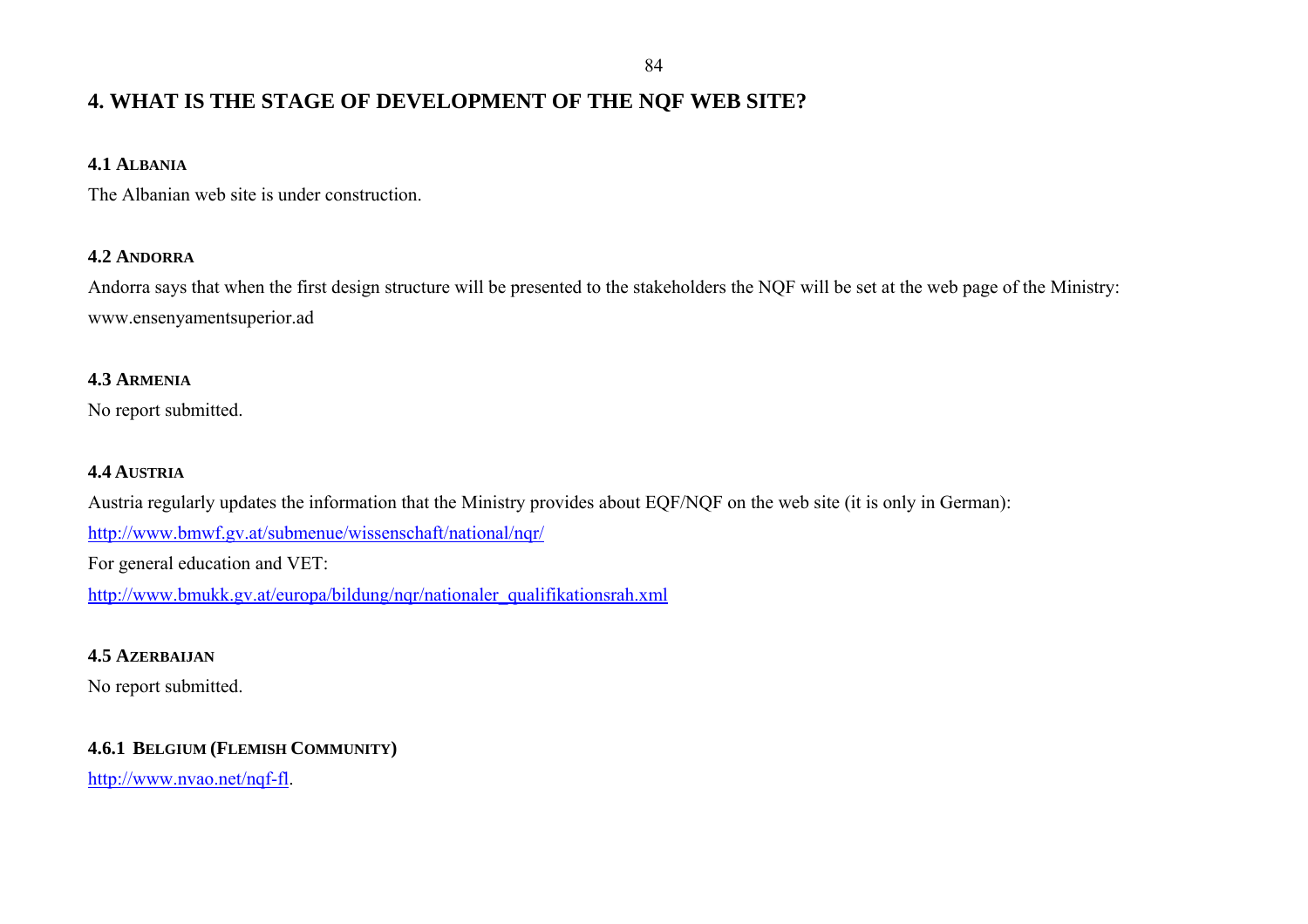#### **4.6.2 BELGIUM (FRENCH COMMUNITY)**

http://www.enseignement.be/index.php?page=25784&navi=2760

#### **4.7 BOSNIA AND HERZEGOVINA**

The web site will be established within ENIC/NARIC centre and it is expected by 2010.

### **4.8 BULGARIA**

The Bulgarian web site is under construction.

### **4.9 CROATIA**

The web site has been established in September 2008 in Croatian, with main parts also in English:

http://hko.vlada.hr

## **4.10 CYPRUS**

No report submitted.

## **4.11 CZECH REPUBLIC**

The Bologna web site, established under the project of Bologna Experts (previous Bologna Promoters), is used to provide information on the developments under NQF action line as well (it's in Czech and English). It is under construction, and it's planned to be better structured in the part providing information on NQF during the autumn. See

www.bologna.msmt.cz

## **4.12 DENMARK**

The Danish national web site was set up in 2003 and is updated regularly by the Danish ENIC/NARIC centre, CIRIUS. Information on the QF and the NQF can be found in Danish at: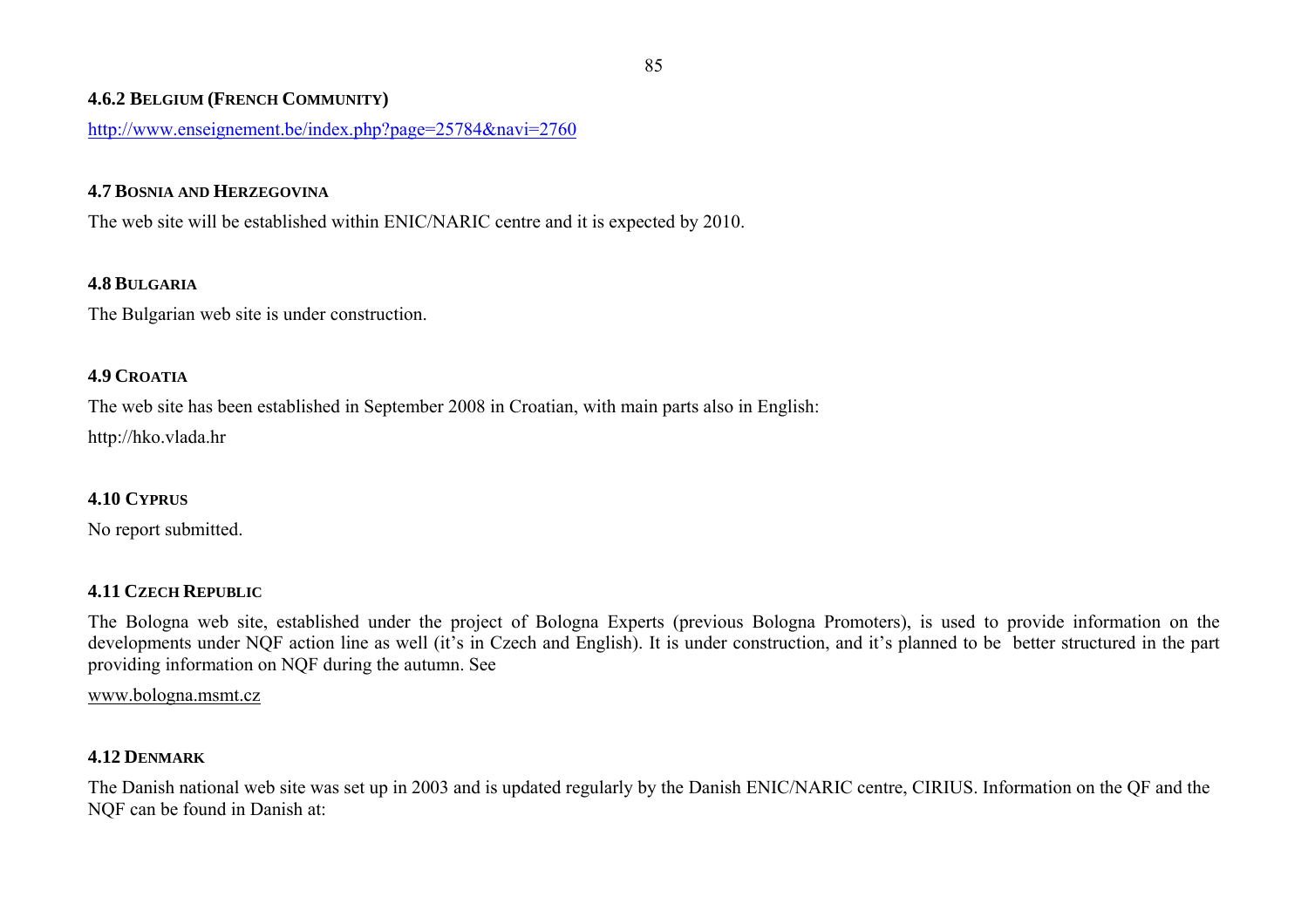#### www.ciriusonline.dk/kvalifikationsrammer

and in English at:

#### www.ciriusonline.dk/qf

### **4.13 ESTONIA**

Estonia has not yet decided how to do the web site. Estonia is discussing whether incorporate this information into the web pages that are meant for the foreign students or to design something separately.

### **4.14 FINLAND**

No report submitted.

## **4.15 FRANCE**

A web site has been set : www.cncp.gouv.fr

### **4.16 GEORGIA**

The new draft on NQF for HE is published on the MoES web site: www.mes.gov.ge

## **4.17 GERMANY**

The Qualifications Framework for German higher education qualifications is to be found on the website www.kmk.org.

## **4.18 GREECE**

There is no NQF website.

# **4.19 HOLY SEE**

No report submitted.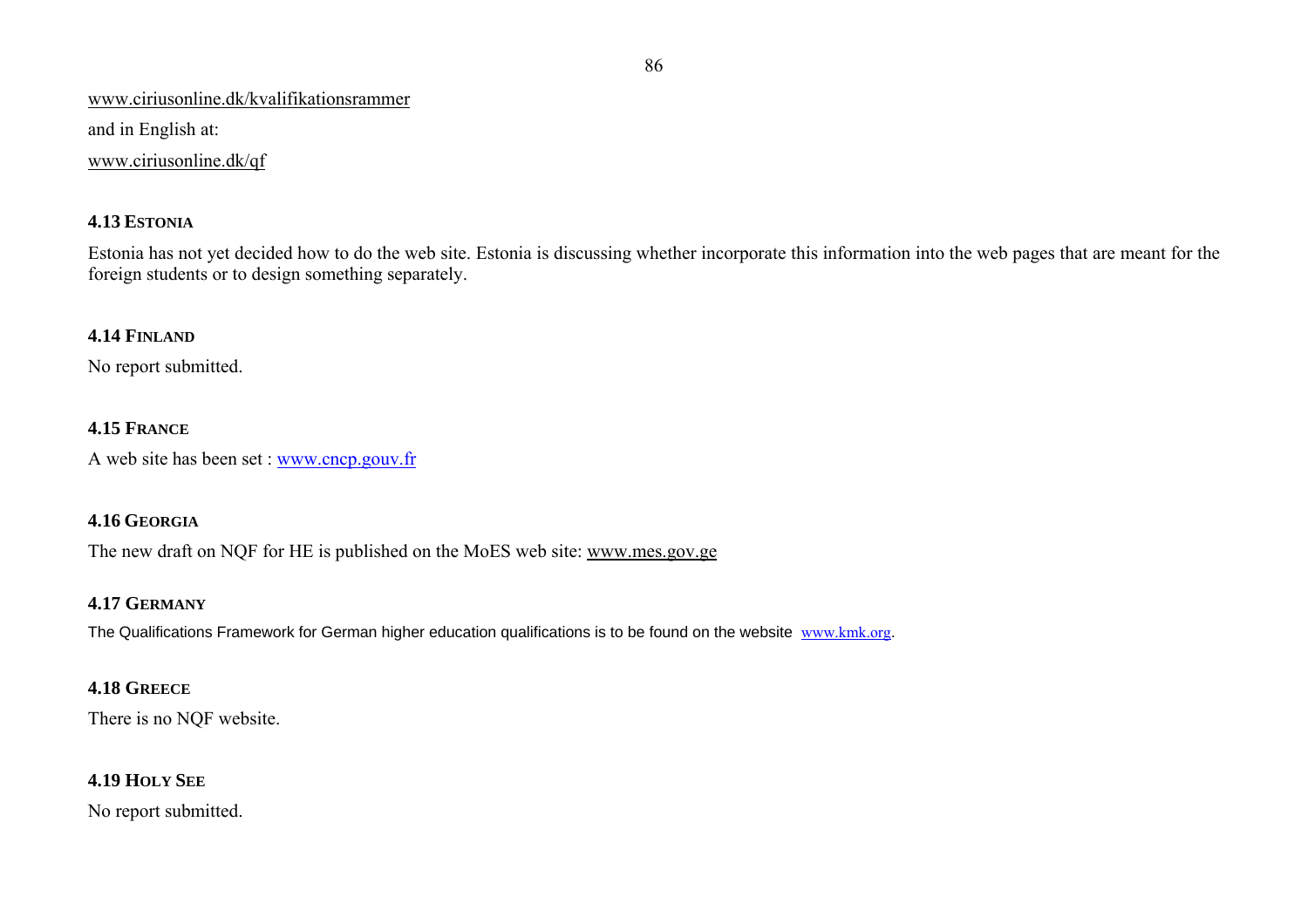#### **4.20 HUNGARY**

No report submitted.

#### **4.21 ICELAND**

There are no plans to set up a separate website for the INQF but it will be structured into the web site of the Ministry of Education, Science and Culture. A website that shows full structure of the Icelandic education system is planned for 2010, including the INQF for higher education. The reports concerning the NQF are all available online at:

http://www.menntamalaraduneyti.is/

### **4.22 IRELAND**

http://www.nfq.ie/nfq/en/

### **4.23 ITALY**

At the moment the draft of NQF prepared by CIMEA and by the ministerial working group is only for internal use. The web site will be set up within 2010.

## **4.24 LATVIA**

Latvia has plans to introduce a national web site on qualification frameworks and the National QF in 2009.

## **4.25 LIECHTENSTEIN**

Web address: http://www.sa.llv.li

## **4.26 LITHUANIA**

There is the web site of the project (in Lithuanian and English): http://www.lnks.lt

Further development of web site for this project will be related to the Qualifications Authority and National Register for Qualifications.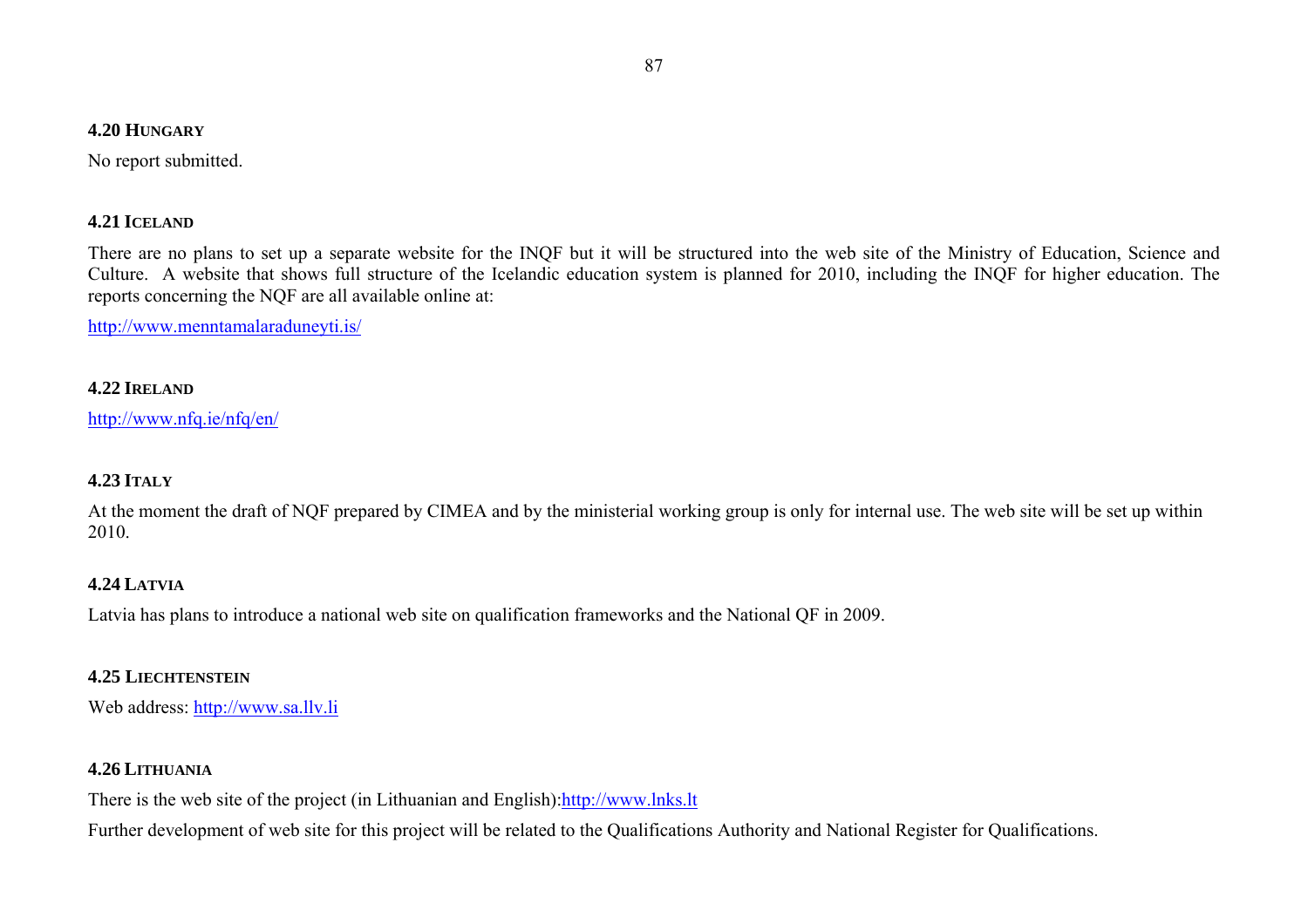#### **4.27 LUXEMBOURG**

No report submitted.

#### **4.28 MALTA**

The National Coordination Point for both the Malta Qualifications Framework and the Bologna Implementation is the Malta Qualifications Council 16/18 Tower Promenade, St Lucia MALTA SLC 1019 www.mqc.gov.mt MQC is based within the Ministry of Education, Culture, Youth and Sport. No specific information about the web side.

#### **4.29 MOLDOVA**

No report submitted.

#### **4.30 MONTENEGRO**

No information.

#### **4.31 NETHERLANDS**

#### **4.32 NORWAY**

To be set up by 02/2009.

#### **4.33 POLAND**

As to the website: at the next Working Group meeting (Sept.  $29<sup>th</sup>$ ) the project of the website will be discussed.

#### **4.34 PORTUGAL**

No report submitted.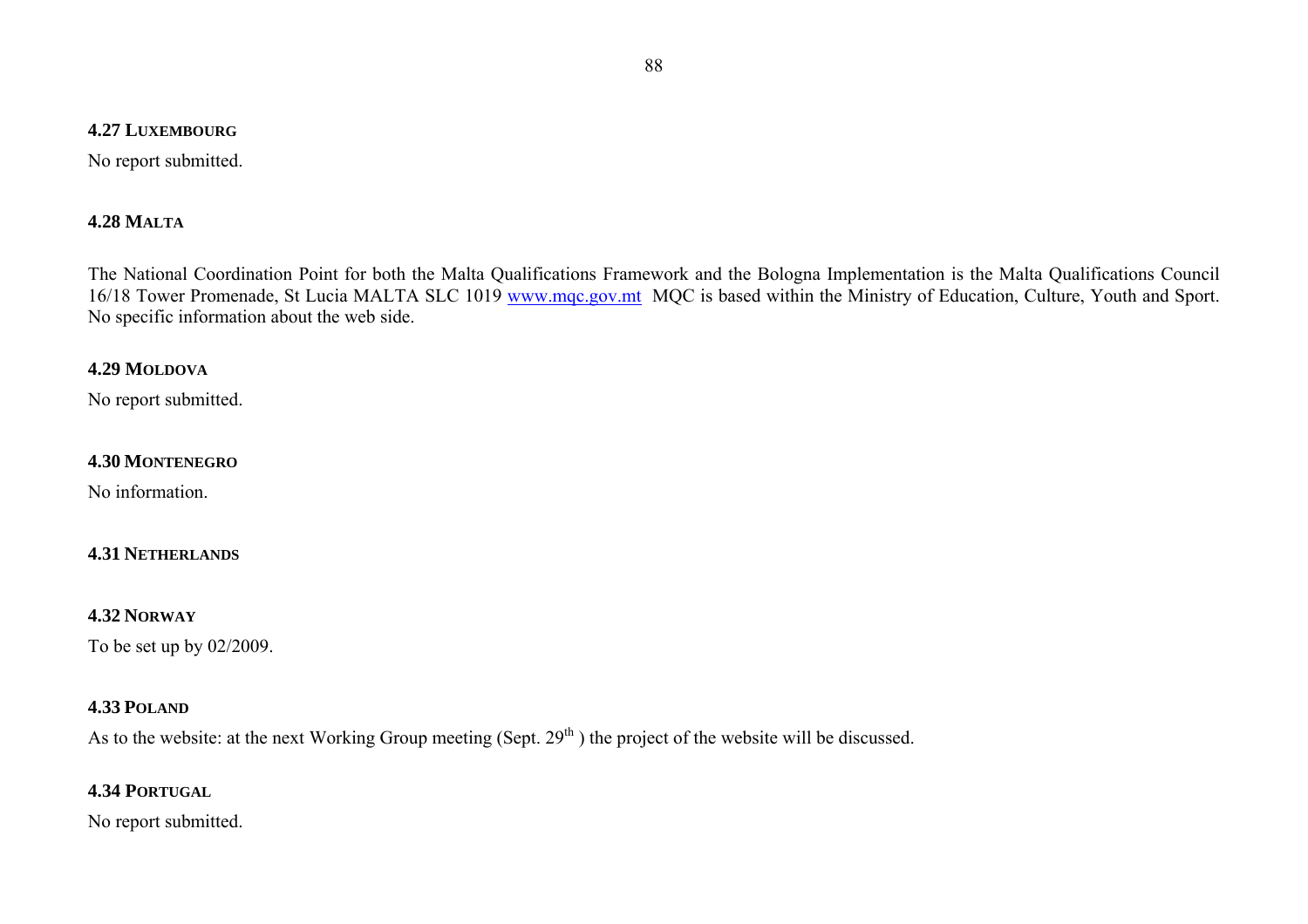#### **4.35 ROMANIA**

Romania will send the link for the ACPART web site.

## **4.36 RUSSIAN FEDERATION**

No information.

#### **4.37 SERBIA**

No report submitted.

### **4.38 SLOVAK REPUBLIC**

No report submitted.

### **4.39 SLOVENIA**

No information.

### **4.40 SPAIN**

The Spanish web site is not foreseen yet.

#### **4.41 SWEDEN**

The website will be published in 2009.

#### **4.42 SWITZERLAND**

Switzerland has a web site: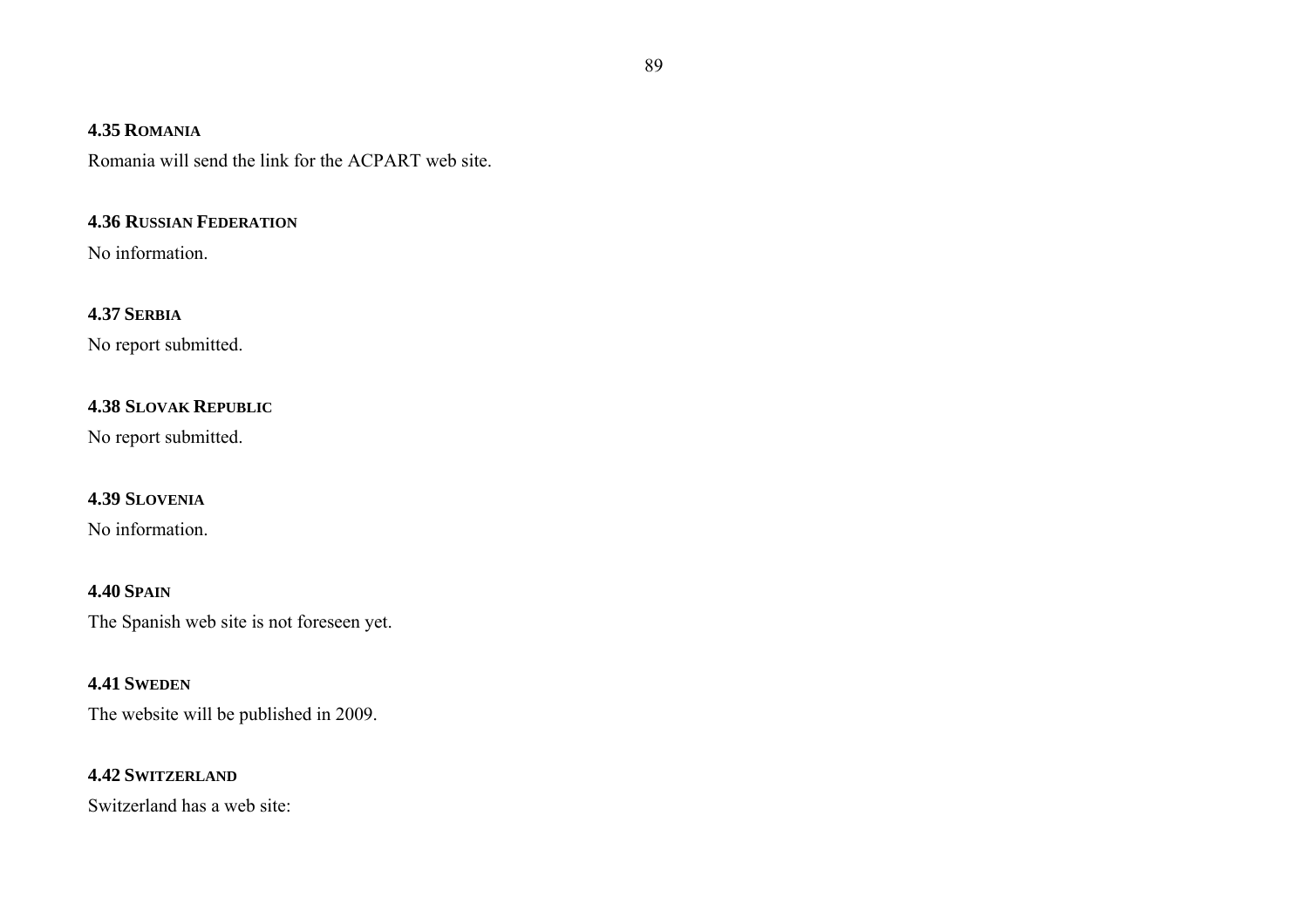### http://www.qualifikationsrahmen.ch

# **4.43 "THE FORMER YUGOSLAV REPUBLIC OF MACEDONIA"**

"The Former Yugoslav Republic of Macedonia" gave the website of the Ministry of Education and Science:

http://www.mon.gov.mk

## **4.44 TURKEY**

Turkey is working on the development of the web site.

# **4.45 UKRAINE**

No report submitted.

# **4.46 UNITED KINGDOM**

The web site is:

http://www.qaa.ac.uk/academicinfrastructure/FHEQ/EWNI/default.asp

and

http://www.qaa.ac.uk/academicinfrastructure/FHEQ/SCQF/2001/default.asp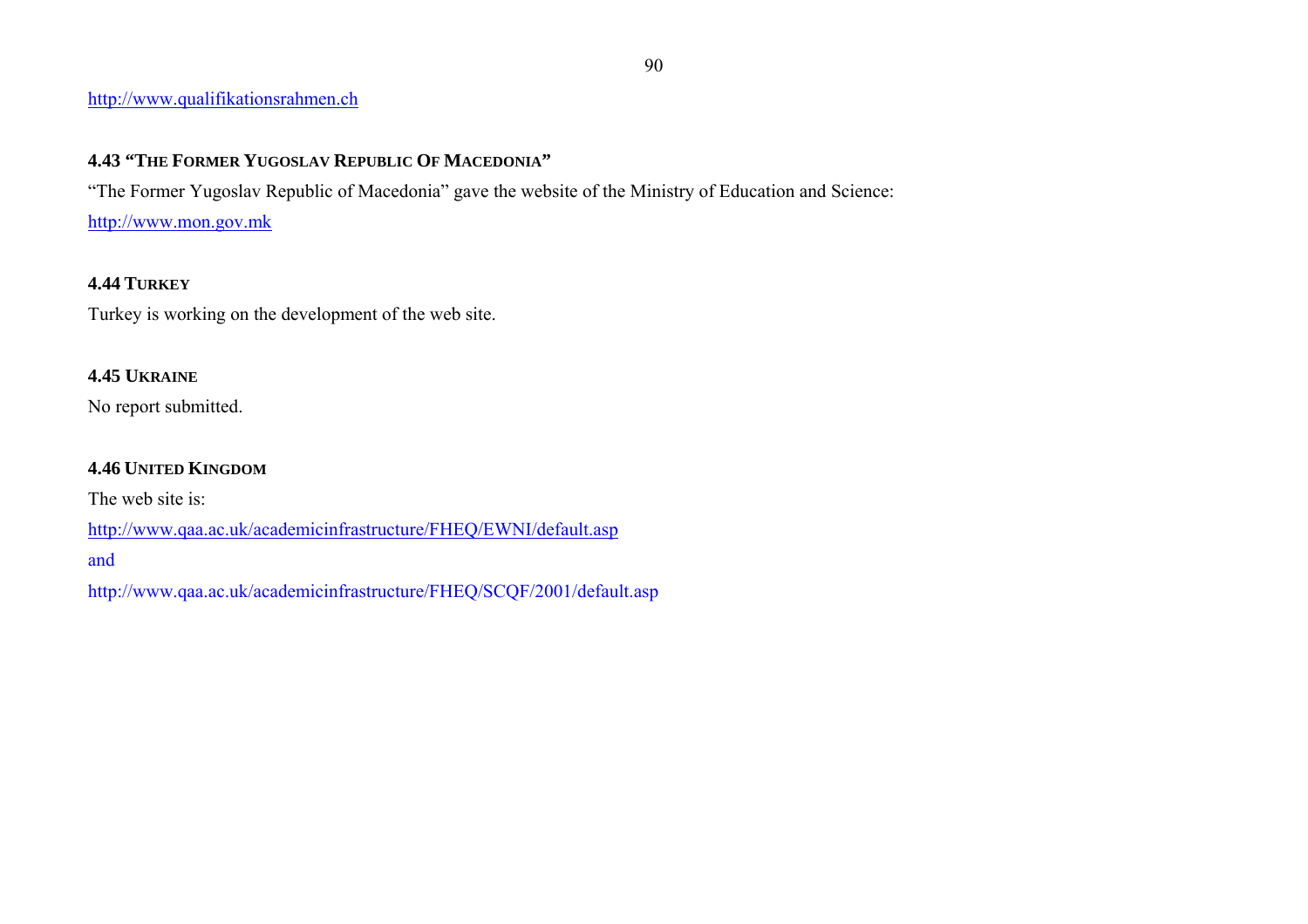# **5. ISSUES AND SUGGESTIONS**

This part of the report lists only the 9 countries that have replied to this specific question. For each country, the internal numbering is that of the preceding paragraphs.

### **5.2 ANDORRA**

In one hand the small dimension of the country with one university who have only 20 qualifications, helps to define a NQF in less time than other countries.

In the other hand to establish a NQF that could include the comparability dimension with the others countries NQF in order to set the NQF as a recognition tool it is very complicate.

We need to design the NQF as a tool not as a close framework, in order to give the possibility to relay future qualifications in the national level compatible to the transnational recognition purpose.

### **5.3 ARMENIA**

The main tasks for NQF development:

- NQF developing for all cycles of education or only for higher education?
- -Consistency of ECTS credits, Quality Assurance and NQF,
- The lack of methodology for developing of descriptors based on outcomes of learning,
- Revising of specializations qualifiers.
- -Revising of scientific degrees (Researcher, Candidate of Science - PhD, Doctor of Science)

Should be NQF developed for all cycles or only for higher education? The problem is likely occurring in the designing of vocational and higher education levels structure. At present the Policy Paper of "Development and setting of Vocational Education Qualifications Framework (VEQF)", designed in 2008, presented for discussion and acceptance. VEQF is not yet connected to the NQF.

One of the main tasks is a provision of consistency of the system of credits such as ECTS, education quality assurance and NQF. In November 2006 the Government of Armenia has passed a decree about introducing the credit accumulation system in the higher education institutions and the actual process started in 2007.

There is experimental lack of methodology of developing of qualifications descriptors based on education outcomes. The revising of the qualifiers of professions and employments is also one of important steps on the way of NQF development.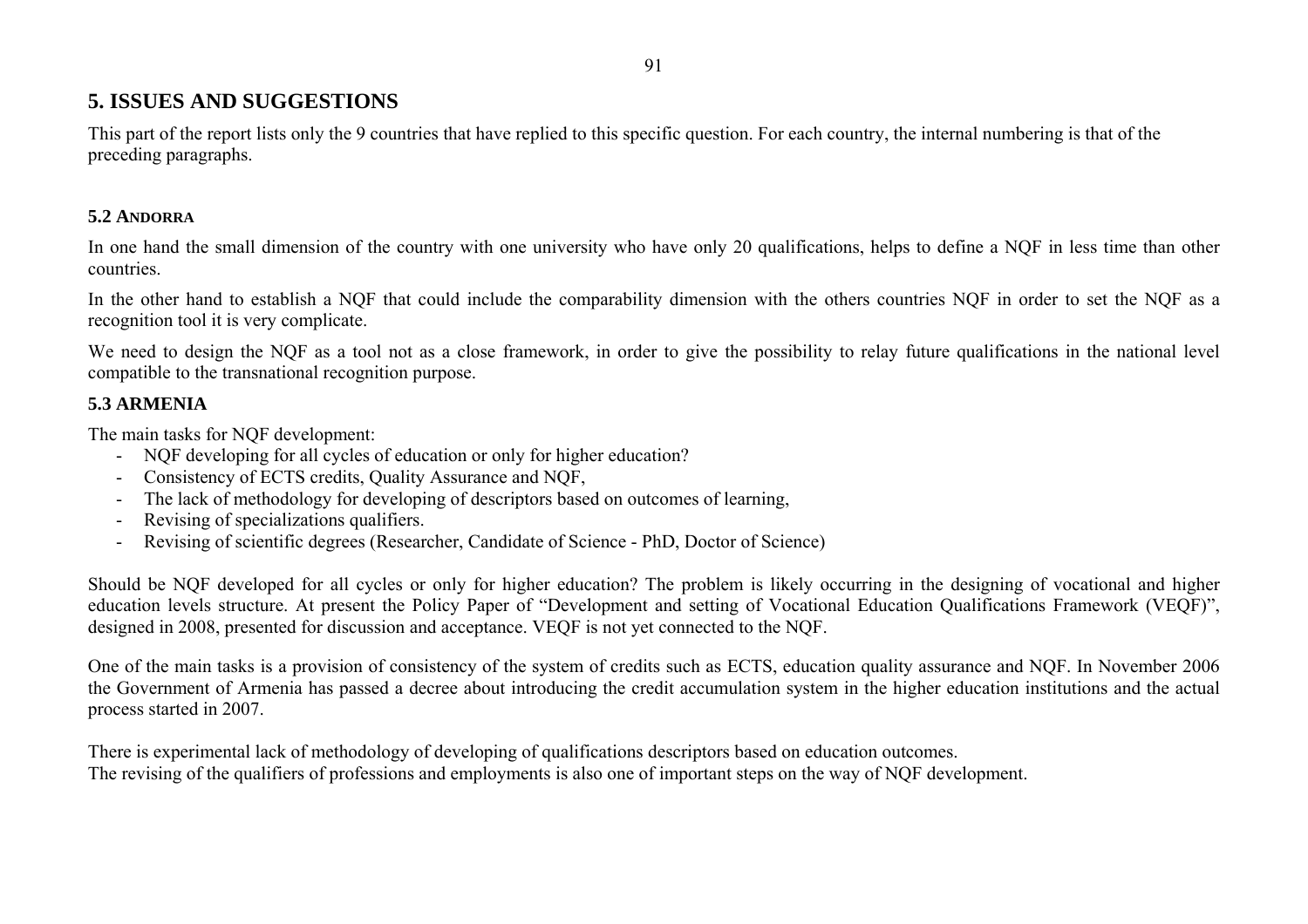### **5.4 AUSTRIA**

Future challenges: the basic question of the national framework being static or dynamic, and if the formal process of creating such a framework should be addressed by a law or a simple recommendation. Another big challenge is to classify qualifications into the different NQF levels. In Austria there are several types of schools, several types of VET qualifications, etc. – but only eight levels in the NQF. From those eight levels, levels six to eight are already reserved for the universities, so only five levels are left for other qualifications. Level 6 NQF is reserved for university bachelor's degrees, level 7 for university master's degrees, and level 8 for the doctoral degree. For example, the VET sector wants to see its master craftsman degree also in level 6, which is unthinkable for the university sector. The VET sector argues that a master craftsman degree is equivalent to a bachelor's degree, but not congeneric to a university master's degree.

## **5.8 BULGARIA**

### **- Potential Problems with the implementation of the NQF:**

• As the orientation on learning outcomes entails a fundamental change of perspectives, the curriculum design requires an essential rethinking of people responsible for the design of the curricula;

- •The description of learning outcomes is a difficult and challenging task for the HEIs;
- •The implementation of a learning outcomes based design of curricula requires adequate pedagogical and didactical concepts;
- •The relation between expected learning outcomes and the current approach used for teaching and learning has to be taken into consideration;
- • The implementation of the learning outcomes approach into the general training courses, e. g. Mathematics, Physics, etc., due to their non-profiled context, is very difficult and needs time, because the higher education graduates in different fields of science need different level of knowledge, skills and competences in them;
- There is a need to align the elements of entry and outcome requirements at the level of the specific study programs, in other words, to clarify the paths leading to the actual learning outcomes;
- • Components of competences related to knowledge, ability, views, commitment, autonomy and responsibility as well as references to key competences can be confusingly merged;
- The learning outcomes' descriptions may not be systematic or to do not follow clearly enough the triad differentiation: knowledge, application of knowledge, professional and individual attitudes;

## **- Information on issues where sharing of experience within the Bologna Process may be of use:**

- •BG would like to learn more concerning the Sectoral QF within national and international context;
- • BG is interesting in the experience of other countries, which have already have NQFs in compliance with the EQF, as well as in examples of good practices in self certification at higher education institutional level.
- Ongoing consultations, regular meetings, research studies, public discussions, liaison with relevant authorities and decision-making bodies.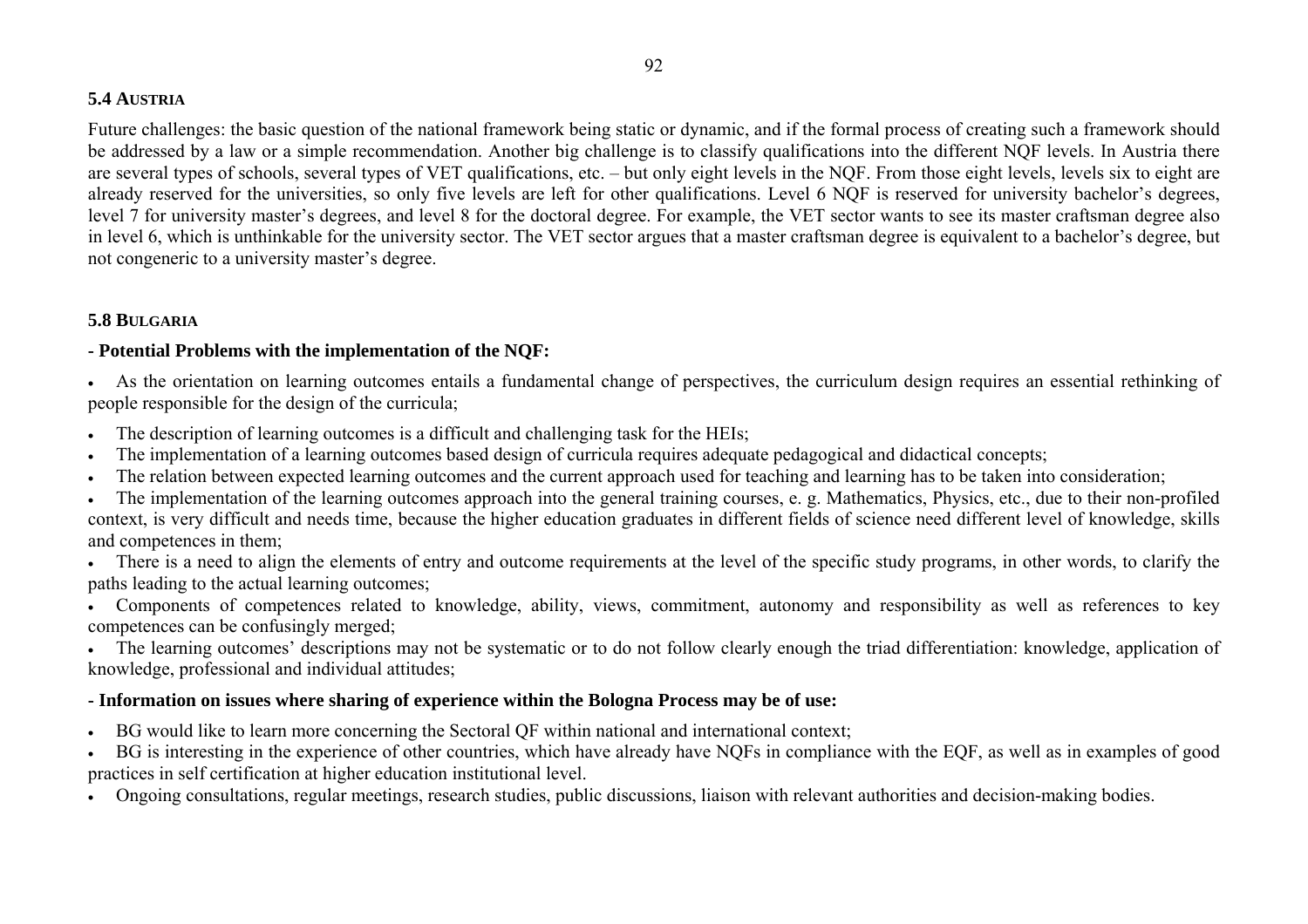### **5.9 CROATIA**

Croatia thinks that the most difficult part in CROQF development will be:

- the development of a system of validation of non-formal and informal learning, and
- self-certification and a good Quality Management system.

Experiences from other countries would help a lot.

## **5.13 ESTONIA**

As concerns the web site, Estonia is discussing whether incorporate this information into the web pages that are meant for the foreign students or to design something separately.

# **5.15 France**

2002 has introduced 3 important elements in the field of qualification :

- the creation of the new NQF (the RNCP) where all our national HE qualifications should be registered,

- the creation of the new validation system, the Validation of Experiential Learning (in French, la Validation des Acquis de l'Expérience, VAE). Like all the other qualifications, the HE qualifications can be got through VAE,

- the implementation of the three cycles scheme in HEA.

These 3 elements require from the HE institutions a new approach of their qualifications in terms of learning outcomes, what is quite a big challenge. This work is ongoing but it is obviously more difficult for the teachers teams in charge of disciplines such as literature or philosophy, not because they do not suppose the achievement of LO but because the LO are more transversal and general, and therefore more difficult to identify. But this work can also be seen like an opportunity to review the curricula, to strengthen the professional aspects of the qualifications and raise their quality.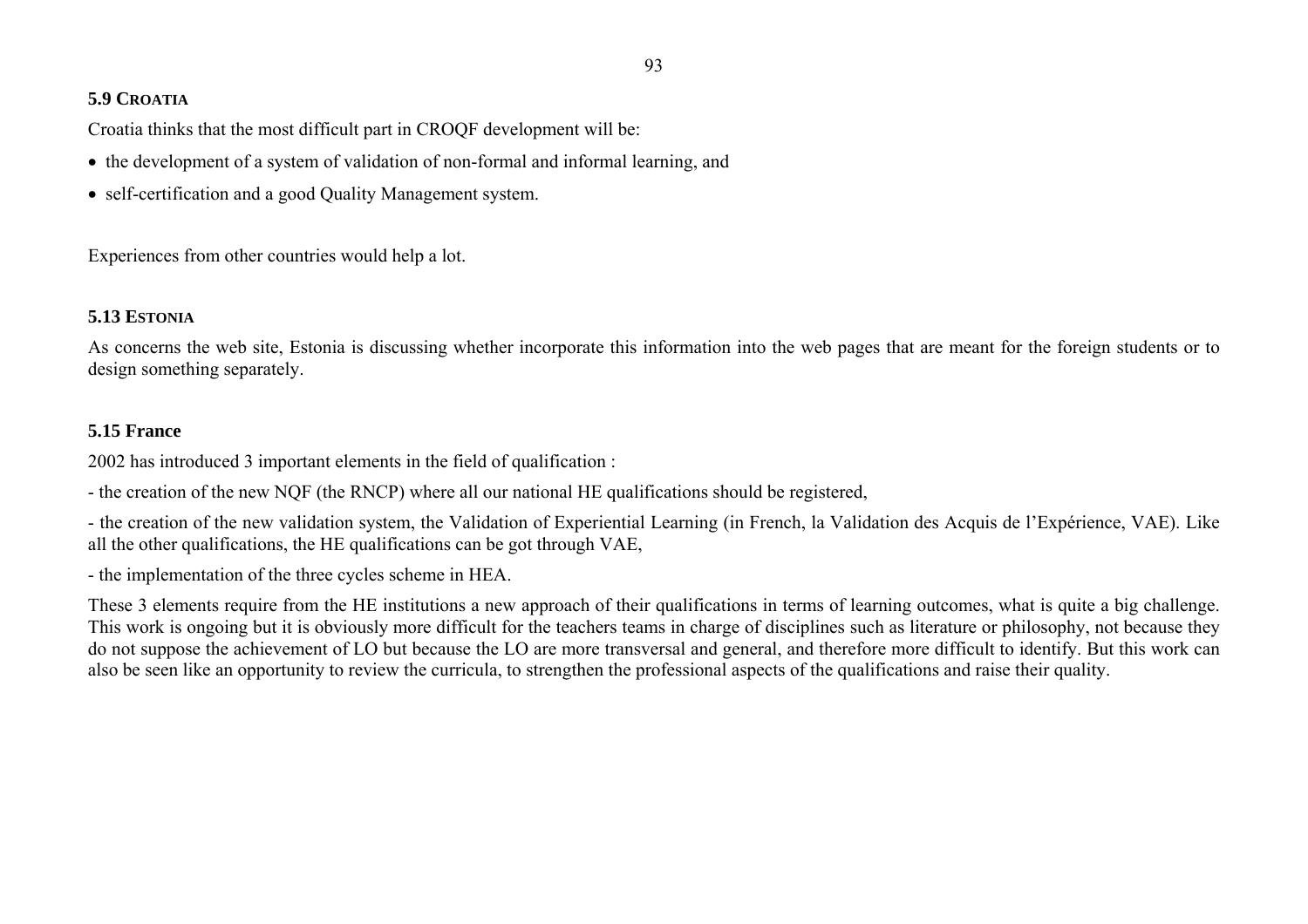### **5.19 Holy See**

### Major challenges:

Our major challenge are our scarce (personal) resources which is, on the other hand an advantage, as the same (few) people are co-involved in all projects and developments of Higher Education. Our greatest advantage is the simplicity of our Systeme with 3 major fields of Study (Philosophy. Theology, Canon Law) and its unified standards and formats of the respective curricula which all lead to the same types of degrees and qualifications worldwide. (most of them correspond also to regulated Church-professions which are also the same in all the world). In addition to this it has to be mentioned that the time to make decisions and to implement them can be very short and "un-burocratic".

Another big advantage is the long academic tradition and the fact tat the principles of "learning outcomes", general level descriptors ecc. are already present in the Apostolic Constitution "Sapientia christiana" (1979) and build on a much longer tradition (in some elements – for example some learning outcomes, or qualifications – dating back to the middle ages, as it was crucial to assure full mobility already at that time: for example a "Licentiatus" or "Doctor" of that time had to have obtained the qualification and permission to teach his subject in all academic institutions existing at that time in Europe).

## **5.23 ITALY**

At present, the main issue in the NQF debate is the necessity to widen the scope of the Framework and to share the progress made with all interested actors. The main challenge Italy facing is to systematize the complex HE educational offer, under the coordination of the Ministry of Education, University and Research, while also taking into accounts the inputs of other Ministries, like the Ministry of Labour, Social Security and Health Policies, the Ministry for Public Administration and Innovation and, further on, of the Regional administrations. The NQF has to include both the main academic degrees, like the *Laurea* and *Laurea Magistrale*, and the more sectorial and specialized ones, like, as an example, the qualifications of the Military Academies. Moreover, in order to fulfil its function, the Framework must be known and shared within the systems to which it is addressed, that is the system of education and training, the labour market, the regulated professions, the trade unions and the public administration.

## **5.26 LITHUANIA**

Lithuania notes some challenges in the implementation of the National Qualifications Framework and the European Qualifications Framework:

- It is the problem of harmonizing the vocational education and higher education qualifications that has proven the most acute in the process of designing the Lithuanian National Qualifications Framework. Describing the qualifications acquired in the process of vocational education leads itself to a much simpler indication and definition of the functional, cognitive and general competences.
- Estimating the preparedness of the education system to the implementation of the National Qualifications Framework related to the European Qualifications Framework.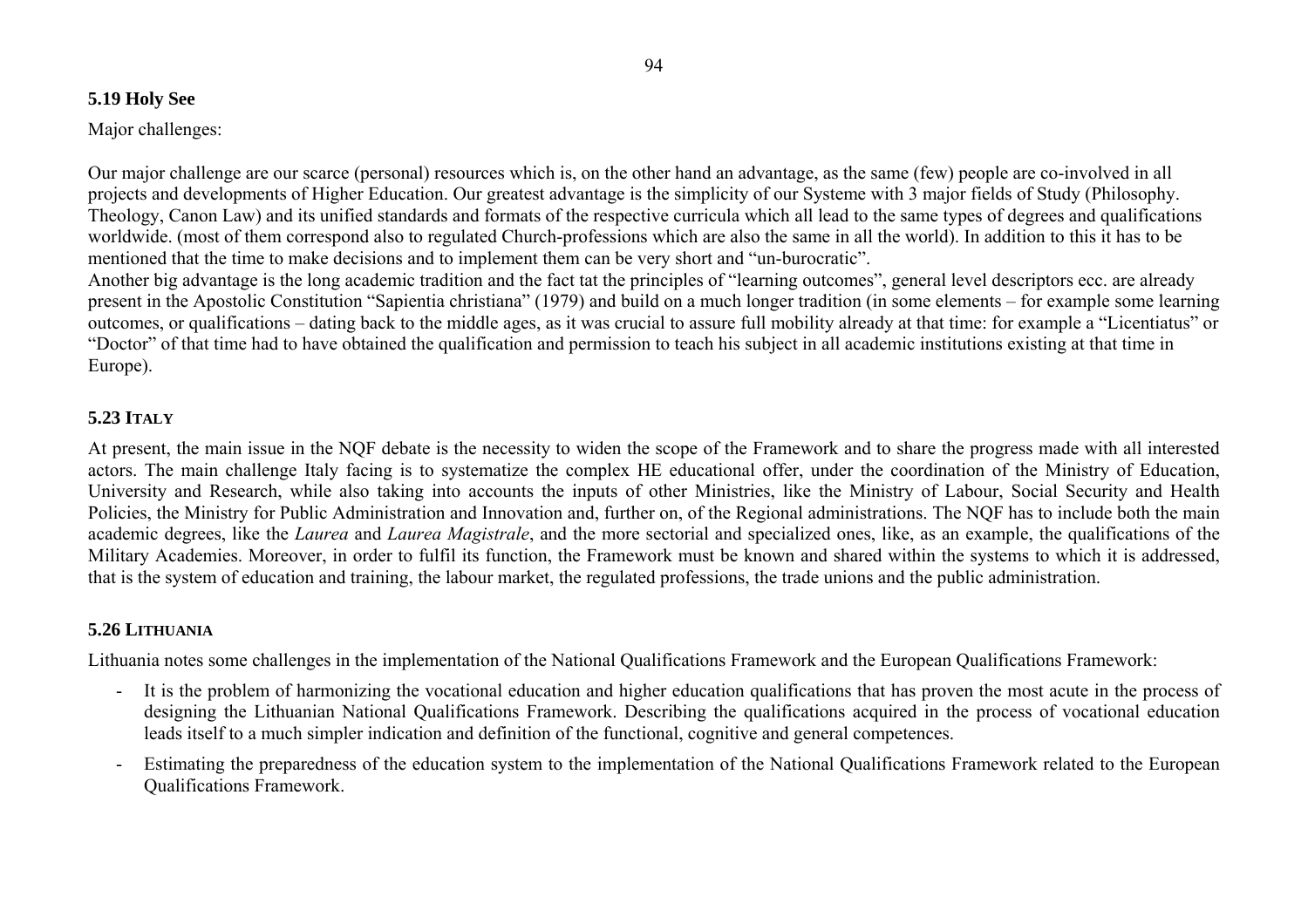- The attitude of the employers and their position towards the National Qualifications Framework and the European Qualifications Framework can also pose difficulties in their implementation.
- There is a lack of attention to and interest in the National Qualifications Framework and the European Qualifications Framework from the side of policy designers and makers.
- - Other important challenges are related to the necessity to implement and develop the system of assessment and certification of the informally and non-formally acquired competences and qualifications, as well as to ensure the coherence between the National Qualifications Framework and the sectors qualifications frameworks.

#### **5.30 MONTENEGRO**

**- Issue:** the biggest dilemma that occurred is how to determine degree of undergraduate studies that used to be awarded at the University of Montenegro.

**- Suggestions proposed:** put clear distinction between former and present postgraduate Master studies through the title of the issued diploma. It could be done by naming the present postgraduate Master studies diploma MASTER, which is the case in some of the neighbouring countries. Next, holders of these MASTER diplomas should be given the same level in the National Qualification Framework as the level of the diploma holders with the title GRADUATED, since there are enough facts to support this idea. After that, an additional sub-level could be formed within the level 8, where the "old" master diploma holders should be placed, due to the fact that these holders are, when they enrol to doctoral studies, treated as if they have already completed the first year of the PhD studies. In order to realize this idea, the big problem represent BACHELOR diplomas issued at the Faculty of Economy, after completing four-year studies.

All in all, it is practically impossible to find a solution that would be completely fair to all diploma holders. It is obvious that, in any of the options chosen, there will be certain number of university diploma holders who are not satisfied, and that is most probably going to be one of the crucial arguments in the process of defining the form of national qualification framework in Montenegro.

#### **5.33 POLAND**

### **Challenging issues:**

- the acceptance (at least understanding) of PQF by its stakeholders (mainly the academic environment, but also the employers);
- projecting study programs on the base of learning outcomes;
- evaluating them (accreditation) on the same basis.